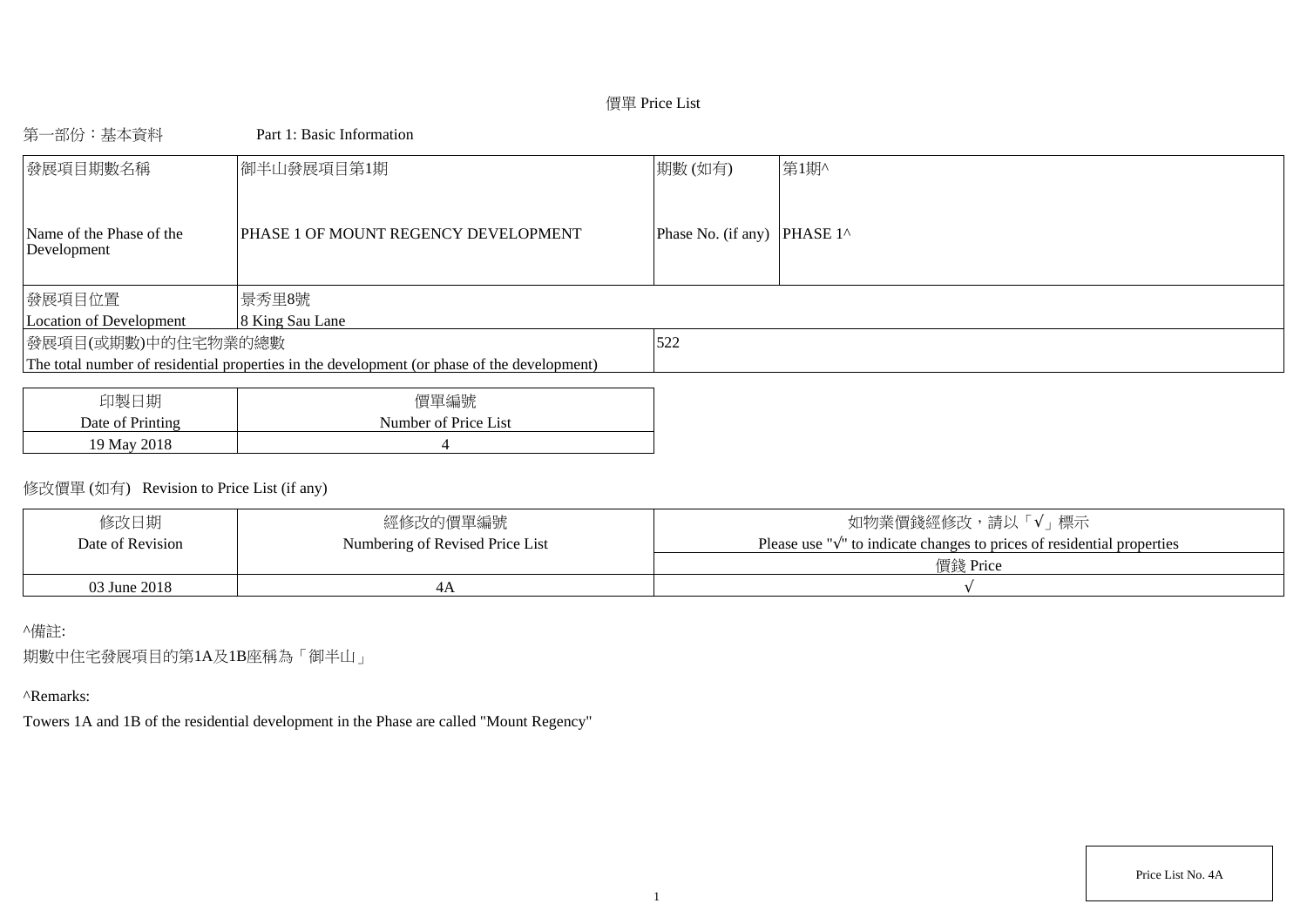# 第二部份:面積及售價資料 Part 2: Information on Area and Price

|                           | 物業的描述<br>Description of Residential Property |                | 實用面積<br>(包括露台,工作平台及陽台如有)<br>平方米(平方呎)<br>Saleable Area                                | 售價<br>$(\vec{\pi})$<br>Price<br>$($)$ | 實用面積<br>每平方米/呎售價<br>元,每平方米<br>(元,每平方呎)                                        |                                              |                          |    |    | 平方米(平方呎)<br>sq. metre (sq. ft.) | 其他指明項目的面積(不計算入實用面積)     |            | Area of other specified items (Not included in the Saleable Area) |                          |            |
|---------------------------|----------------------------------------------|----------------|--------------------------------------------------------------------------------------|---------------------------------------|-------------------------------------------------------------------------------|----------------------------------------------|--------------------------|----|----|---------------------------------|-------------------------|------------|-------------------------------------------------------------------|--------------------------|------------|
| 大廈名稱<br><b>Block Name</b> | 樓層<br>Floor                                  | 單位<br>Unit     | (including balcony, utility platform<br>and verandah, if any)<br>sq. metre (sq. ft.) |                                       | Unit Rate of<br>Saleable Area<br>\$ per sq. metre<br>$(\bar{\S}$ per sq. ft.) | 空調機房<br>$Air-$<br>conditioning<br>plant room | 窗台<br>Bay<br>window      | 閣樓 | 平台 | 花園<br>Cockloft Flat roof Garden | 停車位<br>Parking<br>space | 天台<br>Roof | 梯屋<br>Stairhood                                                   | 前庭<br>Terrace            | 庭院<br>Yard |
|                           |                                              |                | 29.014 (312)                                                                         | 7,432,500                             | 256,169                                                                       |                                              |                          |    |    |                                 |                         |            |                                                                   |                          |            |
| 1A                        | 31                                           | $\mathbf{A}^*$ | 露台 Balcony:1.955 (21);                                                               |                                       | (23,822)                                                                      |                                              |                          |    |    |                                 |                         |            |                                                                   |                          |            |
|                           |                                              |                | 工作平台 Utility Platform:0.000 (0)                                                      |                                       |                                                                               |                                              |                          |    |    |                                 |                         |            |                                                                   |                          |            |
|                           |                                              |                | 29.014 (312)                                                                         | 7,400,300                             | 255,060                                                                       | $\sim$                                       | $\overline{\phantom{a}}$ |    |    |                                 |                         | ÷          |                                                                   | $\overline{\phantom{a}}$ | $\sim$     |
| 1A                        | 30                                           | $A^*$          | 露台 Balcony:1.955 (21);                                                               |                                       | (23,719)                                                                      |                                              |                          |    |    |                                 |                         |            |                                                                   |                          |            |
|                           |                                              |                | 工作平台 Utility Platform:0.000 (0)                                                      |                                       |                                                                               |                                              |                          |    |    |                                 |                         |            |                                                                   |                          |            |
|                           |                                              |                | 29.014 (312)                                                                         | 7,368,100                             | 253,950                                                                       |                                              |                          |    |    |                                 |                         |            |                                                                   |                          |            |
| 1A                        | 29                                           | $A^*$          | 露台 Balcony:1.955 (21);                                                               |                                       | (23,616)                                                                      |                                              |                          |    |    |                                 |                         |            |                                                                   |                          |            |
|                           |                                              |                | 工作平台 Utility Platform:0.000 (0)                                                      |                                       |                                                                               |                                              |                          |    |    |                                 |                         |            |                                                                   |                          |            |
|                           |                                              |                | 29.014 (312)                                                                         | 7,351,900                             | 253,391                                                                       |                                              |                          |    |    |                                 |                         |            |                                                                   |                          |            |
| 1A                        | 28                                           | $A^*$          | 露台 Balcony:1.955 (21);                                                               |                                       | (23, 564)                                                                     |                                              |                          |    |    |                                 |                         |            |                                                                   |                          |            |
|                           |                                              |                | 工作平台 Utility Platform:0.000 (0)                                                      |                                       |                                                                               |                                              |                          |    |    |                                 |                         |            |                                                                   |                          |            |
|                           |                                              |                | 29.014 (312)                                                                         | 7,303,600                             | 251,727                                                                       | $\overline{\phantom{a}}$                     |                          |    |    |                                 |                         |            |                                                                   |                          |            |
| 1A                        | 27                                           | $A^*$          | 露台 Balcony:1.955 (21);                                                               |                                       | (23, 409)                                                                     |                                              |                          |    |    |                                 |                         |            |                                                                   |                          |            |
|                           |                                              |                | 工作平台 Utility Platform:0.000 (0)                                                      |                                       |                                                                               |                                              |                          |    |    |                                 |                         |            |                                                                   |                          |            |
|                           |                                              |                | 29.014 (312)                                                                         | 7,271,200                             | 250,610                                                                       |                                              |                          |    |    |                                 |                         |            |                                                                   |                          |            |
| 1A                        | 26                                           | $A^*$          | 露台 Balcony:1.955 (21);                                                               |                                       | (23,305)                                                                      |                                              |                          |    |    |                                 |                         |            |                                                                   |                          |            |
|                           |                                              |                | 工作平台 Utility Platform:0.000 (0)                                                      |                                       |                                                                               |                                              |                          |    |    |                                 |                         |            |                                                                   |                          |            |
|                           |                                              |                | 29.014 (312)                                                                         | 7,239,000                             | 249,500                                                                       |                                              |                          |    |    |                                 |                         |            |                                                                   |                          |            |
| 1A                        | 25                                           | $A^*$          | 露台 Balcony:1.955 (21);                                                               |                                       | (23,202)                                                                      |                                              |                          |    |    |                                 |                         |            |                                                                   |                          |            |
|                           |                                              |                | 工作平台 Utility Platform:0.000 (0)                                                      |                                       |                                                                               |                                              |                          |    |    |                                 |                         |            |                                                                   |                          |            |
|                           |                                              |                | 29.014 (312)                                                                         | 7,206,600                             | 248,384                                                                       |                                              |                          |    |    |                                 |                         |            |                                                                   |                          |            |
| 1A                        | 23                                           | $A^*$          | 露台 Balcony:1.955 (21);                                                               |                                       | (23,098)                                                                      |                                              |                          |    |    |                                 |                         |            |                                                                   |                          |            |
|                           |                                              |                | 工作平台 Utility Platform:0.000 (0)                                                      |                                       |                                                                               |                                              |                          |    |    |                                 |                         |            |                                                                   |                          |            |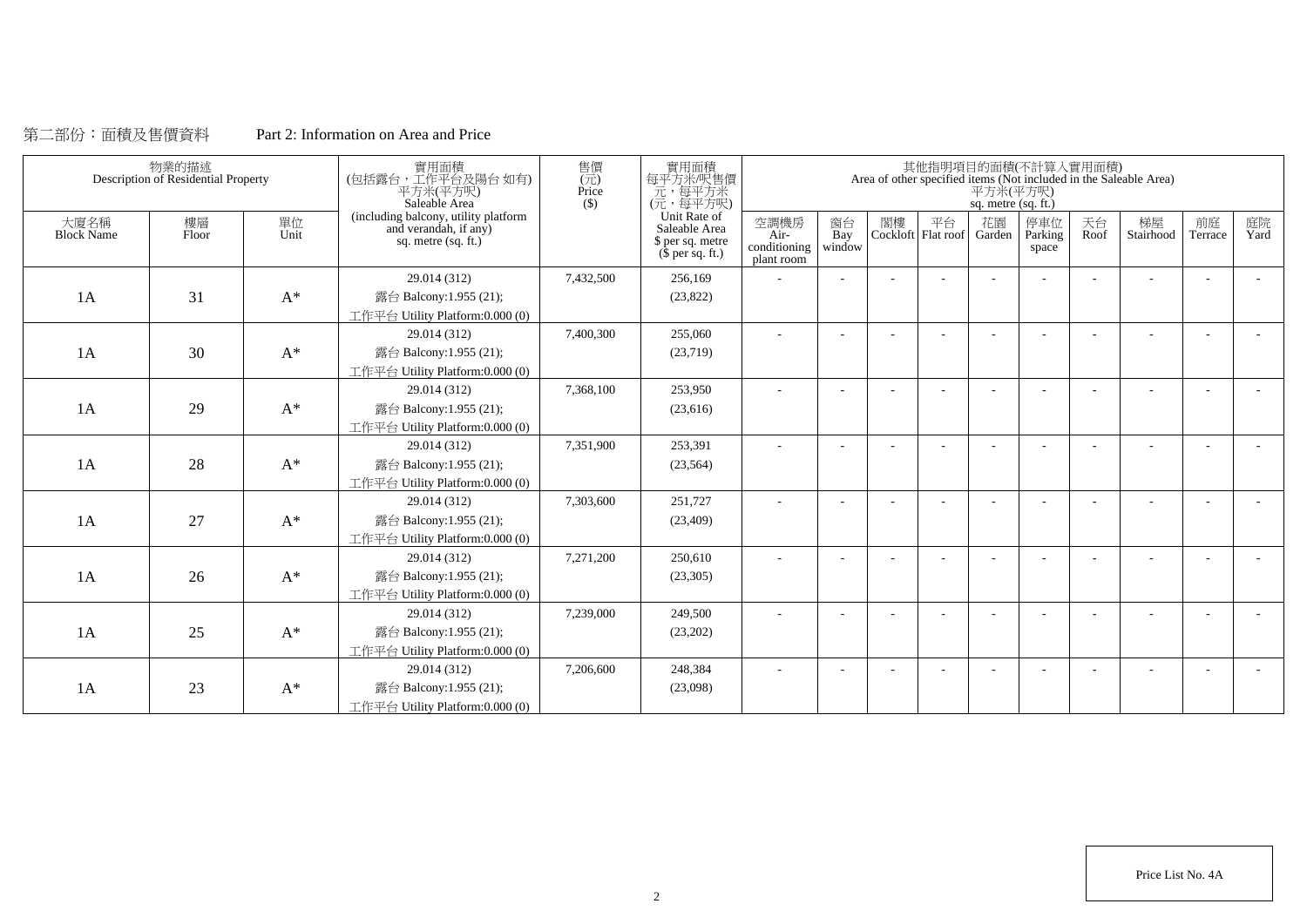|                           | 物業的描述<br>Description of Residential Property |            | 實用面積<br>(包括露台,工作平台及陽台如有)<br>平方米(平方呎)<br>Saleable Area                                  | 售價<br>(元)<br>Price<br>$($ \$) | 實用面積<br>每平方米/呎售價<br>元,每平方米<br>(元,每平方呎)                                |                                            |                     |    |                            | sq. metre (sq. ft.) | 其他指明項目的面積(不計算入實用面積)     |            | Area of other specified items (Not included in the Saleable Area)<br>$\overline{P}$ $\overline{\mathcal{H}}$ $\mathcal{H}(\overline{P})$ |                          |            |
|---------------------------|----------------------------------------------|------------|----------------------------------------------------------------------------------------|-------------------------------|-----------------------------------------------------------------------|--------------------------------------------|---------------------|----|----------------------------|---------------------|-------------------------|------------|------------------------------------------------------------------------------------------------------------------------------------------|--------------------------|------------|
| 大廈名稱<br><b>Block Name</b> | 樓層<br>Floor                                  | 單位<br>Unit | (including balcony, utility platform<br>and verandah, if any)<br>sq. metre $(sq. ft.)$ |                               | Unit Rate of<br>Saleable Area<br>\$ per sq. metre<br>$$$ per sq. ft.) | 空調機房<br>Air-<br>conditioning<br>plant room | 窗台<br>Bay<br>window | 閣樓 | 平台<br>Cockloft   Flat roof | 花園<br>Garden        | 停車位<br>Parking<br>space | 天台<br>Roof | 梯屋<br>Stairhood                                                                                                                          | 前庭<br>Terrace            | 庭院<br>Yard |
| 1A                        | 22                                           | $A^*$      | 29.014 (312)<br>露台 Balcony:1.955 (21);<br>工作平台 Utility Platform:0.000 (0)              | 7,174,400                     | 247,274<br>(22,995)                                                   |                                            |                     |    |                            |                     |                         |            |                                                                                                                                          |                          |            |
| 1A                        | 21                                           | $A^*$      | 29.014 (312)<br>露台 Balcony:1.955 (21);<br>工作平台 Utility Platform:0.000 (0)              | 7,142,200                     | 246,164<br>(22,892)                                                   | $\sim$                                     |                     |    |                            |                     |                         |            |                                                                                                                                          |                          |            |
| 1A                        | 20                                           | $A^*$      | 29.014 (312)<br>露台 Balcony:1.955 (21);<br>工作平台 Utility Platform:0.000 (0)              | 7,109,900                     | 245,051<br>(22, 788)                                                  | $\sim$                                     |                     |    |                            |                     |                         |            |                                                                                                                                          |                          |            |
| 1A                        | 19                                           | A          | 29.014 (312)<br>露台 Balcony:1.955 (21);<br>工作平台 Utility Platform:0.000 (0)              | 7,077,700                     | 243,941<br>(22,685)                                                   | $\sim$                                     |                     |    |                            |                     |                         |            |                                                                                                                                          | $\overline{\phantom{a}}$ |            |
| 1A                        | 18                                           | A          | 29.014 (312)<br>露台 Balcony:1.955 (21);<br>工作平台 Utility Platform:0.000 (0)              | 7,068,000                     | 243,607<br>(22, 654)                                                  | $\sim$                                     |                     |    |                            |                     |                         |            |                                                                                                                                          |                          |            |
| 1A                        | 17                                           | A          | 29.014 (312)<br>露台 Balcony:1.955 (21);<br>工作平台 Utility Platform:0.000 (0)              | 7,026,000                     | 242,159<br>(22,519)                                                   | $\sim$                                     |                     |    |                            |                     |                         |            |                                                                                                                                          |                          |            |
| 1A                        | 16                                           | A          | 29.014 (312)<br>露台 Balcony:1.955 (21);<br>工作平台 Utility Platform:0.000 (0)              | 7,000,200<br>7,070,200        | 241,270<br>(22, 437)<br>243,682<br>(22,661)                           | $\sim$                                     |                     |    |                            |                     |                         |            |                                                                                                                                          |                          |            |
| 1A                        | 15                                           | A          | 29.014 (312)<br>露台 Balcony:1.955 (21);<br>工作平台 Utility Platform:0.000 (0)              | 6,974,300<br>7,043,800        | 240,377<br>(22, 354)<br>242,772<br>(22,576)                           |                                            |                     |    |                            |                     |                         |            |                                                                                                                                          |                          |            |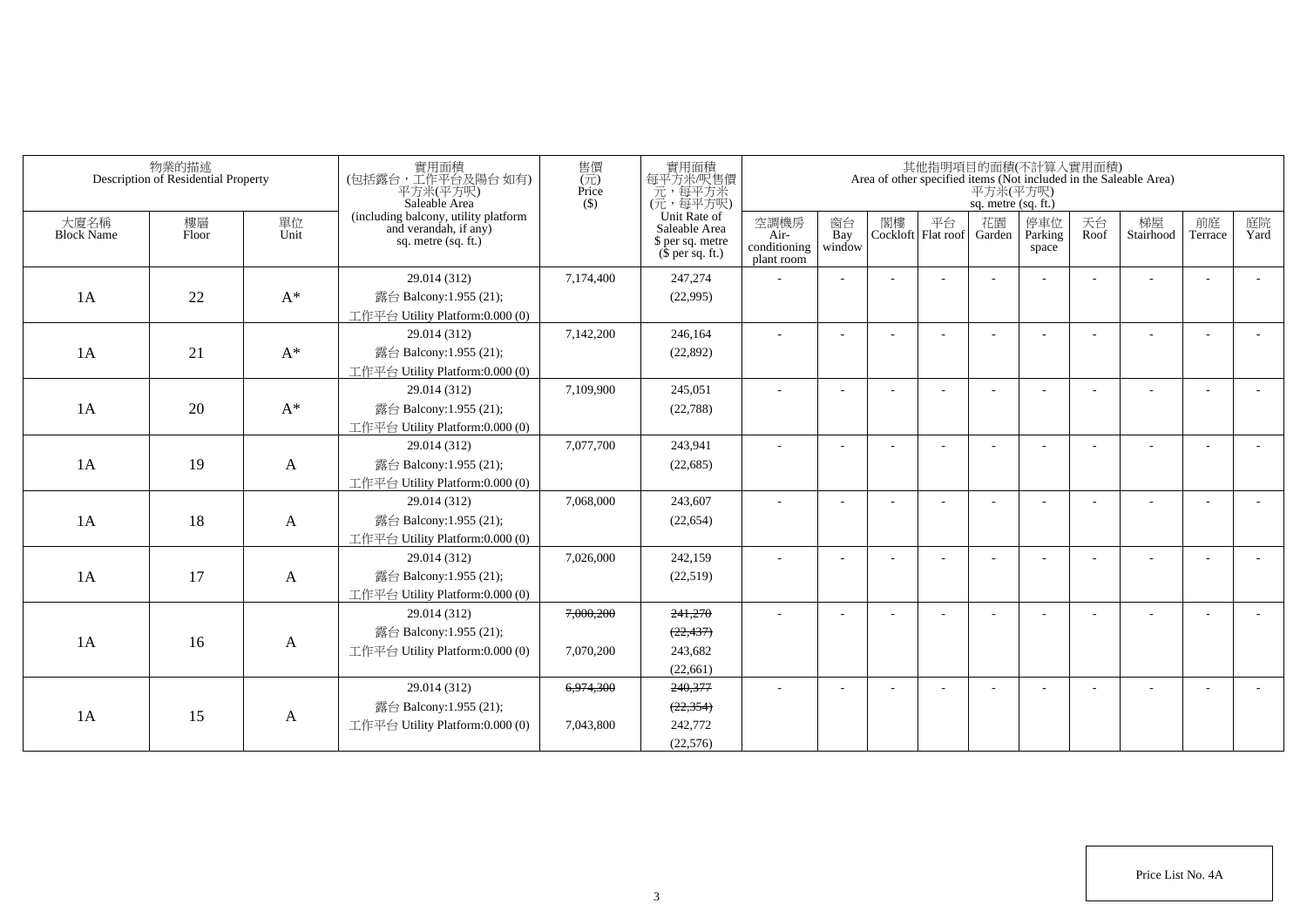|                           | 物業的描述<br>Description of Residential Property |                | 實用面積<br>(包括露台,工作平台及陽台如有)<br>平方米(平方呎)<br>Saleable Area                                | 售價<br>(元)<br>Price<br>$($ \$ | 實用面積<br>每平方米/呎售價<br>元,每平方米<br>(元,每平方呎)                                        |                                            |                                  |    |                            | 其他指明項目的面積(不計算入實用面積)<br>平方米(平方呎)<br>sq. metre (sq. ft.) |                         |            | Area of other specified items (Not included in the Saleable Area) |                          |            |
|---------------------------|----------------------------------------------|----------------|--------------------------------------------------------------------------------------|------------------------------|-------------------------------------------------------------------------------|--------------------------------------------|----------------------------------|----|----------------------------|--------------------------------------------------------|-------------------------|------------|-------------------------------------------------------------------|--------------------------|------------|
| 大廈名稱<br><b>Block Name</b> | 樓層<br>Floor                                  | 單位<br>Unit     | (including balcony, utility platform<br>and verandah, if any)<br>sq. metre (sq. ft.) |                              | Unit Rate of<br>Saleable Area<br>\$ per sq. metre<br>$(\bar{\S}$ per sq. ft.) | 空調機房<br>Air-<br>conditioning<br>plant room | 窗台<br>$\overline{Bay}$<br>window | 閣樓 | 平台<br>Cockloft   Flat roof | 花園<br>Garden                                           | 停車位<br>Parking<br>space | 天台<br>Roof | 梯屋<br>Stairhood                                                   | 前庭<br>Terrace            | 庭院<br>Yard |
|                           |                                              |                | 29.014 (312)                                                                         | 6,948,600                    | 239,491                                                                       | ٠                                          |                                  |    |                            |                                                        |                         |            |                                                                   | ٠                        |            |
| 1A                        | 12                                           |                | 露台 Balcony:1.955 (21);                                                               |                              | (22, 271)                                                                     |                                            |                                  |    |                            |                                                        |                         |            |                                                                   |                          |            |
|                           |                                              | A              | 工作平台 Utility Platform:0.000 (0)                                                      | 7,017,900                    | 241,880                                                                       |                                            |                                  |    |                            |                                                        |                         |            |                                                                   |                          |            |
|                           |                                              |                |                                                                                      |                              | (22, 493)                                                                     |                                            |                                  |    |                            |                                                        |                         |            |                                                                   |                          |            |
|                           |                                              |                | 29.014 (312)                                                                         | 6,846,700                    | 235,979                                                                       | ÷                                          |                                  |    |                            |                                                        |                         |            |                                                                   | $\overline{\phantom{a}}$ |            |
| 1A                        | $\overline{2}$                               |                | 露台 Balcony:1.955 (21);                                                               |                              | (21, 945)                                                                     |                                            |                                  |    |                            |                                                        |                         |            |                                                                   |                          |            |
|                           |                                              | A              | 工作平台 Utility Platform:0.000 (0)                                                      | 6,915,000                    | 238,333                                                                       |                                            |                                  |    |                            |                                                        |                         |            |                                                                   |                          |            |
|                           |                                              |                |                                                                                      |                              | (22, 163)                                                                     |                                            |                                  |    |                            |                                                        |                         |            |                                                                   |                          |            |
|                           |                                              |                | 29.014 (312)                                                                         | 6,820,400                    | 235,073                                                                       | $\sim$                                     |                                  |    |                            |                                                        |                         |            |                                                                   |                          |            |
| 1A                        |                                              |                | 露台 Balcony:1.955 (21);                                                               |                              | (21, 860)                                                                     |                                            |                                  |    |                            |                                                        |                         |            |                                                                   |                          |            |
|                           |                                              | A              | 工作平台 Utility Platform:0.000 (0)                                                      | 6,888,500                    | 237,420                                                                       |                                            |                                  |    |                            |                                                        |                         |            |                                                                   |                          |            |
|                           |                                              |                |                                                                                      |                              | (22,079)                                                                      |                                            |                                  |    |                            |                                                        |                         |            |                                                                   |                          |            |
|                           |                                              |                | 41.549 (447)                                                                         | 8,758,600                    | 210,802                                                                       | ٠                                          |                                  |    |                            |                                                        |                         |            |                                                                   | $\overline{\phantom{a}}$ |            |
| 1A                        | 19                                           | $C^*$          | 露台 Balcony:2.000 (22);                                                               |                              | (19, 594)                                                                     |                                            |                                  |    |                            |                                                        |                         |            |                                                                   |                          |            |
|                           |                                              |                | 工作平台 Utility Platform: 1.500 (16)                                                    |                              |                                                                               |                                            |                                  |    |                            |                                                        |                         |            |                                                                   |                          |            |
|                           |                                              |                | 41.549 (447)                                                                         | 8,713,500                    | 209,716                                                                       |                                            |                                  |    |                            |                                                        |                         |            |                                                                   |                          |            |
| 1A                        | 18                                           | $C^*$          | 露台 Balcony:2.000 (22);                                                               |                              | (19, 493)                                                                     |                                            |                                  |    |                            |                                                        |                         |            |                                                                   |                          |            |
|                           |                                              |                | 工作平台 Utility Platform:1.500 (16)                                                     |                              |                                                                               |                                            |                                  |    |                            |                                                        |                         |            |                                                                   |                          |            |
|                           |                                              |                | 41.549 (447)                                                                         | 8,668,500                    | 208,633                                                                       | ٠                                          |                                  |    |                            |                                                        |                         |            |                                                                   | $\overline{\phantom{a}}$ |            |
| 1A                        | 17                                           | $C^*$          | 露台 Balcony:2.000 (22);                                                               |                              | (19,393)                                                                      |                                            |                                  |    |                            |                                                        |                         |            |                                                                   |                          |            |
|                           |                                              |                | 工作平台 Utility Platform: 1.500 (16)                                                    |                              |                                                                               |                                            |                                  |    |                            |                                                        |                         |            |                                                                   |                          |            |
|                           |                                              |                | 41.549 (447)                                                                         | 8,646,000                    | 208,092                                                                       | ÷.                                         |                                  |    |                            |                                                        |                         |            |                                                                   | ÷                        |            |
| 1A                        | 16                                           | $\mathrm{C}^*$ | 露台 Balcony:2.000 (22);                                                               |                              | (19, 342)                                                                     |                                            |                                  |    |                            |                                                        |                         |            |                                                                   |                          |            |
|                           |                                              |                | 工作平台 Utility Platform:1.500 (16)                                                     |                              |                                                                               |                                            |                                  |    |                            |                                                        |                         |            |                                                                   |                          |            |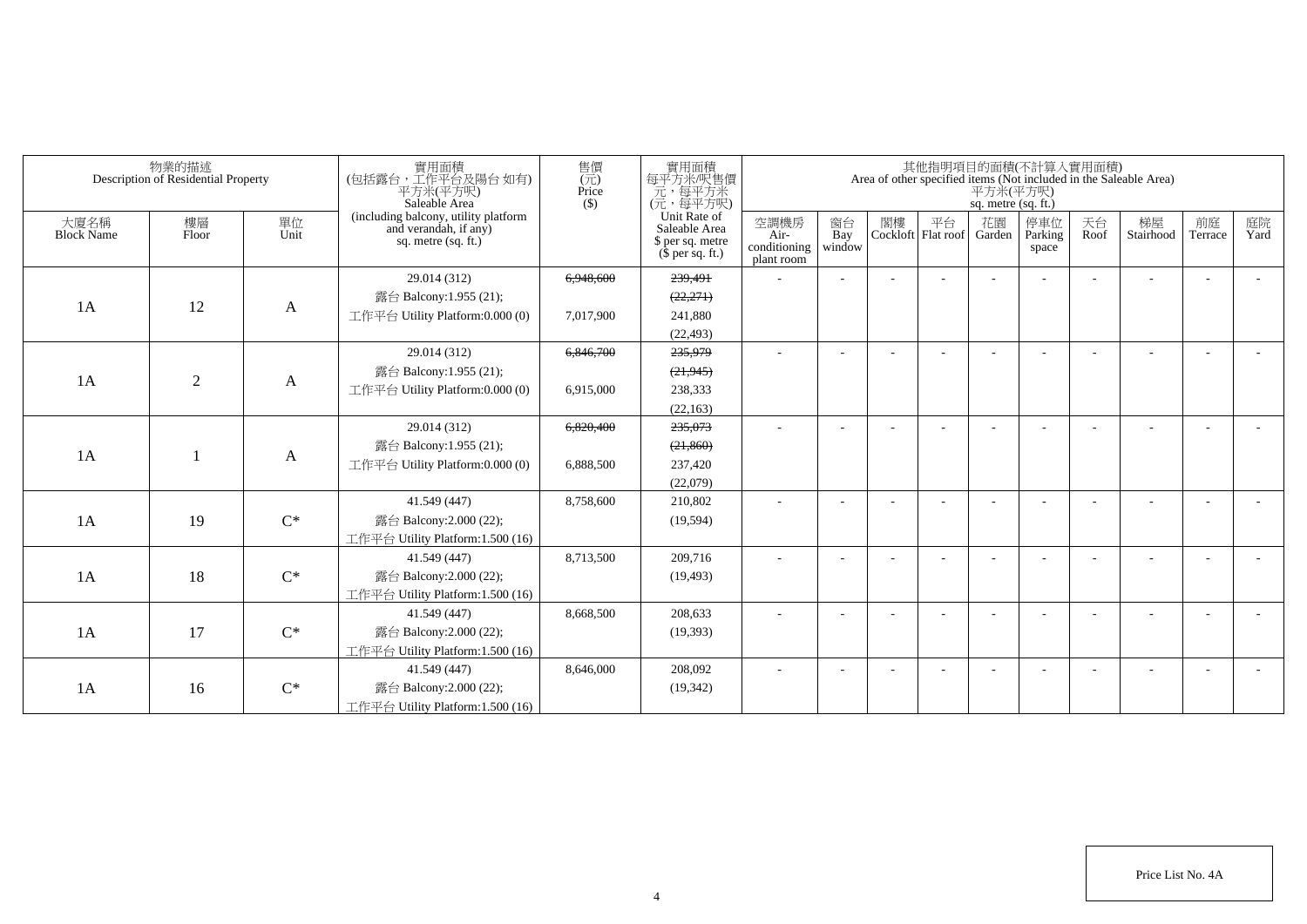|                    | 物業的描述<br>Description of Residential Property |            | 實用面積<br>(包括露台,工作平台及陽台如有)<br>平方米(平方呎)<br>Saleable Area                                | 售價<br>(元)<br>Price<br>$($ \$) | 實用面積<br>每平方米呎售價<br>元,每平方呎)<br>(元,每平方呎)                                |                                            |                          |                             | 平方米(平方呎)<br>sq. metre (sq. ft.) | 其他指明項目的面積(不計算入實用面積)     |            | Area of other specified items (Not included in the Saleable Area) |                          |            |
|--------------------|----------------------------------------------|------------|--------------------------------------------------------------------------------------|-------------------------------|-----------------------------------------------------------------------|--------------------------------------------|--------------------------|-----------------------------|---------------------------------|-------------------------|------------|-------------------------------------------------------------------|--------------------------|------------|
| 大廈名稱<br>Block Name | 樓層<br>Floor                                  | 單位<br>Unit | (including balcony, utility platform<br>and verandah, if any)<br>sq. metre (sq. ft.) |                               | Unit Rate of<br>Saleable Area<br>\$ per sq. metre<br>$$$ per sq. ft.) | 空調機房<br>Air-<br>conditioning<br>plant room | 窗台<br>Bay<br>window      | 閣樓 平台<br>Cockloft Flat roof | 花園<br>Garden                    | 停車位<br>Parking<br>space | 天台<br>Roof | 梯屋<br>Stairhood                                                   | 前庭<br>Terrace            | 庭院<br>Yard |
|                    |                                              |            | 41.549 (447)                                                                         | 8,578,300                     | 206,462                                                               |                                            |                          |                             |                                 |                         |            |                                                                   |                          |            |
| 1A                 | 15                                           | $C^*$      | 露台 Balcony:2.000 (22);                                                               |                               | (19, 191)                                                             |                                            |                          |                             |                                 |                         |            |                                                                   |                          |            |
|                    |                                              |            | 工作平台 Utility Platform: 1.500 (16)                                                    |                               |                                                                       |                                            |                          |                             |                                 |                         |            |                                                                   |                          |            |
|                    |                                              |            | 41.549 (447)                                                                         | 8,533,300                     | 205,379                                                               |                                            |                          |                             |                                 |                         |            |                                                                   |                          |            |
| 1A                 | 12                                           | $C^*$      | 露台 Balcony: 2.000 (22);                                                              |                               | (19,090)                                                              |                                            |                          |                             |                                 |                         |            |                                                                   |                          |            |
|                    |                                              |            | 工作平台 Utility Platform:1.500 (16)                                                     |                               |                                                                       |                                            |                          |                             |                                 |                         |            |                                                                   |                          |            |
|                    |                                              |            | 41.549 (447)                                                                         | 8,488,200                     | 204,294                                                               |                                            |                          |                             |                                 |                         |            |                                                                   |                          |            |
| 1A                 | 11                                           | $C^*$      | 露台 Balcony: 2.000 (22);                                                              |                               | (18,989)                                                              |                                            |                          |                             |                                 |                         |            |                                                                   |                          |            |
|                    |                                              |            | 工作平台 Utility Platform: $1.500(16)$                                                   |                               |                                                                       |                                            |                          |                             |                                 |                         |            |                                                                   |                          |            |
|                    |                                              |            | 41.549 (447)                                                                         | 8,443,300                     | 203,213                                                               |                                            |                          |                             |                                 |                         |            |                                                                   |                          |            |
| 1A                 | 10                                           | $C^*$      | 露台 Balcony: 2.000 (22);                                                              |                               | (18, 889)                                                             |                                            |                          |                             |                                 |                         |            |                                                                   |                          |            |
|                    |                                              |            | 工作平台 Utility Platform: $1.500(16)$                                                   |                               |                                                                       |                                            |                          |                             |                                 |                         |            |                                                                   |                          |            |
|                    |                                              |            | 35.803 (385)                                                                         | 8,305,400                     | 231,975                                                               |                                            |                          |                             |                                 |                         |            |                                                                   |                          |            |
| 1B                 | 32                                           | $C^*$      | 露台 Balcony:1.955 (21);                                                               |                               | (21, 572)                                                             |                                            |                          |                             |                                 |                         |            |                                                                   |                          |            |
|                    |                                              |            | 工作平台 Utility Platform:1.500 (16)                                                     | 8,388,400                     | 234,293                                                               |                                            |                          |                             |                                 |                         |            |                                                                   |                          |            |
|                    |                                              |            | 40.934 (441)                                                                         | 9,229,200                     | (21,788)<br>225,465                                                   |                                            |                          |                             |                                 |                         |            |                                                                   |                          |            |
| 1B                 | 31                                           | $C^*$      | 露台 Balcony:2.000 (22);                                                               |                               | (20, 928)                                                             |                                            |                          |                             |                                 |                         |            |                                                                   |                          |            |
|                    |                                              |            | 工作平台 Utility Platform:1.500 (16)                                                     |                               |                                                                       |                                            |                          |                             |                                 |                         |            |                                                                   |                          |            |
|                    |                                              |            | 40.934 (441)                                                                         | 9,183,400                     | 224,347                                                               |                                            |                          |                             |                                 |                         |            |                                                                   |                          |            |
|                    |                                              |            | 露台 Balcony:2.000 (22);                                                               |                               | (20, 824)                                                             |                                            |                          |                             |                                 |                         |            |                                                                   |                          |            |
| 1B                 | 30                                           | $C^*$      | 工作平台 Utility Platform:1.500 (16)                                                     | 9,229,200                     | 225,465                                                               |                                            |                          |                             |                                 |                         |            |                                                                   |                          |            |
|                    |                                              |            |                                                                                      |                               | (20,928)                                                              |                                            |                          |                             |                                 |                         |            |                                                                   |                          |            |
|                    |                                              |            | 40.934 (441)                                                                         | 9,137,500                     | 223,225                                                               | $\overline{\phantom{a}}$                   | $\overline{\phantom{a}}$ |                             |                                 |                         |            |                                                                   | $\overline{\phantom{a}}$ |            |
| 1B                 | 29                                           | $C^*$      | 露台 Balcony:2.000 (22);                                                               |                               | (20, 720)                                                             |                                            |                          |                             |                                 |                         |            |                                                                   |                          |            |
|                    |                                              |            | 工作平台 Utility Platform:1.500 (16)                                                     |                               |                                                                       |                                            |                          |                             |                                 |                         |            |                                                                   |                          |            |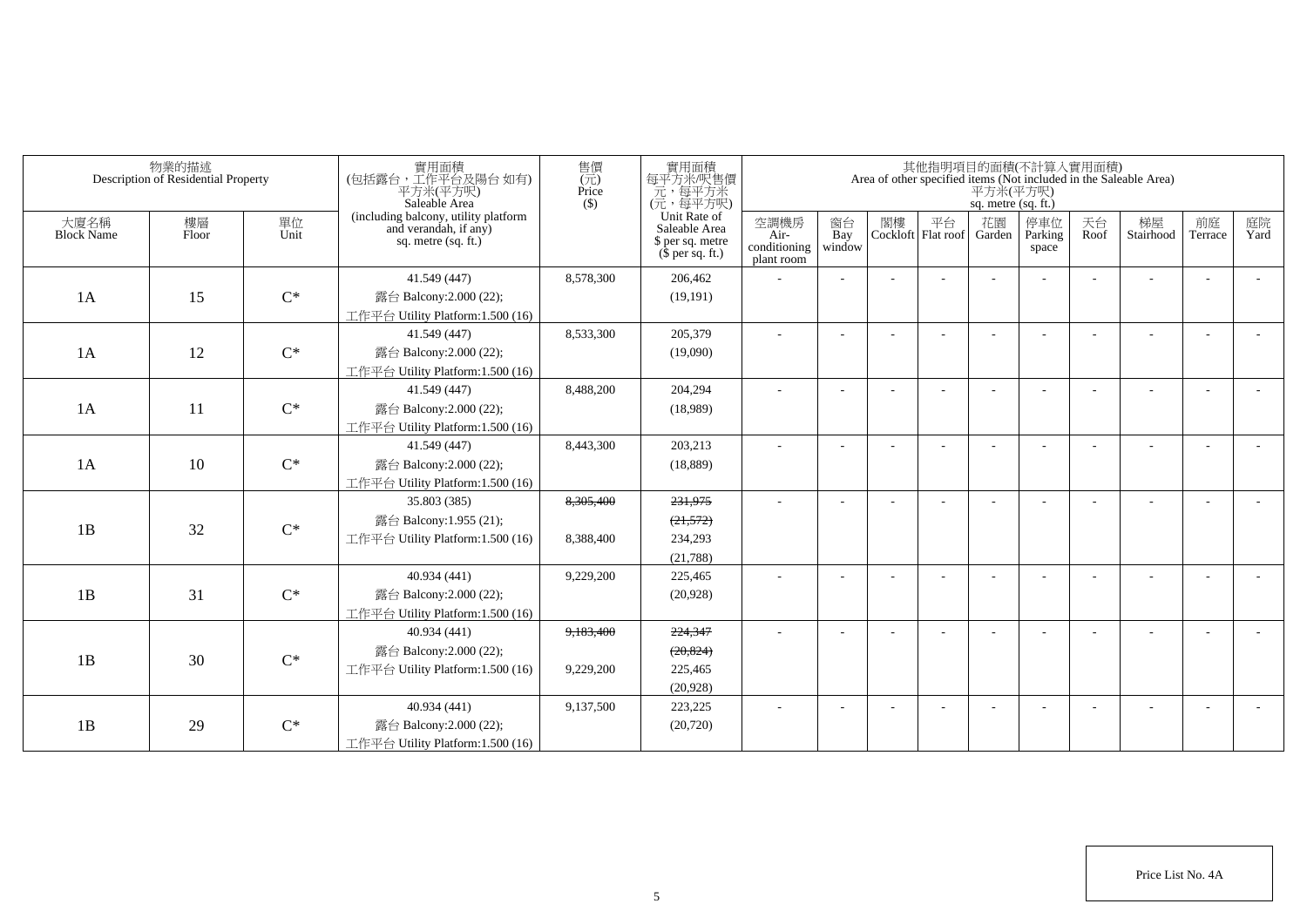|                           | 物業的描述<br>Description of Residential Property |                | 實用面積<br>(包括露台,工作平台及陽台如有)<br>平方米(平方呎)<br>Saleable Area                                | 售價<br>$\overline{(\overline{\pi})}$<br>Price<br>$($ \$) | 實用面積<br>每平方米/呎售價<br>元,每平方米<br>(元,每平方呎)                                |                                            |                     |    |    | 其他指明項目的面積(不計算入實用面積)<br>平方米(平方呎)<br>sq. metre (sq. ft.) |                         |            | Area of other specified items (Not included in the Saleable Area) |                          |            |
|---------------------------|----------------------------------------------|----------------|--------------------------------------------------------------------------------------|---------------------------------------------------------|-----------------------------------------------------------------------|--------------------------------------------|---------------------|----|----|--------------------------------------------------------|-------------------------|------------|-------------------------------------------------------------------|--------------------------|------------|
| 大廈名稱<br><b>Block Name</b> | 樓層<br>Floor                                  | 單位<br>Unit     | (including balcony, utility platform<br>and verandah, if any)<br>sq. metre (sq. ft.) |                                                         | Unit Rate of<br>Saleable Area<br>\$ per sq. metre<br>$$$ per sq. ft.) | 空調機房<br>Air-<br>conditioning<br>plant room | 窗台<br>Bay<br>window | 閣樓 | 平台 | 花園<br>Cockloft Flat roof Garden                        | 停車位<br>Parking<br>space | 天台<br>Roof | 梯屋<br>Stairhood                                                   | 前庭<br>Terrace            | 庭院<br>Yard |
|                           |                                              |                | 40.934 (441)                                                                         | 9,114,600                                               | 222,666                                                               |                                            |                     |    |    |                                                        |                         |            |                                                                   |                          |            |
| 1B                        |                                              | $C^*$          | 露台 Balcony:2.000 (22);                                                               |                                                         | (20,668)                                                              |                                            |                     |    |    |                                                        |                         |            |                                                                   |                          |            |
|                           | 28                                           |                | 工作平台 Utility Platform:1.500 (16)                                                     | 9,160,200                                               | 223,780                                                               |                                            |                     |    |    |                                                        |                         |            |                                                                   |                          |            |
|                           |                                              |                |                                                                                      |                                                         | (20,771)                                                              |                                            |                     |    |    |                                                        |                         |            |                                                                   |                          |            |
|                           |                                              |                | 40.934 (441)                                                                         | 9.045.900                                               | 220.987                                                               | $\overline{\phantom{a}}$                   |                     |    |    |                                                        |                         |            |                                                                   | ÷                        |            |
| 1B                        | 27                                           | $C^*$          | 露台 Balcony: 2.000 (22);                                                              |                                                         | (20,512)                                                              |                                            |                     |    |    |                                                        |                         |            |                                                                   |                          |            |
|                           |                                              |                | 工作平台 Utility Platform:1.500 (16)                                                     |                                                         |                                                                       |                                            |                     |    |    |                                                        |                         |            |                                                                   |                          |            |
|                           |                                              |                | 40.934 (441)                                                                         | 8,999,900                                               | 219,864                                                               | ÷                                          |                     |    |    |                                                        |                         |            |                                                                   |                          |            |
| 1B                        | 26                                           | $C^*$          | 露台 Balcony: 2.000 (22);                                                              |                                                         | (20, 408)                                                             |                                            |                     |    |    |                                                        |                         |            |                                                                   |                          |            |
|                           |                                              |                | 工作平台 Utility Platform:1.500 (16)                                                     |                                                         |                                                                       |                                            |                     |    |    |                                                        |                         |            |                                                                   |                          |            |
|                           |                                              |                | 40.934 (441)                                                                         | 8,954,200                                               | 218,747                                                               | ٠                                          |                     |    |    |                                                        | $\overline{a}$          |            |                                                                   | $\overline{\phantom{a}}$ |            |
| 1B                        | 25                                           | $\mathrm{C}^*$ | 露台 Balcony:2.000 (22);                                                               |                                                         | (20, 304)                                                             |                                            |                     |    |    |                                                        |                         |            |                                                                   |                          |            |
|                           |                                              |                | 工作平台 Utility Platform: 1.500 (16)                                                    |                                                         |                                                                       |                                            |                     |    |    |                                                        |                         |            |                                                                   |                          |            |
|                           |                                              |                | 40.934 (441)                                                                         | 8,908,300                                               | 217,626                                                               | $\overline{a}$                             |                     |    |    |                                                        |                         |            |                                                                   | $\overline{\phantom{a}}$ |            |
| 1B                        | 23                                           | $C^*$          | 露台 Balcony: 2.000 (22);                                                              |                                                         | (20, 200)                                                             |                                            |                     |    |    |                                                        |                         |            |                                                                   |                          |            |
|                           |                                              |                | 工作平台 Utility Platform: 1.500 (16)                                                    |                                                         |                                                                       |                                            |                     |    |    |                                                        |                         |            |                                                                   |                          |            |
|                           |                                              |                | 40.934 (441)                                                                         | 8,862,500                                               | 216,507                                                               | ÷                                          |                     |    |    |                                                        |                         |            |                                                                   |                          |            |
| 1B                        | 22                                           | $C^*$          | 露台 Balcony: 2.000 (22);                                                              |                                                         | (20,096)                                                              |                                            |                     |    |    |                                                        |                         |            |                                                                   |                          |            |
|                           |                                              |                | 工作平台 Utility Platform:1.500 (16)                                                     |                                                         |                                                                       |                                            |                     |    |    |                                                        |                         |            |                                                                   |                          |            |
|                           |                                              |                | 40.934 (441)                                                                         | 8.816.600                                               | 215,386                                                               | $\overline{\phantom{a}}$                   |                     |    |    |                                                        |                         |            |                                                                   |                          |            |
| 1B                        | 21                                           | $C^*$          | 露台 Balcony: 2.000 (22);                                                              |                                                         | (19,992)                                                              |                                            |                     |    |    |                                                        |                         |            |                                                                   |                          |            |
|                           |                                              |                | 工作平台 Utility Platform: 1.500 (16)                                                    |                                                         |                                                                       |                                            |                     |    |    |                                                        |                         |            |                                                                   |                          |            |
|                           |                                              |                | 40.934 (441)                                                                         | 8,770,900                                               | 214,269                                                               | $\overline{\phantom{a}}$                   |                     |    |    |                                                        |                         |            |                                                                   | ٠                        |            |
| 1B                        | 20                                           | $C^*$          | 露台 Balcony:2.000 (22);                                                               |                                                         | (19,889)                                                              |                                            |                     |    |    |                                                        |                         |            |                                                                   |                          |            |
|                           |                                              |                | 工作平台 Utility Platform: 1.500 (16)                                                    |                                                         |                                                                       |                                            |                     |    |    |                                                        |                         |            |                                                                   |                          |            |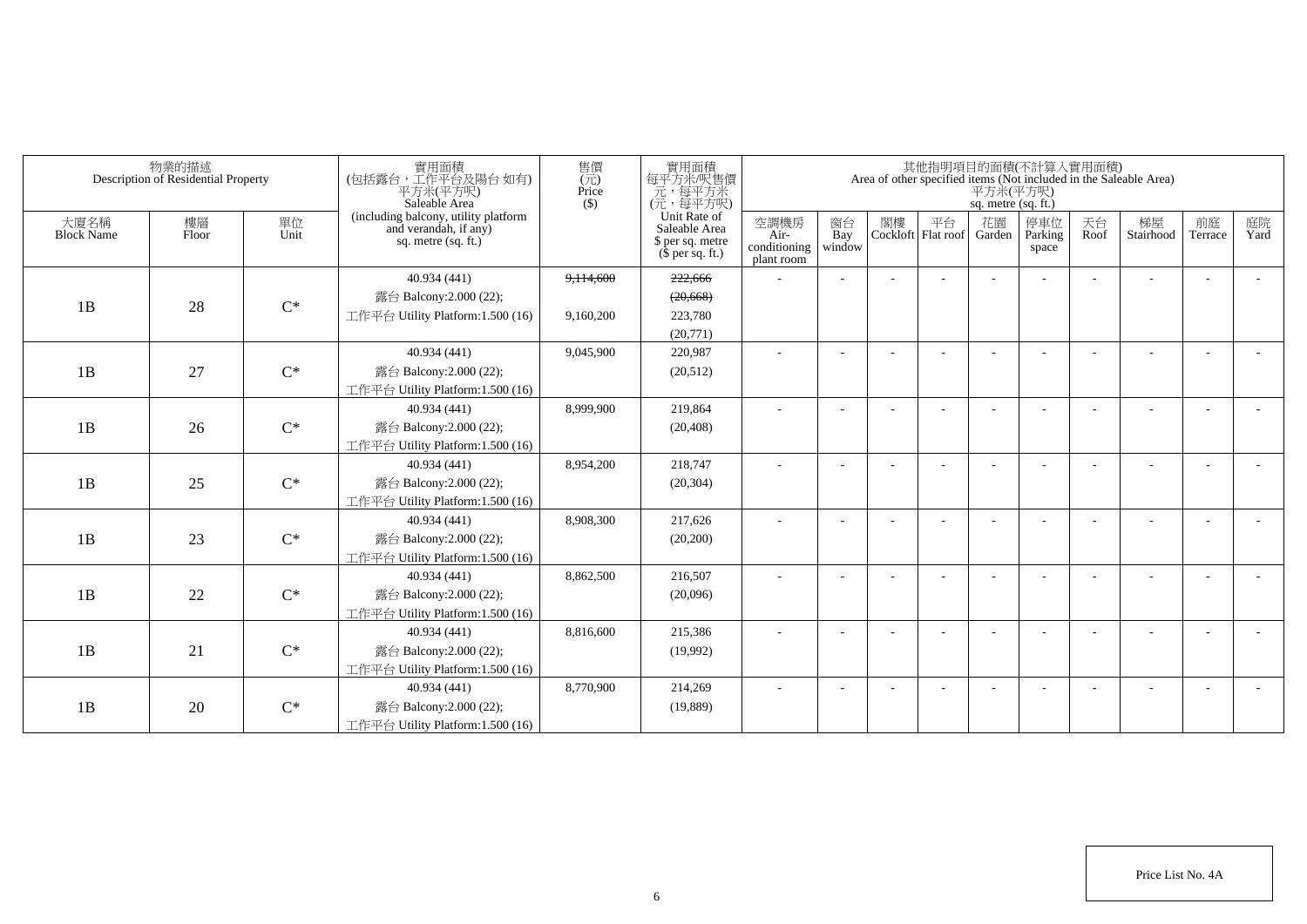|                           | 物業的描述<br>Description of Residential Property |                | 實用面積<br>(包括露台,工作平台及陽台 如有)<br>平方米(平方呎)<br>Saleable Area                                 | 售價<br>(元)<br>Price<br>$($ \$) | 實用面積<br>每平方米/呎售價<br>一元,每平方米<br>(元,每平方呎)                                       |                                            |                          |    |                          | 平方米(平方呎)<br>sq. metre (sq. ft.) | 其他指明項目的面積(不計算入實用面積)     |            | Area of other specified items (Not included in the Saleable Area) |                          |            |
|---------------------------|----------------------------------------------|----------------|----------------------------------------------------------------------------------------|-------------------------------|-------------------------------------------------------------------------------|--------------------------------------------|--------------------------|----|--------------------------|---------------------------------|-------------------------|------------|-------------------------------------------------------------------|--------------------------|------------|
| 大廈名稱<br><b>Block Name</b> | 樓層<br>Floor                                  | 單位<br>Unit     | (including balcony, utility platform<br>and verandah, if any)<br>sq. metre $(sq, ft.)$ |                               | Unit Rate of<br>Saleable Area<br>\$ per sq. metre<br>$(\bar{\S}$ per sq. ft.) | 空調機房<br>Air-<br>conditioning<br>plant room | 窗台<br>Bay<br>window      | 閣樓 | 平台<br>Cockloft Flat roof | 花園<br>Garden                    | 停車位<br>Parking<br>space | 天台<br>Roof | 梯屋<br>Stairhood                                                   | 前庭<br>Terrace            | 庭院<br>Yard |
|                           |                                              |                | 40.934 (441)                                                                           | 8,725,000                     | 213,148                                                                       |                                            |                          |    |                          |                                 |                         |            |                                                                   |                          |            |
| 1B                        | 19                                           | $C^*$          | 露台 Balcony:2.000 (22);                                                                 |                               | (19,785)                                                                      |                                            |                          |    |                          |                                 |                         |            |                                                                   |                          |            |
|                           |                                              |                | 工作平台 Utility Platform:1.500 (16)                                                       |                               |                                                                               |                                            |                          |    |                          |                                 |                         |            |                                                                   |                          |            |
|                           |                                              |                | 40.934 (441)                                                                           | 8,711,300                     | 212,813                                                                       |                                            |                          |    |                          |                                 |                         |            |                                                                   |                          |            |
| 1B                        | 18                                           | $C^*$          | 露台 Balcony:2.000 (22);                                                                 |                               | (19, 754)                                                                     |                                            |                          |    |                          |                                 |                         |            |                                                                   |                          |            |
|                           |                                              |                | 工作平台 Utility Platform:1.500 (16)                                                       |                               |                                                                               |                                            |                          |    |                          |                                 |                         |            |                                                                   |                          |            |
|                           |                                              |                | 40.934 (441)                                                                           | 8,651,800                     | 211,360                                                                       | $\sim$                                     | $\overline{\phantom{a}}$ |    |                          |                                 |                         |            |                                                                   | $\overline{\phantom{a}}$ |            |
| 1B                        | 17                                           | $C^*$          | 露台 Balcony:2.000 (22);                                                                 |                               | (19,619)                                                                      |                                            |                          |    |                          |                                 |                         |            |                                                                   |                          |            |
|                           |                                              |                | 工作平台 Utility Platform:1.500 (16)                                                       |                               |                                                                               |                                            |                          |    |                          |                                 |                         |            |                                                                   |                          |            |
|                           |                                              |                | 40.934 (441)                                                                           | 8,615,000                     | 210,461                                                                       |                                            |                          |    |                          |                                 |                         |            |                                                                   |                          |            |
| 1B                        | 16                                           | $C^*$          | 露台 Balcony:2.000 (22);                                                                 |                               | (19, 535)                                                                     |                                            |                          |    |                          |                                 |                         |            |                                                                   |                          |            |
|                           |                                              |                | 工作平台 Utility Platform:1.500 (16)                                                       |                               |                                                                               |                                            |                          |    |                          |                                 |                         |            |                                                                   |                          |            |
|                           |                                              |                | 40.934 (441)                                                                           | 8,578,400                     | 209,567                                                                       | ä,                                         |                          |    |                          |                                 |                         |            |                                                                   |                          |            |
| 1B                        | 15                                           | $C^*$          | 露台 Balcony: 2.000 (22);                                                                |                               | (19, 452)                                                                     |                                            |                          |    |                          |                                 |                         |            |                                                                   |                          |            |
|                           |                                              |                | 工作平台 Utility Platform: 1.500 (16)<br>40.934 (441)                                      | 8,541,600                     | 208,668                                                                       |                                            |                          |    |                          |                                 |                         |            |                                                                   |                          |            |
| 1B                        | 12                                           | $C^*$          | 露台 Balcony: 2.000 (22);                                                                |                               | (19,369)                                                                      |                                            |                          |    |                          |                                 |                         |            |                                                                   |                          |            |
|                           |                                              |                | 工作平台 Utility Platform: 1.500 (16)                                                      |                               |                                                                               |                                            |                          |    |                          |                                 |                         |            |                                                                   |                          |            |
|                           |                                              |                | 40.934 (441)                                                                           | 8,505,000                     | 207,773                                                                       |                                            |                          |    |                          |                                 |                         |            |                                                                   | $\overline{\phantom{a}}$ |            |
| 1B                        | 11                                           | $C^*$          | 露台 Balcony: 2.000 (22);                                                                |                               | (19,286)                                                                      |                                            |                          |    |                          |                                 |                         |            |                                                                   |                          |            |
|                           |                                              |                | 工作平台 Utility Platform: 1.500 (16)                                                      |                               |                                                                               |                                            |                          |    |                          |                                 |                         |            |                                                                   |                          |            |
|                           |                                              |                | 40.934 (441)                                                                           | 8,468,500                     | 206,882                                                                       |                                            |                          |    |                          |                                 |                         |            |                                                                   |                          |            |
| 1B                        | 10                                           | $\mathrm{C}^*$ | 露台 Balcony: 2.000 (22);                                                                |                               | (19,203)                                                                      |                                            |                          |    |                          |                                 |                         |            |                                                                   |                          |            |
|                           |                                              |                | 工作平台 Utility Platform:1.500 (16)                                                       |                               |                                                                               |                                            |                          |    |                          |                                 |                         |            |                                                                   |                          |            |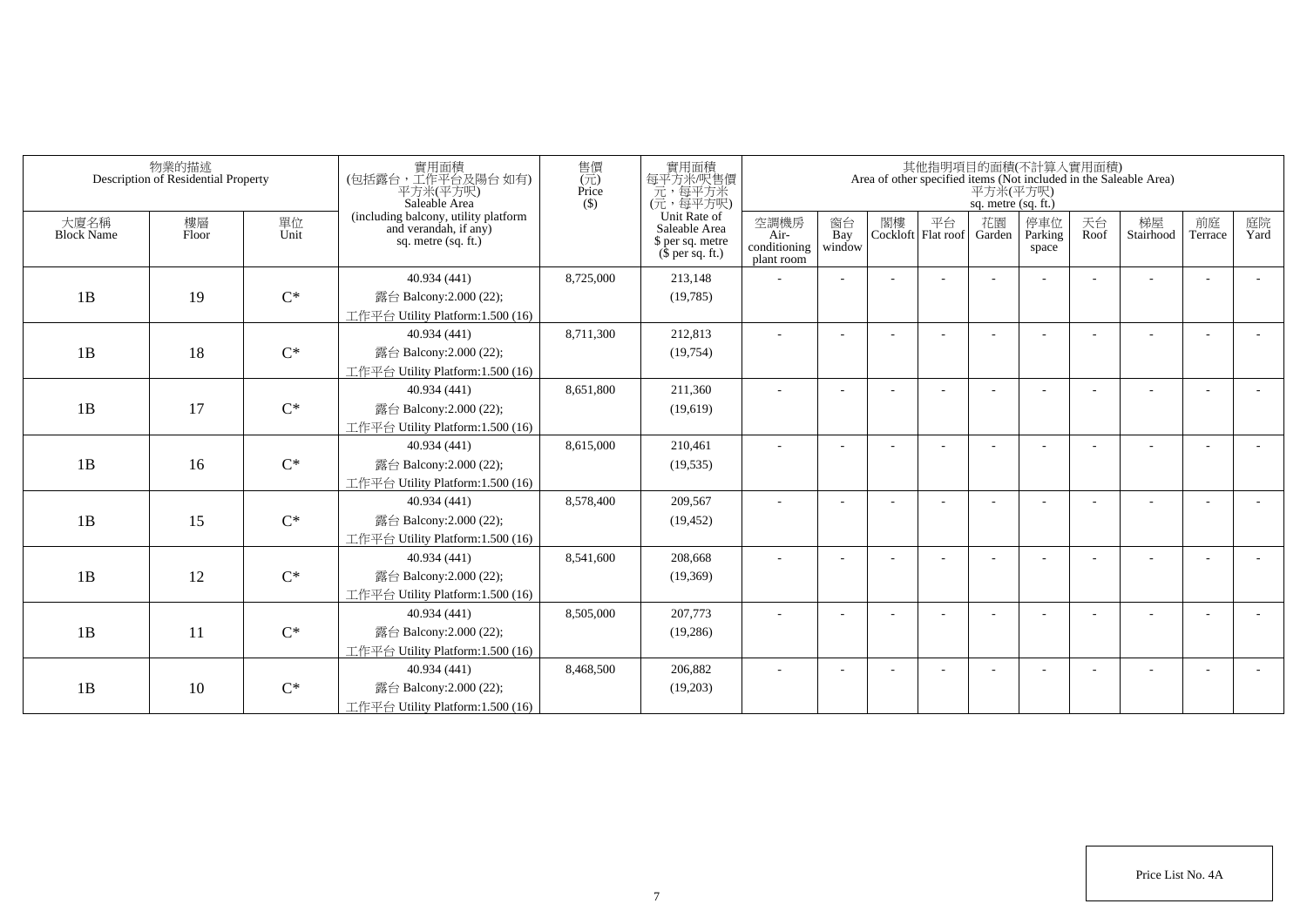|                           | 物業的描述<br>Description of Residential Property |            | 實用面積<br>(包括露台,工作平台及陽台如有)<br>平方米(平方呎)<br>Saleable Area                                  | 售價<br>(元)<br>Price<br>$($ \$) | 實用面積<br>每平方米/呎售價<br>一元,每平方米<br>(元,每平方呎)                                       |                                            |                          |    |                            | 平方米(平方呎)<br>sq. metre (sq. ft.) | 其他指明項目的面積(不計算入實用面積)     |            | Area of other specified items (Not included in the Saleable Area) |                          |            |
|---------------------------|----------------------------------------------|------------|----------------------------------------------------------------------------------------|-------------------------------|-------------------------------------------------------------------------------|--------------------------------------------|--------------------------|----|----------------------------|---------------------------------|-------------------------|------------|-------------------------------------------------------------------|--------------------------|------------|
| 大廈名稱<br><b>Block Name</b> | 樓層<br>Floor                                  | 單位<br>Unit | (including balcony, utility platform<br>and verandah, if any)<br>sq. metre $(sq, ft.)$ |                               | Unit Rate of<br>Saleable Area<br>\$ per sq. metre<br>$(\bar{\S}$ per sq. ft.) | 空調機房<br>Air-<br>conditioning<br>plant room | 窗台<br>Bay<br>window      | 閣樓 | 平台<br>Cockloft   Flat roof | 花園<br>Garden                    | 停車位<br>Parking<br>space | 天台<br>Roof | 梯屋<br>Stairhood                                                   | 前庭<br>Terrace            | 庭院<br>Yard |
|                           |                                              |            | 40.934 (441)                                                                           | 8,431,600                     | 205,980                                                                       |                                            |                          |    |                            |                                 |                         |            |                                                                   |                          |            |
| 1B                        | 9                                            | $C^*$      | 露台 Balcony:2.000 (22);                                                                 |                               | (19, 119)                                                                     |                                            |                          |    |                            |                                 |                         |            |                                                                   |                          |            |
|                           |                                              |            | 工作平台 Utility Platform:1.500 (16)                                                       |                               |                                                                               |                                            |                          |    |                            |                                 |                         |            |                                                                   |                          |            |
|                           |                                              |            | 40.934 (441)                                                                           | 8,418,000                     | 205,648                                                                       |                                            |                          |    |                            |                                 |                         |            |                                                                   |                          |            |
| 1B                        | 8                                            | $C^*$      | 露台 Balcony:2.000 (22);                                                                 |                               | (19,088)                                                                      |                                            |                          |    |                            |                                 |                         |            |                                                                   |                          |            |
|                           |                                              |            | 工作平台 Utility Platform:1.500 (16)                                                       |                               |                                                                               |                                            |                          |    |                            |                                 |                         |            |                                                                   |                          |            |
|                           |                                              |            | 40.934 (441)                                                                           | 8,358,400                     | 204,192                                                                       | $\sim$                                     | $\overline{\phantom{a}}$ |    |                            |                                 |                         |            |                                                                   |                          |            |
| 1B                        | $\tau$                                       | $C^*$      | 露台 Balcony:2.000 (22);                                                                 |                               | (18,953)                                                                      |                                            |                          |    |                            |                                 |                         |            |                                                                   |                          |            |
|                           |                                              |            | 工作平台 Utility Platform: 1.500 (16)                                                      |                               |                                                                               |                                            |                          |    |                            |                                 |                         |            |                                                                   |                          |            |
|                           |                                              | $C^*$      | 40.934 (441)                                                                           | 8,321,600                     | 203,293                                                                       |                                            |                          |    |                            |                                 |                         |            |                                                                   |                          |            |
| 1B                        | 6                                            |            | 露台 Balcony: 2.000 (22);<br>工作平台 Utility Platform:1.500 (16)                            |                               | (18, 870)                                                                     |                                            |                          |    |                            |                                 |                         |            |                                                                   |                          |            |
|                           |                                              |            | 40.934 (441)                                                                           | 8,285,100                     | 202,401                                                                       | ٠                                          |                          |    |                            |                                 |                         |            |                                                                   |                          |            |
|                           |                                              |            | 露台 Balcony: 2.000 (22);                                                                |                               | (18,787)                                                                      |                                            |                          |    |                            |                                 |                         |            |                                                                   |                          |            |
| 1B                        | 5                                            | $C^*$      | 工作平台 Utility Platform: 1.500 (16)                                                      | 8,409,300                     | 205,436                                                                       |                                            |                          |    |                            |                                 |                         |            |                                                                   |                          |            |
|                           |                                              |            |                                                                                        |                               | (19,069)                                                                      |                                            |                          |    |                            |                                 |                         |            |                                                                   |                          |            |
|                           |                                              |            | 40.934 (441)                                                                           | 8.248.300                     | 201,502                                                                       | ٠                                          |                          |    |                            |                                 |                         |            |                                                                   |                          |            |
|                           |                                              |            | 露台 Balcony: 2.000 (22);                                                                |                               | (18,704)                                                                      |                                            |                          |    |                            |                                 |                         |            |                                                                   |                          |            |
| 1B                        | 3                                            | $C^*$      | 工作平台 Utility Platform: 1.500 (16)                                                      | 8,371,900                     | 204,522                                                                       |                                            |                          |    |                            |                                 |                         |            |                                                                   |                          |            |
|                           |                                              |            |                                                                                        |                               | (18,984)                                                                      |                                            |                          |    |                            |                                 |                         |            |                                                                   |                          |            |
|                           |                                              |            | 40.934 (441)                                                                           | 8,211,600                     | 200,606                                                                       | $\overline{\phantom{0}}$                   |                          |    |                            |                                 |                         |            |                                                                   | $\overline{\phantom{a}}$ |            |
| 1B                        | 2                                            | $C^*$      | 露台 Balcony:2.000 (22);                                                                 |                               | (18,620)                                                                      |                                            |                          |    |                            |                                 |                         |            |                                                                   |                          |            |
|                           |                                              |            | 工作平台 Utility Platform:1.500 (16)                                                       | 8.334.700                     | 203.613                                                                       |                                            |                          |    |                            |                                 |                         |            |                                                                   |                          |            |
|                           |                                              |            |                                                                                        |                               | (18.900)                                                                      |                                            |                          |    |                            |                                 |                         |            |                                                                   |                          |            |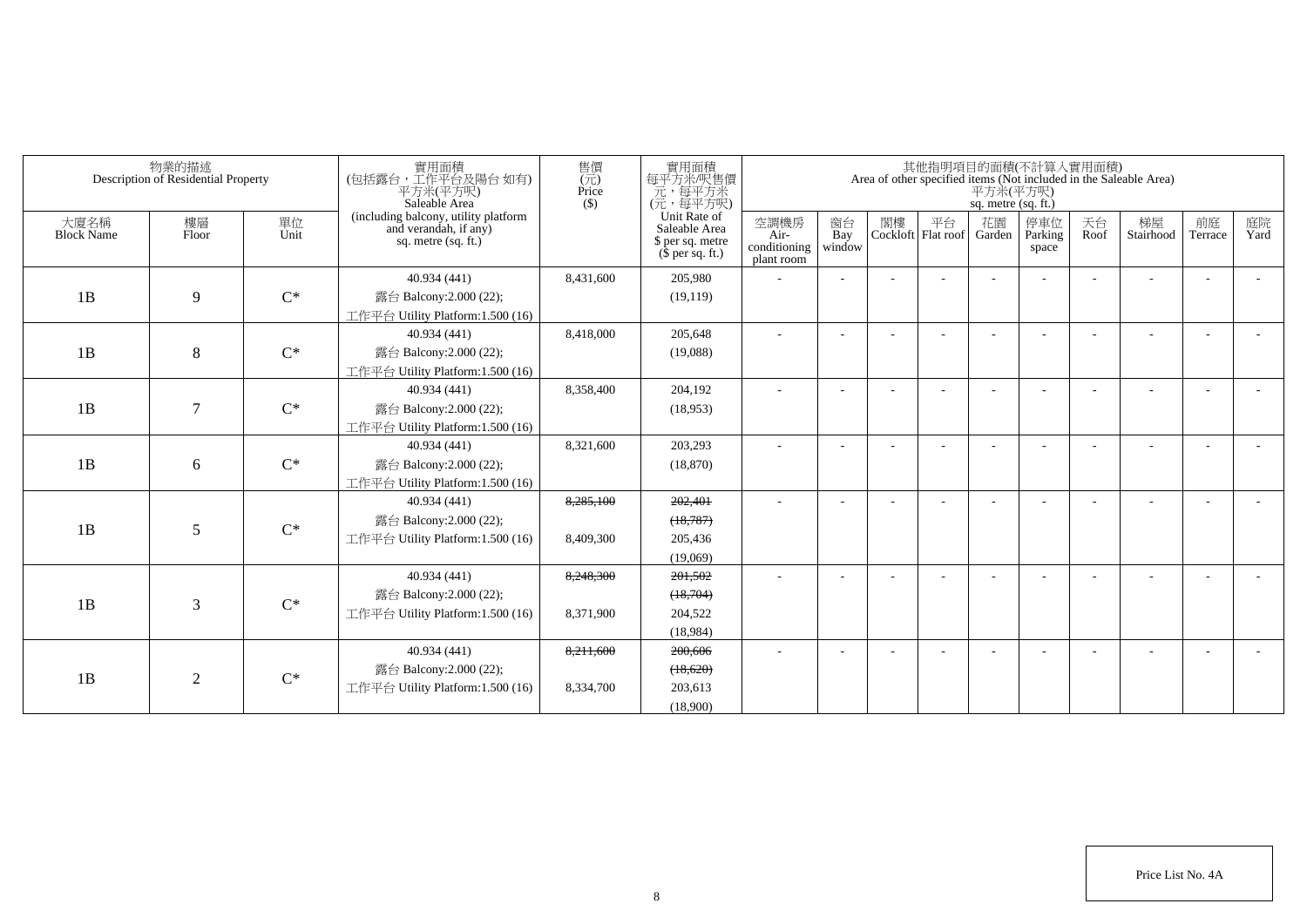|                           | 物業的描述<br>Description of Residential Property |            | 實用面積<br>(包括露台,工作平台及陽台如有)<br>平方米(平方呎)<br>Saleable Area                                  | 售價<br>$\overline{(\overline{\pi})}$<br>Price<br>$($ \$) | ——實用面積<br>每平方米/呎售價<br>元,每平方米<br>(元,每平方呎)                              |                                            |                     |    |                          | sq. metre (sq. ft.) | 其他指明項目的面積(不計算入實用面積)     |            | Area of other specified items (Not included in the Saleable Area)<br>$\overrightarrow{\mathcal{F}}\vec{\mathcal{I}}\mathcal{H}(\overrightarrow{\mathcal{F}}\vec{\mathcal{I}}\overrightarrow{\mathcal{F}})$ |                          |            |
|---------------------------|----------------------------------------------|------------|----------------------------------------------------------------------------------------|---------------------------------------------------------|-----------------------------------------------------------------------|--------------------------------------------|---------------------|----|--------------------------|---------------------|-------------------------|------------|------------------------------------------------------------------------------------------------------------------------------------------------------------------------------------------------------------|--------------------------|------------|
| 大廈名稱<br><b>Block Name</b> | 樓層<br>Floor                                  | 單位<br>Unit | (including balcony, utility platform<br>and verandah, if any)<br>sq. metre $(sq. ft.)$ |                                                         | Unit Rate of<br>Saleable Area<br>\$ per sq. metre<br>$$$ per sq. ft.) | 空調機房<br>Air-<br>conditioning<br>plant room | 窗台<br>Bay<br>window | 閣樓 | 平台<br>Cockloft Flat roof | 花園<br>Garden        | 停車位<br>Parking<br>space | 天台<br>Roof | 梯屋<br>Stairhood                                                                                                                                                                                            | 前庭<br>Terrace            | 庭院<br>Yard |
|                           |                                              |            | 40.934 (441)                                                                           | 8,175,100                                               | 199,714                                                               |                                            |                     |    |                          |                     |                         |            |                                                                                                                                                                                                            |                          |            |
| 1B                        |                                              | $C^*$      | 露台 Balcony: 2.000 (22);                                                                |                                                         | (18, 538)                                                             |                                            |                     |    |                          |                     |                         |            |                                                                                                                                                                                                            |                          |            |
|                           |                                              |            | 工作平台 Utility Platform: 1.500 (16)                                                      | 8,297,600                                               | 202,707                                                               |                                            |                     |    |                          |                     |                         |            |                                                                                                                                                                                                            |                          |            |
|                           |                                              |            |                                                                                        |                                                         | (18, 815)                                                             |                                            |                     |    |                          |                     |                         |            |                                                                                                                                                                                                            |                          |            |
|                           |                                              |            | 35.171 (379)                                                                           | 8,246,800                                               | 234,477                                                               |                                            |                     |    |                          |                     |                         |            |                                                                                                                                                                                                            |                          |            |
| 1B                        | 32                                           | $D^*$      | 露台 Balcony:1.955 (21);                                                                 |                                                         | (21,759)                                                              |                                            |                     |    |                          |                     |                         |            |                                                                                                                                                                                                            |                          |            |
|                           |                                              |            | 工作平台 Utility Platform: 1.500 (16)                                                      | 8,329,200                                               | 236,820                                                               |                                            |                     |    |                          |                     |                         |            |                                                                                                                                                                                                            |                          |            |
|                           |                                              |            |                                                                                        |                                                         | (21,977)                                                              |                                            |                     |    |                          |                     |                         |            |                                                                                                                                                                                                            |                          |            |
|                           |                                              |            | 37.539 (404)                                                                           | 8,717,800                                               | 232,233                                                               | $\sim$                                     |                     |    |                          |                     |                         |            |                                                                                                                                                                                                            | $\sim$                   |            |
| 1B                        | 31                                           | $D^*$      | 露台 Balcony:2.000 (22);                                                                 |                                                         | (21, 579)                                                             |                                            |                     |    |                          |                     |                         |            |                                                                                                                                                                                                            |                          |            |
|                           |                                              |            | 工作平台 Utility Platform: 1.500 (16)                                                      |                                                         |                                                                       |                                            |                     |    |                          |                     |                         |            |                                                                                                                                                                                                            |                          |            |
|                           |                                              |            | 37.539 (404)                                                                           | 8,676,700                                               | 231.138                                                               |                                            |                     |    |                          |                     |                         |            |                                                                                                                                                                                                            | $\sim$                   |            |
| 1B                        | 30                                           | $D^*$      | 露台 Balcony: 2.000 (22);                                                                |                                                         | (21, 477)                                                             |                                            |                     |    |                          |                     |                         |            |                                                                                                                                                                                                            |                          |            |
|                           |                                              |            | 工作平台 Utility Platform:1.500 (16)                                                       |                                                         |                                                                       |                                            |                     |    |                          |                     |                         |            |                                                                                                                                                                                                            |                          |            |
|                           |                                              |            | 37.539 (404)                                                                           | 8,635,500                                               | 230,041                                                               | $\overline{a}$                             |                     |    |                          |                     |                         |            |                                                                                                                                                                                                            | $\overline{\phantom{a}}$ |            |
| 1B                        | 29                                           | $D^*$      | 露台 Balcony: 2.000 (22);                                                                |                                                         | (21, 375)                                                             |                                            |                     |    |                          |                     |                         |            |                                                                                                                                                                                                            |                          |            |
|                           |                                              |            | 工作平台 Utility Platform:1.500 (16)                                                       |                                                         |                                                                       |                                            |                     |    |                          |                     |                         |            |                                                                                                                                                                                                            |                          |            |
|                           |                                              |            | 37.539 (404)                                                                           | 8,614,900                                               | 229,492                                                               | $\overline{\phantom{a}}$                   |                     |    |                          |                     |                         |            |                                                                                                                                                                                                            | ٠                        |            |
| 1B                        | 28                                           | $D^*$      | 露台 Balcony: 2.000 (22);                                                                |                                                         | (21, 324)                                                             |                                            |                     |    |                          |                     |                         |            |                                                                                                                                                                                                            |                          |            |
|                           |                                              |            | 工作平台 Utility Platform: 1.500 (16)                                                      |                                                         |                                                                       |                                            |                     |    |                          |                     |                         |            |                                                                                                                                                                                                            |                          |            |
|                           |                                              |            | 37.539 (404)                                                                           | 8,553,300                                               | 227,851                                                               | $\sim$                                     |                     |    |                          |                     |                         |            |                                                                                                                                                                                                            | $\overline{\phantom{a}}$ |            |
| 1B                        | 27                                           | $D^*$      | 露台 Balcony:2.000 (22);                                                                 |                                                         | (21, 172)                                                             |                                            |                     |    |                          |                     |                         |            |                                                                                                                                                                                                            |                          |            |
|                           |                                              |            | 工作平台 Utility Platform: 1.500 (16)                                                      |                                                         |                                                                       |                                            |                     |    |                          |                     |                         |            |                                                                                                                                                                                                            |                          |            |
|                           |                                              |            | 37.539 (404)                                                                           | 8,512,100                                               | 226,754                                                               | $\sim$                                     |                     |    |                          |                     |                         |            |                                                                                                                                                                                                            | $\overline{\phantom{a}}$ |            |
| 1B                        | 26                                           | $D^*$      | 露台 Balcony:2.000 (22);                                                                 |                                                         | (21,070)                                                              |                                            |                     |    |                          |                     |                         |            |                                                                                                                                                                                                            |                          |            |
|                           |                                              |            | 工作平台 Utility Platform:1.500 (16)                                                       |                                                         |                                                                       |                                            |                     |    |                          |                     |                         |            |                                                                                                                                                                                                            |                          |            |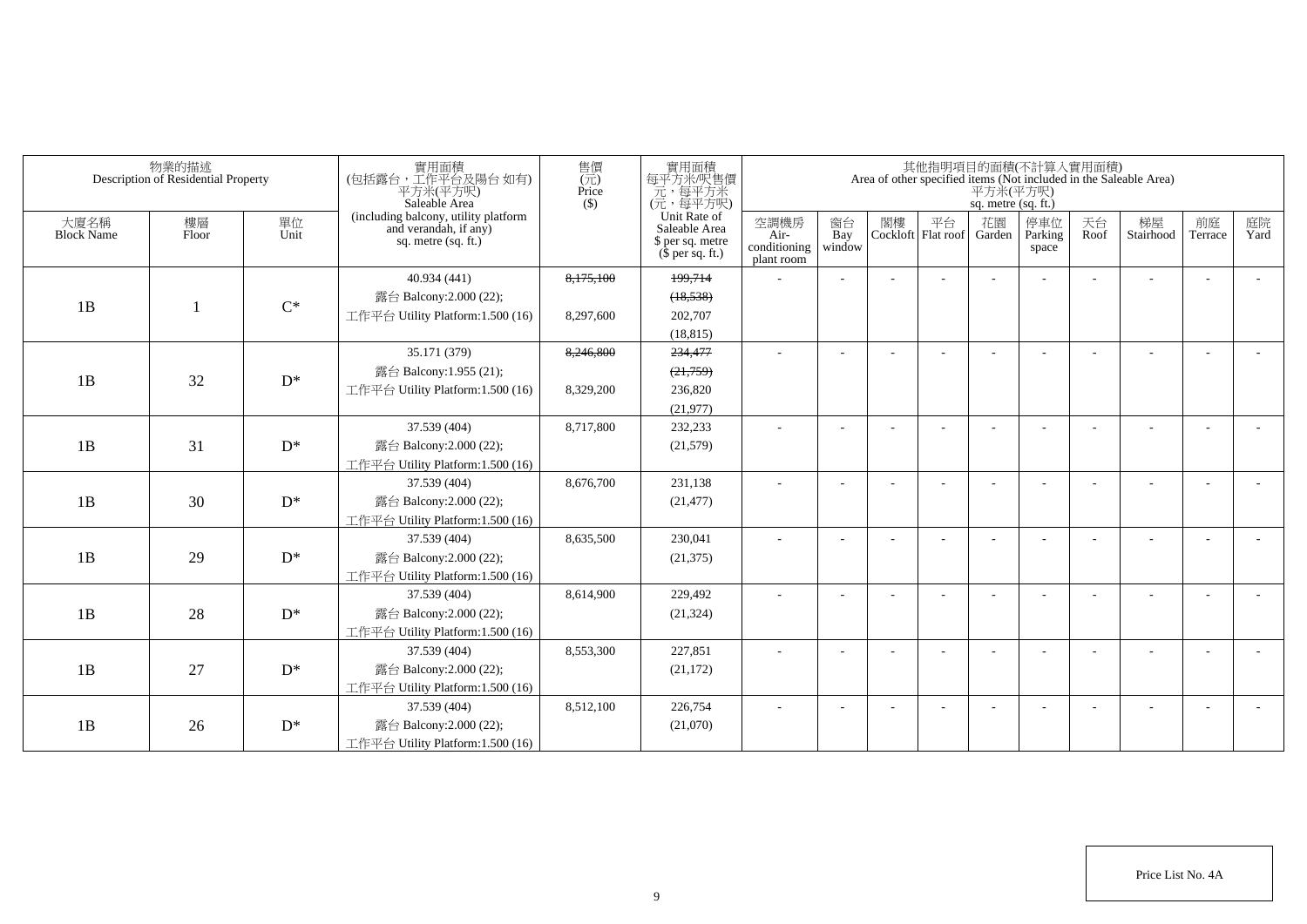|                           | 物業的描述<br>Description of Residential Property |            | 實用面積<br>(包括露台,工作平台及陽台如有)<br>平方米(平方呎)<br>Saleable Area                                | 售價<br>(元)<br>Price<br>(S) | 實用面積<br>每平方米/呎售價<br>元,每平方米<br>(元,每平方呎)                                |                                            |                     |    |                          | sq. metre (sq. ft.) | 其他指明項目的面積(不計算入實用面積)      |            | Area of other specified items (Not included in the Saleable Area)<br>$\overline{ \mathcal{F} \mathcal{I} } \mathcal{H}(\overline{\mathcal{F} \mathcal{I} } \mathcal{F} )$ |                          |                          |
|---------------------------|----------------------------------------------|------------|--------------------------------------------------------------------------------------|---------------------------|-----------------------------------------------------------------------|--------------------------------------------|---------------------|----|--------------------------|---------------------|--------------------------|------------|---------------------------------------------------------------------------------------------------------------------------------------------------------------------------|--------------------------|--------------------------|
| 大廈名稱<br><b>Block Name</b> | 樓層<br>Floor                                  | 單位<br>Unit | (including balcony, utility platform<br>and verandah, if any)<br>sq. metre (sq. ft.) |                           | Unit Rate of<br>Saleable Area<br>\$ per sq. metre<br>$$$ per sq. ft.) | 空調機房<br>Air-<br>conditioning<br>plant room | 窗台<br>Bay<br>window | 閣樓 | 平台<br>Cockloft Flat roof | 花園<br>Garden        | 停車位<br>Parking<br>space  | 天台<br>Roof | 梯屋<br>Stairhood                                                                                                                                                           | 前庭<br>Terrace            | 庭院<br>Yard               |
|                           |                                              |            | 37.539 (404)                                                                         | 8,471,000                 | 225,659                                                               |                                            |                     |    |                          |                     |                          |            |                                                                                                                                                                           |                          |                          |
| 1B                        | 25                                           | $D^*$      | 露台 Balcony:2.000 (22);                                                               |                           | (20, 968)                                                             |                                            |                     |    |                          |                     |                          |            |                                                                                                                                                                           |                          |                          |
|                           |                                              |            | 工作平台 Utility Platform: 1.500 (16)                                                    | 8,555,600                 | 227,912                                                               |                                            |                     |    |                          |                     |                          |            |                                                                                                                                                                           |                          |                          |
|                           |                                              |            |                                                                                      |                           | (21, 177)                                                             |                                            |                     |    |                          |                     |                          |            |                                                                                                                                                                           |                          |                          |
|                           |                                              |            | 37.539 (404)                                                                         | 8,429,800                 | 224,561                                                               |                                            |                     |    |                          |                     |                          |            |                                                                                                                                                                           |                          |                          |
| 1B                        | 23                                           | $D^*$      | 露台 Balcony:2.000 (22);                                                               |                           | (20, 866)                                                             |                                            |                     |    |                          |                     |                          |            |                                                                                                                                                                           |                          |                          |
|                           |                                              |            | 工作平台 Utility Platform:1.500 (16)                                                     | 8,514,000                 | 226,804                                                               |                                            |                     |    |                          |                     |                          |            |                                                                                                                                                                           |                          |                          |
|                           |                                              |            |                                                                                      |                           | (21,074)                                                              |                                            |                     |    |                          |                     |                          |            |                                                                                                                                                                           |                          |                          |
|                           |                                              |            | 37.539 (404)                                                                         | 8,388,700                 | 223,466                                                               | ٠                                          |                     |    |                          |                     |                          |            |                                                                                                                                                                           | $\overline{\phantom{a}}$ | $\overline{\phantom{a}}$ |
| 1B                        | 22                                           | $D^*$      | 露台 Balcony:2.000 (22);                                                               |                           | (20,764)                                                              |                                            |                     |    |                          |                     |                          |            |                                                                                                                                                                           |                          |                          |
|                           |                                              |            | 工作平台 Utility Platform: 1.500 (16)                                                    | 8,472,500                 | 225,699                                                               |                                            |                     |    |                          |                     |                          |            |                                                                                                                                                                           |                          |                          |
|                           |                                              |            |                                                                                      |                           | (20,972)                                                              |                                            |                     |    |                          |                     |                          |            |                                                                                                                                                                           |                          |                          |
|                           |                                              |            | 37.539 (404)                                                                         | 8,347,500                 | 222,369                                                               | $\overline{a}$                             |                     |    |                          |                     |                          |            |                                                                                                                                                                           |                          |                          |
| 1B                        | 21                                           | $D^*$      | 露台 Balcony:2.000 (22);                                                               |                           | (20, 662)                                                             |                                            |                     |    |                          |                     |                          |            |                                                                                                                                                                           |                          |                          |
|                           |                                              |            | 工作平台 Utility Platform: 1.500 (16)                                                    | 8,430,900                 | 224,590                                                               |                                            |                     |    |                          |                     |                          |            |                                                                                                                                                                           |                          |                          |
|                           |                                              |            |                                                                                      |                           | (20, 869)                                                             |                                            |                     |    |                          |                     |                          |            |                                                                                                                                                                           |                          |                          |
|                           |                                              |            | 37.539 (404)                                                                         | 8,306,300                 | 221,271                                                               |                                            |                     |    |                          |                     |                          |            |                                                                                                                                                                           |                          |                          |
| 1B                        | 20                                           | $D^*$      | 露台 Balcony:2.000 (22);                                                               |                           | (20, 560)                                                             |                                            |                     |    |                          |                     |                          |            |                                                                                                                                                                           |                          |                          |
|                           |                                              |            | 工作平台 Utility Platform:1.500 (16)                                                     | 8,389,300                 | 223,482                                                               |                                            |                     |    |                          |                     |                          |            |                                                                                                                                                                           |                          |                          |
|                           |                                              |            |                                                                                      |                           | (20,766)                                                              |                                            |                     |    |                          |                     |                          |            |                                                                                                                                                                           |                          |                          |
|                           |                                              |            | 37.539 (404)                                                                         | 8,265,300                 | 220,179                                                               | ٠                                          |                     |    |                          |                     |                          |            |                                                                                                                                                                           | $\overline{\phantom{a}}$ |                          |
| 1B                        | 19                                           | D          | 露台 Balcony: 2.000 (22);                                                              |                           | (20, 459)                                                             |                                            |                     |    |                          |                     |                          |            |                                                                                                                                                                           |                          |                          |
|                           |                                              |            | 工作平台 Utility Platform:1.500 (16)                                                     |                           |                                                                       |                                            |                     |    |                          |                     |                          |            |                                                                                                                                                                           |                          |                          |
|                           |                                              |            | 37.539 (404)                                                                         | 8,252,900                 | 219,849                                                               | ٠                                          |                     |    |                          |                     | $\overline{\phantom{a}}$ |            |                                                                                                                                                                           | $\overline{\phantom{a}}$ |                          |
| 1B                        | 18                                           | D          | 露台 Balcony: 2.000 (22);                                                              |                           | (20, 428)                                                             |                                            |                     |    |                          |                     |                          |            |                                                                                                                                                                           |                          |                          |
|                           |                                              |            | 工作平台 Utility Platform: 1.500 (16)                                                    |                           |                                                                       |                                            |                     |    |                          |                     |                          |            |                                                                                                                                                                           |                          |                          |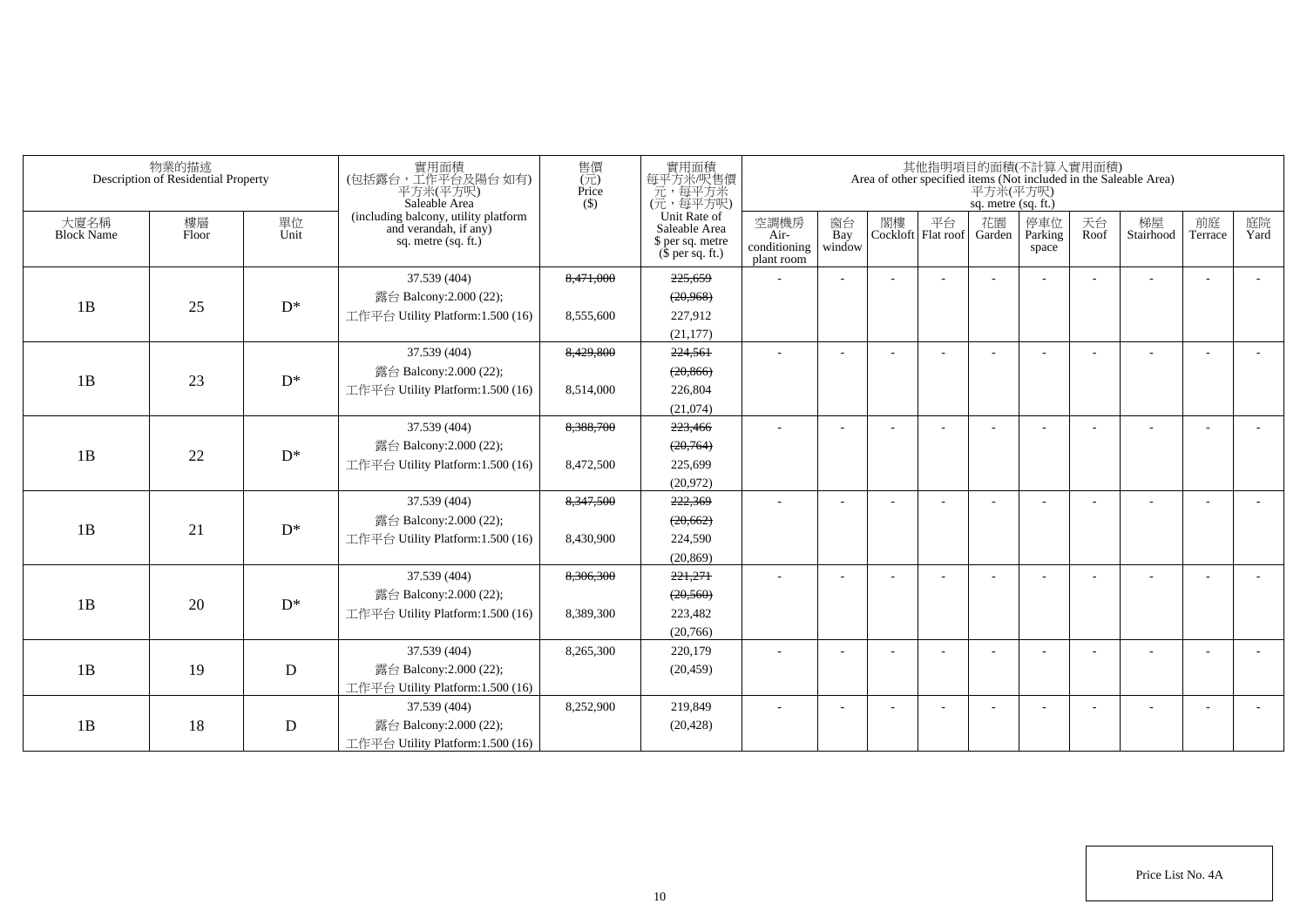| 物業的描述<br>Description of Residential Property |             |             | 實用面積<br>(包括露台,工作平台及陽台 如有)<br>平方米(平方呎)<br>Saleable Area                                 | 售價<br>(元)<br>Price<br>$($ \$) | 實用面積<br>每平方米/呎售價<br>一元,每平方米<br>(元,每平方呎)                               |                                            | 其他指明項目的面積(不計算入實用面積)<br>Area of other specified items (Not included in the Saleable Area)<br>平方米(平方呎)<br>sq. metre (sq. ft.) |    |                          |              |                         |            |                 |               |            |  |
|----------------------------------------------|-------------|-------------|----------------------------------------------------------------------------------------|-------------------------------|-----------------------------------------------------------------------|--------------------------------------------|-----------------------------------------------------------------------------------------------------------------------------|----|--------------------------|--------------|-------------------------|------------|-----------------|---------------|------------|--|
| 大廈名稱<br><b>Block Name</b>                    | 樓層<br>Floor | 單位<br>Unit  | (including balcony, utility platform<br>and verandah, if any)<br>sq. metre $(sq, ft.)$ |                               | Unit Rate of<br>Saleable Area<br>\$ per sq. metre<br>$$$ per sq. ft.) | 空調機房<br>Air-<br>conditioning<br>plant room | 窗台<br>Bay<br>window                                                                                                         | 閣樓 | 平台<br>Cockloft Flat roof | 花園<br>Garden | 停車位<br>Parking<br>space | 天台<br>Roof | 梯屋<br>Stairhood | 前庭<br>Terrace | 庭院<br>Yard |  |
|                                              |             |             | 37.539 (404)                                                                           | 8,199,300                     | 218,421                                                               |                                            |                                                                                                                             |    |                          |              |                         |            |                 |               |            |  |
| 1B                                           | 17          | $\mathbf D$ | 露台 Balcony:2.000 (22);                                                                 |                               | (20, 295)                                                             |                                            |                                                                                                                             |    |                          |              |                         |            |                 |               |            |  |
|                                              |             |             | 工作平台 Utility Platform:1.500 (16)                                                       |                               |                                                                       |                                            |                                                                                                                             |    |                          |              |                         |            |                 |               |            |  |
|                                              |             |             | 37.539 (404)                                                                           | 8,166,400                     | 217,544                                                               |                                            |                                                                                                                             |    |                          |              |                         |            |                 |               |            |  |
| 1B                                           | 16          | D           | 露台 Balcony:2.000 (22);                                                                 |                               | (20, 214)                                                             |                                            |                                                                                                                             |    |                          |              |                         |            |                 |               |            |  |
|                                              |             |             | 工作平台 Utility Platform:1.500 (16)                                                       |                               |                                                                       |                                            |                                                                                                                             |    |                          |              |                         |            |                 |               |            |  |
|                                              |             |             | 37.539 (404)                                                                           | 8,133,600                     | 216,671                                                               | ٠                                          | $\overline{\phantom{a}}$                                                                                                    |    |                          |              |                         |            |                 |               |            |  |
| 1B                                           | 15          | $\mathbf D$ | 露台 Balcony:2.000 (22);                                                                 |                               | (20, 133)                                                             |                                            |                                                                                                                             |    |                          |              |                         |            |                 |               |            |  |
|                                              |             |             | 工作平台 Utility Platform: 1.500 (16)                                                      |                               |                                                                       |                                            |                                                                                                                             |    |                          |              |                         |            |                 |               |            |  |
|                                              |             |             | 37.539 (404)                                                                           | 8,100,600                     | 215,792                                                               |                                            |                                                                                                                             |    |                          |              |                         |            |                 |               |            |  |
| 1B                                           | 12          | D           | 露台 Balcony: 2.000 (22);                                                                |                               | (20,051)                                                              |                                            |                                                                                                                             |    |                          |              |                         |            |                 |               |            |  |
|                                              |             |             | 工作平台 Utility Platform:1.500 (16)                                                       |                               |                                                                       |                                            |                                                                                                                             |    |                          |              |                         |            |                 |               |            |  |
|                                              |             |             | 37.539 (404)                                                                           | 8,067,800                     | 214,918                                                               |                                            |                                                                                                                             |    |                          |              |                         |            |                 |               |            |  |
| 1B                                           | 11          | D           | 露台 Balcony:2.000 (22);                                                                 |                               | (19,970)                                                              |                                            |                                                                                                                             |    |                          |              |                         |            |                 |               |            |  |
|                                              |             |             | 工作平台 Utility Platform: 1.500 (16)                                                      |                               |                                                                       |                                            |                                                                                                                             |    |                          |              |                         |            |                 |               |            |  |
|                                              |             |             | 37.539 (404)                                                                           | 8,034,800                     | 214,039                                                               |                                            |                                                                                                                             |    |                          |              |                         |            |                 |               |            |  |
| 1B                                           | 10          | D           | 露台 Balcony:2.000 (22);                                                                 |                               | (19,888)                                                              |                                            |                                                                                                                             |    |                          |              |                         |            |                 |               |            |  |
|                                              |             |             | 工作平台 Utility Platform:1.500 (16)                                                       |                               |                                                                       |                                            |                                                                                                                             |    |                          |              |                         |            |                 |               |            |  |
|                                              |             |             | 37.539 (404)                                                                           | 8,001,700                     | 213,157                                                               |                                            |                                                                                                                             |    |                          |              |                         |            |                 | ÷,            |            |  |
| 1B                                           | 9           | $\mathbf D$ | 露台 Balcony:2.000 (22);                                                                 |                               | (19,806)                                                              |                                            |                                                                                                                             |    |                          |              |                         |            |                 |               |            |  |
|                                              |             |             | 工作平台 Utility Platform: 1.500 (16)<br>37.539 (404)                                      | 7,989,500                     | 212,832                                                               |                                            |                                                                                                                             |    |                          |              |                         |            |                 |               |            |  |
| 1B                                           | 8           | $\mathbf D$ | 露台 Balcony:2.000 (22);                                                                 |                               | (19,776)                                                              |                                            |                                                                                                                             |    |                          |              |                         |            |                 |               |            |  |
|                                              |             |             | 工作平台 Utility Platform:1.500 (16)                                                       |                               |                                                                       |                                            |                                                                                                                             |    |                          |              |                         |            |                 |               |            |  |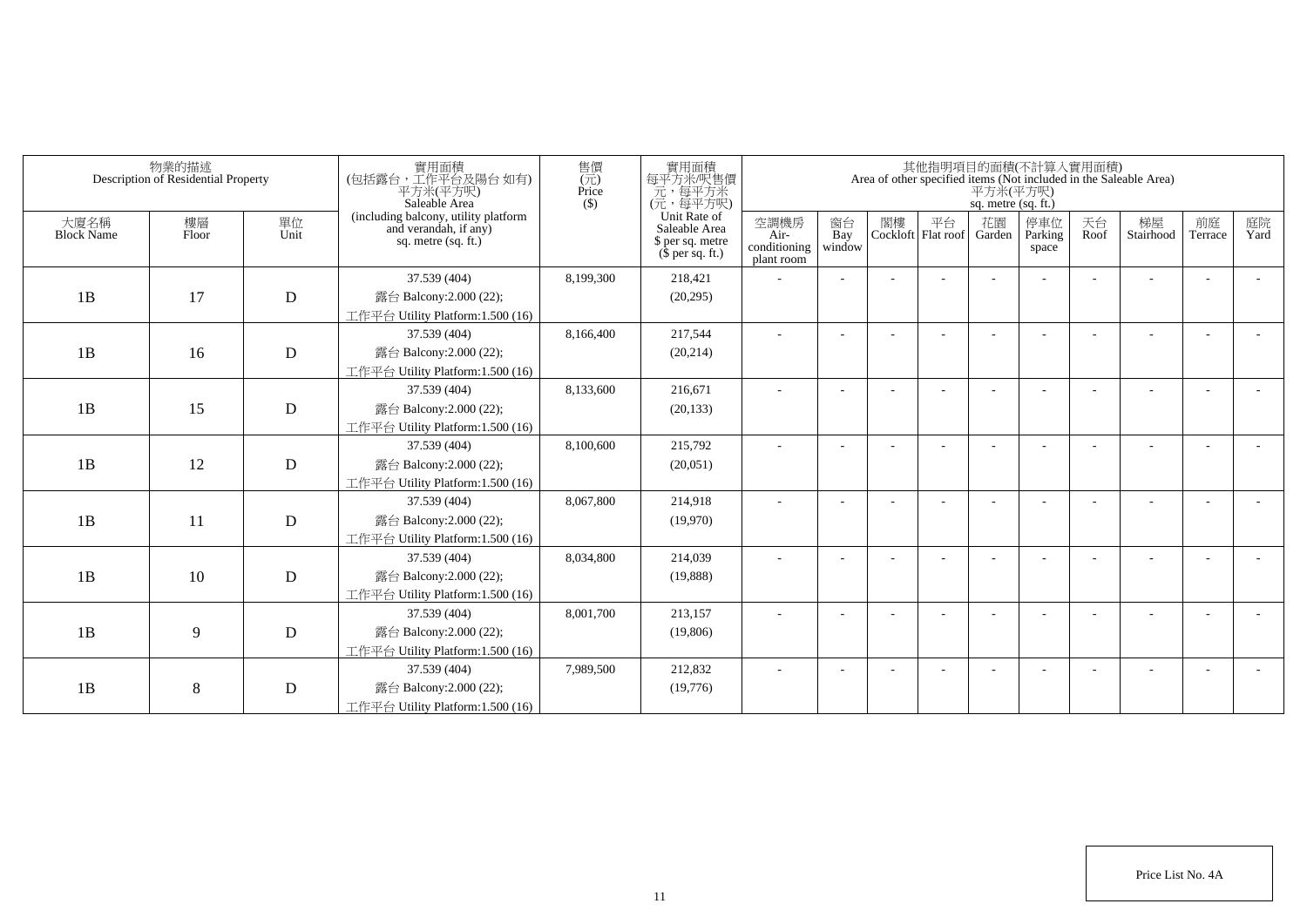| 物業的描述<br>Description of Residential Property |                |                | 實用面積<br>(包括露台,工作平台及陽台如有)<br>平方米(平方呎)<br>Saleable Area | 售價<br>$\overline{(\overline{\pi})}$<br>Price<br>$($ \$)       | 實用面積<br>每平方米/呎售價<br>元,每平方米<br>(元,每平方呎) | 其他指明項目的面積(不計算入實用面積)<br>Area of other specified items (Not included in the Saleable Area)<br>$\overline{P} \overline{f} \dot{\mathcal{H}} (\overline{P} \overline{f} \overline{\mathcal{H}})$<br>sq. metre (sq. ft.) |                          |                                                                       |                                            |                     |    |                          |              |                          |            |                 |               |            |
|----------------------------------------------|----------------|----------------|-------------------------------------------------------|---------------------------------------------------------------|----------------------------------------|---------------------------------------------------------------------------------------------------------------------------------------------------------------------------------------------------------------------|--------------------------|-----------------------------------------------------------------------|--------------------------------------------|---------------------|----|--------------------------|--------------|--------------------------|------------|-----------------|---------------|------------|
| 大廈名稱<br><b>Block Name</b>                    | 樓層<br>Floor    | 單位<br>Unit     | sq. metre (sq. ft.)                                   | (including balcony, utility platform<br>and verandah, if any) |                                        |                                                                                                                                                                                                                     |                          | Unit Rate of<br>Saleable Area<br>\$ per sq. metre<br>$$$ per sq. ft.) | 空調機房<br>Air-<br>conditioning<br>plant room | 窗台<br>Bay<br>window | 閣樓 | 平台<br>Cockloft Flat roof | 花園<br>Garden | 停車位<br>Parking<br>space  | 天台<br>Roof | 梯屋<br>Stairhood | 前庭<br>Terrace | 庭院<br>Yard |
|                                              |                |                | 37.539 (404)                                          | 7,936,100                                                     | 211,409                                |                                                                                                                                                                                                                     |                          |                                                                       |                                            |                     |    |                          |              |                          |            |                 |               |            |
| 1B                                           | $\tau$         | $\mathbf D$    | 露台 Balcony:2.000 (22);                                |                                                               | (19,644)                               |                                                                                                                                                                                                                     |                          |                                                                       |                                            |                     |    |                          |              |                          |            |                 |               |            |
|                                              |                |                | 工作平台 Utility Platform:1.500 (16)                      |                                                               |                                        |                                                                                                                                                                                                                     |                          |                                                                       |                                            |                     |    |                          |              |                          |            |                 |               |            |
|                                              |                |                | 37.539 (404)                                          | 7,903,100                                                     | 210,530                                |                                                                                                                                                                                                                     |                          |                                                                       |                                            |                     |    |                          |              |                          |            |                 |               |            |
| 1B                                           | 6              | D              | 露台 Balcony: $2.000(22)$ ;                             |                                                               | (19, 562)                              |                                                                                                                                                                                                                     |                          |                                                                       |                                            |                     |    |                          |              |                          |            |                 |               |            |
|                                              |                |                | 工作平台 Utility Platform:1.500 (16)                      |                                                               |                                        |                                                                                                                                                                                                                     |                          |                                                                       |                                            |                     |    |                          |              |                          |            |                 |               |            |
| 1B                                           |                |                | 37.539 (404)                                          | 7,870,300                                                     | 209,657                                |                                                                                                                                                                                                                     |                          |                                                                       |                                            |                     |    |                          |              |                          |            |                 |               |            |
|                                              | 5              | ${\bf D}$      | 露台 Balcony: $2.000(22)$ ;                             |                                                               | (19, 481)                              |                                                                                                                                                                                                                     |                          |                                                                       |                                            |                     |    |                          |              |                          |            |                 |               |            |
|                                              |                |                | 工作平台 Utility Platform:1.500 (16)                      |                                                               |                                        |                                                                                                                                                                                                                     |                          |                                                                       |                                            |                     |    |                          |              |                          |            |                 |               |            |
| 1B                                           | 3              | $\mathbf D$    | 37.539 (404)                                          | 7,837,200                                                     | 208,775                                | $\overline{\phantom{a}}$                                                                                                                                                                                            | $\overline{\phantom{a}}$ |                                                                       |                                            |                     |    |                          |              | $\overline{\phantom{a}}$ |            |                 |               |            |
|                                              |                |                | 露台 Balcony:2.000 (22);                                |                                                               | (19,399)                               |                                                                                                                                                                                                                     |                          |                                                                       |                                            |                     |    |                          |              |                          |            |                 |               |            |
|                                              |                |                | 工作平台 Utility Platform: 1.500 (16)                     |                                                               |                                        |                                                                                                                                                                                                                     |                          |                                                                       |                                            |                     |    |                          |              |                          |            |                 |               |            |
|                                              | $\overline{2}$ | ${\rm D}$      | 37.539 (404)                                          | 7,804,300                                                     | 207,898                                |                                                                                                                                                                                                                     | $\overline{\phantom{a}}$ |                                                                       |                                            |                     |    |                          |              |                          |            |                 |               |            |
| 1B                                           |                |                | 露台 Balcony:2.000 (22);                                |                                                               | (19,318)                               |                                                                                                                                                                                                                     |                          |                                                                       |                                            |                     |    |                          |              |                          |            |                 |               |            |
|                                              |                |                | 工作平台 Utility Platform:1.500 (16)                      |                                                               |                                        |                                                                                                                                                                                                                     |                          |                                                                       |                                            |                     |    |                          |              |                          |            |                 |               |            |
|                                              |                | ${\bf D}$      | 37.539 (404)                                          | 7,771,500                                                     | 207,025                                |                                                                                                                                                                                                                     |                          |                                                                       |                                            |                     |    |                          |              |                          |            |                 |               |            |
| 1B                                           |                |                | 露台 Balcony:2.000 (22);                                |                                                               | (19,236)                               |                                                                                                                                                                                                                     |                          |                                                                       |                                            |                     |    |                          |              |                          |            |                 |               |            |
|                                              |                |                | 工作平台 Utility Platform:1.500 (16)                      |                                                               |                                        |                                                                                                                                                                                                                     |                          |                                                                       |                                            |                     |    |                          |              |                          |            |                 |               |            |
|                                              | 22             | $F^*$          | 35.055 (377)                                          | 7,995,600                                                     | 228,087                                |                                                                                                                                                                                                                     | ÷                        |                                                                       |                                            |                     |    |                          |              |                          |            |                 |               |            |
| 1B                                           |                |                | 露台 Balcony:1.955 (21);                                |                                                               | (21,208)                               |                                                                                                                                                                                                                     |                          |                                                                       |                                            |                     |    |                          |              |                          |            |                 |               |            |
|                                              |                |                | 工作平台 Utility Platform: 1.500 (16)                     | 8,003,600                                                     | 228,316                                |                                                                                                                                                                                                                     |                          |                                                                       |                                            |                     |    |                          |              |                          |            |                 |               |            |
|                                              |                |                |                                                       |                                                               | (21,230)                               |                                                                                                                                                                                                                     |                          |                                                                       |                                            |                     |    |                          |              |                          |            |                 |               |            |
|                                              | 21             | $\mathbf{F}^*$ | 35.055 (377)                                          | 7,955,500                                                     | 226,943                                |                                                                                                                                                                                                                     |                          |                                                                       |                                            |                     |    |                          |              |                          |            |                 |               |            |
|                                              |                |                | 露台 Balcony:1.955 (21);                                |                                                               | (21, 102)                              |                                                                                                                                                                                                                     |                          |                                                                       |                                            |                     |    |                          |              |                          |            |                 |               |            |
| 1B                                           |                |                | 工作平台 Utility Platform:1.500 (16)                      | 7,963,300                                                     | 227,166                                |                                                                                                                                                                                                                     |                          |                                                                       |                                            |                     |    |                          |              |                          |            |                 |               |            |
|                                              |                |                |                                                       |                                                               | (21, 123)                              |                                                                                                                                                                                                                     |                          |                                                                       |                                            |                     |    |                          |              |                          |            |                 |               |            |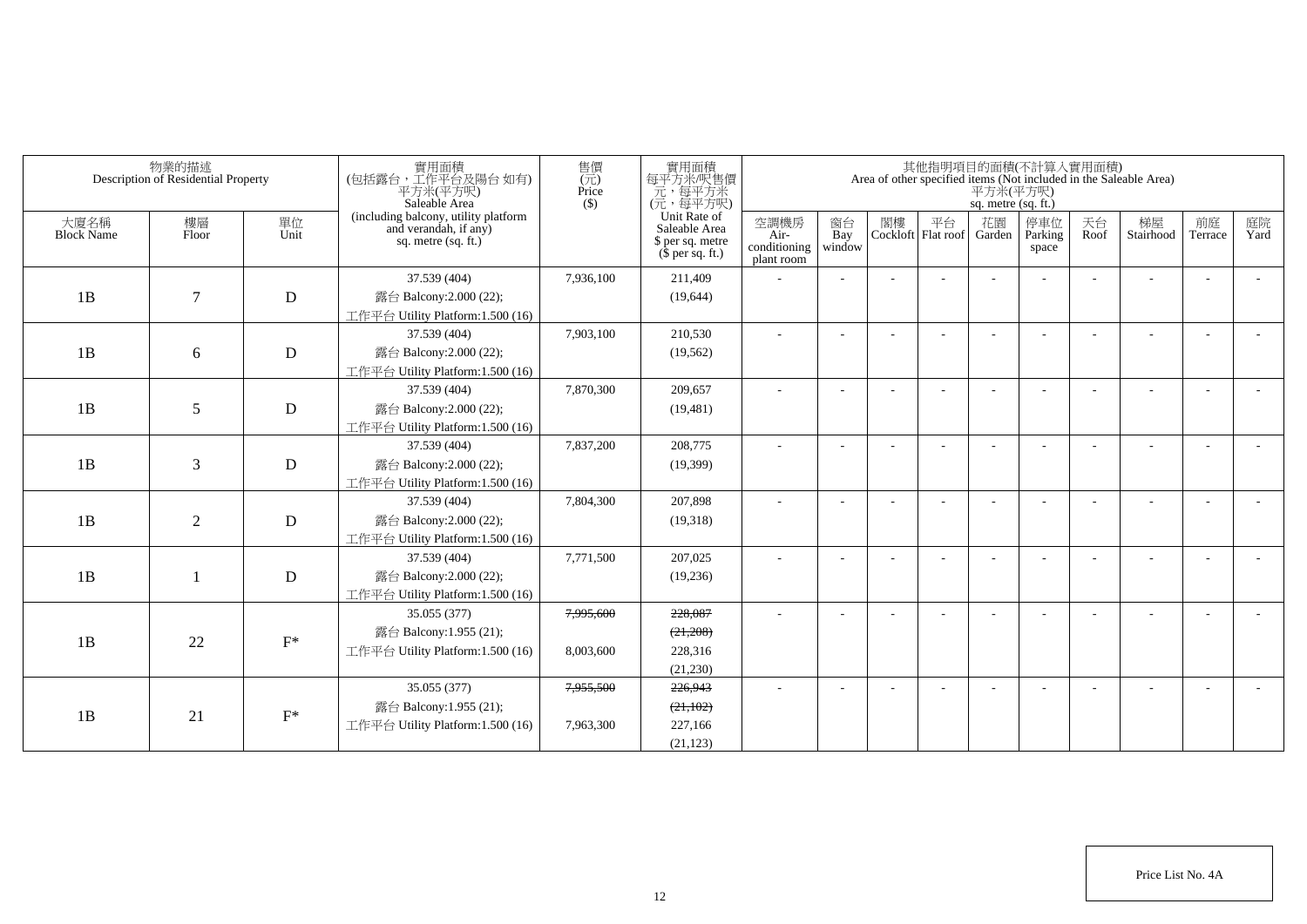| 物業的描述<br>Description of Residential Property |             |              | 實用面積<br>(包括露台,工作平台及陽台 如有)<br>平方米(平方呎)<br>Saleable Area                               | 售價<br>$\overline{(\overline{\pi})}$<br>Price<br>$($)$ | 實用面積<br>每平方米/呎售價<br>元,每平方米<br>(元,每平方呎)                                | 其他指明項目的面積(不計算入實用面積)<br>Area of other specified items (Not included in the Saleable Area)<br>平方米(平方呎)<br>sq. metre (sq. ft.) |                     |                          |    |              |                          |            |                 |                      |            |
|----------------------------------------------|-------------|--------------|--------------------------------------------------------------------------------------|-------------------------------------------------------|-----------------------------------------------------------------------|-----------------------------------------------------------------------------------------------------------------------------|---------------------|--------------------------|----|--------------|--------------------------|------------|-----------------|----------------------|------------|
| 大廈名稱<br><b>Block Name</b>                    | 樓層<br>Floor | 單位<br>Unit   | (including balcony, utility platform<br>and verandah, if any)<br>sq. metre (sq. ft.) |                                                       | Unit Rate of<br>Saleable Area<br>\$ per sq. metre<br>$$$ per sq. ft.) | 空調機房<br>Air-<br>conditioning<br>plant room                                                                                  | 窗台<br>Bay<br>window | 閣樓<br>Cockloft Flat roof | 平台 | 花園<br>Garden | 停車位<br>Parking<br>space  | 天台<br>Roof | 梯屋<br>Stairhood | 前庭<br><b>Ferrace</b> | 庭院<br>Yard |
|                                              |             |              | 35.055 (377)                                                                         | 7,915,600                                             | 225,805                                                               | $\overline{\phantom{a}}$                                                                                                    | ۰                   | $\overline{\phantom{a}}$ |    |              | $\overline{\phantom{a}}$ |            |                 |                      |            |
| 1B                                           | 20          | $F^*$        | 露台 Balcony:1.955 (21);                                                               |                                                       | (20, 996)                                                             |                                                                                                                             |                     |                          |    |              |                          |            |                 |                      |            |
|                                              |             |              | 工作平台 Utility Platform:1.500 (16)                                                     | 7,923,500                                             | 226,031                                                               |                                                                                                                             |                     |                          |    |              |                          |            |                 |                      |            |
|                                              |             |              |                                                                                      |                                                       | (21, 017)                                                             |                                                                                                                             |                     |                          |    |              |                          |            |                 |                      |            |
|                                              | 19          | F            | 35.055 (377)                                                                         | 7,875,600                                             | 224,664                                                               |                                                                                                                             |                     |                          |    |              |                          |            |                 |                      |            |
| 1B                                           |             |              | 露台 Balcony:1.955 (21);                                                               |                                                       | (20, 890)                                                             |                                                                                                                             |                     |                          |    |              |                          |            |                 |                      |            |
|                                              |             |              | 工作平台 Utility Platform:1.500 (16)                                                     | 7,883,500                                             | 224,889                                                               |                                                                                                                             |                     |                          |    |              |                          |            |                 |                      |            |
|                                              |             |              |                                                                                      |                                                       | (20.911)                                                              |                                                                                                                             |                     |                          |    |              |                          |            |                 |                      |            |
| 1B                                           | 18          | $\mathbf{E}$ | 35.055 (377)                                                                         | 7,863,700                                             | 224,325                                                               |                                                                                                                             |                     |                          |    |              |                          |            |                 |                      |            |
|                                              |             |              | 露台 Balcony:1.955 (21);                                                               |                                                       | (20, 859)                                                             |                                                                                                                             |                     |                          |    |              |                          |            |                 |                      |            |
|                                              |             |              | 工作平台 Utility Platform:1.500 (16)                                                     | 7,871,600                                             | 224,550                                                               |                                                                                                                             |                     |                          |    |              |                          |            |                 |                      |            |
|                                              |             |              |                                                                                      |                                                       | (20, 880)                                                             |                                                                                                                             |                     |                          |    |              |                          |            |                 |                      |            |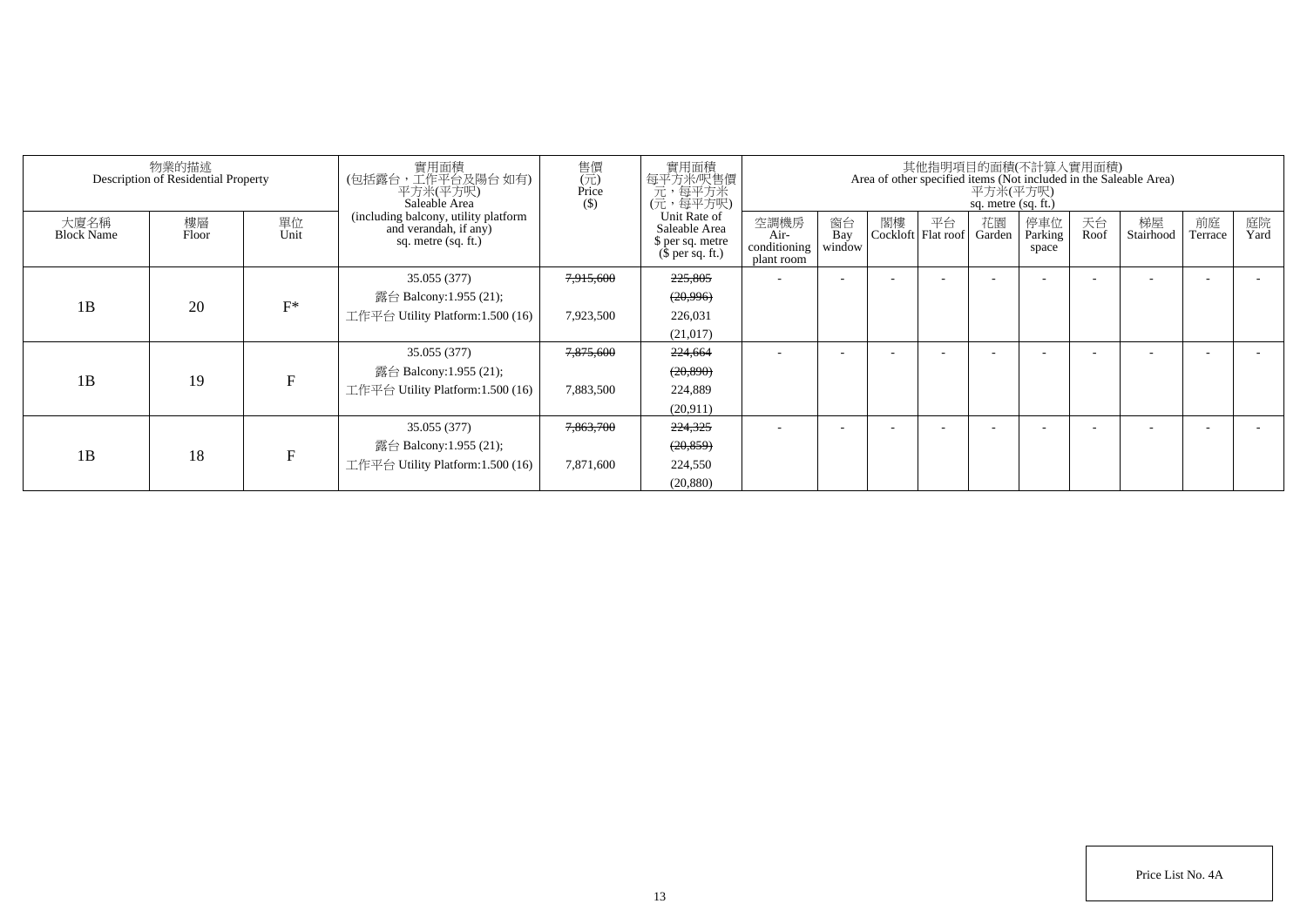#### 第三部份:其他資料 Part 3:Other Information

# (1) 準買家應參閱該期數的售樓說明書,以了解該期數的資料。

Prospective purchasers are advised to refer to the sales brochure for the Phase for information on the Phase.

(2) 根據 《一手住宅物業銷售條例》第 52(1)條及第 53(2)及(3)條,-

According to sections 52(1) and 53(2) and (3) of the Residential Properties (First-hand Sales) Ordinance,-

#### 第 52(1)條 / Section 52(1)

在某人就指明住宅物業與擁有人訂立臨時買賣合約時,該人須向擁有人支付售價的 5%的臨時訂金。

A preliminary deposit of 5% of the purchase price is payable by a person to the owner on entering into a preliminary agreement for sale and purchase in respect of the specified residential property with the owner.

#### 第 53(2)條 / Section 53(2)

如某人於某日期訂立臨時買賣合約,並於該日期後的5個工作日內,就有關住宅物業簽立買賣合約,則擁有人必須在該日期後的8個工作日內,簽立該買賣合約。

If a person executes an agreement for sale and purchase in respect of the residential property within 5 working days after the date on which the person enters into the preliminary agreement for sale and purchase, the owner must execute the agreement for sale and purchase within 8 working days after that date.

#### 第 53(3) 條 / Section 53(3)

如某人於某日期訂立臨時買賣合約,但沒有於該日期後的 5 個工作日内,就有關住宅物業簽立買賣合約,則 – (i) 該臨時合約即告終止; (ii) 有關的臨時訂金即予沒收; 及 (iii) 擁有人不得就該人沒有簽立買賣合約而針對該人提出進一步申索。

If a person does not execute an agreement for sale and purchase in respect of the residential property within 5 working days after the date on which the person enters into the preliminary agreement for sale and purchase  $-$  (i) the preliminary agreement is terminated; (ii) the preliminary deposit is forfeited; and (iii) the owner does not have any further claim against the person for the failure.

(3) 實用面積及屬該住宅物業其他指明項目的面積是按 《一手住宅物業銷售條例》第 8 條及附表二第 2 部的計算得出的。

The saleable area and area of other specified items of the residential property are calculated in accordance with section 8 and Part 2 of Schedule 2 to the Residential Properties (First-hand Sales) Ordinance.

(4) 註:『售價』指本價單第二部份中所列之住宅物業的售價,而『樓價』指臨時買賣合約(或買賣合約或經修訂的買賣合約)中訂明的住宅物業的實際售價。因應相關折扣 (如 有) 按售價計算得出之價目,皆以向下捨入方式換算至百位數作為樓價。買方須為於同一份臨時買賣合約下購買的所有住宅物業選擇相同的付款計劃。 Note: "price" means the price of the residential property set out in Part 2 of this price list, and "purchase price" means the actual price of the residential property set out in the preliminary agreement for sale and purchase (or the agreement for sale and purchase or the amended agreement for sale and purchase). The price obtained after applying the relevant discount(s) (if any) on the price will be rounded down to the nearest hundred to determine the purchase price. The Purchaser must choose the same payment plan for all the residential properties purchased under the same preliminary agreement for sale and purchase.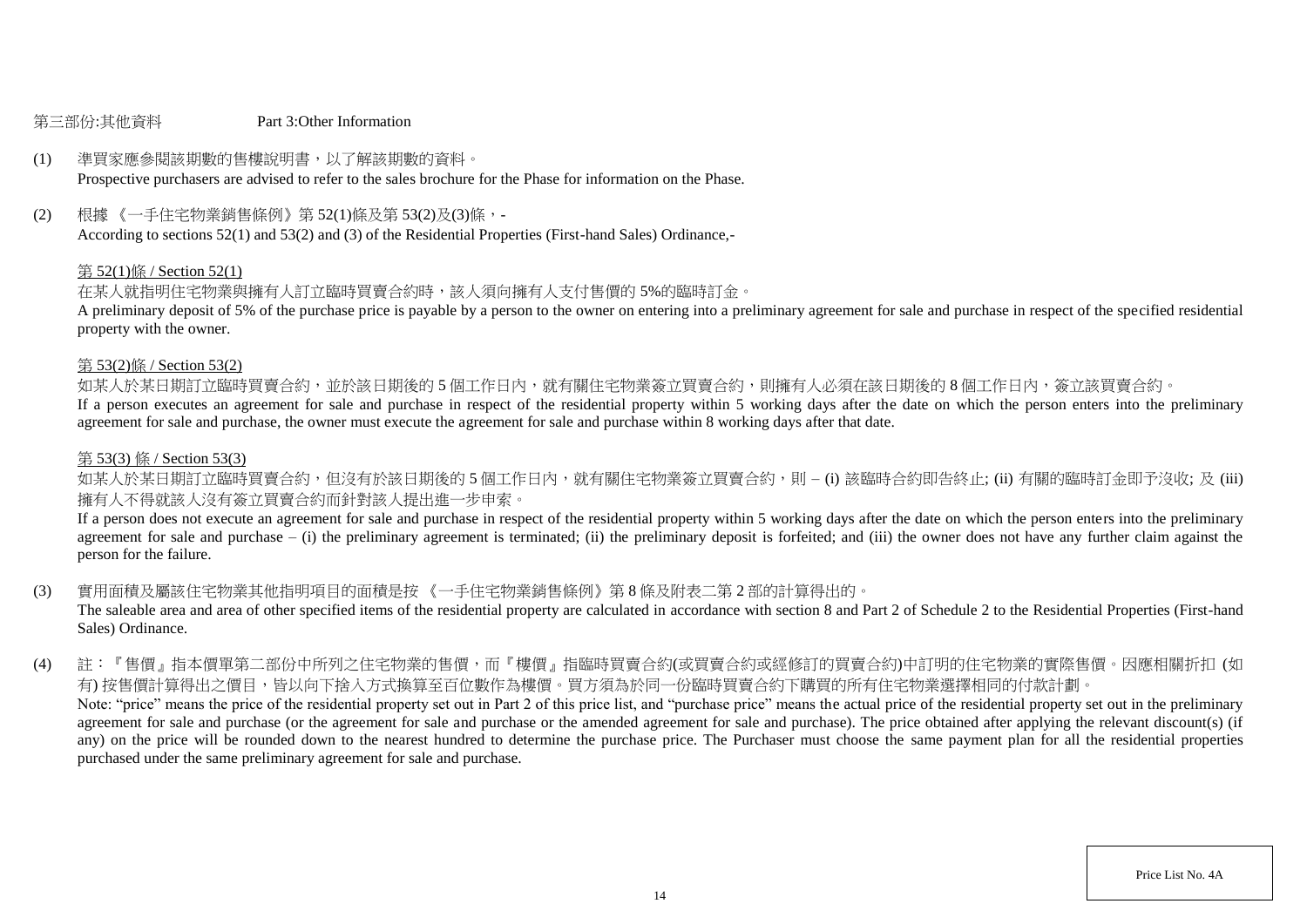- (4)(A1) 現金付款計劃 Cash Payment Plan
	- (i) 支付條款 The Terms of Payment

買方於簽署臨時買賣合約時須繳付相等於樓價 5%之金額作為臨時訂金,其中港幣\$100,000 作爲部分臨時訂金必須以銀行本票支付,臨時訂金的餘額可以支票及/ 或銀行本票支付,本票及支票抬頭請寫『胡關李羅律師行』。

Upon signing of the preliminary agreement for sale and purchase, the Purchaser shall pay the preliminary deposit which is equivalent to 5% of the purchase price. HK\$100,000 being part of the preliminary deposit must be paid by cashier order(s) and the balance of the preliminary deposit may be paid by cheque(s) and/or cashier order(s). The cashier order(s) and cheque(s) should be made payable to "Woo Kwan Lee & Lo".

1. 臨時訂金即樓價 5% (『臨時訂金』)於簽署臨時買賣合約時繳付,買方須於簽署臨時買賣合約的日期後 5 個工作日內簽署買賣合約。

A preliminary deposit equivalent to 5% of the purchase price ("preliminary deposit") shall be paid upon signing of the preliminary agreement for sale and purchase. The agreement for sale and purchase shall be signed by the Purchaser within 5 working days after the date of signing of the preliminary agreement for sale and purchase.

2. 樓價 5%於簽署臨時買賣合約的日期後 90 日内,或於賣方就其有能力將該期數中的指明物業有效地轉讓予買方一事向買方發出通知的日期後的 14 日內繳付, 以較早者為準。

5% of the purchase price shall be paid within 90 days after the date of signing of the preliminary agreement for sale and purchase, or within 14 days after the date of the notification to the Purchaser that the Vendor is in a position validly to assign the specified residential property in the Phase to the Purchaser, whichever is earlier.

3. 樓價 90%(樓價餘額)於簽署臨時買賣合約的日期後 180 日内,或於賣方就其有能力將該期數中的指明物業有效地轉讓予買方一事向買方發出涌知的日期後的 14 日內繳付,以較早者為準。

90% of the purchase price (balance of purchase price) shall be paid within 180 days after the date of signing of the preliminary agreement for sale and purchase, or within 14 days after the date of the notification to the Purchaser that the Vendor is in a position validly to assign the specified residential property in the Phase to the Purchaser. whichever is earlier.

(ii) 售價獲得折扣的基礎

The basis on which any discount on the price is available

1. 付款計劃優惠

Payment Plan Benefit

選擇第(4)(A1)段所述的付款計劃之買方,可獲 5%售價折扣優惠。

A 5% discount on the price would be offered to the Purchaser if the Purchaser elects the payment plan stated in paragraph (4)(A1).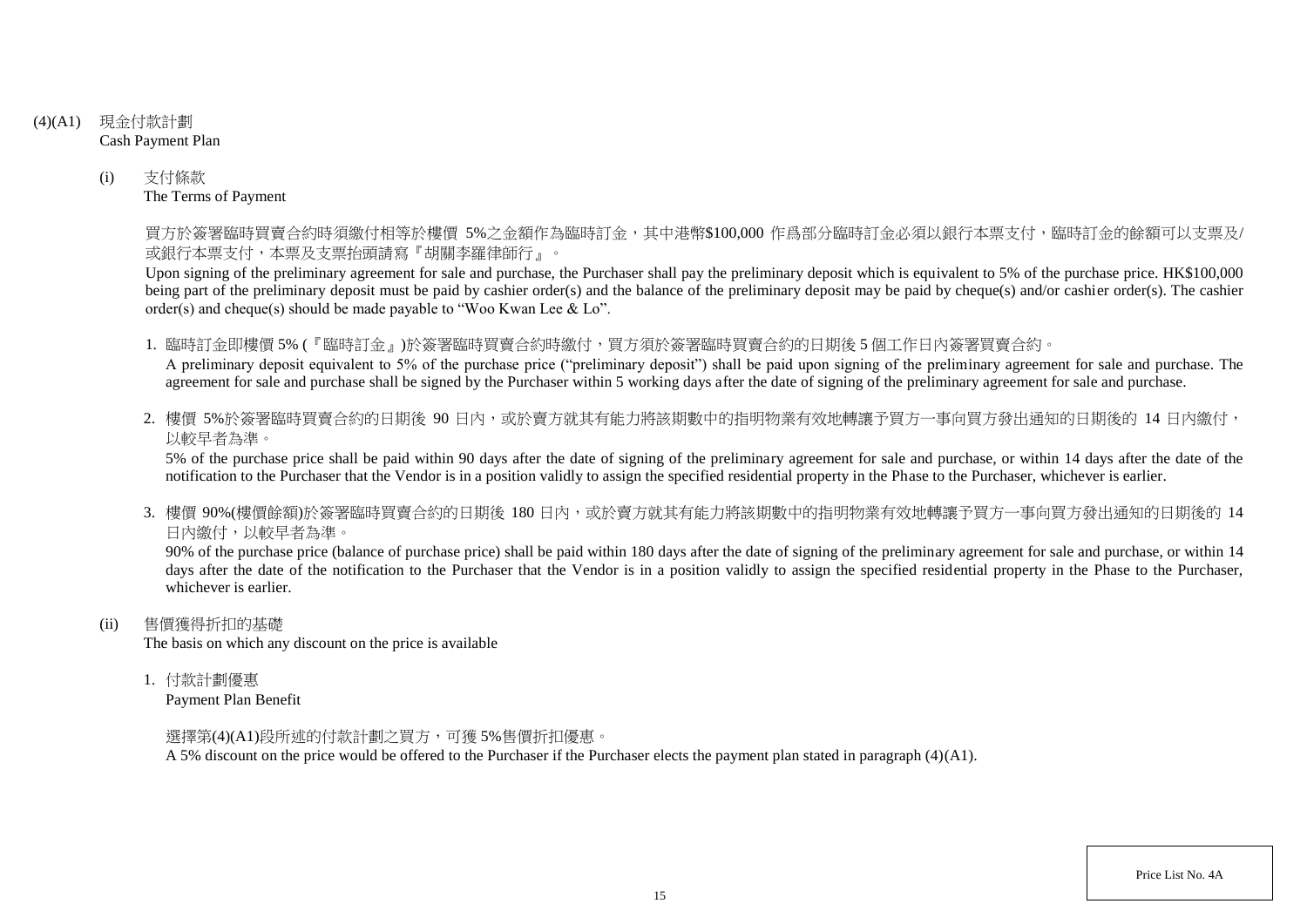## 2. 置業售價折扣

Home Purchase Price Discount

如買方於2018年6月30日或之前簽署臨時買賣合約,買方可獲8%售價折扣優惠。

If the Purchaser signs the preliminary agreement for sale and purchase on or before 30 June 2018, the Purchaser will be offered 8% discount on the price.

## 3. 特別折扣

Special Discount

- (a) 如買方於簽署臨時買賣合約時選擇特別折扣,買方可獲7%售價折扣優惠。 If the Purchaser chooses the Special Discount upon the signing of preliminary agreement for sale and purchase, the Purchaser will be offered 7% discount on the price.
- (b) 如買方為個人及於簽署臨時買賣合約時不選擇特別折扣,買方可申請第(4)(A1)(iii)2(d)段所述之3年免息貸款計劃。為免疑問,就購買每個住宅物業,買方 只可享有:
	- 特別折扣;或
	- 申請 3 年免息貸款計劃的權利或(如買方沒有使用 3 年免息貸款計劃並符合相關要求)第(4)(A1)(iii)1 段所述之特別現金回贈的其中一項。

買方須為於同一份臨時買賣合約下購買的所有住宅物業選擇相同之優惠。

If the Purchaser is individual(s) and does not choose the Special Discount upon the signing of preliminary agreement for sale and purchase, the Purchaser may apply for 3 Years Interest-free Loan Plan as set out in paragraph (4)(A1)(iii)2(d). For the avoidance of doubt, for the purchase of each residential property, the Purchaser is only entitled to either:

- the Special Discount; or
- the right to apply for 3 Years Interest-free Loan Plan or (if the Purchaser has not utilized 3 Years Interest-free Loan Plan and met the relevant requirement) a Special Cash Rebate as set out in paragraph (4)(A1)(iii)1.

The Purchaser must choose the same offer for all the residential properties purchased under the same preliminary agreement for sale and purchase.

# 4. 新地會會員售價折扣優惠

Price Discount Offer for SHKP Club Member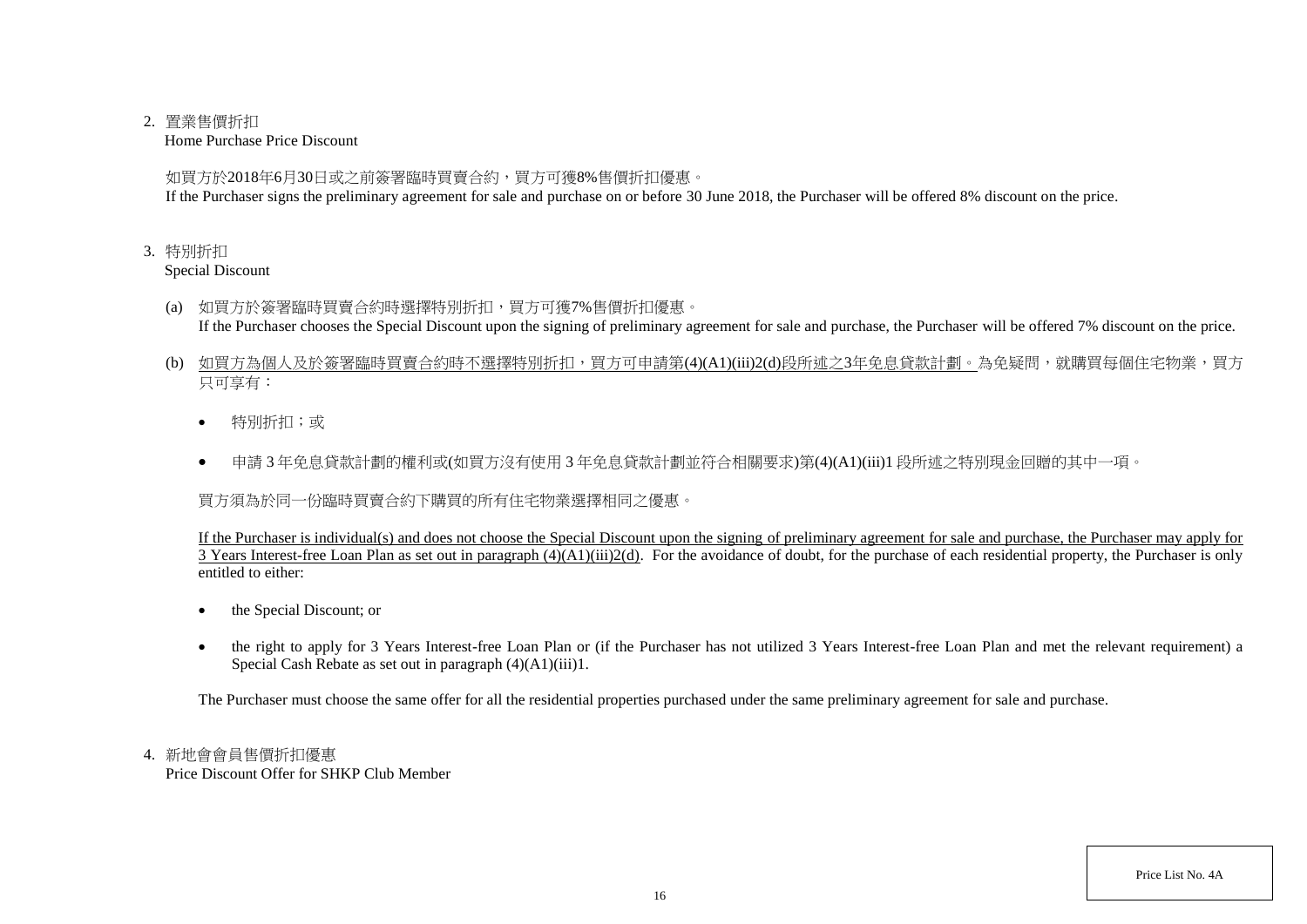凡於2018年6月30日或之前簽署臨時買賣合約,如買方為新地會會員 (即在簽署臨時買賣合約當日或之前,最少一位個人買方 (如買方是以個人名義) 或最少一位 買方之董事 (如買方是以公司名義) 須為新地會會員),買方可獲1%售價折扣優惠。

Where the preliminary agreement for sale and purchase is signed on or before 30 June 2018, if the Purchaser is a SHKP Club member (i.e. at least one individual Purchaser (if the Purchaser is an individual(s)) or at least one director of the Purchaser (if the Purchaser is a corporation) is a SHKP Club member on or before the date of signing the preliminary agreement for sale and purchase), the Purchaser will be offered 1% discount on the price.

## (iii) 可就購買該期數中的指明住宅物業而連帶獲得的任何贈品、財務優惠或利益

Any gift, or any financial advantage or benefit, to be made available in connection with the purchase of a specified residential property in the Phase

1. 特別現金回贈

Special Cash Rebate

如買方: Where the Purchaser:

- 於簽署臨時買賣合約時不選擇第(4)(A1)(ii)3段所述之特別折扣;及 does not choose the Special Discount as set out in paragraph (4)(A1)(ii)3 upon the signing of preliminary agreement for sale and purchase; and
- 沒有使用第(4)(A1)(iii)2(d)段所述的3年免息貸款計劃;及 has not utilized 3 Years Interest-free Loan Plan as set out in paragraph (4)(A1)(iii)2(d); and
- 按買賣合約付清樓價餘額, settles the balance of the purchase price in accordance with the agreement for sale and purchase,

#### 買方可獲賣方送出特別現金回贈(『特別現金回贈』)。特別現金回贈的金額相等於樓價7%。

the Purchaser shall be entitled to a Special Cash Rebate ("Special Cash Rebate") offered by the Vendor. The amount of the Special Cash Rebate shall be equal to 7% of the purchase price.

買方須於付清樓價餘額之日或(如適用)買賣合約內訂明的該期數的預計關鍵日期(以較早者為準)前最少30日以書面向賣方申請特別現金回贈,賣方會於收到申請 並確認有關資料無誤後將特別現金回贈直接用於支付部份樓價餘額。

The Purchaser shall apply to the Vendor in writing for the Special Cash Rebate at least 30 days before the date of settlement of the balance of the purchase price or (if applicable) the estimated material date for the Phase as specified in the agreement for sale and purchase (whichever is earlier). After the Vendor has received the application and duly verified the information to be correct, the Vendor will apply the Special Cash Rebate for part payment of the balance of the purchase price directly.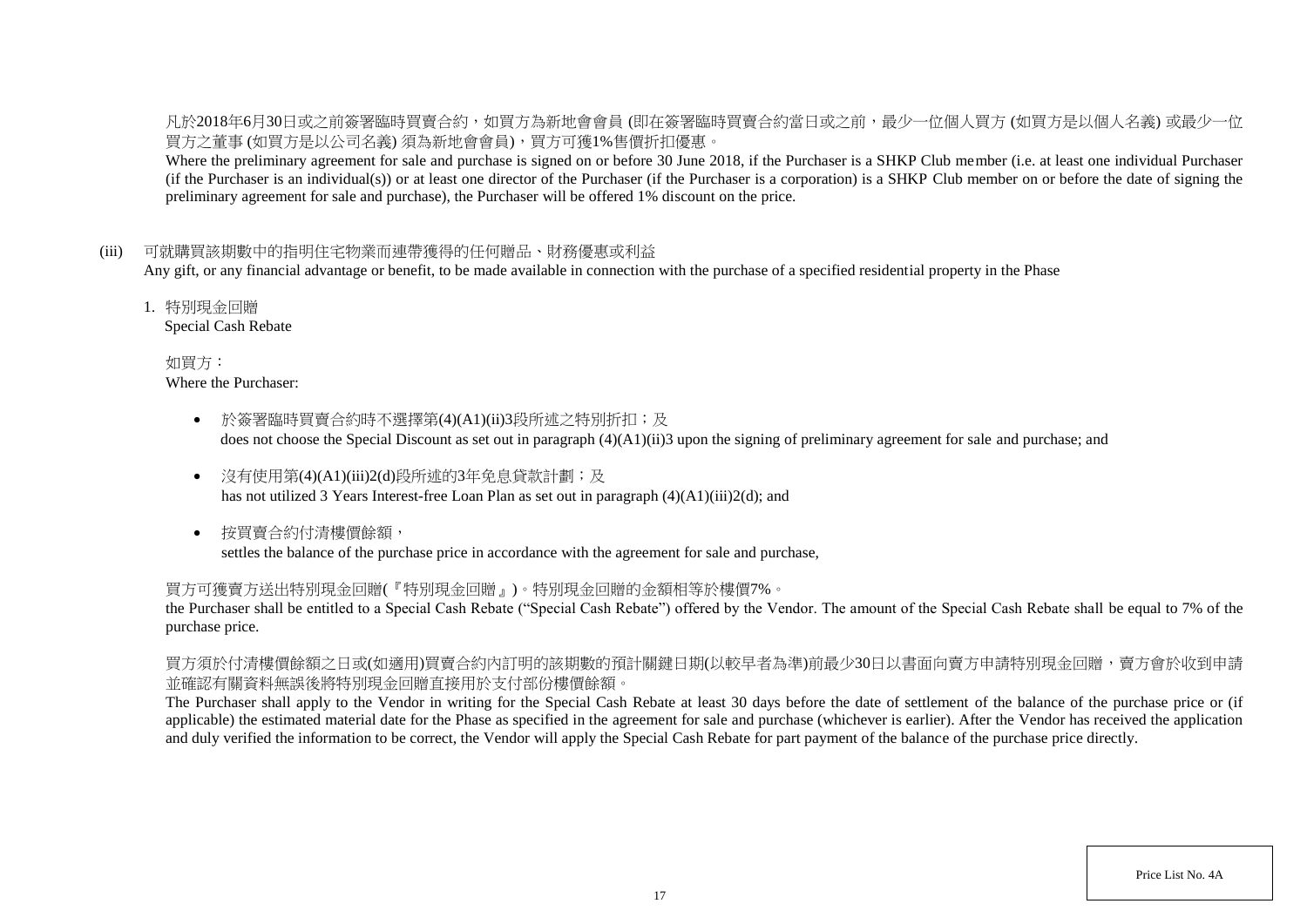# 2. 貸款優惠

Loan Benefit

## 買方可向賣方的指定財務機構申請以下其中一項貸款優惠:

The Purchaser may apply for ONLY ONE of the following loan benefits from the Vendor's designated financing company:

(a) 備用第一按揭貸款

Standby First Mortgage Loan

備用第一按揭貸款的最高金額為淨樓價的80%或(如買方屬特選客戶)90%,惟貸款金額不可超過應繳付之樓價餘額。詳情請參閱附錄2(a) 。

The maximum Standby First Mortgage Loan amount shall be 80% or (if the Purchaser is a designated customer) 90% of the net purchase price, provided that the loan amount shall not exceed the balance of purchase price payable. Please see Annex 2(a) for details.

上文『特選客戶』一詞指(i)個人名義買方;及(ii)至少一位買方或其擔保人為香港相關專業機構註冊之建築師、會計師、測量師、獸醫、牙醫、醫生、註冊 護士、精算師、律師、特許金融分析師、民航機師、香港醫院管理局之僱員(其薪金為醫院管理局一般職系薪級表34(33A)點或以上)或香港特別行政區政府 之公務員(其薪金為公務員總薪級表34(33A)點或以上) (統稱為『指定專業人士』)。指定財務機構保留對『特選客戶』及『指定專業人士』定義的最終解釋 權。

The term "designated customer" above means (i) the Purchaser(s) who is/are individual(s); and (ii) at least one of the Purchaser(s) or his/her guarantor(s) is/are registered with the relevant professional bodies in Hong Kong as architect, accountant, surveyor, veterinarian, dentist, doctor, registered nurse, actuary, lawyer, Chartered Financial Analyst, airline pilot, staff of Hospital Authority of Hong Kong (with salary at Hospital Authority General Pay Scale Point 34 (33A) or above) or civil servants of the government of HKSAR (with salary at Civil Services Master Pay Scale Point 34 (33A) or above) (collectively "designated professional person"). The designated financing company reserves the right of final interpretation of the definitions of "designated customer" and "designated professional person".

(b) 備用第二按揭貸款

Standby Second Mortgage Loan

備用第二按揭貸款的最高金額為淨樓價的30%,惟第一按揭貸款(由第一按揭銀行提供)及備用第二按揭貸款總金額不可超過淨樓價的80%,或應繳付之樓 價餘額,以較低者為準。詳情請參閱附錄2(b) 。

The maximum Standby Second Mortgage Loan amount shall be 30% of the net purchase price, provided that the total amount of first mortgage loan (offered by the first mortgagee bank) and the Standby Second Mortgage Loan shall not exceed 80% of the net purchase price, or the balance of purchase price payable, whichever is lower. Please see Annex 2(b) for details.

(c) Regency 120 Plus(只適用於個人名義買方)

Regency 120 Plus (applicable only to the Purchaser(s) who is/are individual(s))

Regency 120 Plus 的最高貸款金額為樓價 120%。詳情請參閱附錄 2(c) 。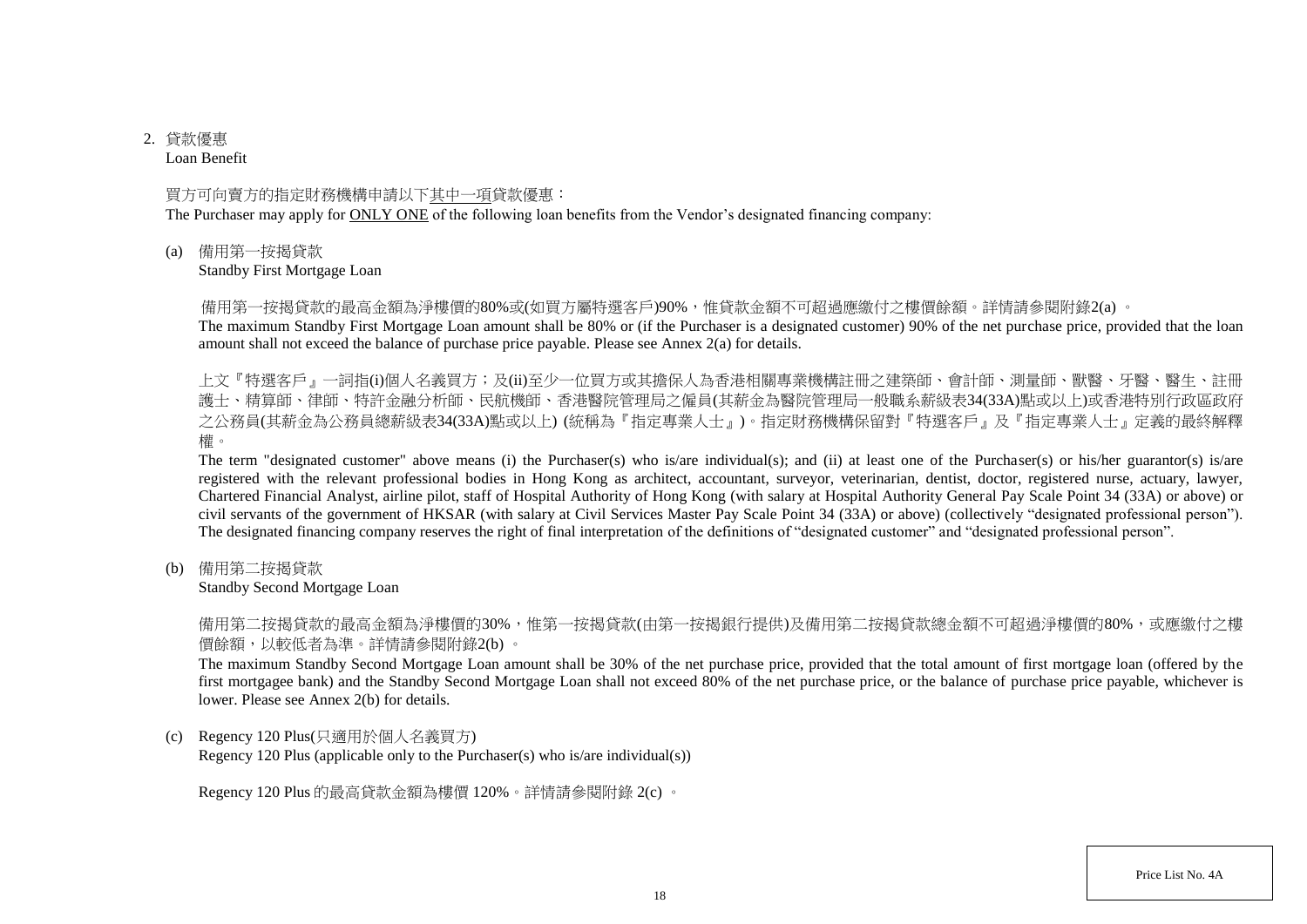The maximum loan amount of Regency 120 Plus shall be 120% of the purchase price. Please see Annex 2(c) for details.

## (d) 3年免息貸款計劃(只適用於個人名義買方)

3 Years Interest-free Loan Plan (applicable only to the Purchaser(s) who is/are individual(s))

如買方於簽署臨時買賣合約時不選擇第(4)(A1)(ii)3段所述之特別折扣,則買方可申請3年免息貸款計劃。3年免息貸款計劃的最高貸款金額為淨樓價的85%, 惟貸款金額不可超過應繳付之樓價餘額。如買方使用3年免息貸款計劃,買方將不會享有第(4)(A1)(iii)1段所述的特別現金回贈。如買方符合相關要求,將 獲**(i)**豁免貸款利息及**/**或**(ii)**提前償還現金回贈。相關要求及詳情請參閱附錄2(d) 。

If the Purchaser does not choose the Special Discount as set out in paragraph (4)(A1)(ii)3 upon the signing of preliminary agreement for sale and purchase, then the Purchaser may apply for 3 Years Interest-free Loan Plan. The maximum loan amount of 3 Years Interest-free Loan Plan shall be 85% of the net purchase price, provided that the loan amount shall not exceed the balance of purchase price payable. If the Purchaser has utilized the 3 Years Interest-free Loan Plan, then the Purchaser shall not be entitled to the Special Cash Rebate as set out in paragraph (4)(A1)(iii)1. **If the Purchaser complies with the relevant requirements, (i) the** interest on loan will be waived and/or (ii) the Purchaser shall be entitled to the Early Repayment Cash Rebate. Please see Annex 2(d) for the relevant requirements and details.

上文『淨樓價』一詞指扣除第(4)(A1)(iii)1段所述的特別現金回贈(如有)後的住宅物業之樓價。

The term "net purchase price" above means the amount of the purchase price of the residential property after deducting the Special Cash Rebate (if any) as set out in paragraph  $(4)(A1)(iii)1$ .

## 3. 首 3 年保修優惠

#### First 3 Years Warranty Offer

在不影響買方於買賣合約下之權利的前提下,凡住宅物業(但不包括住宅物業的花園内的園景及盆栽(如有))有欠妥之處(正常損耗除外),而該欠妥之處並非由任 何人之行為或疏忽造成,買方可於該期數的滿意紙或轉讓同意書發出日(以較早者計)起計 3 年内向賣方發出書面通知,賣方須在收到書面通知後在合理地切實 可行的範圍內盡快自費作出修補。首 3 年保修優惠受其他條款及細則約束。

Without affecting the Purchaser's rights under the agreement for sale and purchase, the Vendor shall at its own cost and as soon as reasonably practicable after receipt of a written notice served by the Purchaser within 3 years from the date of issuance of the certificate of compliance or consent to assign in respect of the Phase (whichever is earlier) rectify any defects (fair wear and tear excepted) to the residential property (excluding the landscape area and potted plants in the garden of the residential property (if any)) caused otherwise than by the act or neglect of any person. The First 3 Years Warranty Offer is subject to other terms and conditions.

## 4. 住戶停車位優惠

Offer of Residential Car Parking Space(s)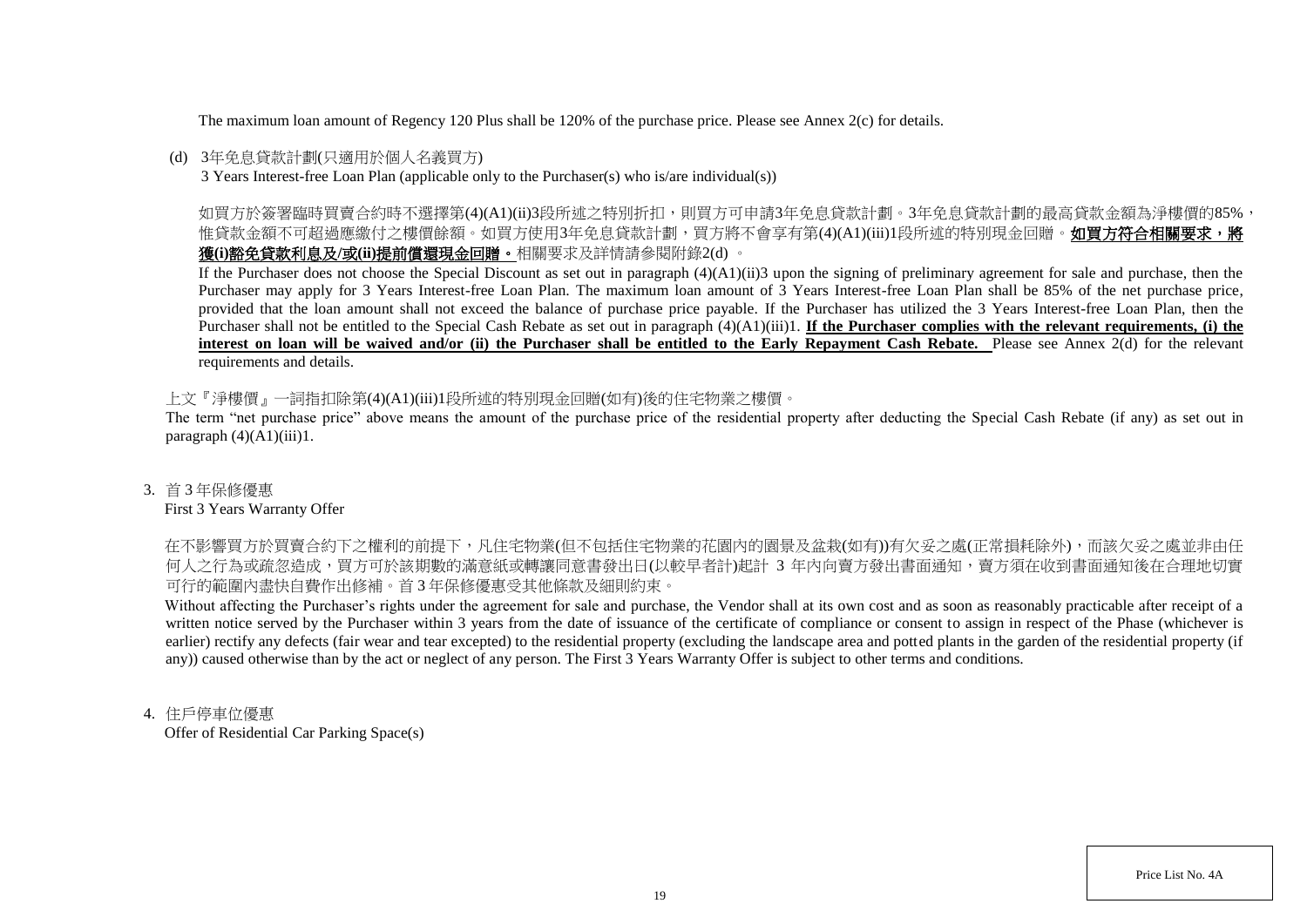(a) 選購於價單上設有符號"#"之住宅物業之買方,可享有認購該期數或其他地政總署署長屆時已發出預售樓花同意書或轉讓同意書的期數內的一個住戶停車 位的權利。買方可根據賣方日後公佈的住戶停車位之銷售安排所規定的時限及方法行使其認購住戶停車位的權利。賣方不作出任何陳述、承諾或保證買方 會獲認購與住宅物業相同期數內的住戶停車位。

The Purchaser of a residential property that is marked with a "#" in the price list is entitled to have an option to purchase one residential car parking space in the Phase or other Phase(s) in respect of which presale consent(s) or consent(s) to assign has/have been issued by the Director of Lands. The Purchaser can exercise his/her/its option to purchase a residential car parking space in accordance with time limit and manner as prescribed by the sales arrangement of the residential car parking spaces to be announced by the Vendor. The Vendor makes no representation, warranty or guarantee that the Purchaser will be offered a residential car parking space within the same Phase as the residential property.

- (b) 如買方不根據賣方日後公佈的住戶停車位之銷售安排行使其認購住戶停車位的權利,其認購住戶停車位的權利將會自動失效,買方不會為此獲得任何補償。 If the Purchaser does not exercise the option to purchase a residential car parking space in accordance with time limit and manner prescribed by the sales arrangement of the residential car parking spaces to be announced by the Vendor, the option to purchase a residential car parking space shall lapse automatically and the Purchaser shall not be entitled to any compensation therefor.
- (c) 住戶停車位的售價及銷售安排詳情將由賣方全權及絕對酌情決定,並容後公佈。 The price and sales arrangement details of residential car parking spaces will be determined by the Vendor at its sole and absolute discretion and will be announced later.
- (d) 住戶停車位優惠受其他條款及細則(包括但不限於土地批出的條款及細則) 約束。 Offer of Residential Car Parking Space(s) is subject to other terms and conditions (including but not limited to terms and conditions of land grant).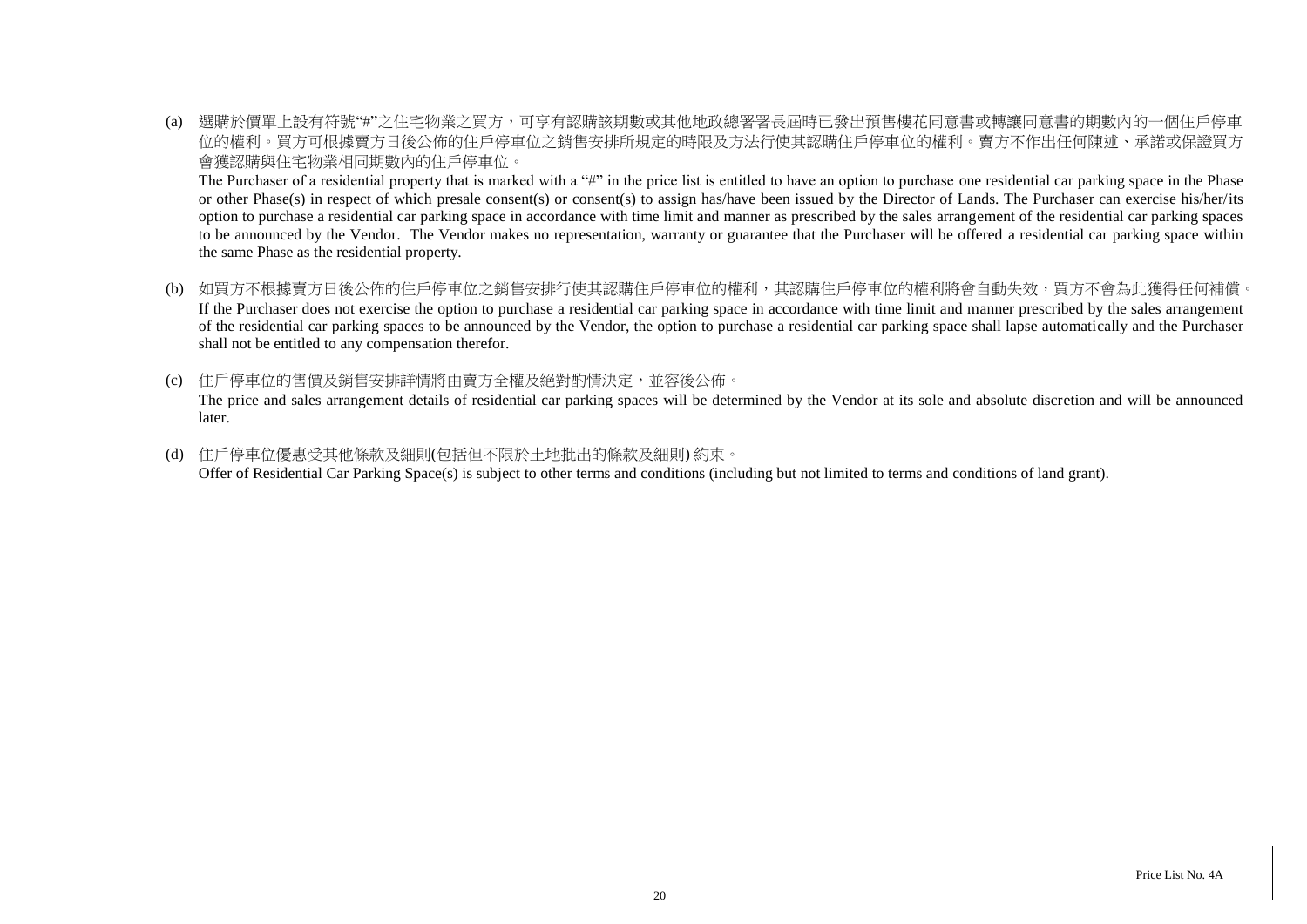- (4)(B1) 現金 Plus 付款計劃 Cash Plus Payment Plan
	- (i) 支付條款 The Terms of Payment

買方於簽署臨時買賣合約時須繳付相等於樓價 5%之金額作為臨時訂金,其中港幣\$100,000 作爲部分臨時訂金必須以銀行本票支付,臨時訂金的餘額可以支票及/ 或銀行本票支付,本票及支票抬頭請寫『胡關李羅律師行』。

Upon signing of the preliminary agreement for sale and purchase, the Purchaser shall pay the preliminary deposit which is equivalent to 5% of the purchase price. HK\$100,000 being part of the preliminary deposit must be paid by cashier order(s) and the balance of the preliminary deposit may be paid by cheque(s) and/or cashier order(s). The cashier order(s) and cheque(s) should be made payable to "Woo Kwan Lee & Lo".

1. 臨時訂金即樓價 5% (『臨時訂金』)於簽署臨時買賣合約時繳付,買方須於簽署臨時買賣合約的日期後 5 個工作日內簽署買賣合約。

A preliminary deposit equivalent to 5% of the purchase price ("preliminary deposit") shall be paid upon signing of the preliminary agreement for sale and purchase. The agreement for sale and purchase shall be signed by the Purchaser within 5 working days after the date of signing of the preliminary agreement for sale and purchase.

2. 加付訂金即樓價 5%於簽署臨時買賣合約的日期後 90 日内,或於賣方就其有能力將該期數中的指明物業有效地轉讓予買方一事向買方發出通知的日期後的 14 日內繳付,以較早者為準。

A further deposit equivalent to 5% of the purchase price shall be paid within 90 days after the date of signing of the preliminary agreement for sale and purchase, or within 14 days after the date of the notification to the Purchaser that the Vendor is in a position validly to assign the specified residential property in the Phase to the Purchaser, whichever is earlier.

3. 樓價 90%(樓價餘額)於簽署臨時買賣合約的日期後 360 日內,或於賣方就其有能力將該期數中的指明物業有效地轉讓予買方一事向買方發出通知的日期後的 14 日內繳付,以較早者為準。

90% of the purchase price (balance of purchase price) shall be paid within 360 days after the date of signing of the preliminary agreement for sale and purchase, or within 14 days after the date of the notification to the Purchaser that the Vendor is in a position validly to assign the specified residential property in the Phase to the Purchaser, whichever is earlier.

(ii) 售價獲得折扣的基礎

The basis on which any discount on the price is available

1. 付款計劃優惠

Payment Plan Benefit

選擇第(4)(B1)段所述的付款計劃之買方,可獲 4%售價折扣優惠。

A 4% discount on the price would be offered to the Purchaser if the Purchaser elects the payment plan stated in paragraph (4)(B1).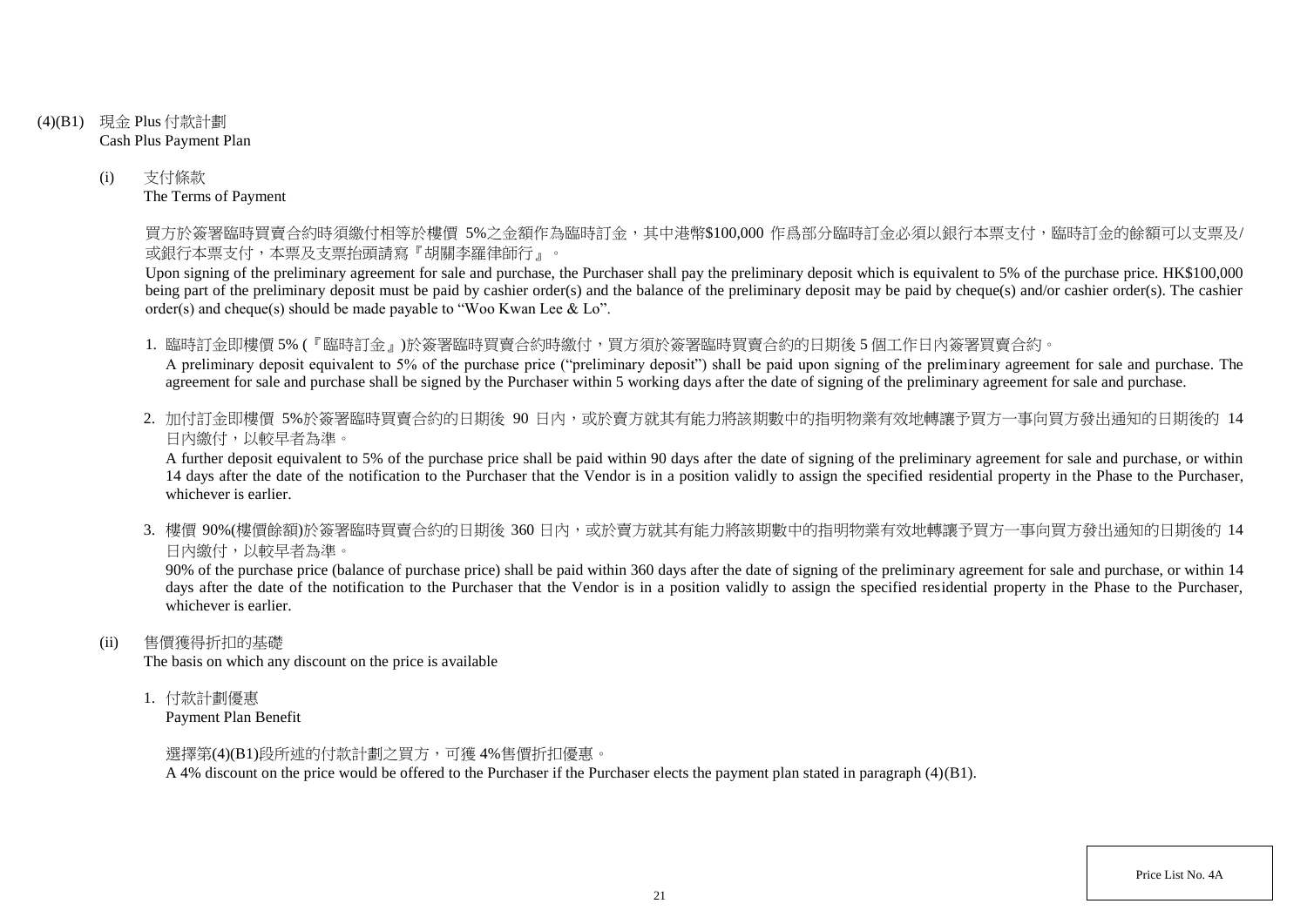# 2. 特別折扣

Special Discount

- (a) 如買方於簽署臨時買賣合約時選擇特別折扣,買方可獲7%售價折扣優惠。 If the Purchaser chooses the Special Discount upon the signing of preliminary agreement for sale and purchase, the Purchaser will be offered 7% discount on the price.
- (b) 如買方為個人及於簽署臨時買賣合約時不選擇特別折扣,買方可申請第(4)(B1)(iii)3(d)段所述之3年免息貸款計劃。為免疑問,就購買每個住宅物業,買方 只可享有:
	- 特別折扣;或
	- 申請 3 年免息貸款計劃的權利或(如買方沒有使用 3 年免息貸款計劃並符合相關要求)第(4)(B1)(iii)2 段所述之特別現金回贈的其中一項。

買方須為於同一份臨時買賣合約下購買的所有住宅物業選擇相同之優惠。

If the Purchaser is individual(s) and does not choose the Special Discount upon the signing of preliminary agreement for sale and purchase, the Purchaser may apply for  $\overline{3}$  Years Interest-free Loan Plan as set out in paragraph  $(4)(B1)(iii)3(d)$ . For the avoidance of doubt, for the purchase of each residential property, the Purchaser is only entitled to either:

- the Special Discount; or
- the right to apply for 3 Years Interest-free Loan Plan or (if the Purchaser has not utilized 3 Years Interest-free Loan Plan and met the relevant requirement) a Special Cash Rebate as set out in paragraph (4)(B1)(iii)2.

The Purchaser must choose the same offer for all the residential properties purchased under the same preliminary agreement for sale and purchase.

# 3. 新地會會員售價折扣優惠

Price Discount Offer for SHKP Club Member

凡於2018年6月30日或之前簽署臨時買賣合約,如買方為新地會會員 (即在簽署臨時買賣合約當日或之前,最少一位個人買方 (如買方是以個人名義) 或最少一位 買方之董事 (如買方是以公司名義) 須為新地會會員),買方可獲1%售價折扣優惠。

Where the preliminary agreement for sale and purchase is signed on or before 30 June 2018, if the Purchaser is a SHKP Club member (i.e. at least one individual Purchaser (if the Purchaser is an individual(s)) or at least one director of the Purchaser (if the Purchaser is a corporation) is a SHKP Club member on or before the date of signing the preliminary agreement for sale and purchase), the Purchaser will be offered 1% discount on the price.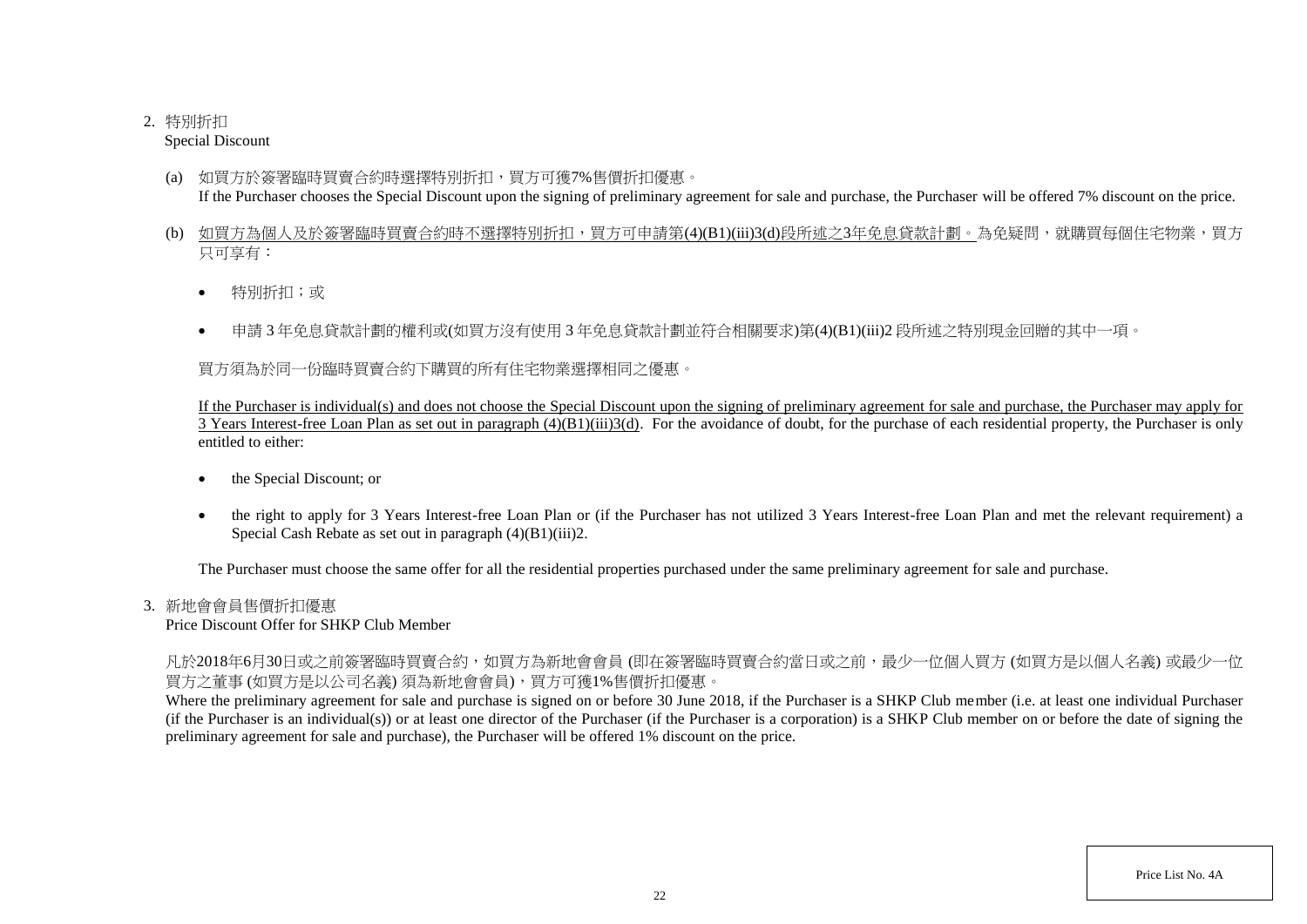(iii) 可就購買該期數中的指明住宅物業而連帶獲得的任何贈品、財務優惠或利益

Any gift, or any financial advantage or benefit, to be made available in connection with the purchase of a specified residential property in the Phase

### 1. 印花稅優惠

Stamp Duty Offer(s)

# 買方可獲下述印花稅優惠:

The Purchaser will be offered the following Stamp Duty Offer(s):

(a) 印花稅現金回贈

Stamp Duty Cash Rebate

## 買方在按買賣合約付清樓價餘額的情況下,可獲賣方提供印花稅現金回贈。印花稅現金回贈的金額相等於(視情況而定):

Subject to settlement of the balance of the purchase price in accordance with the agreement for sale and purchase, the Purchaser shall be entitled to a Stamp Duty Cash Rebate offered by the Vendor which amount shall be equal to (as the case may be):

- (i) (就從價印花稅以較高稅率(第1標準)計算)就買賣合約應付的從價印花稅的70%,上限為樓價的10.5%;或 (if ad valorem stamp duty at higher rates (Scale 1) applies) 70% of the ad valorem stamp duty chargeable on the agreement for sale and purchase, subject to a cap of 10.5% of the purchase price; or
- (ii) (就從價印花稅以較低稅率(第2標準)計算)就買賣合約應付的從價印花稅的100%加上樓價的4.25%,上限為樓價的8%。 (if ad valorem stamp duty at lower rates (Scale 2) applies) 100% of the ad valorem stamp duty chargeable on the agreement for sale and purchase plus 4.25% of the purchase price, subject to a cap of 8% of the purchase price.

詳情請參閱附錄1(a)。 Please see Annex 1(a) for details.

(b) 過渡性貸款(只適用於買方為個人或香港註冊成立的有限公司及其所有股東及董事均為個人)

Transitional Loan (only applicable to the Purchaser who is individual or limited company incorporated in Hong Kong with all its shareholder(s) and director(s) being individual(s))

買方可向賣方的指定財務機構申請過渡性貸款或(如買方沒有使用過渡性貸款)可獲港幣\$5,000現金回贈,過渡性貸款的最高金額相等於(視情況而定): The Purchaser may apply for a Transitional Loan from the Vendor's designated financing company or (if the Purchaser has not utilized the Transitional Loan) shall be entitled to a HK\$5,000 Cash Rebate. The maximum Transitional Loan amount shall be equal to (as the case may be):

(i) (就從價印花稅以較高稅率(第1標準)計算)就買賣合約應付的從價印花稅的70%,上限為樓價的10.5%;或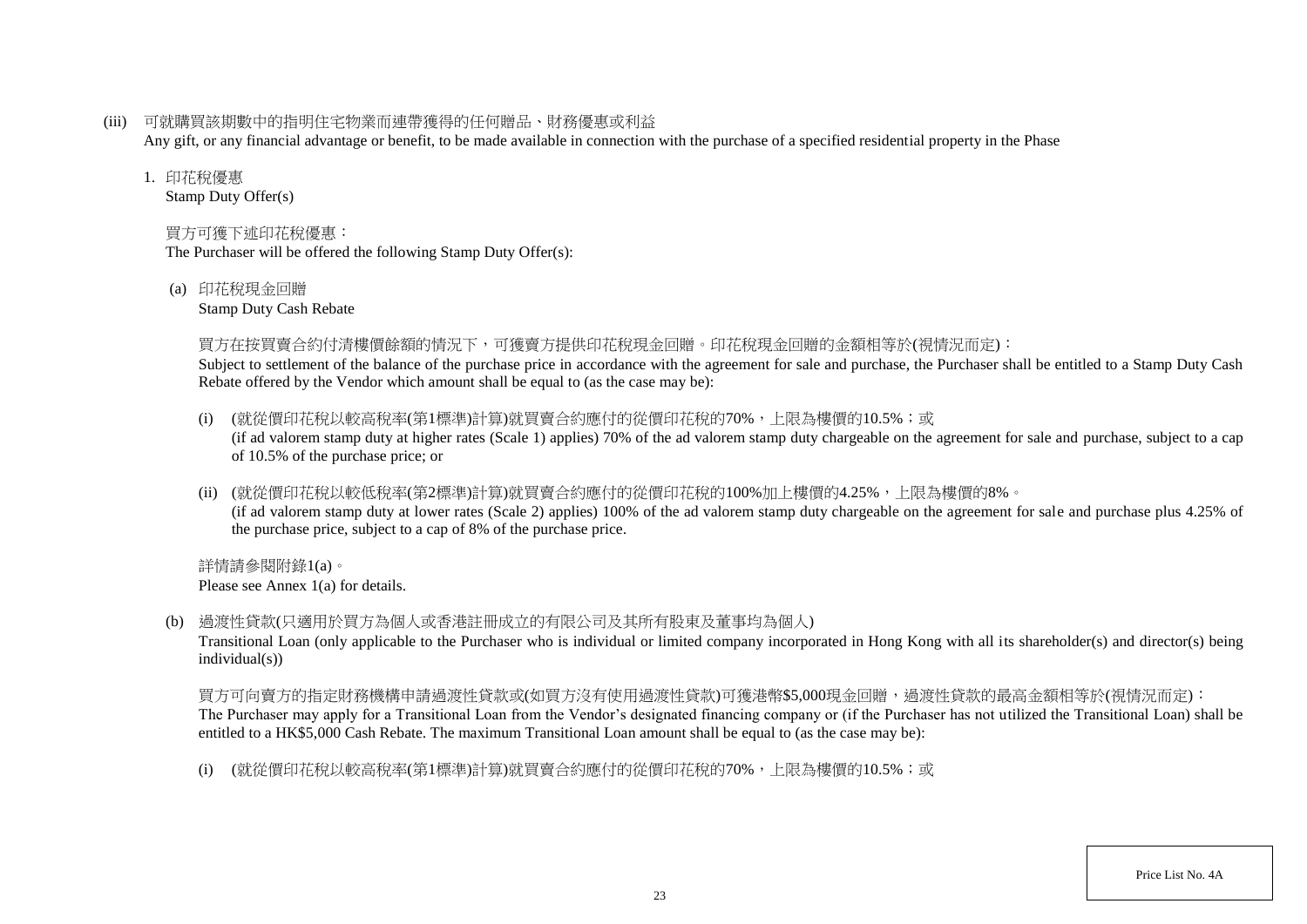(if ad valorem stamp duty at higher rates (Scale 1) applies) 70% of the ad valorem stamp duty chargeable on the agreement for sale and purchase, subject to a cap of 10.5% of the purchase price; or

(ii) (就從價印花稅以較低稅率(第2標準)計算)就買賣合約應付的從價印花稅的70%,上限為樓價的2.625%。

(if ad valorem stamp duty at lower rates (Scale 2) applies) 70% of the ad valorem stamp duty chargeable on the agreement for sale and purchase, subject to a cap of 2.625% of the purchase price.

詳情請參閱附錄1(b)。 Please see Annex 1(b) for details.

2. 特別現金回贈 Special Cash Rebate

> 如買方: Where the Purchaser:

- 於簽署臨時買賣合約時不選擇第(4)(B1)(ii)2段所述之特別折扣;及 does not choose the Special Discount as set out in paragraph (4)(B1)(ii)2 upon the signing of preliminary agreement for sale and purchase; and
- 沒有使用第(4)(B1)(iii)3(d)段所述的3年免息貸款計劃;及 has not utilized 3 Years Interest-free Loan Plan as set out in paragraph (4)(B1)(iii)3(d); and
- 按買賣合約付清樓價餘額, settles the balance of the purchase price in accordance with the agreement for sale and purchase,

買方可獲賣方送出特別現金回贈(『特別現金回贈』)。特別現金回贈的金額相等於樓價7%。

the Purchaser shall be entitled to a Special Cash Rebate ("Special Cash Rebate") offered by the Vendor. The amount of the Special Cash Rebate shall be equal to 7% of the purchase price.

買方須於付清樓價餘額之日或(如適用)買賣合約內訂明的該期數的預計關鍵日期(以較早者為準)前最少30日以書面向賣方申請特別現金回贈,賣方會於收到申請 並確認有關資料無誤後將特別現金回贈直接用於支付部份樓價餘額。

The Purchaser shall apply to the Vendor in writing for the Special Cash Rebate at least 30 days before the date of settlement of the balance of the purchase price or (if applicable) the estimated material date for the Phase as specified in the agreement for sale and purchase (whichever is earlier). After the Vendor has received the application and duly verified the information to be correct, the Vendor will apply the Special Cash Rebate for part payment of the balance of the purchase price directly.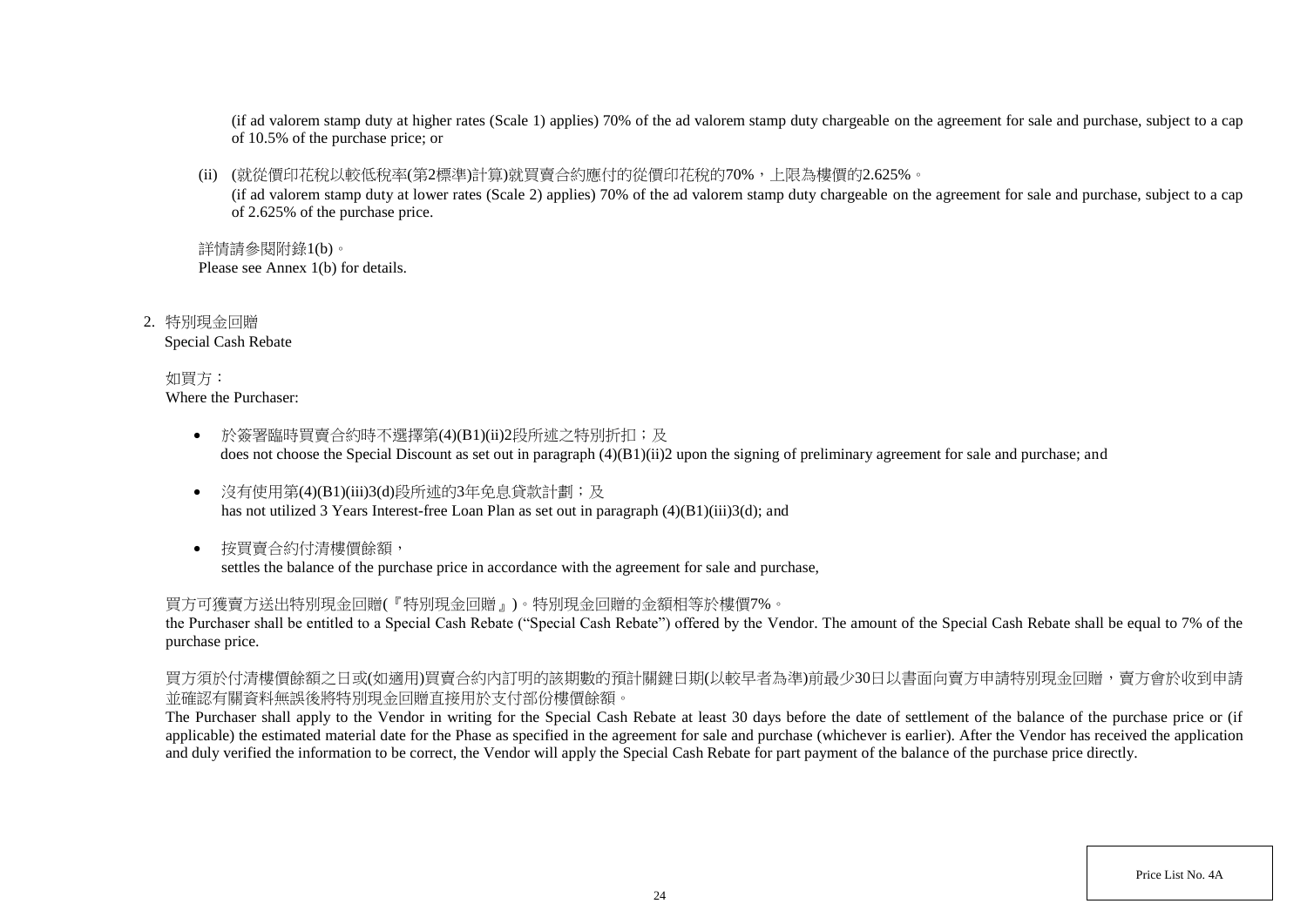# 3. 貸款優惠

Loan Benefit

## 買方可向賣方的指定財務機構申請以下其中一項貸款優惠:

The Purchaser may apply for ONLY ONE of the following loan benefits from the Vendor's designated financing company:

(a) 備用第一按揭貸款

Standby First Mortgage Loan

備用第一按揭貸款的最高金額為淨樓價的80%或(如買方屬特選客戶)90%,惟貸款金額不可超過應繳付之樓價餘額。詳情請參閱附錄2(a) 。

The maximum Standby First Mortgage Loan amount shall be 80% or (if the Purchaser is a designated customer) 90% of the net purchase price, provided that the loan amount shall not exceed the balance of purchase price payable. Please see Annex 2(a) for details.

上文『特選客戶』一詞指(i)個人名義買方;及(ii)至少一位買方或其擔保人為香港相關專業機構註冊之建築師、會計師、測量師、獸醫、牙醫、醫生、註冊 護士、精算師、律師、特許金融分析師、民航機師、香港醫院管理局之僱員(其薪金為醫院管理局一般職系薪級表34(33A)點或以上)或香港特別行政區政府 之公務員(其薪金為公務員總薪級表34(33A)點或以上) (統稱為『指定專業人士』)。指定財務機構保留對『特選客戶』及『指定專業人士』定義的最終解釋 權。

The term "designated customer" above means (i) the Purchaser(s) who is/are individual(s); and (ii) at least one of the Purchaser(s) or his/her guarantor(s) is/are registered with the relevant professional bodies in Hong Kong as architect, accountant, surveyor, veterinarian, dentist, doctor, registered nurse, actuary, lawyer, Chartered Financial Analyst, airline pilot, staff of Hospital Authority of Hong Kong (with salary at Hospital Authority General Pay Scale Point 34 (33A) or above) or civil servants of the government of HKSAR (with salary at Civil Services Master Pay Scale Point 34 (33A) or above) (collectively "designated professional person"). The designated financing company reserves the right of final interpretation of the definitions of "designated customer" and "designated professional person".

(b) 備用第二按揭貸款

Standby Second Mortgage Loan

備用第二按揭貸款的最高金額為淨樓價的30%,惟第一按揭貸款(由第一按揭銀行提供)及備用第二按揭貸款總金額不可超過淨樓價的80%,或應繳付之樓 價餘額,以較低者為準。詳情請參閱附錄2(b) 。

The maximum Standby Second Mortgage Loan amount shall be 30% of the net purchase price, provided that the total amount of first mortgage loan (offered by the first mortgagee bank) and the Standby Second Mortgage Loan shall not exceed 80% of the net purchase price, or the balance of purchase price payable, whichever is lower. Please see Annex 2(b) for details.

(c) Regency 120 Plus(只適用於個人名義買方)

Regency 120 Plus (applicable only to the Purchaser(s) who is/are individual(s))

Regency 120 Plus 的最高貸款金額為樓價 120%。詳情請參閱附錄 2(c) 。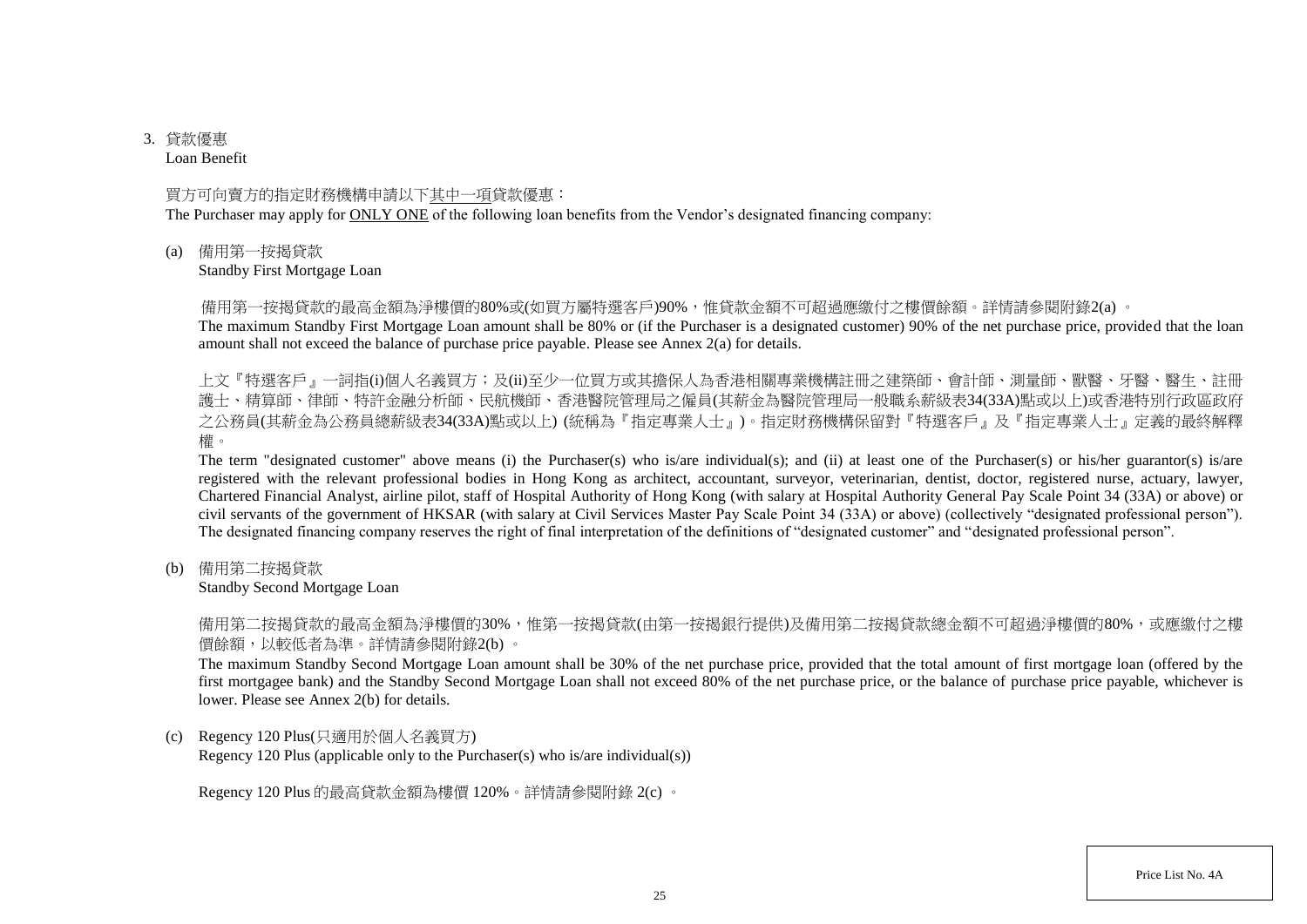The maximum loan amount of Regency 120 Plus shall be 120% of the purchase price. Please see Annex 2(c) for details.

## (d) 3年免息貸款計劃(只適用於個人名義買方)

3 Years Interest-free Loan Plan (applicable only to the Purchaser(s) who is/are individual(s))

如買方於簽署臨時買賣合約時不選擇第(4)(B1)(ii)2段所述之特別折扣,則買方可申請3年免息貸款計劃。3年免息貸款計劃的最高貸款金額為淨樓價的85%, 惟貸款金額不可超過應繳付之樓價餘額。如買方使用3年免息貸款計劃,買方將不會享有第(4)(B1)(iii)2段所述的特別現金回贈。**如買方符合相關要求,將** 獲**(i)**豁免貸款利息及**/**或**(ii)**提前償還現金回贈。相關要求及詳情請參閱附錄2(d) 。

If the Purchaser does not choose the Special Discount as set out in paragraph  $(4)(B1)(ii)2$  upon the signing of preliminary agreement for sale and purchase, then the Purchaser may apply for 3 Years Interest-free Loan Plan. The maximum loan amount of 3 Years Interest-free Loan Plan shall be 85% of the net purchase price, provided that the loan amount shall not exceed the balance of purchase price payable. If the Purchaser has utilized the 3 Years Interest-free Loan Plan, then the Purchaser shall not be entitled to the Special Cash Rebate as set out in paragraph (4)(B1)(iii)2. **If the Purchaser complies with the relevant requirements, (i) the**  interest on loan will be waived and/or (ii) the Purchaser shall be entitled to the Early Repayment Cash Rebate. Please see Annex 2(d) for the relevant requirements and details.

上文『淨樓價』一詞指扣除第(4)(B1)(iii)1(a)段所述的印花稅現金回贈、第(4)(B1)(iii)1(b)段所述的港幣\$5,000現金回贈(如有)及第(4)(B1)(iii)2段所述的特別現金 回贈(如有)後的住宅物業之樓價。

The term "net purchase price" above means the amount of the purchase price of the residential property after deducting the Stamp Duty Cash Rebate (if any) as set out in paragraph  $(4)(B1)(iii)1(a)$ , the HK\$5,000 Cash Rebate (if any) as set out in paragraph  $(4)(B1)(iii)1(b)$  and the Special Cash Rebate (if any) as set out in paragraph  $(4)(B1)(iii)2.$ 

4. 首 3 年保修優惠

First 3 Years Warranty Offer

在不影響買方於買賣合約下之權利的前提下,凡住宅物業(但不包括住宅物業的花園內的園景及盆栽(如有))有欠妥之處(正常損耗除外),而該欠妥之處並非由任 何人之行為或疏忽造成,買方可於該期數的滿意紙或轉讓同意書發出日(以較早者計)起計 3 年内向賣方發出書面通知,賣方須在收到書面通知後在合理地切實 可行的範圍內盡快自費作出修補。首 3 年保修優惠受其他條款及細則約束。

Without affecting the Purchaser's rights under the agreement for sale and purchase, the Vendor shall at its own cost and as soon as reasonably practicable after receipt of a written notice served by the Purchaser within 3 years from the date of issuance of the certificate of compliance or consent to assign in respect of the Phase (whichever is earlier) rectify any defects (fair wear and tear excepted) to the residential property (excluding the landscape area and potted plants in the garden of the residential property (if any)) caused otherwise than by the act or neglect of any person. The First 3 Years Warranty Offer is subject to other terms and conditions.

5. 住戶停車位優惠

Offer of Residential Car Parking Space(s)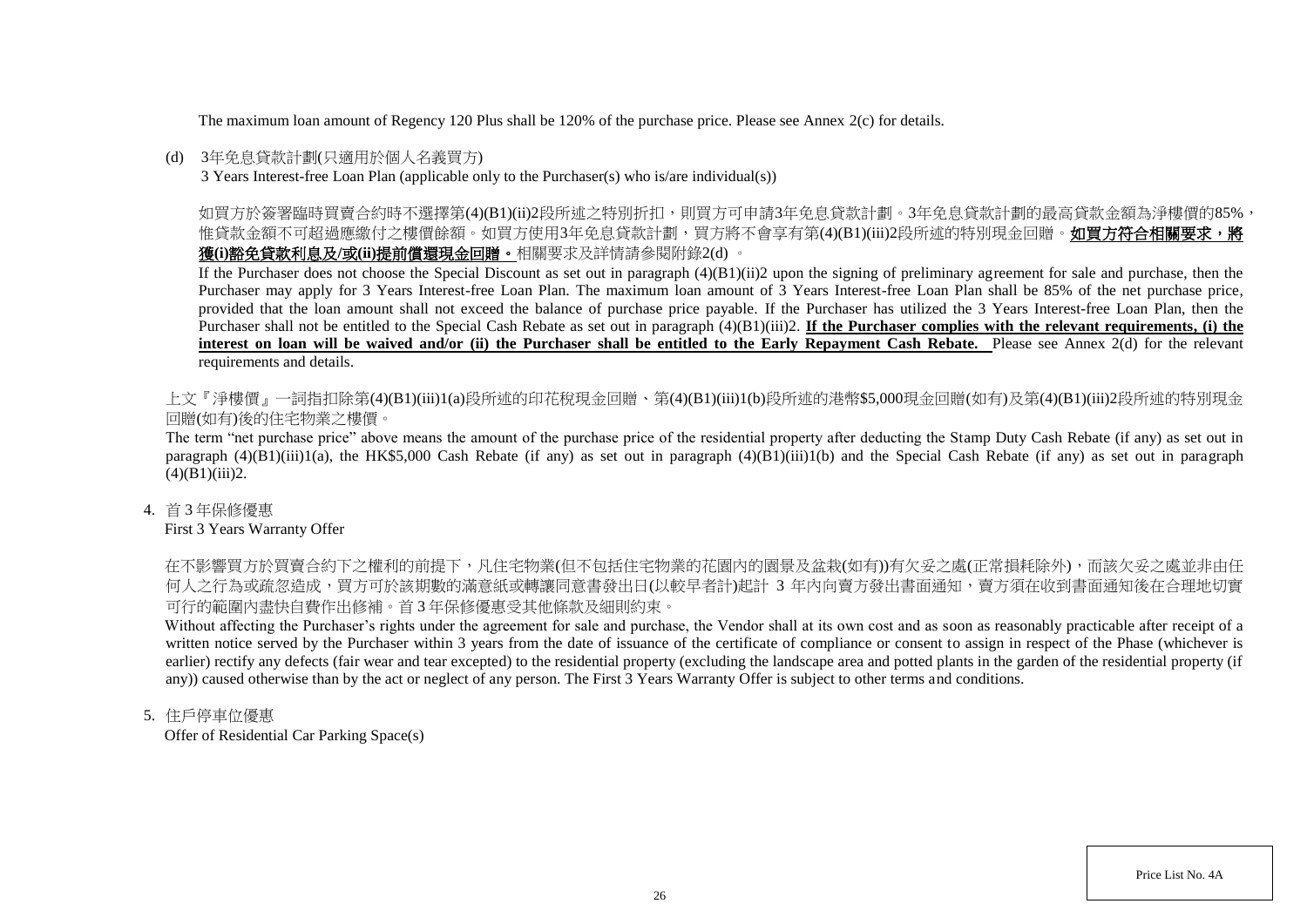(a) 選購於價單上設有符號"#"之住宅物業之買方,可享有認購該期數或其他地政總署署長屆時已發出預售樓花同意書或轉讓同意書的期數內的一個住戶停車 位的權利。買方可根據賣方日後公佈的住戶停車位之銷售安排所規定的時限及方法行使其認購住戶停車位的權利。賣方不作出任何陳述、承諾或保證買方 會獲認購與住宅物業相同期數內的住戶停車位。

The Purchaser of a residential property that is marked with a "#" in the price list is entitled to have an option to purchase one residential car parking space in the Phase or other Phase(s) in respect of which presale consent(s) or consent(s) to assign has/have been issued by the Director of Lands. The Purchaser can exercise his/her/its option to purchase a residential car parking space in accordance with time limit and manner as prescribed by the sales arrangement of the residential car parking spaces to be announced by the Vendor. The Vendor makes no representation, warranty or guarantee that the Purchaser will be offered a residential car parking space within the same Phase as the residential property.

- (b) 如買方不根據賣方日後公佈的住戶停車位之銷售安排行使其認購住戶停車位的權利,其認購住戶停車位的權利將會自動失效,買方不會為此獲得任何補償。 If the Purchaser does not exercise the option to purchase a residential car parking space in accordance with time limit and manner prescribed by the sales arrangement of the residential car parking spaces to be announced by the Vendor, the option to purchase a residential car parking space shall lapse automatically and the Purchaser shall not be entitled to any compensation therefor.
- (c) 住戶停車位的售價及銷售安排詳情將由賣方全權及絕對酌情決定,並容後公佈。 The price and sales arrangement details of residential car parking spaces will be determined by the Vendor at its sole and absolute discretion and will be announced later.
- (d) 住戶停車位優惠受其他條款及細則(包括但不限於土地批出的條款及細則) 約束。 Offer of Residential Car Parking Space(s) is subject to other terms and conditions (including but not limited to terms and conditions of land grant).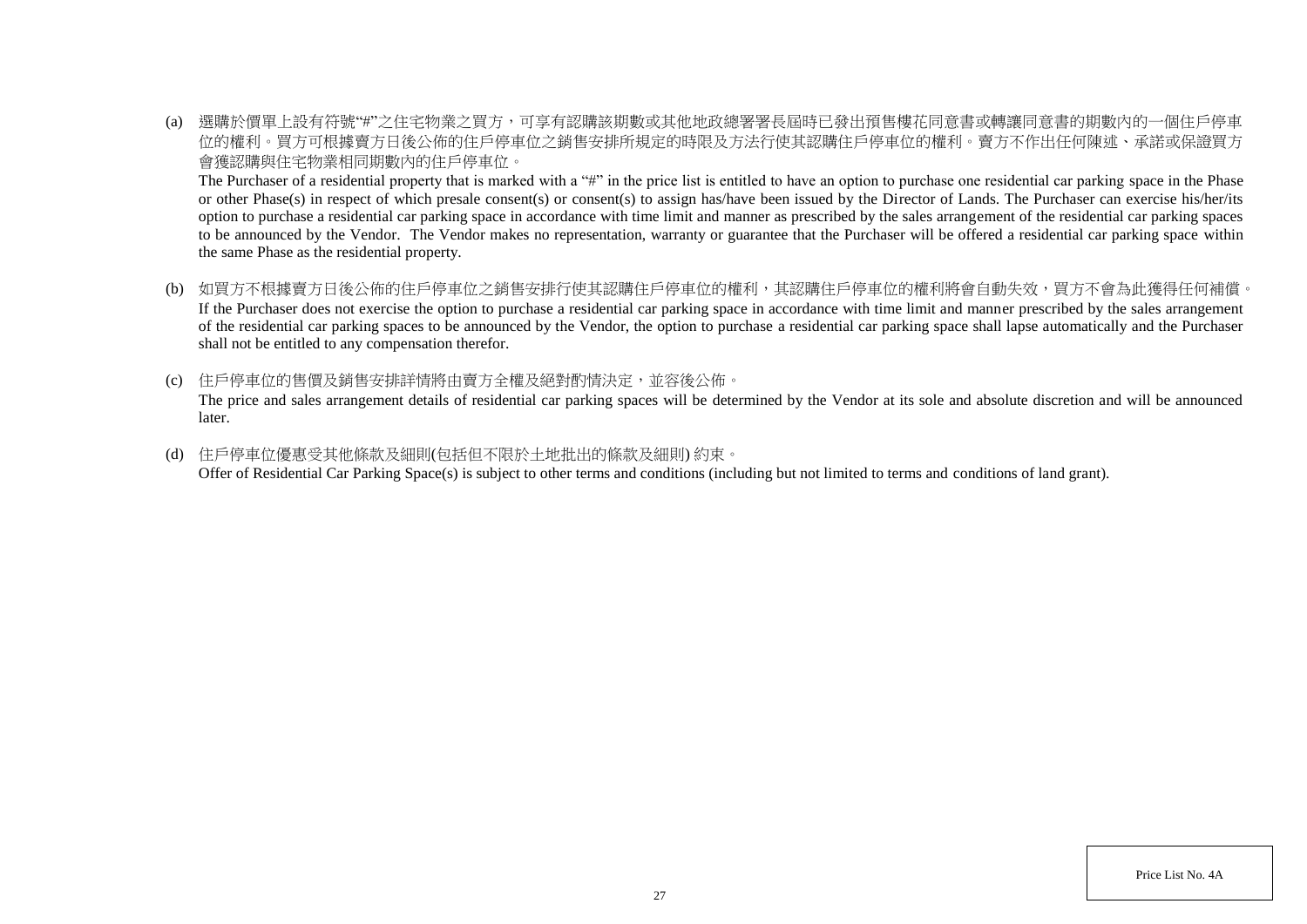- (4)(C1) 靈活 Easy 付款計劃 Flexible Easy Payment Plan
	- (i) 支付條款 The Terms of Payment

買方於簽署臨時買賣合約時須繳付相等於樓價 5%之金額作為臨時訂金,其中港幣\$100,000 作爲部分臨時訂金必須以銀行本票支付,臨時訂金的餘額可以支票及/ 或銀行本票支付,本票及支票抬頭請寫『胡關李羅律師行』。

Upon signing of the preliminary agreement for sale and purchase, the Purchaser shall pay the preliminary deposit which is equivalent to 5% of the purchase price. HK\$100,000 being part of the preliminary deposit must be paid by cashier order(s) and the balance of the preliminary deposit may be paid by cheque(s) and/or cashier order(s). The cashier order(s) and cheque(s) should be made payable to "Woo Kwan Lee & Lo".

1. 臨時訂金即樓價 5% (『臨時訂金』)於簽署臨時買賣合約時繳付,買方須於簽署臨時買賣合約的日期後 5 個工作日內簽署買賣合約。 A preliminary deposit equivalent to 5% of the purchase price ("preliminary deposit") shall be paid upon signing of the preliminary agreement for sale and purchase. The agreement for sale and purchase shall be signed by the Purchaser within 5 working days after the date of signing of the preliminary agreement for sale and purchase.

2. 加付訂金即樓價 5%分五期 (於簽署臨時買賣合約的日期後 150、180、210、240及 270日內) 繳付, 每期為樓價 1%; 或於賣方就其有能力將該期數中的指明物 業有效地轉讓予買方一事向買方發出通知的日期後的14日內繳付,以較早者為準。

A further deposit equivalent to 5% of the purchase price shall be paid by 5 instalments (within 150, 180, 210, 240 and 270 days after the date of signing of the preliminary agreement for sale and purchase) at 1% of the purchase price for each instalment; or within 14 days after the date of the notification to the Purchaser that the Vendor is in a position validly to assign the specified residential property in the Phase to the Purchaser, whichever is earlier.

3. 樓價 5%於簽署臨時買賣合約的日期後 360 日内,或於賣方就其有能力將該期數中的指明物業有效地轉讓予買方一事向買方發出通知的日期後的 14 日內繳付, 以較早者為準。

5% of the purchase price shall be paid within 360 days after the date of signing of the preliminary agreement for sale and purchase, or within 14 days after the date of the notification to the Purchaser that the Vendor is in a position validly to assign the specified residential property in the Phase to the Purchaser, whichever is earlier.

4. 樓價 85%(樓價餘額)於賣方就其有能力將該期數中的指明物業有效地轉讓予買方一事向買方發出通知的日期後的 14 日內繳付。

85% of the purchase price (balance of purchase price) shall be paid within 14 days after the date of the notification to the Purchaser that the Vendor is in a position validly to assign the specified residential property in the Phase to the Purchaser.

- (ii) 售價獲得折扣的基礎 The basis on which any discount on the price is available
	- 1. 置業售價折扣 Home Purchase Price Discount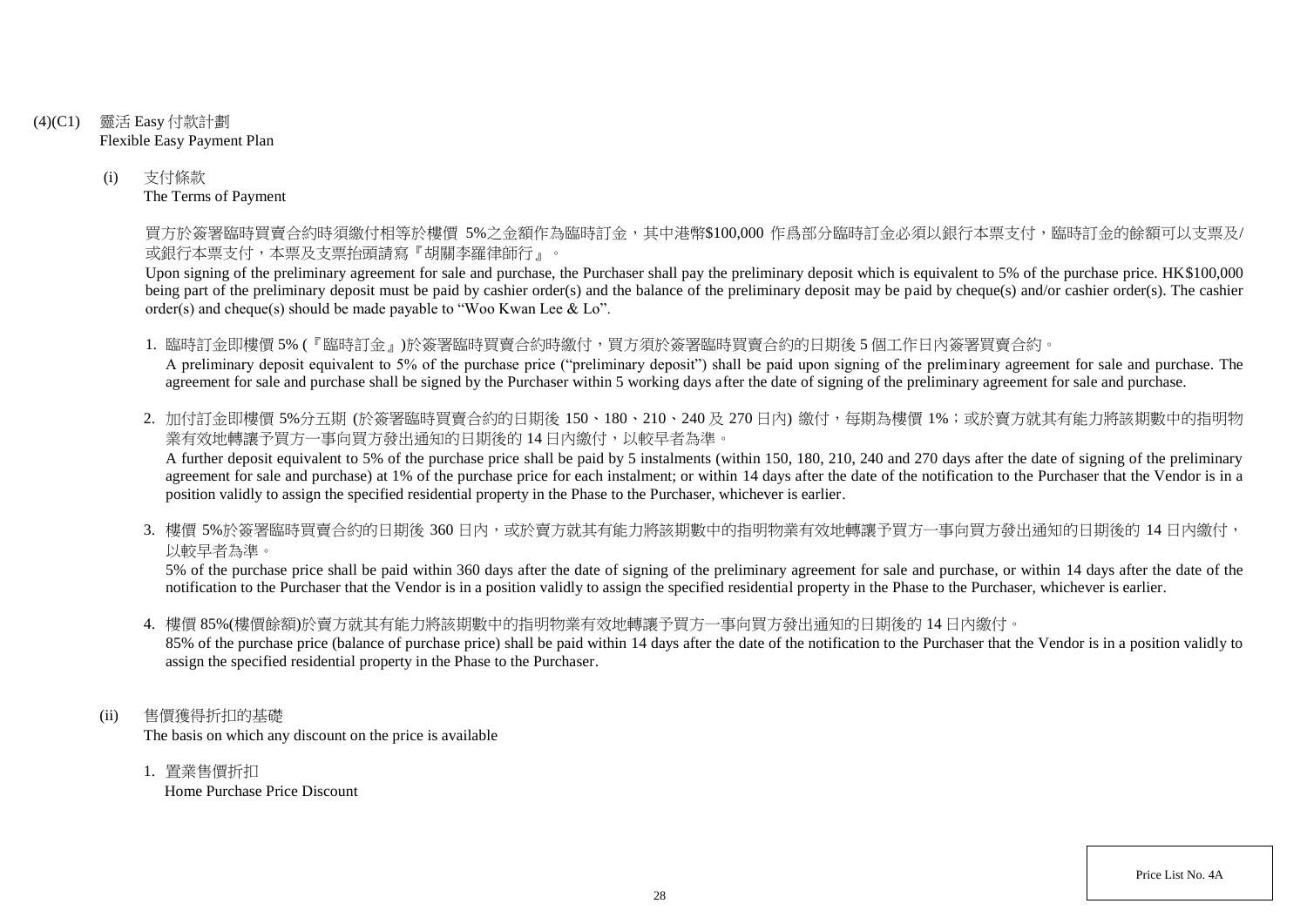# 如買方於2018年6月30日或之前簽署臨時買賣合約,買方可獲8%售價折扣優惠。

If the Purchaser signs the preliminary agreement for sale and purchase on or before 30 June 2018, the Purchaser will be offered 8% discount on the price.

## 2. 特別折扣

Special Discount

- (a) 如買方於簽署臨時買賣合約時選擇特別折扣,買方可獲7%售價折扣優惠。 If the Purchaser chooses the Special Discount upon the signing of preliminary agreement for sale and purchase, the Purchaser will be offered 7% discount on the price.
- (b) 如買方為個人及於簽署臨時買賣合約時不選擇特別折扣,買方可申請第(4)(C1)(iii)3(d)段所述之3年免息貸款計劃。為免疑問,就購買每個住宅物業,買方 只可享有:
	- 特別折扣;或
	- 申請 3 年免息貸款計劃的權利或(如買方沒有使用 3 年免息貸款計劃並符合相關要求)第(4)(C1)(iii)2 段所述之特別現金回贈的其中一項。

買方須為於同一份臨時買賣合約下購買的所有住宅物業選擇相同之優惠。

If the Purchaser is individual(s) and does not choose the Special Discount upon the signing of preliminary agreement for sale and purchase, the Purchaser may apply for 3 Years Interest-free Loan Plan as set out in paragraph  $(4)(C1)(iii)3(d)$ . For the avoidance of doubt, for the purchase of each residential property, the Purchaser is only entitled to either:

- the Special Discount; or
- the right to apply for 3 Years Interest-free Loan Plan or (if the Purchaser has not utilized 3 Years Interest-free Loan Plan and met the relevant requirement) a Special Cash Rebate as set out in paragraph (4)(C1)(iii)2.

The Purchaser must choose the same offer for all the residential properties purchased under the same preliminary agreement for sale and purchase.

## 3. 新地會會員售價折扣優惠

Price Discount Offer for SHKP Club Member

凡於2018年6月30日或之前簽署臨時買賣合約,如買方為新地會會員 (即在簽署臨時買賣合約當日或之前,最少一位個人買方 (如買方是以個人名義) 或最少一位 買方之董事 (如買方是以公司名義) 須為新地會會員),買方可獲1%售價折扣優惠。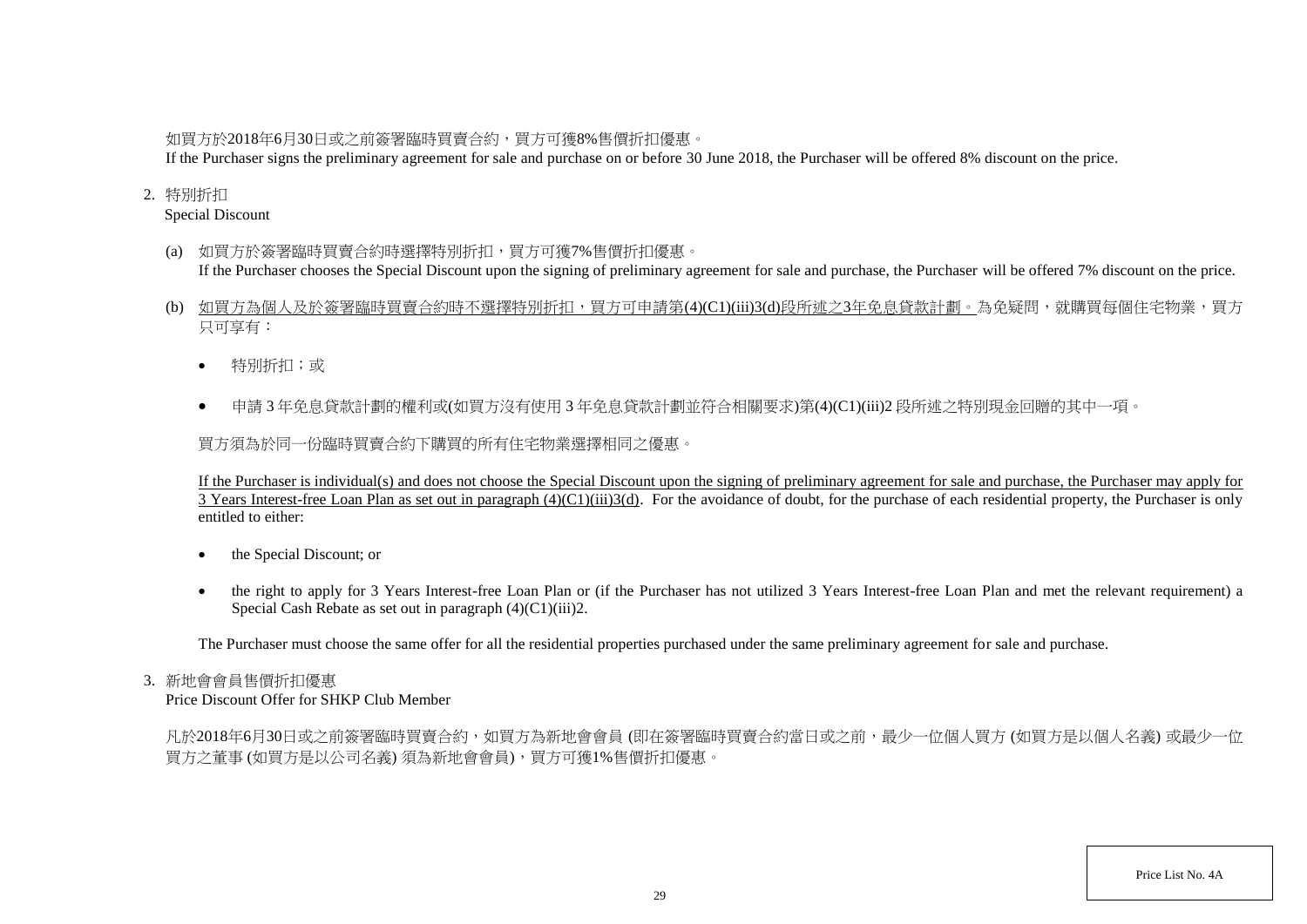Where the preliminary agreement for sale and purchase is signed on or before 30 June 2018, if the Purchaser is a SHKP Club member (i.e. at least one individual Purchaser (if the Purchaser is an individual(s)) or at least one director of the Purchaser (if the Purchaser is a corporation) is a SHKP Club member on or before the date of signing the preliminary agreement for sale and purchase), the Purchaser will be offered 1% discount on the price.

## (iii) 可就購買該期數中的指明住宅物業而連帶獲得的任何贈品、財務優惠或利益

Any gift, or any financial advantage or benefit, to be made available in connection with the purchase of a specified residential property in the Phase

1. 提前付清樓價現金回贈

Early Settlement Cash Rebate

如買方於以下列表指明的期間内付清樓價餘額(早於買賣合約訂明的付款限期日),可根據以下列表獲賣方送出提前付清樓價現金回贈(『提前付清樓價現金回 贈」)。付清樓價日期以賣方代表律師收到所有樓價款項日期為準。如訂明的期限的最後一日不是工作日(按《一手住宅物業銷售條例》第2(1)條所定義),則該 日定為下一個工作日。

Where the Purchaser settles the balance of the purchase price within the period(s) specified in the table below (which is earlier than the due date of payment specified in the agreement for sale and purchase), the Purchaser shall be entitled to an Early Settlement Cash Rebate ("Early Settlement Cash Rebate") offered by the Vendor according to the table below. The date of settlement of the purchase price shall be the date on which all the purchase price is received by the Vendor's solicitors. If the last day of the period is not a working day (as defined in section 2(1) of the Residential Properties (First-hand Sales) Ordinance), the said day shall fall on the next working day.

## 提前付清樓價現金回贈列表

Early Settlement Cash Rebate Table

| 付清樓價餘額日期                                                                                     | 提前付清樓價現金回贈金額                        |
|----------------------------------------------------------------------------------------------|-------------------------------------|
| Date of settlement of the balance of the purchase price                                      | Early Settlement Cash Rebate amount |
| 簽署臨時買賣合約的日期後180日內                                                                            | 樓價 5%                               |
| Within 180 days after the date of signing of the preliminary agreement for sale and purchase | 5% of the purchase price            |
| 簽署臨時買賣合約的日期後 181日至 360日期間內                                                                   | 樓價 4%                               |
| Within the period from 181 days to 360 days after the date of signing of the preliminary     | 4% of the purchase price            |
| agreement for sale and purchase                                                              |                                     |
| 簽署臨時買賣合約的日期後 361日至 420日期間內                                                                   | 樓價 2%                               |
| Within the period from 361 days to 420 days after the date of signing of the preliminary     | 2% of the purchase price            |
| agreement for sale and purchase                                                              |                                     |
| 簽署臨時買賣合約的日期後 421日至 480日期間內                                                                   | 樓價 1%                               |
| Within the period from 421 days to 480 days after the date of signing of the preliminary     | 1% of the purchase price            |
| agreement for sale and purchase                                                              |                                     |

買方須於付清樓價餘額之日或(如適用)買賣合約內訂明的該期數的預計關鍵日期(以較早者為準)前最少30日以書面向賣方申請提前付清樓價現金回贈,賣方會於 收到申請並確認有關資料無誤後將提前付清樓價現金回贈直接用於支付部份樓價餘額。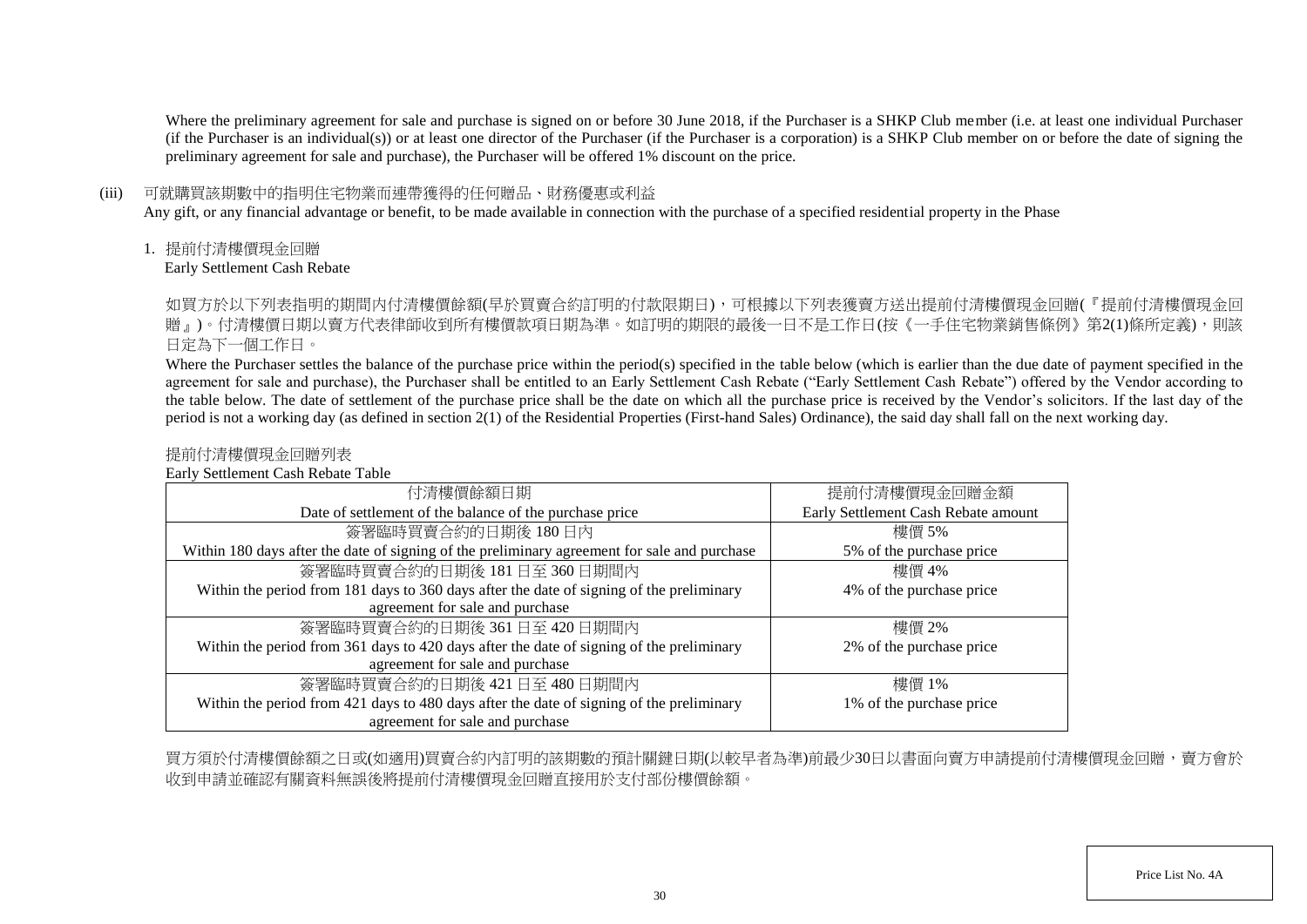The Purchaser shall apply to the Vendor in writing for the Early Settlement Cash Rebate at least 30 days before the date of settlement of the balance of the purchase price or (if applicable) the estimated material date for the Phase as specified in the agreement for sale and purchase (whichever is earlier). After the Vendor has received the application and duly verified the information, the Vendor will apply the Early Settlement Cash Rebate for part payment of the balance of the purchase price directly.

### 2. 特別現金回贈

Special Cash Rebate

## 如買方:

Where the Purchaser:

- 於簽署臨時買賣合約時不選擇第(4)(C1)(ii)2段所述之特別折扣;及 does not choose the Special Discount as set out in paragraph (4)(C1)(ii)2 upon the signing of preliminary agreement for sale and purchase; and
- 沒有使用第(4)(C1)(iii)3(d)段所述的3年免息貸款計劃;及 has not utilized 3 Years Interest-free Loan Plan as set out in paragraph (4)(C1)(iii)3(d); and
- 按買賣合約付清樓價餘額, settles the balance of the purchase price in accordance with the agreement for sale and purchase,

# 買方可獲賣方送出特別現金回贈(『特別現金回贈』)。特別現金回贈的金額相等於樓價7%。

the Purchaser shall be entitled to a Special Cash Rebate ("Special Cash Rebate") offered by the Vendor. The amount of the Special Cash Rebate shall be equal to 7% of the purchase price.

買方須於付清樓價餘額之日或(如適用)買賣合約內訂明的該期數的預計關鍵日期(以較早者為準)前最少30日以書面向賣方申請特別現金回贈,賣方會於收到申請 並確認有關資料無誤後將特別現金回贈直接用於支付部份樓價餘額。

The Purchaser shall apply to the Vendor in writing for the Special Cash Rebate at least 30 days before the date of settlement of the balance of the purchase price or (if applicable) the estimated material date for the Phase as specified in the agreement for sale and purchase (whichever is earlier). After the Vendor has received the application and duly verified the information to be correct, the Vendor will apply the Special Cash Rebate for part payment of the balance of the purchase price directly.

3. 貸款優惠

Loan Benefit

# 買方可向賣方的指定財務機構申請以下其中一項貸款優惠:

The Purchaser may apply for ONLY ONE of the following loan benefits from the Vendor's designated financing company:

(a) 備用第一按揭貸款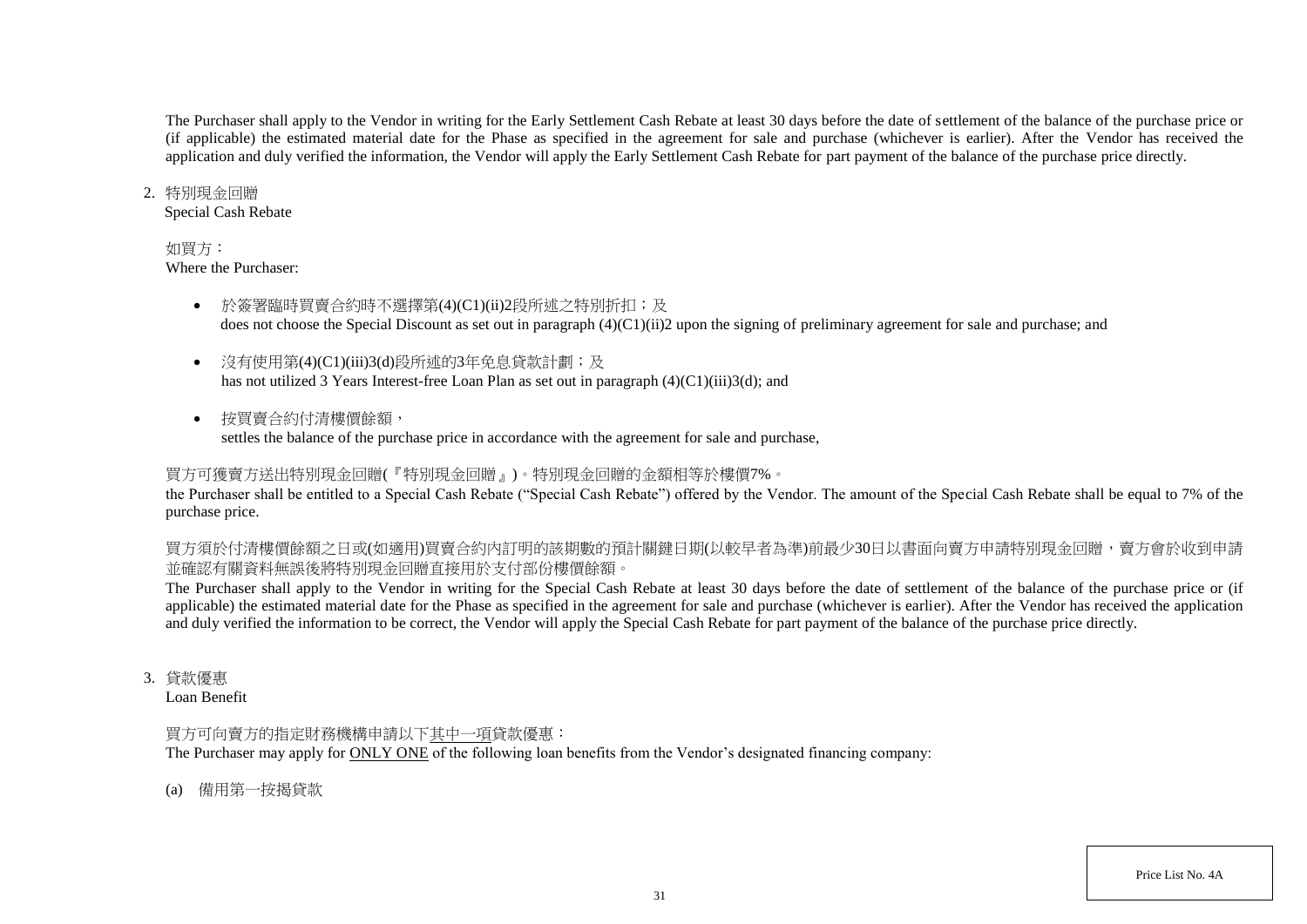#### Standby First Mortgage Loan

備用第一按揭貸款的最高金額為淨樓價的80%或(如買方屬特選客戶)90%,惟貸款金額不可超過應繳付之樓價餘額。詳情請參閱附錄2(a) 。

The maximum Standby First Mortgage Loan amount shall be 80% or (if the Purchaser is a designated customer) 90% of the net purchase price, provided that the loan amount shall not exceed the balance of purchase price payable. Please see Annex 2(a) for details.

上文『特選客戶』一詞指(i)個人名義買方;及(ii)至少一位買方或其擔保人為香港相關專業機構註冊之建築師、會計師、測量師、獸醫、牙醫、醫生、 護士、精算師、律師、特許金融分析師、民航機師、香港醫院管理局之僱員(其薪金為醫院管理局一般職系薪級表34(33A)點或以上)或香港特別行政區政府 之公務員(其薪金為公務員總薪級表34(33A)點或以上) (統稱為『指定專業人士』)。指定財務機構保留對『特選客戶』及『指定專業人士』定義的最終解釋 權。

The term "designated customer" above means (i) the Purchaser(s) who is/are individual(s); and (ii) at least one of the Purchaser(s) or his/her guarantor(s) is/are registered with the relevant professional bodies in Hong Kong as architect, accountant, surveyor, veterinarian, dentist, doctor, registered nurse, actuary, lawyer, Chartered Financial Analyst, airline pilot, staff of Hospital Authority of Hong Kong (with salary at Hospital Authority General Pay Scale Point 34 (33A) or above) or civil servants of the government of HKSAR (with salary at Civil Services Master Pay Scale Point 34 (33A) or above) (collectively "designated professional person"). The designated financing company reserves the right of final interpretation of the definitions of "designated customer" and "designated professional person".

(b) 備用第二按揭貸款

Standby Second Mortgage Loan

備用第二按揭貸款的最高金額為淨樓價的30%,惟第一按揭貸款(由第一按揭銀行提供)及備用第二按揭貸款總金額不可超過淨樓價的80%,或應繳付之樓 價餘額,以較低者為準。詳情請參閱附錄2(b) 。

The maximum Standby Second Mortgage Loan amount shall be 30% of the net purchase price, provided that the total amount of first mortgage loan (offered by the first mortgagee bank) and the Standby Second Mortgage Loan shall not exceed 80% of the net purchase price, or the balance of purchase price payable, whichever is lower. Please see Annex 2(b) for details.

(c) Regency 120 Plus(只適用於個人名義買方)

Regency 120 Plus (applicable only to the Purchaser(s) who is/are individual(s))

Regency 120 Plus 的最高貸款金額為樓價 120%。詳情請參閱附錄 2(c) 。 The maximum loan amount of Regency 120 Plus shall be 120% of the purchase price. Please see Annex 2(c) for details.

(d) 3年免息貸款計劃(只適用於個人名義買方)

3 Years Interest-free Loan Plan (applicable only to the Purchaser(s) who is/are individual(s))

如買方於簽署臨時買賣合約時不選擇第(4)(C1)(ii)2段所述之特別折扣,則買方可申請3年免息貸款計劃。3年免息貸款計劃的最高貸款金額為淨樓價的80%, 惟貸款金額不可超過應繳付之樓價餘額。如買方使用3年免息貸款計劃,買方將不會享有第(4)(C1)(iii)2段所述的特別現金回贈。**如買方符合相關要求,將** 獲**(i)**豁免貸款利息及**/**或**(ii)**提前償還現金回贈。相關要求及詳情請參閱附錄2(d) 。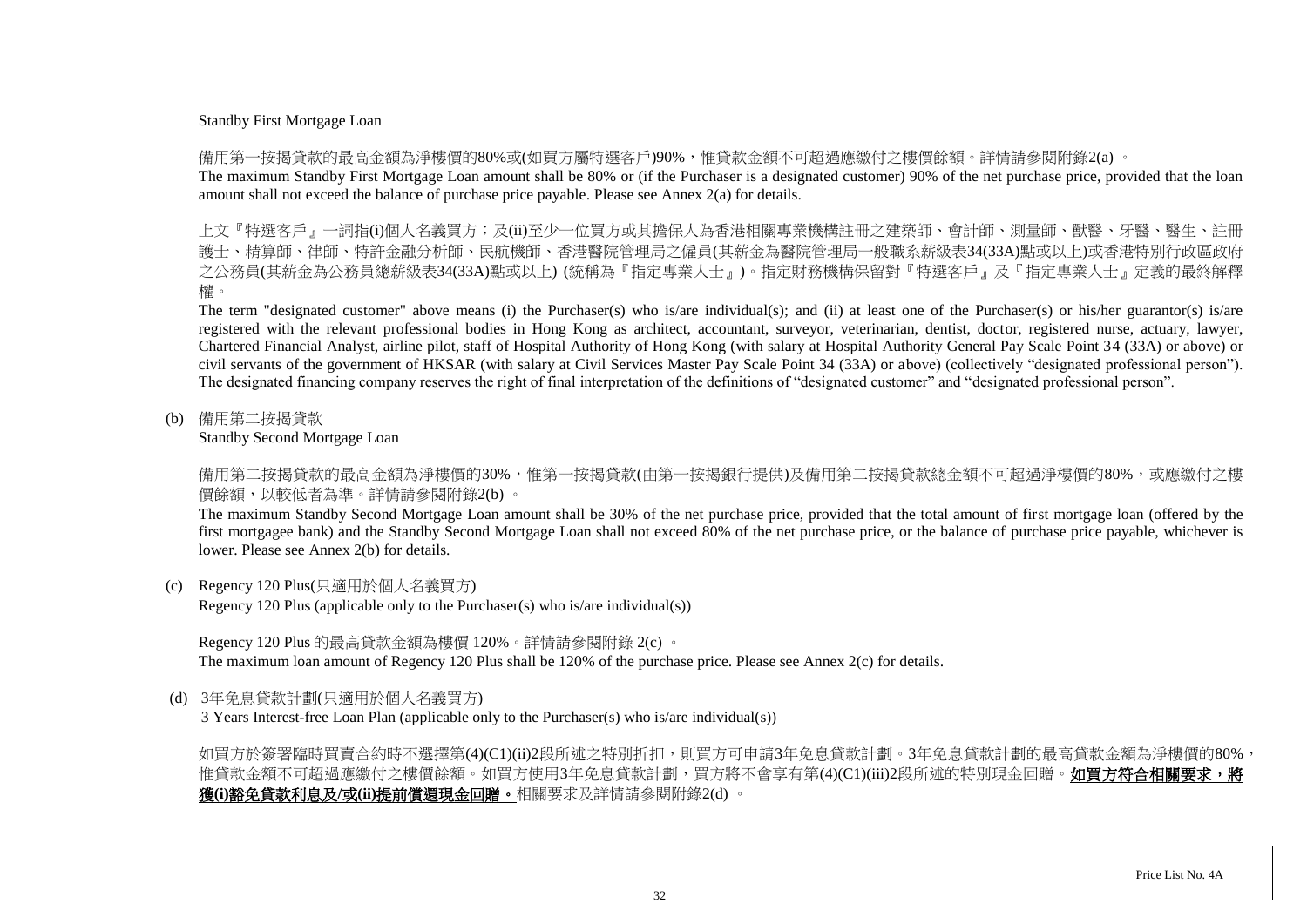If the Purchaser does not choose the Special Discount as set out in paragraph  $(4)(C1)(ii)$  upon the signing of preliminary agreement for sale and purchase, then the Purchaser may apply for 3 Years Interest-free Loan Plan. The maximum loan amount of 3 Years Interest-free Loan Plan shall be 80% of the net purchase price, provided that the loan amount shall not exceed the balance of purchase price payable. If the Purchaser has utilized the 3 Years Interest-free Loan Plan, then the Purchaser shall not be entitled to the Special Cash Rebate as set out in paragraph (4)(C1)(iii)2. **If the Purchaser complies with the relevant requirements, (i) the** interest on loan will be waived and/or (ii) the Purchaser shall be entitled to the Early Repayment Cash Rebate. Please see Annex 2(d) for the relevant requirements and details.

上文『淨樓價』一詞指扣除第(4)(C1)(iii)1段所述的提前付清樓價現金回贈(如有) 及第(4)(C1)(iii)2段所述的特別現金回贈(如有)後的住宅物業之樓價。

The term "net purchase price" above means the amount of the purchase price of the residential property after deducting the Early Settlement Cash Rebate (if any) as set out in paragraph  $(4)(C1)(iii)1$  and the Special Cash Rebate (if any) as set out in paragraph  $(4)(C1)(iii)2$ .

4. 首 3 年保修優惠

First 3 Years Warranty Offer

在不影響買方於買賣合約下之權利的前提下,凡住宅物業(但不包括住宅物業的花園内的園景及盆栽(如有))有欠妥之處(正常損耗除外),而該欠妥之處並非由任 何人之行為或疏忽造成,買方可於該期數的滿意紙或轉讓同意書發出日(以較早者計)起計 3 年内向賣方發出書面通知,賣方須在收到書面通知後在合理地切實 可行的範圍內盡快自費作出修補。首 3 年保修優惠受其他條款及細則約束。

Without affecting the Purchaser's rights under the agreement for sale and purchase, the Vendor shall at its own cost and as soon as reasonably practicable after receipt of a written notice served by the Purchaser within 3 years from the date of issuance of the certificate of compliance or consent to assign in respect of the Phase (whichever is earlier) rectify any defects (fair wear and tear excepted) to the residential property (excluding the landscape area and potted plants in the garden of the residential property (if any)) caused otherwise than by the act or neglect of any person. The First 3 Years Warranty Offer is subject to other terms and conditions.

# 5 住戶停車位優惠

# Offer of Residential Car Parking Space(s)

(a) 選購於價單上設有符號"#"之住宅物業之買方,可享有認購該期數或其他地政總署署長屆時已發出預售樓花同意書或轉讓同意書的期數內的一個住戶停車 位的權利。買方可根據賣方日後公佈的住戶停車位之銷售安排所規定的時限及方法行使其認購住戶停車位的權利。賣方不作出任何陳述、承諾或保證買方 會獲認購與住宅物業相同期數內的住戶停車位。

The Purchaser of a residential property that is marked with a "#" in the price list is entitled to have an option to purchase one residential car parking space in the Phase or other Phase(s) in respect of which presale consent(s) or consent(s) to assign has/have been issued by the Director of Lands. The Purchaser can exercise his/her/its option to purchase a residential car parking space in accordance with time limit and manner as prescribed by the sales arrangement of the residential car parking spaces to be announced by the Vendor. The Vendor makes no representation, warranty or guarantee that the Purchaser will be offered a residential car parking space within the same Phase as the residential property.

(b) 如買方不根據賣方日後公佈的住戶停車位之銷售安排行使其認購住戶停車位的權利,其認購住戶停車位的權利將會自動失效,買方不會為此獲得任何補償。 If the Purchaser does not exercise the option to purchase a residential car parking space in accordance with time limit and manner prescribed by the sales arrangement of the residential car parking spaces to be announced by the Vendor, the option to purchase a residential car parking space shall lapse automatically and the Purchaser shall not be entitled to any compensation therefor.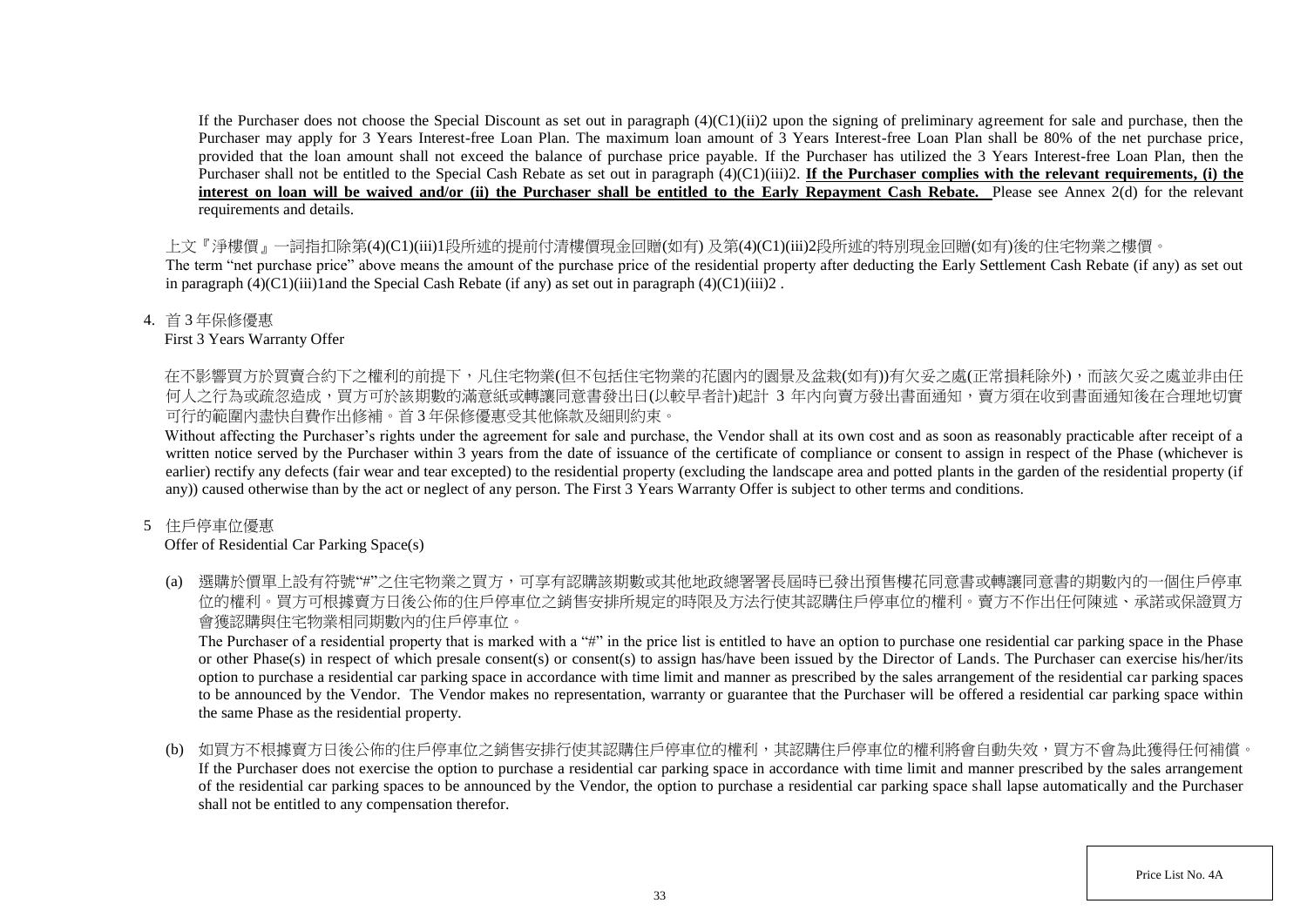- (c) 住戶停車位的售價及銷售安排詳情將由賣方全權及絕對酌情決定,並容後公佈。 The price and sales arrangement details of residential car parking spaces will be determined by the Vendor at its sole and absolute discretion and will be announced later.
- (d) 住戶停車位優惠受其他條款及細則(包括但不限於土地批出的條款及細則) 約束。 Offer of Residential Car Parking Space(s) is subject to other terms and conditions (including but not limited to terms and conditions of land grant).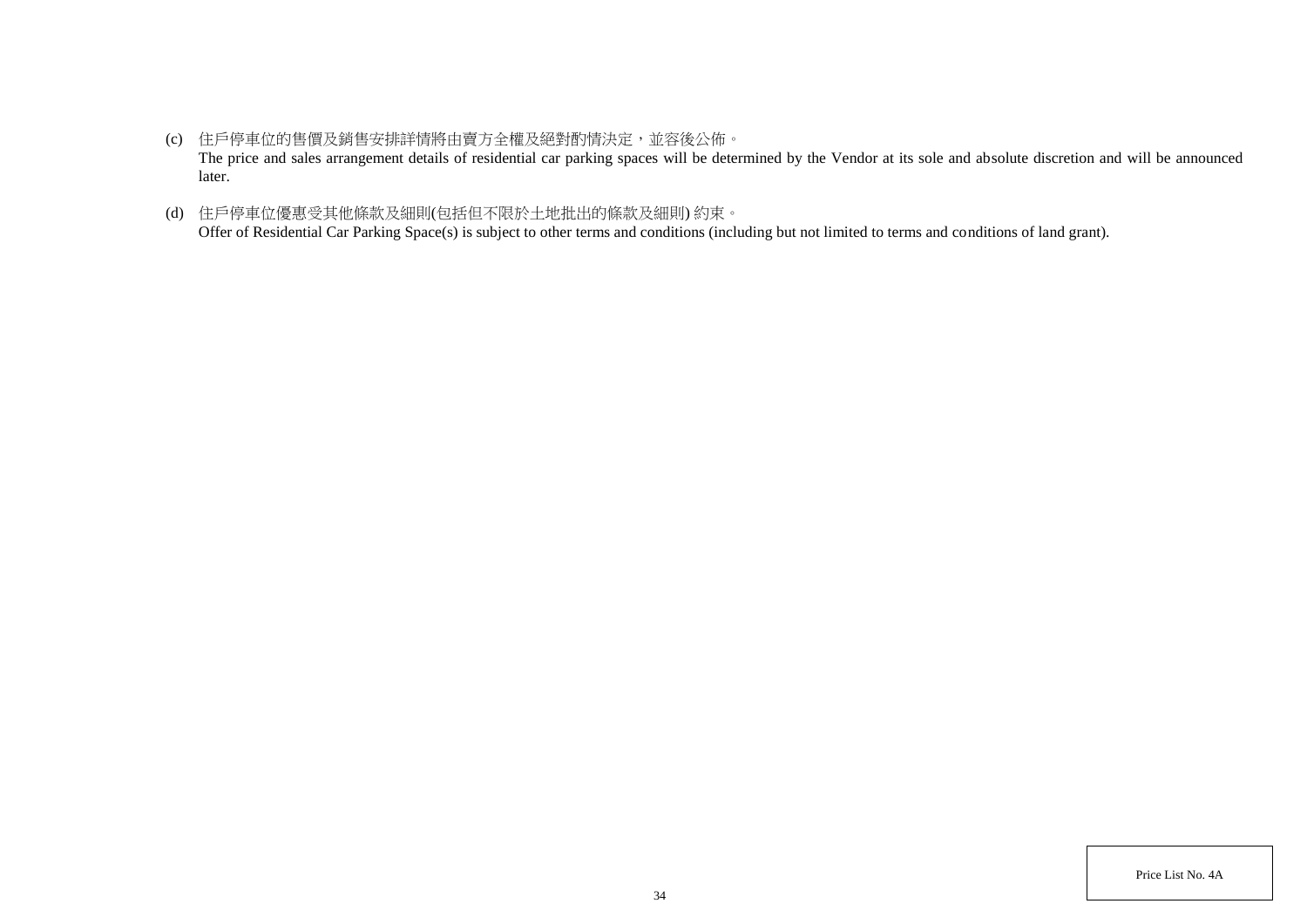- (4)(D1) 靈活付款計劃 Flexible Payment Plan
	- (i) 支付條款 The Terms of Payment

買方於簽署臨時買賣合約時須繳付相等於樓價 5%之金額作為臨時訂金,其中港幣\$100,000 作爲部分臨時訂金必須以銀行本票支付,臨時訂金的餘額可以支票及/ 或銀行本票支付,本票及支票抬頭請寫『胡關李羅律師行』。

Upon signing of the preliminary agreement for sale and purchase, the Purchaser shall pay the preliminary deposit which is equivalent to 5% of the purchase price. HK\$100,000 being part of the preliminary deposit must be paid by cashier order(s) and the balance of the preliminary deposit may be paid by cheque(s) and/or cashier order(s). The cashier order(s) and cheque(s) should be made payable to "Woo Kwan Lee & Lo".

1. 臨時訂金即樓價 5% (『臨時訂金』)於簽署臨時買賣合約時繳付,買方須於簽署臨時買賣合約的日期後 5 個工作日內簽署買賣合約。

A preliminary deposit equivalent to 5% of the purchase price ("preliminary deposit") shall be paid upon signing of the preliminary agreement for sale and purchase. The agreement for sale and purchase shall be signed by the Purchaser within 5 working days after the date of signing of the preliminary agreement for sale and purchase.

2. 加付訂金即樓價 5%於簽署臨時買賣合約的日期後 90 日内,或於賣方就其有能力將該期數中的指明物業有效地轉讓予買方一事向買方發出通知的日期後的 14 日內繳付,以較早者為準。

A further deposit equivalent to 5% of the purchase price shall be paid within 90 days after the date of signing of the preliminary agreement for sale and purchase, or within 14 days after the date of the notification to the Purchaser that the Vendor is in a position validly to assign the specified residential property in the Phase to the Purchaser, whichever is earlier.

3. 樓價 5%於簽署臨時買賣合約的日期後 360 日内,或於賣方就其有能力將該期數中的指明物業有效地轉讓予買方一事向買方發出通知的日期後的 14 日內繳付, 以較早者為準。

5% of the purchase price shall be paid within 360 days after the date of signing of the preliminary agreement for sale and purchase, or within 14 days after the date of the notification to the Purchaser that the Vendor is in a position validly to assign the specified residential property in the Phase to the Purchaser, whichever is earlier.

4. 樓價 85%(樓價餘額)於賣方就其有能力將該期數中的指明物業有效地轉讓予買方一事向買方發出通知的日期後的 14 日內繳付。

85% of the purchase price (balance of purchase price) shall be paid within 14 days after the date of the notification to the Purchaser that the Vendor is in a position validly to assign the specified residential property in the Phase to the Purchaser.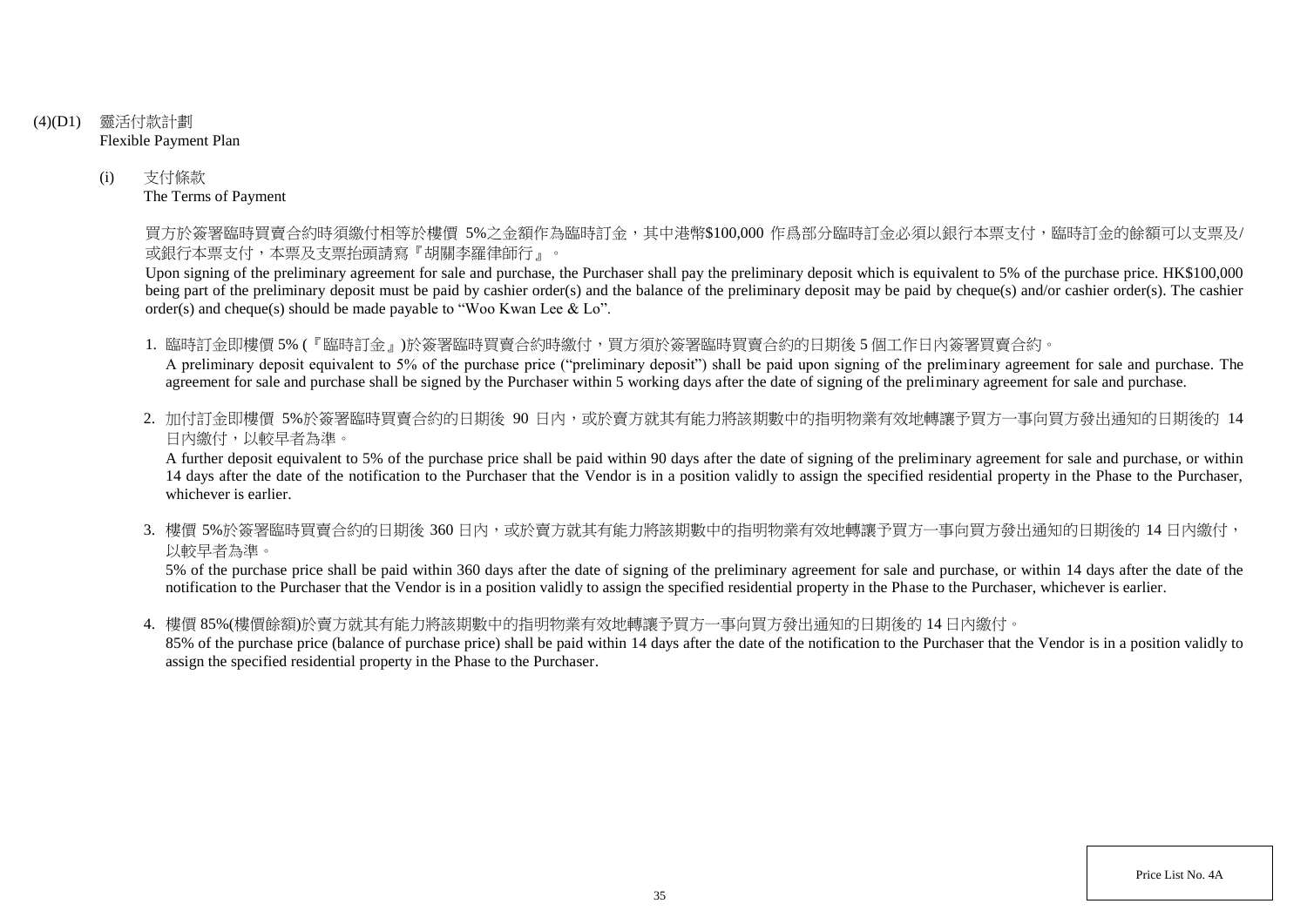(ii) 售價獲得折扣的基礎

The basis on which any discount on the price is available

1. 特別折扣 Special Discount

- (a) 如買方於簽署臨時買賣合約時選擇特別折扣,買方可獲7%售價折扣優惠。 If the Purchaser chooses the Special Discount upon the signing of preliminary agreement for sale and purchase, the Purchaser will be offered 7% discount on the price.
- (b) 如買方為個人及於簽署臨時買賣合約時不選擇特別折扣,買方可申請第(4)(D1)(iii)4(d)段所述之3年免息貸款計劃。為免疑問,就購買每個住宅物業,買方 只可享有:
	- 特別折扣;或
	- 申請 3 年免息貸款計劃的權利或(如買方沒有使用 3 年免息貸款計劃並符合相關要求)第(4)(D1)(iii)3 段所述之特別現金回贈的其中一項。

買方須為於同一份臨時買賣合約下購買的所有住宅物業選擇相同之優惠。

If the Purchaser is individual(s) and does not choose the Special Discount upon the signing of preliminary agreement for sale and purchase, the Purchaser may apply for  $\overline{3}$  Years Interest-free Loan Plan as set out in paragraph  $(4)(D1)(iii)4(d)$ . For the avoidance of doubt, for the purchase of each residential property, the Purchaser is only entitled to either:

- the Special Discount; or
- the right to apply for 3 Years Interest-free Loan Plan or (if the Purchaser has not utilized 3 Years Interest-free Loan Plan and met the relevant requirement) a Special Cash Rebate as set out in paragraph (4)(D1)(iii)3.

The Purchaser must choose the same offer for all the residential properties purchased under the same preliminary agreement for sale and purchase.

#### 2. 新地會會員售價折扣優惠

Price Discount Offer for SHKP Club Member

凡於2018年6月30日或之前簽署臨時買賣合約,如買方為新地會會員 (即在簽署臨時買賣合約當日或之前,最少一位個人買方 (如買方是以個人名義) 或最少一位 買方之董事 (如買方是以公司名義) 須為新地會會員),買方可獲1%售價折扣優惠。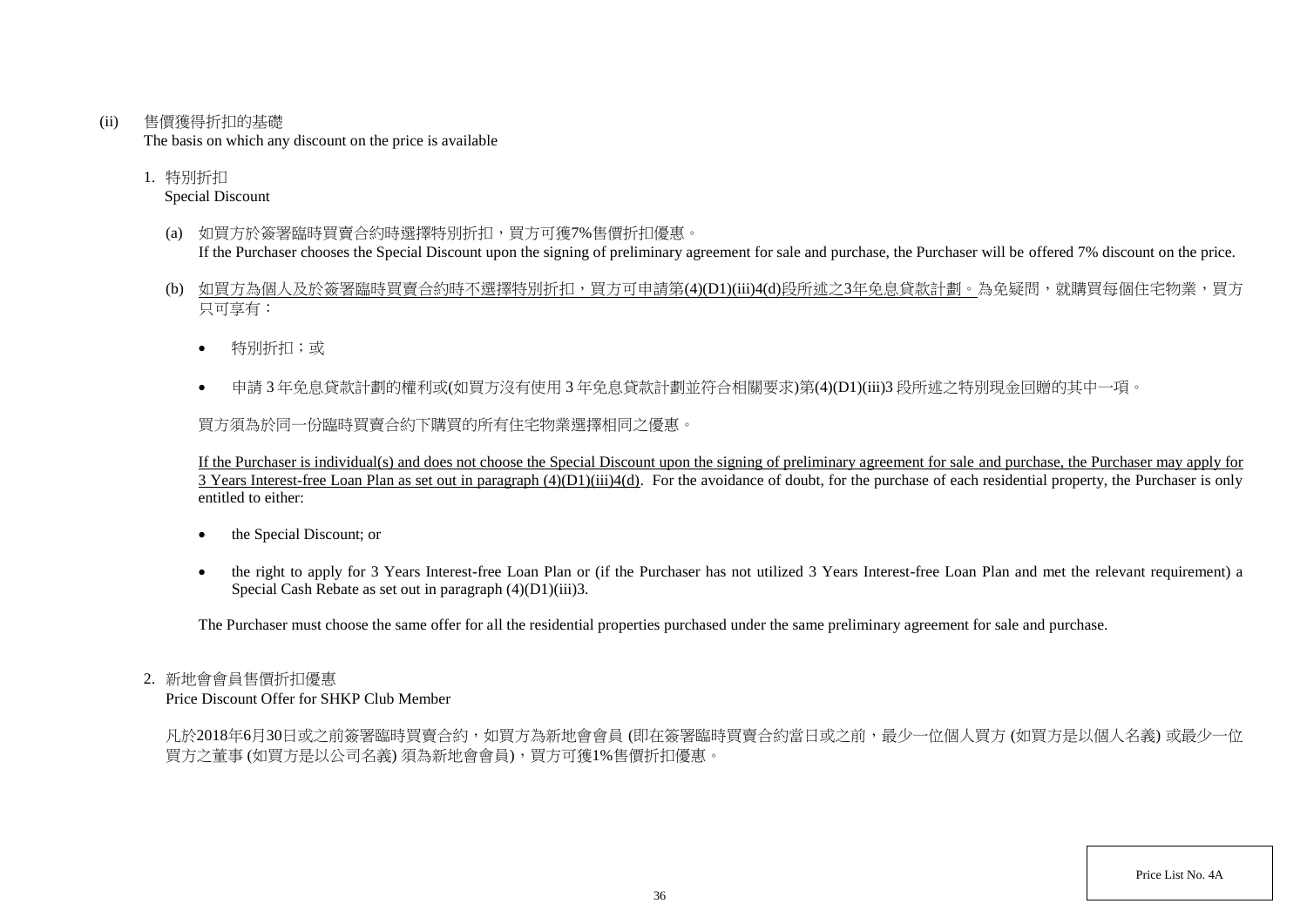Where the preliminary agreement for sale and purchase is signed on or before 30 June 2018, if the Purchaser is a SHKP Club member (i.e. at least one individual Purchaser (if the Purchaser is an individual(s)) or at least one director of the Purchaser (if the Purchaser is a corporation) is a SHKP Club member on or before the date of signing the preliminary agreement for sale and purchase), the Purchaser will be offered 1% discount on the price.

### (iii) 可就購買該期數中的指明住宅物業而連帶獲得的任何贈品、財務優惠或利益

Any gift, or any financial advantage or benefit, to be made available in connection with the purchase of a specified residential property in the Phase

1. 印花稅優惠

Stamp Duty Offer(s)

## 買方可獲下述印花稅優惠:

The Purchaser will be offered the following Stamp Duty Offer(s):

(a) 印花稅現金回贈

Stamp Duty Cash Rebate

買方在按買賣合約付清樓價餘額的情況下,可獲賣方提供印花稅現金回贈。印花稅現金回贈的金額相等於(視情況而定):

Subject to settlement of the balance of the purchase price in accordance with the agreement for sale and purchase, the Purchaser shall be entitled to a Stamp Duty Cash Rebate offered by the Vendor which amount shall be equal to (as the case may be):

(i) (就從價印花稅以較高稅率(第1標準)計算)就買賣合約應付的從價印花稅的70%,上限為樓價的10.5%;或

(if ad valorem stamp duty at higher rates (Scale 1) applies) 70% of the ad valorem stamp duty chargeable on the agreement for sale and purchase, subject to a cap of 10.5% of the purchase price; or

(ii) (就從價印花稅以較低稅率(第2標準)計算)就買賣合約應付的從價印花稅的100%加上樓價的4.25%,上限為樓價的8%。

(if ad valorem stamp duty at lower rates (Scale 2) applies) 100% of the ad valorem stamp duty chargeable on the agreement for sale and purchase plus 4.25% of the purchase price, subject to a cap of 8% of the purchase price.

詳情請參閱附錄1(a)。 Please see Annex 1(a) for details.

(b) 過渡性貸款(只適用於買方為個人或香港註冊成立的有限公司及其所有股東及董事均為個人)

Transitional Loan (only applicable to the Purchaser who is individual or limited company incorporated in Hong Kong with all its shareholder(s) and director(s) being individual(s))

買方可向賣方的指定財務機構申請過渡性貸款或(如買方沒有使用過渡性貸款)可獲港幣\$5,000現金回贈,過渡性貸款的最高金額相等於(視情況而定): The Purchaser may apply for a Transitional Loan from the Vendor's designated financing company or (if the Purchaser has not utilized the Transitional Loan) shall be entitled to a HK\$5,000 Cash Rebate. The maximum Transitional Loan amount shall be equal to (as the case may be):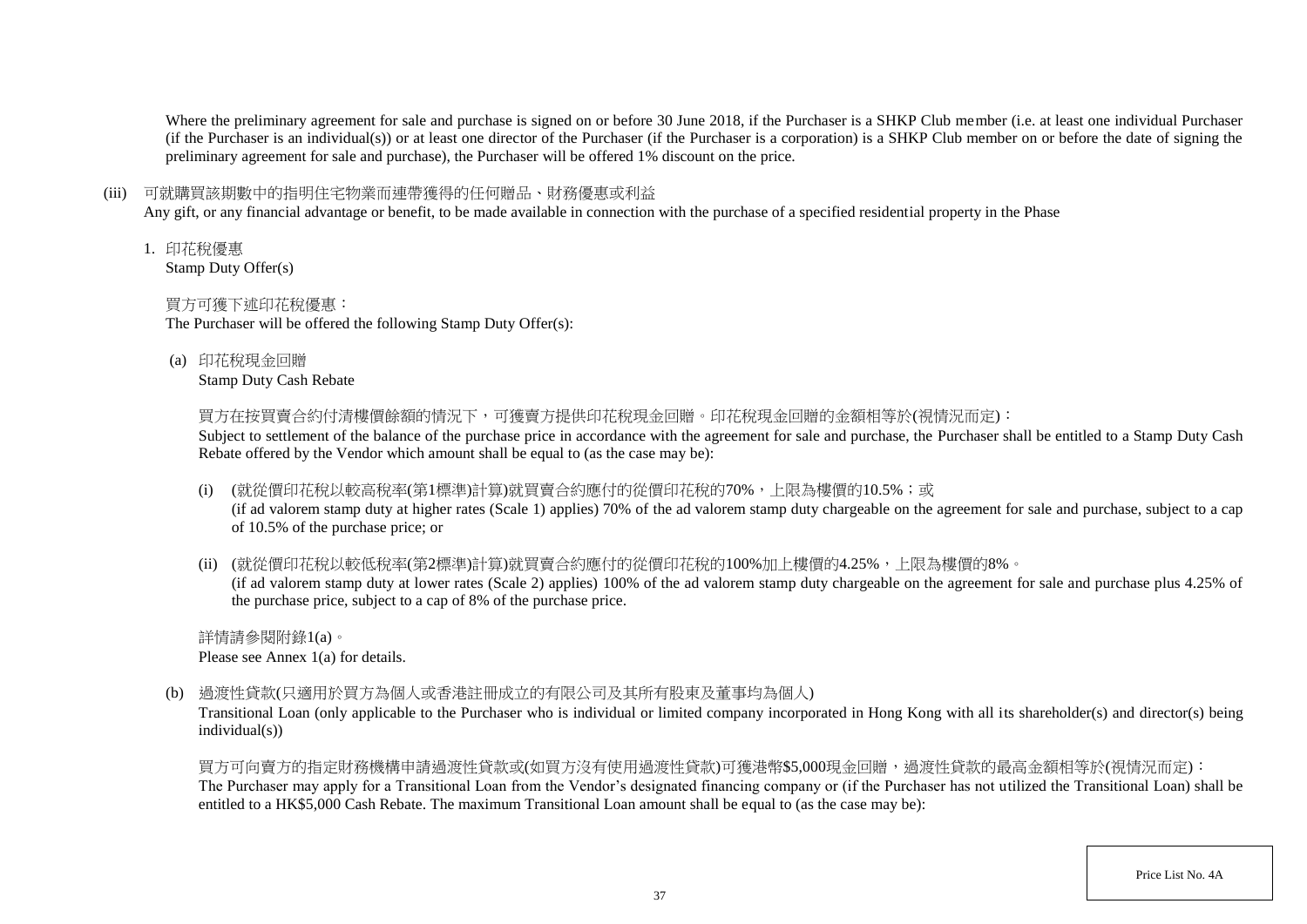- (i) (就從價印花稅以較高稅率(第1標準)計算)就買賣合約應付的從價印花稅的70%,上限為樓價的10.5%;或 (if ad valorem stamp duty at higher rates (Scale 1) applies) 70% of the ad valorem stamp duty chargeable on the agreement for sale and purchase, subject to a cap of 10.5% of the purchase price; or
- (ii) (就從價印花稅以較低稅率(第2標準)計算)就買賣合約應付的從價印花稅的70%,上限為樓價的2.625%。

(if ad valorem stamp duty at lower rates (Scale 2) applies) 70% of the ad valorem stamp duty chargeable on the agreement for sale and purchase, subject to a cap of 2.625% of the purchase price.

詳情請參閱附錄1(b)。 Please see Annex 1(b) for details.

2. 提前付清樓價現金回贈

Early Settlement Cash Rebate

如買方於以下列表指明的期間内付清樓價餘額(早於買賣合約訂明的付款限期日),可根據以下列表獲賣方送出提前付清樓價現金回贈(『提前付清樓價現金回 贈」)。付清樓價日期以賣方代表律師收到所有樓價款項日期為準。如訂明的期限的最後一日不是工作日(按《一手住宅物業銷售條例》第2(1)條所定義),則該 日定為下一個工作日。

Where the Purchaser settles the balance of the purchase price within the period(s) specified in the table below (which is earlier than the due date of payment specified in the agreement for sale and purchase), the Purchaser shall be entitled to an Early Settlement Cash Rebate ("Early Settlement Cash Rebate") offered by the Vendor according to the table below. The date of settlement of the purchase price shall be the date on which all the purchase price is received by the Vendor's solicitors. If the last day of the period is not a working day (as defined in section 2(1) of the Residential Properties (First-hand Sales) Ordinance), the said day shall fall on the next working day. 提前付清樓價現金回贈列表

Early Settlement Cash Rebate Table

| 付清樓價餘額日期                                                                                     | 提前付清樓價現金回贈金額                        |
|----------------------------------------------------------------------------------------------|-------------------------------------|
| Date of settlement of the balance of the purchase price                                      | Early Settlement Cash Rebate amount |
| 簽署臨時買賣合約的日期後360日內                                                                            | 樓價 4%                               |
| Within 360 days after the date of signing of the preliminary agreement for sale and purchase | 4% of the purchase price            |
| 簽署臨時買賣合約的日期後 361日至 420日期間內                                                                   | 樓價 2%                               |
| Within the period from 361 days to 420 days after the date of signing of the preliminary     | 2% of the purchase price            |
| agreement for sale and purchase                                                              |                                     |
| 簽署臨時買賣合約的日期後 421日至 480日期間内                                                                   | 樓價 1%                               |
| Within the period from 421 days to 480 days after the date of signing of the preliminary     | 1% of the purchase price            |
| agreement for sale and purchase                                                              |                                     |

買方須於付清樓價餘額之日或(如適用)買賣合約內訂明的該期數的預計關鍵日期(以較早者為準)前最少30日以書面向賣方申請提前付清樓價現金回贈,賣方會於 收到申請並確認有關資料無誤後將提前付清樓價現金回贈直接用於支付部份樓價餘額。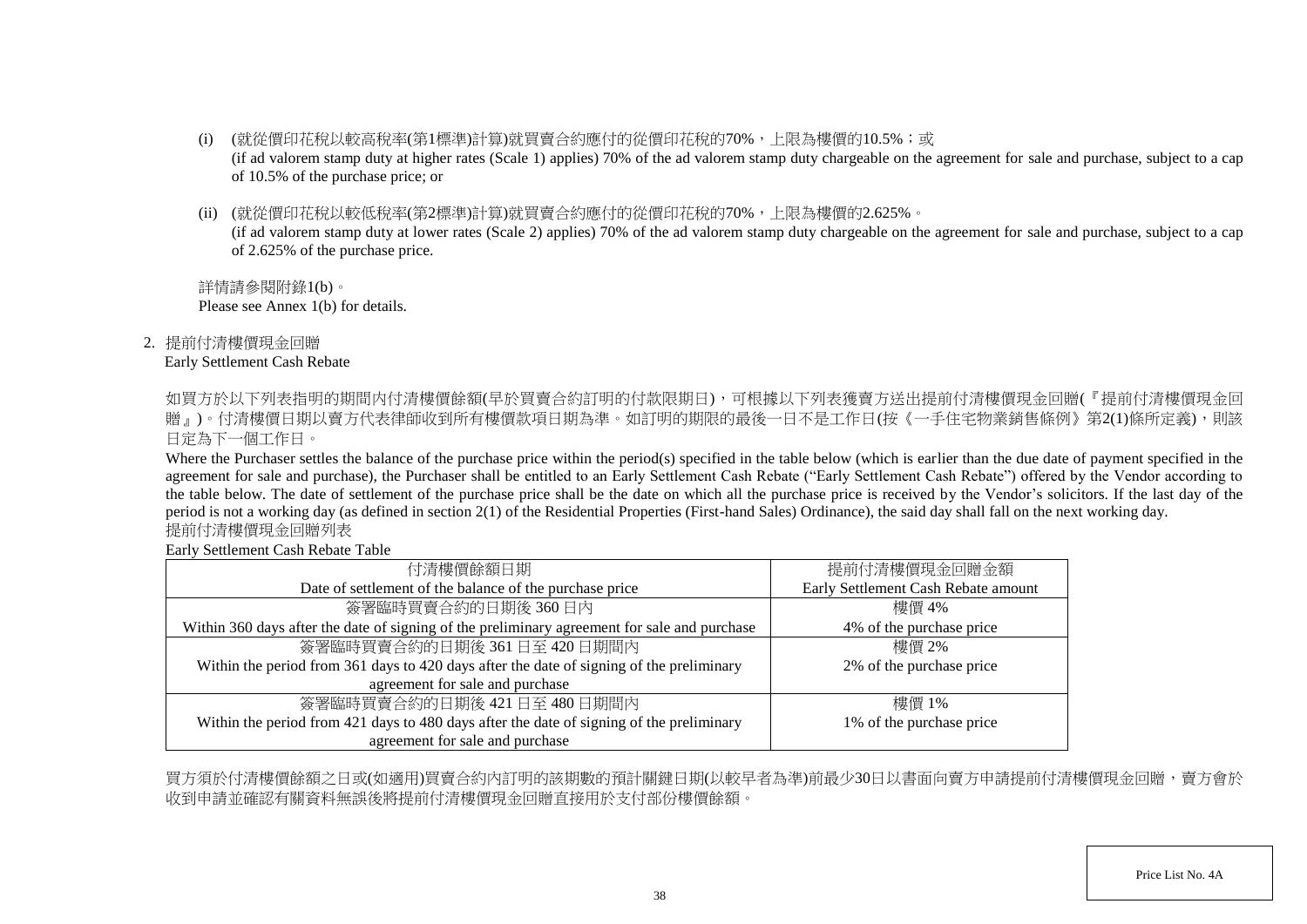The Purchaser shall apply to the Vendor in writing for the Early Settlement Cash Rebate at least 30 days before the date of settlement of the balance of the purchase price or (if applicable) the estimated material date for the Phase as specified in the agreement for sale and purchase (whichever is earlier). After the Vendor has received the application and duly verified the information, the Vendor will apply the Early Settlement Cash Rebate for part payment of the balance of the purchase price directly.

#### 3. 特別現金回贈

Special Cash Rebate

### 如買方:

Where the Purchaser:

- 於簽署臨時買賣合約時不選擇第(4)(D1)(ii)1段所述之特別折扣;及 does not choose the Special Discount as set out in paragraph (4)(D1)(ii)1 upon the signing of preliminary agreement for sale and purchase; and
- 沒有使用第(4)(D1)(iii)4(d)段所述的3年免息貸款計劃;及 has not utilized 3 Years Interest-free Loan Plan as set out in paragraph (4)(D1)(iii)4(d); and
- 按買賣合約付清樓價餘額, settles the balance of the purchase price in accordance with the agreement for sale and purchase,

## 買方可獲賣方送出特別現金回贈(『特別現金回贈』)。特別現金回贈的金額相等於樓價7%。

the Purchaser shall be entitled to a Special Cash Rebate ("Special Cash Rebate") offered by the Vendor. The amount of the Special Cash Rebate shall be equal to 7% of the purchase price.

買方須於付清樓價餘額之日或(如適用)買賣合約內訂明的該期數的預計關鍵日期(以較早者為準)前最少30日以書面向賣方申請特別現金回贈,賣方會於收到申請 並確認有關資料無誤後將特別現金回贈直接用於支付部份樓價餘額。

The Purchaser shall apply to the Vendor in writing for the Special Cash Rebate at least 30 days before the date of settlement of the balance of the purchase price or (if applicable) the estimated material date for the Phase as specified in the agreement for sale and purchase (whichever is earlier). After the Vendor has received the application and duly verified the information to be correct, the Vendor will apply the Special Cash Rebate for part payment of the balance of the purchase price directly.

4. 貸款優惠

Loan Benefit

### 買方可向賣方的指定財務機構申請以下其中一項貸款優惠:

The Purchaser may apply for ONLY ONE of the following loan benefits from the Vendor's designated financing company:

(a) 備用第一按揭貸款

Standby First Mortgage Loan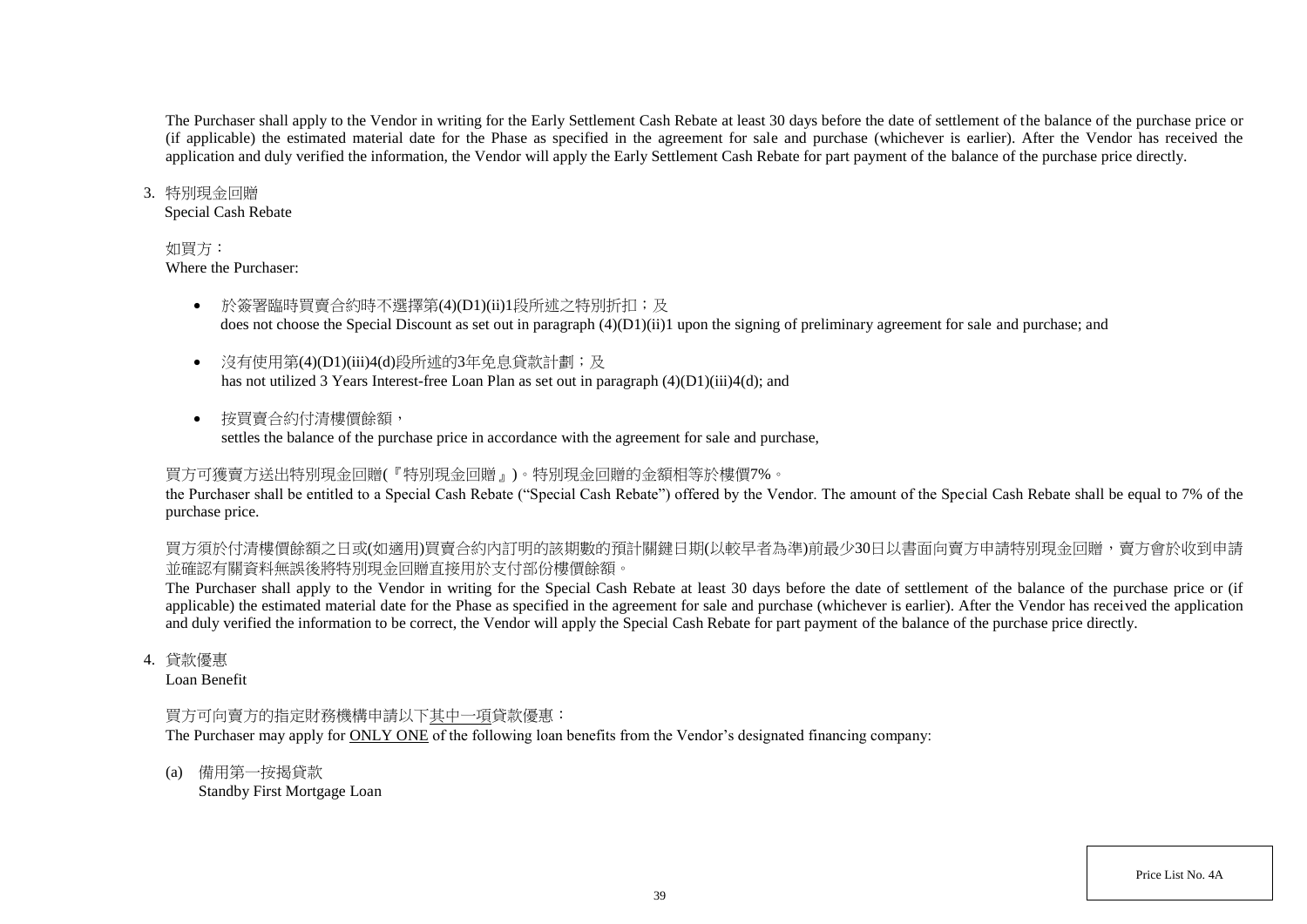備用第一按揭貸款的最高金額為淨樓價的80%或(如買方屬特選客戶)90%,惟貸款金額不可超過應繳付之樓價餘額。詳情請參閱附錄2(a) 。

The maximum Standby First Mortgage Loan amount shall be 80% or (if the Purchaser is a designated customer) 90% of the net purchase price, provided that the loan amount shall not exceed the balance of purchase price payable. Please see Annex 2(a) for details.

上文『特選客戶』一詞指(i)個人名義買方;及(ii)至少一位買方或其擔保人為香港相關專業機構註冊之建築師、會計師、測量師、獸醫、牙醫、醫生、註冊 護士、精算師、律師、特許金融分析師、民航機師、香港醫院管理局之僱員(其薪金為醫院管理局一般職系薪級表34(33A)點或以上)或香港特別行政區政府 之公務員(其薪金為公務員總薪級表34(33A)點或以上) (統稱為『指定專業人士』)。指定財務機構保留對『特選客戶』及『指定專業人士』定義的最終解釋 權。

The term "designated customer" above means (i) the Purchaser(s) who is/are individual(s); and (ii) at least one of the Purchaser(s) or his/her guarantor(s) is/are registered with the relevant professional bodies in Hong Kong as architect, accountant, surveyor, veterinarian, dentist, doctor, registered nurse, actuary, lawyer, Chartered Financial Analyst, airline pilot, staff of Hospital Authority of Hong Kong (with salary at Hospital Authority General Pay Scale Point 34 (33A) or above) or civil servants of the government of HKSAR (with salary at Civil Services Master Pay Scale Point 34 (33A) or above) (collectively "designated professional person"). The designated financing company reserves the right of final interpretation of the definitions of "designated customer" and "designated professional person".

(b) 備用第二按揭貸款

Standby Second Mortgage Loan

備用第二按揭貸款的最高金額為淨樓價的30%,惟第一按揭貸款(由第一按揭銀行提供)及備用第二按揭貸款總金額不可超過淨樓價的80%,或應繳付之樓 價餘額,以較低者為準。詳情請參閱附錄2(b) 。

The maximum Standby Second Mortgage Loan amount shall be 30% of the net purchase price, provided that the total amount of first mortgage loan (offered by the first mortgagee bank) and the Standby Second Mortgage Loan shall not exceed 80% of the net purchase price, or the balance of purchase price payable, whichever is lower. Please see Annex 2(b) for details.

(c) Regency 120 Plus(只適用於個人名義買方)

Regency 120 Plus (applicable only to the Purchaser(s) who is/are individual(s))

Regency 120 Plus 的最高貸款金額為樓價 120%。詳情請參閱附錄 2(c) 。

The maximum loan amount of Regency 120 Plus shall be 120% of the purchase price. Please see Annex 2(c) for details.

(d) 3年免息貸款計劃(只適用於個人名義買方)

3 Years Interest-free Loan Plan (applicable only to the Purchaser(s) who is/are individual(s))

如買方於簽署臨時買賣合約時不選擇第(4)(D1)(ii)1段所述之特別折扣,則買方可申請3年免息貸款計劃。3年免息貸款計劃的最高貸款金額為淨樓價的80%, 惟貸款金額不可超過應繳付之樓價餘額。如買方使用3年免息貸款計劃,買方將不會享有第(4)(D1)(iii)3段所述的特別現金回贈。**如買方符合相關要求,將** 獲**(i)**豁免貸款利息及**/**或**(ii)**提前償還現金回贈。相關要求及詳情請參閱附錄2(d) 。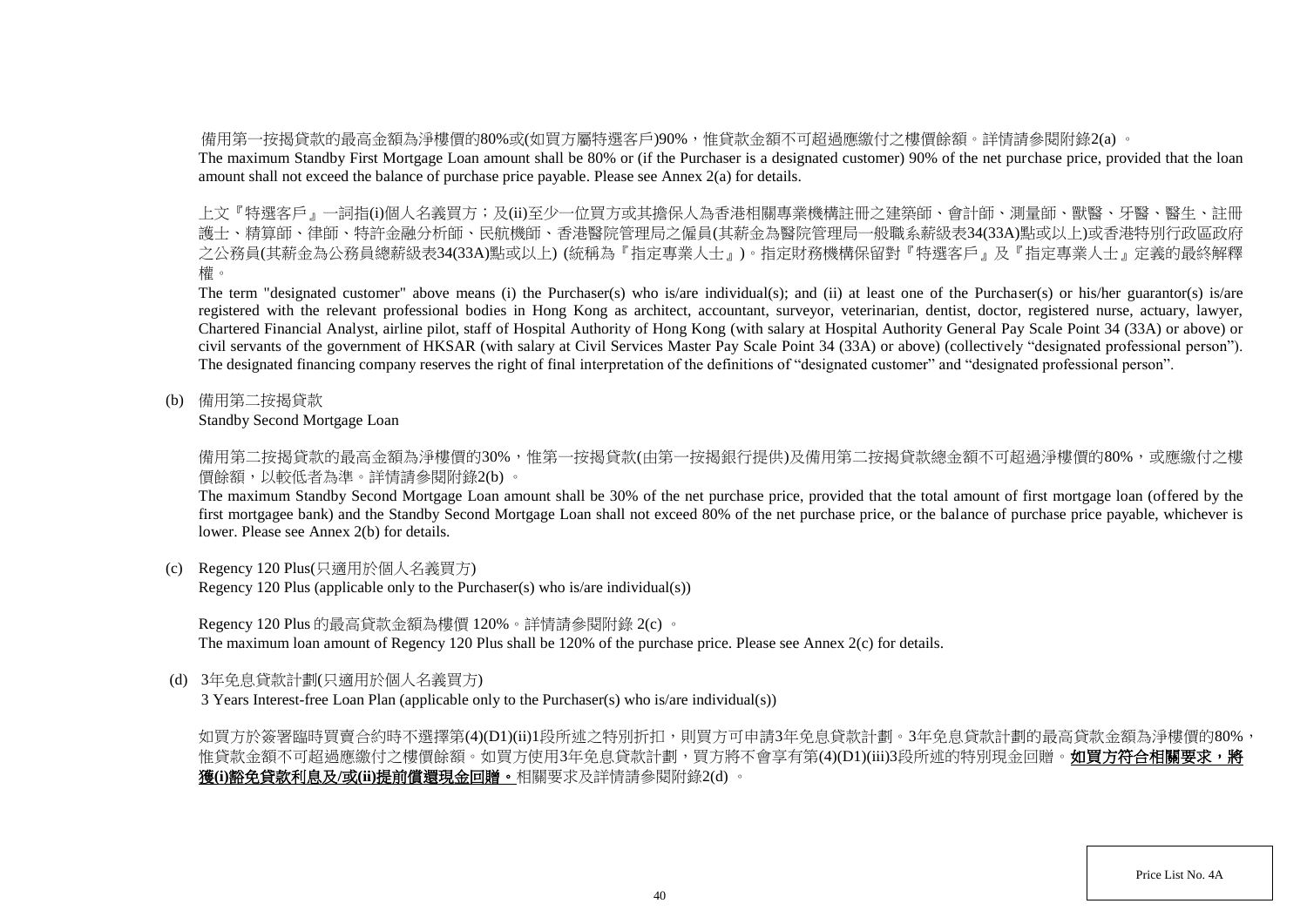If the Purchaser does not choose the Special Discount as set out in paragraph  $(4)(D1)(ii)1$  upon the signing of preliminary agreement for sale and purchase, then the Purchaser may apply for 3 Years Interest-free Loan Plan. The maximum loan amount of 3 Years Interest-free Loan Plan shall be 80% of the net purchase price, provided that the loan amount shall not exceed the balance of purchase price payable. If the Purchaser has utilized the 3 Years Interest-free Loan Plan, then the Purchaser shall not be entitled to the Special Cash Rebate as set out in paragraph (4)(D1)(iii)3. **If the Purchaser complies with the relevant requirements, (i) the** interest on loan will be waived and/or (ii) the Purchaser shall be entitled to the Early Repayment Cash Rebate. Please see Annex 2(d) for the relevant requirements and details.

上文『淨樓價』一詞指扣除第(4)(D1)(iii)1(a)段所述的印花稅現金回贈、第(4)(D1)(iii)1(b)段所述的港幣\$5,000現金回贈(如有)、第(4)(D1)(iii)2段所述的提前付清 樓價現金回贈(如有) 及第(4)(D1)(iii)3段所述的特別現金回贈(如有)後的住宅物業之樓價。

The term "net purchase price" above means the amount of the purchase price of the residential property after deducting the Stamp Duty Cash Rebate (if any) as set out in paragraph  $(4)(D1)(iii)1(a)$ , the HK\$5,000 Cash Rebate (if any) as set out in paragraph  $(4)(D1)(iii)1(b)$ , the Early Settlement Cash Rebate (if any) as set out in paragraph  $(4)(D1)(iii)2$  and the Special Cash Rebate (if any) as set out in paragraph  $(4)(D1)(iii)3$ .

5. 首 3 年保修優惠

### First 3 Years Warranty Offer

在不影響買方於買賣合約下之權利的前提下,凡住宅物業(但不包括住宅物業的花園內的園景及盆栽(如有))有欠妥之處(正常損耗除外),而該欠妥之處並非由任 何人之行為或疏忽造成,買方可於該期數的滿意紙或轉讓同意書發出日(以較早者計)起計 3 年内向賣方發出書面通知,賣方須在收到書面通知後在合理地切實 可行的範圍內盡快自費作出修補。首 3 年保修優惠受其他條款及細則約束。

Without affecting the Purchaser's rights under the agreement for sale and purchase, the Vendor shall at its own cost and as soon as reasonably practicable after receipt of a written notice served by the Purchaser within 3 years from the date of issuance of the certificate of compliance or consent to assign in respect of the Phase (whichever is earlier) rectify any defects (fair wear and tear excepted) to the residential property (excluding the landscape area and potted plants in the garden of the residential property (if any)) caused otherwise than by the act or neglect of any person. The First 3 Years Warranty Offer is subject to other terms and conditions.

## 6. 住戶停車位優惠

# Offer of Residential Car Parking Space(s)

(a) 選購於價單上設有符號"#"之住宅物業之買方,可享有認購該期數或其他地政總署署長屆時已發出預售樓花同意書或轉讓同意書的期數內的一個住戶停車 位的權利。買方可根據賣方日後公佈的住戶停車位之銷售安排所規定的時限及方法行使其認購住戶停車位的權利。賣方不作出任何陳述、承諾或保證買方 會獲認購與住宅物業相同期數內的住戶停車位。

The Purchaser of a residential property that is marked with a "#" in the price list is entitled to have an option to purchase one residential car parking space in the Phase or other Phase(s) in respect of which presale consent(s) or consent(s) to assign has/have been issued by the Director of Lands. The Purchaser can exercise his/her/its option to purchase a residential car parking space in accordance with time limit and manner as prescribed by the sales arrangement of the residential car parking spaces to be announced by the Vendor. The Vendor makes no representation, warranty or guarantee that the Purchaser will be offered a residential car parking space within the same Phase as the residential property.

(b) 如買方不根據賣方日後公佈的住戶停車位之銷售安排行使其認購住戶停車位的權利,其認購住戶停車位的權利將會自動失效,買方不會為此獲得任何補償。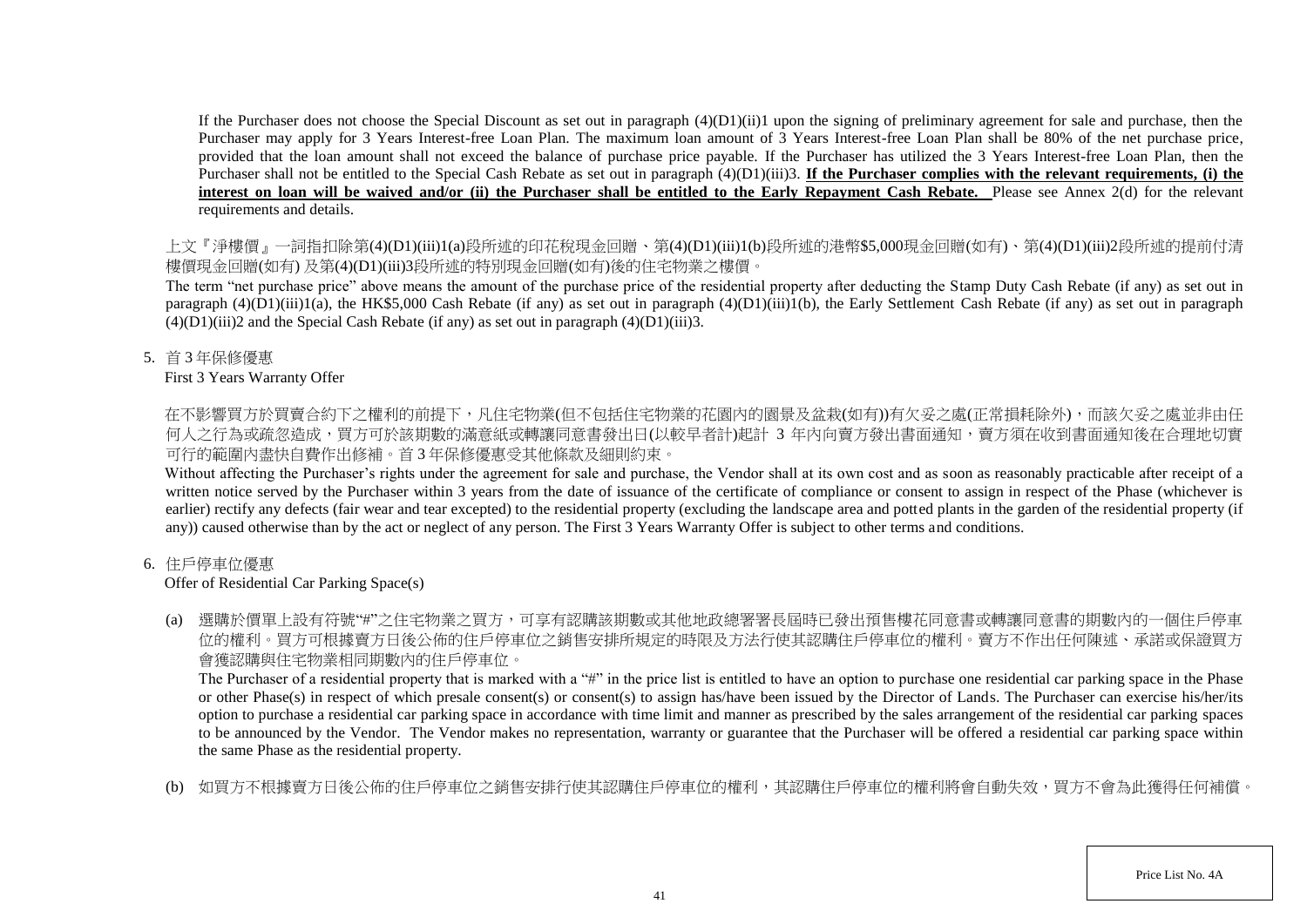If the Purchaser does not exercise the option to purchase a residential car parking space in accordance with time limit and manner prescribed by the sales arrangement of the residential car parking spaces to be announced by the Vendor, the option to purchase a residential car parking space shall lapse automatically and the Purchaser shall not be entitled to any compensation therefor.

(c) 住戶停車位的售價及銷售安排詳情將由賣方全權及絕對酌情決定,並容後公佈。

The price and sales arrangement details of residential car parking spaces will be determined by the Vendor at its sole and absolute discretion and will be announced later.

(d) 住戶停車位優惠受其他條款及細則(包括但不限於土地批出的條款及細則) 約束。

Offer of Residential Car Parking Space(s) is subject to other terms and conditions (including but not limited to terms and conditions of land grant).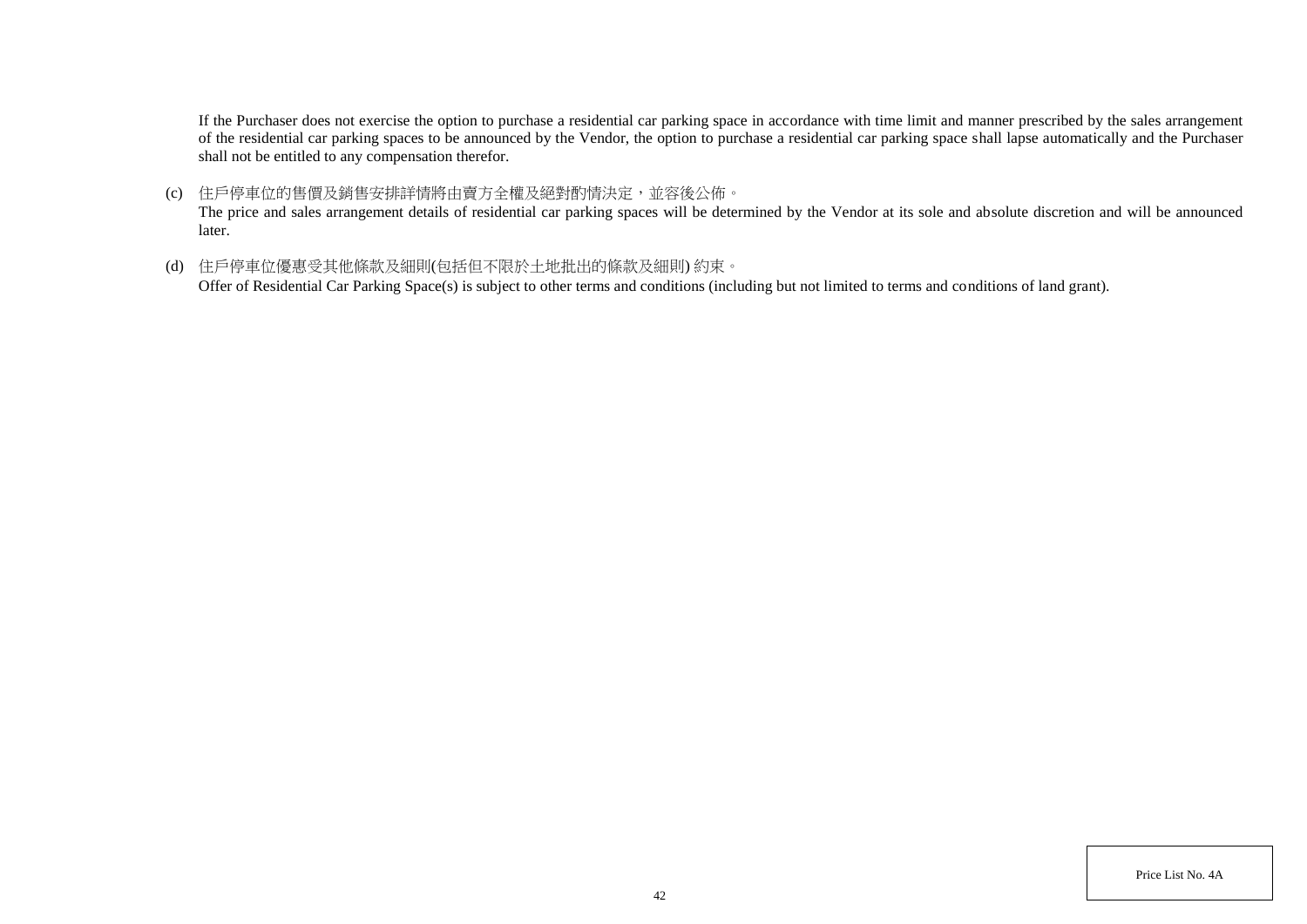### (4)(E1) 卓越靈活付款計劃 Premier Flexible Payment Plan

此付款計劃只適用於同一份臨時買賣合約下購買最少一間指定住宅物業(指價單上設有符號"\*"之住宅物業)之買方,及為免疑問,買方亦可選擇第(4)(A1)段、第(4)(B1)段、 第(4)(C1)段、第(4)(D1)段及第(4)(F1)段所述的任何一種付款計劃。

This payment plan is only applicable to the Purchaser who purchases at least one designated residential property (refer to a residential property that is marked a "\*" in the price list) under the same preliminary agreement for sale and purchase, and for the avoidance of doubt, the Purchaser may also choose any one of the payment plans stated in paragraph (4)(A1), paragraph $(4)(B1)$ , paragraph  $(4)(C1)$ ), paragraph  $(4)(D1)$  and paragraph  $(4)(F1)$ .

### (i) 支付條款

The Terms of Payment

買方於簽署臨時買賣合約時須繳付相等於樓價 5%之金額作為臨時訂金,其中港幣\$100,000 作爲部分臨時訂金必須以銀行本票支付,臨時訂金的餘額可以支票及/ 或銀行本票支付,本票及支票抬頭請寫『胡關李羅律師行』。

Upon signing of the preliminary agreement for sale and purchase, the Purchaser shall pay the preliminary deposit which is equivalent to 5% of the purchase price. HK\$100,000 being part of the preliminary deposit must be paid by cashier order(s) and the balance of the preliminary deposit may be paid by cheque(s) and/or cashier order(s). The cashier order(s) and cheque(s) should be made payable to "Woo Kwan Lee & Lo".

1. 臨時訂金即樓價 5% (『臨時訂金』)於簽署臨時買賣合約時繳付,買方須於簽署臨時買賣合約的日期後 5 個工作日内簽署買賣合約。

A preliminary deposit equivalent to 5% of the purchase price ("preliminary deposit") shall be paid upon signing of the preliminary agreement for sale and purchase. The agreement for sale and purchase shall be signed by the Purchaser within 5 working days after the date of signing of the preliminary agreement for sale and purchase.

2. 加付訂金即樓價 5%分五期 (於簽署臨時買賣合約的日期後 150、180、210、240及 270日內) 繳付,每期為樓價 1%;或於賣方就其有能力將該期數中的指明物 業有效地轉讓予買方一事向買方發出通知的日期後的 14 日内繳付,以較早者為準。

A further deposit equivalent to 5% of the purchase price shall be paid by 5 instalments (within 150, 180, 210, 240 and 270 days after the date of signing of the preliminary agreement for sale and purchase) at 1% of the purchase price for each instalment; or within 14 days after the date of the notification to the Purchaser that the Vendor is in a position validly to assign the specified residential property in the Phase to the Purchaser, whichever is earlier.

3. 樓價 5%分五期 (於簽署臨時買賣合約的日期後 600、630、660、690 及 720 日內) 繳付,每期為樓價 1%;或於賣方就其有能力將該期數中的指明物業有效地轉 讓予買方一事向買方發出通知的日期後的 14 日內繳付,以較早者為準。

5% of the purchase price shall be paid by 5 instalments (within 600, 630, 660, 690 and 720 days after the date of signing of the preliminary agreement for sale and purchase) at 1% of the purchase price for each instalment; or within 14 days after the date of the notification to the Purchaser that the Vendor is in a position validly to assign the specified residential property in the Phase to the Purchaser, whichever is earlier.

4. 樓價 85%(樓價餘額)於賣方就其有能力將該期數中的指明物業有效地轉讓予買方一事向買方發出通知的日期後的 14 日內繳付。

85% of the purchase price (balance of purchase price) shall be paid within 14 days after the date of the notification to the Purchaser that the Vendor is in a position validly to assign the specified residential property in the Phase to the Purchaser.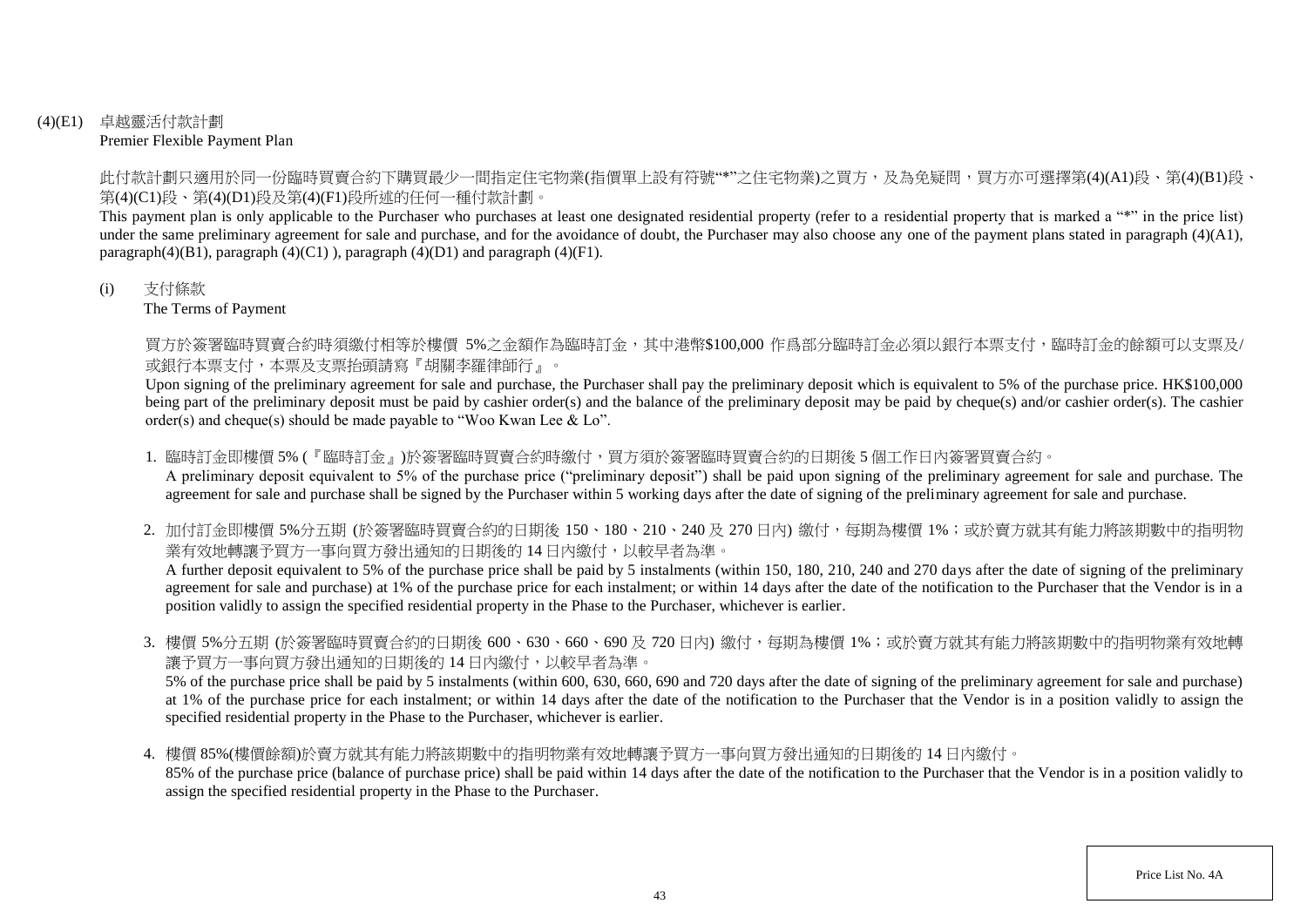#### (ii) 售價獲得折扣的基礎

The basis on which any discount on the price is available

1. 置業售價折扣

Home Purchase Price Discount

## 如買方於2018年6月30日或之前簽署臨時買賣合約,買方可獲8%售價折扣優惠。

If the Purchaser signs the preliminary agreement for sale and purchase on or before 30 June 2018, the Purchaser will be offered 8% discount on the price.

2. 特別折扣

Special Discount

- (a) 如買方於簽署臨時買賣合約時選擇特別折扣,買方可獲7%售價折扣優惠。 If the Purchaser chooses the Special Discount upon the signing of preliminary agreement for sale and purchase, the Purchaser will be offered 7% discount on the price.
- (b) 如買方為個人及於簽署臨時買賣合約時不選擇特別折扣,買方可申請第(4)(E1)(iii)3(d)段所述之3年免息貸款計劃。為免疑問,就購買每個住宅物業,買方 只可享有:
	- 特別折扣;或
	- 申請 3 年免息貸款計劃的權利或(如買方沒有使用 3 年免息貸款計劃並符合相關要求)第(4)(E1)(iii)2 段所述之特別現金回贈的其中一項。

# 買方須為於同一份臨時買賣合約下購買的所有住宅物業選擇相同之優惠。

If the Purchaser is individual(s) and does not choose the Special Discount upon the signing of preliminary agreement for sale and purchase, the Purchaser may apply for  $\overline{3}$  Years Interest-free Loan Plan as set out in paragraph (4)(E1)(iii)3(d). For the avoidance of doubt, for the purchase of each residential property, the Purchaser is only entitled to either:

- the Special Discount: or
- the right to apply for 3 Years Interest-free Loan Plan or (if the Purchaser has not utilized 3 Years Interest-free Loan Plan and met the relevant requirement) a Special Cash Rebate as set out in paragraph (4)(E1)(iii)2.

The Purchaser must choose the same offer for all the residential properties purchased under the same preliminary agreement for sale and purchase.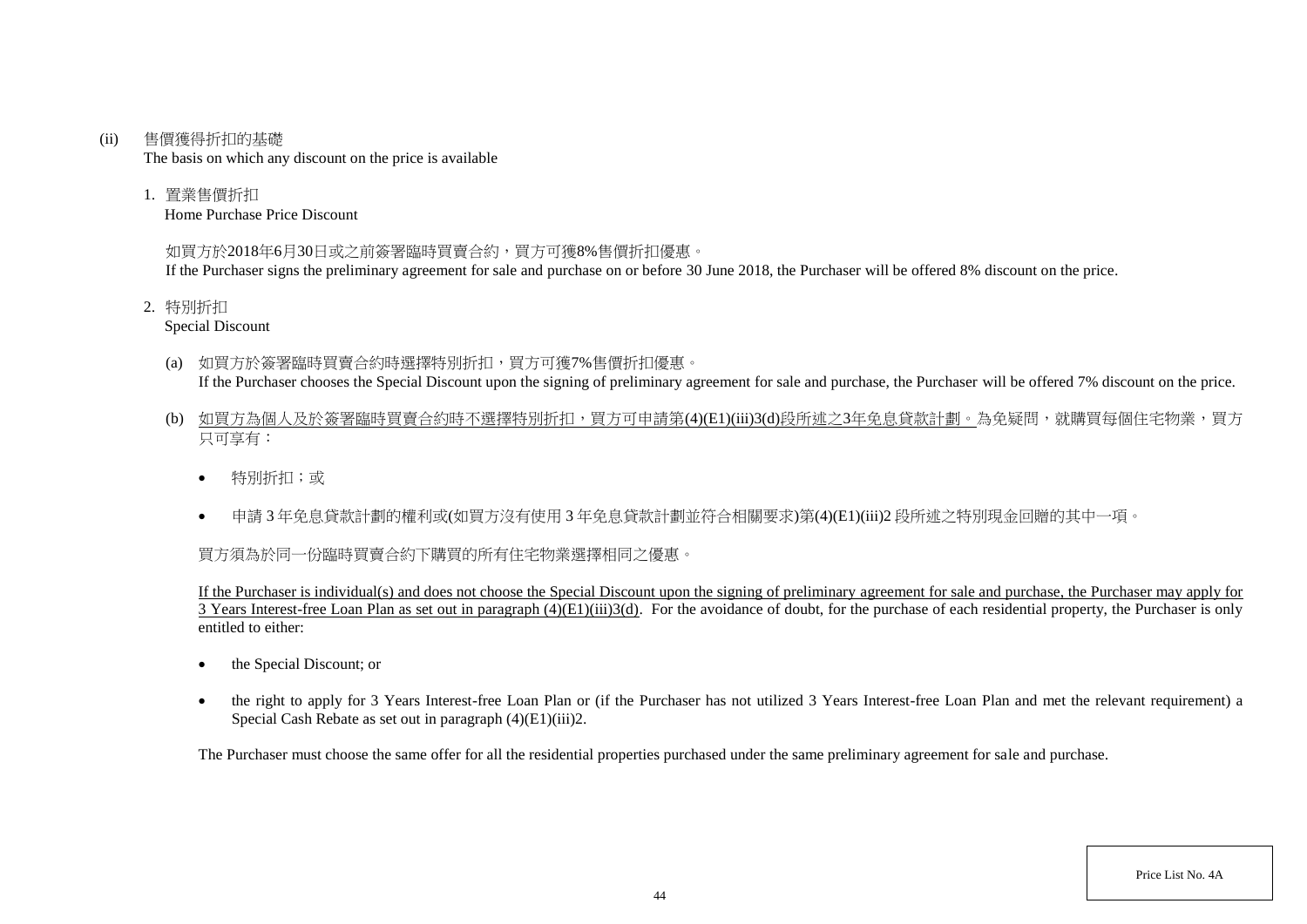### 3. 新地會會員售價折扣優惠

#### Price Discount Offer for SHKP Club Member

凡於 2018 年 6 月 30 日或之前簽署臨時買賣合約,如買方為新地會會員 (即在簽署臨時買賣合約當日或之前,最少一位個人買方 (如買方是以個人名義) 或最少 一位 買方之董事 (如買方是以公司名義) 須為新地會會員),買方可獲 1%售價折扣優惠。

Where the preliminary agreement for sale and purchase is signed on or before 30 June 2018, if the Purchaser is a SHKP Club member (i.e. at least one individual Purchaser (if the Purchaser is an individual(s)) or at least one director of the Purchaser (if the Purchaser is a corporation) is a SHKP Club member on or before the date of signing the preliminary agreement for sale and purchase), the Purchaser will be offered 1% discount on the price.

### (iii) 可就購買該期數中的指明住宅物業而連帶獲得的任何贈品、財務優惠或利益

Any gift, or any financial advantage or benefit, to be made available in connection with the purchase of a specified residential property in the Phase

1. 提前付清樓價現金回贈

Early Settlement Cash Rebate

如買方於以下列表指明的期間内付清樓價餘額(早於買賣合約訂明的付款限期日),可根據以下列表獲賣方送出提前付清樓價現金回贈(『提前付清樓價現金回 贈』)。付清樓價日期以賣方代表律師收到所有樓價款項日期為準。如訂明的期限的最後一日不是工作日(按《一手住宅物業銷售條例》第2(1)條所定義),則該 日定為下一個工作日。

Where the Purchaser settles the balance of the purchase price within the period(s) specified in the table below (which is earlier than the due date of payment specified in the agreement for sale and purchase), the Purchaser shall be entitled to an Early Settlement Cash Rebate ("Early Settlement Cash Rebate") offered by the Vendor according to the table below. The date of settlement of the purchase price shall be the date on which all the purchase price is received by the Vendor's solicitors. If the last day of the period is not a working day (as defined in section 2(1) of the Residential Properties (First-hand Sales) Ordinance), the said day shall fall on the next working day.

#### 提前付清樓價現金回贈列表

Early Settlement Cash Rebate Table

| 付清樓價餘額日期                                                                                     | 提前付清樓價現金回贈金額                        |
|----------------------------------------------------------------------------------------------|-------------------------------------|
| Date of settlement of the balance of the purchase price                                      | Early Settlement Cash Rebate amount |
| 簽署臨時買賣合約的日期後150日內                                                                            | 樓價 6.5%                             |
| Within 150 days after the date of signing of the preliminary agreement for sale and purchase | 6.5% of the purchase price          |
| 簽署臨時買賣合約的日期後 151日至 180日期間內                                                                   | 樓價 5%                               |
| Within the period from 151 days to 180 days after the date of signing of the preliminary     | 5% of the purchase price            |
| agreement for sale and purchase                                                              |                                     |
| 簽署臨時買賣合約的日期後 181日至 360日期間內                                                                   | 樓價 4%                               |
| Within the period from 181 days to 360 days after the date of signing of the preliminary     | 4% of the purchase price            |
| agreement for sale and purchase                                                              |                                     |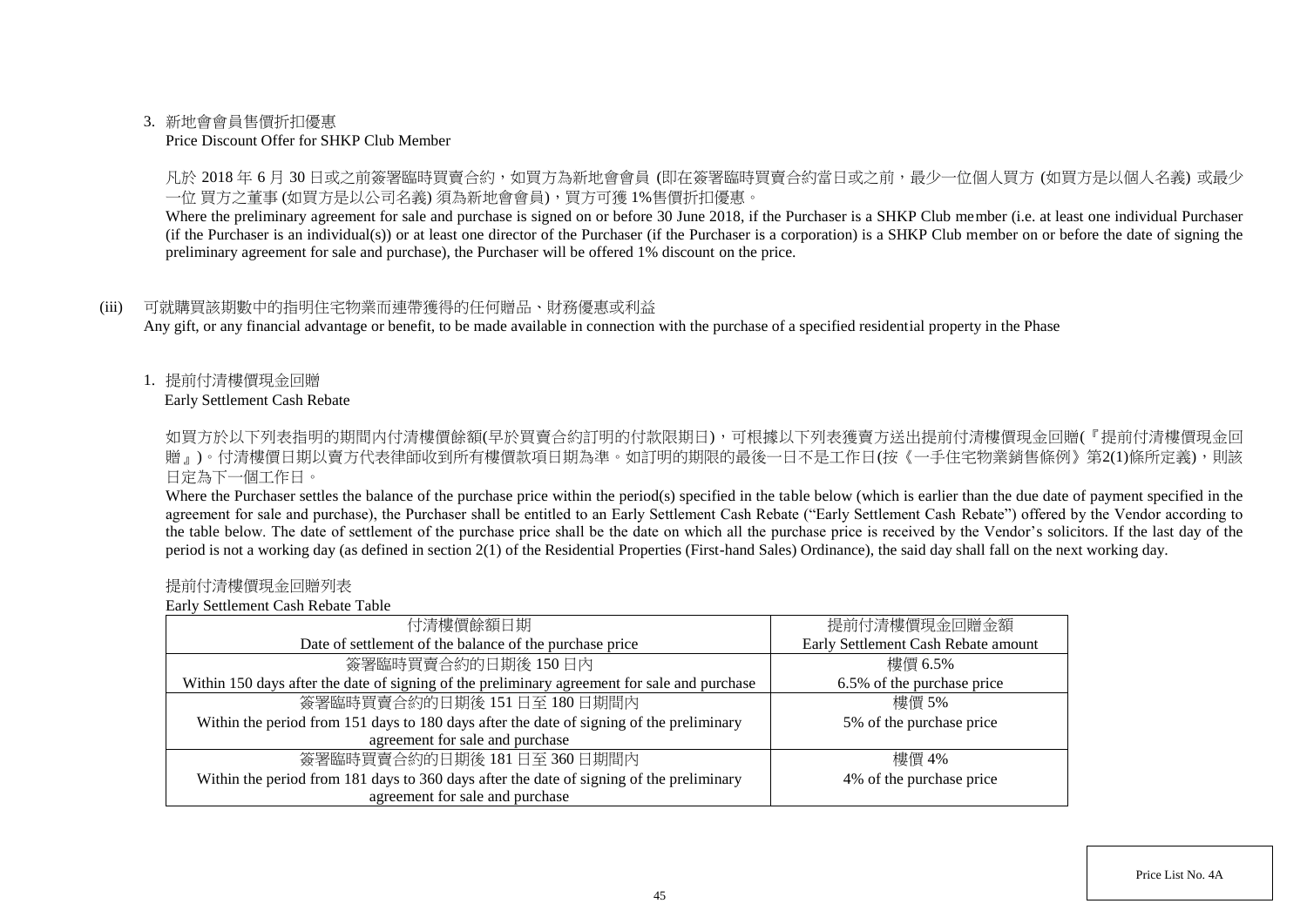| 簽署臨時買賣合約的日期後 361 日至 420 日期間內                                                             | 樓價 2%                    |
|------------------------------------------------------------------------------------------|--------------------------|
| Within the period from 361 days to 420 days after the date of signing of the preliminary | 2% of the purchase price |
| agreement for sale and purchase                                                          |                          |
| 簽署臨時買賣合約的日期後 421日至 480日期間内                                                               | 樓價 1%                    |
| Within the period from 421 days to 480 days after the date of signing of the preliminary | 1% of the purchase price |
| agreement for sale and purchase                                                          |                          |

## 買方須於付清樓價餘額之日或(如適用)買賣合約內訂明的該期數的預計關鍵日期(以較早者為進)前最少30日以書面向賣方申請提前付清樓價現金回贈,賣方會於 收到申請並確認有關資料無誤後將提前付清樓價現金回贈直接用於支付部份樓價餘額。

The Purchaser shall apply to the Vendor in writing for the Early Settlement Cash Rebate at least 30 days before the date of settlement of the balance of the purchase price or (if applicable) the estimated material date for the Phase as specified in the agreement for sale and purchase (whichever is earlier). After the Vendor has received the application and duly verified the information, the Vendor will apply the Early Settlement Cash Rebate for part payment of the balance of the purchase price directly.

### 2. 特別現金回贈

Special Cash Rebate

#### 如買方: Where the Purchaser:

- 於簽署臨時買賣合約時不選擇第(4)(E1)(ii)2段所述之特別折扣;及 does not choose the Special Discount as set out in paragraph (4)(E1)(ii)2 upon the signing of preliminary agreement for sale and purchase; and
- 沒有使用第(4)(E1)(iii)3(d)段所述的3年免息貸款計劃;及 has not utilized 3 Years Interest-free Loan Plan as set out in paragraph (4)(E1)(iii)3(d); and
- 按買賣合約付清樓價餘額,

settles the balance of the purchase price in accordance with the agreement for sale and purchase,

# 買方可獲賣方送出特別現金回贈(『特別現金回贈』)。特別現金回贈的金額相等於樓價7%。

the Purchaser shall be entitled to a Special Cash Rebate ("Special Cash Rebate") offered by the Vendor. The amount of the Special Cash Rebate shall be equal to 7% of the purchase price.

# 買方須於付清樓價餘額之日或(如適用)買賣合約內訂明的該期數的預計關鍵日期(以較早者為準)前最少30日以書面向賣方申請特別現金回贈,賣方會於收到申請 並確認有關資料無誤後將特別現金回贈直接用於支付部份樓價餘額。

The Purchaser shall apply to the Vendor in writing for the Special Cash Rebate at least 30 days before the date of settlement of the balance of the purchase price or (if applicable) the estimated material date for the Phase as specified in the agreement for sale and purchase (whichever is earlier). After the Vendor has received the application and duly verified the information to be correct, the Vendor will apply the Special Cash Rebate for part payment of the balance of the purchase price directly.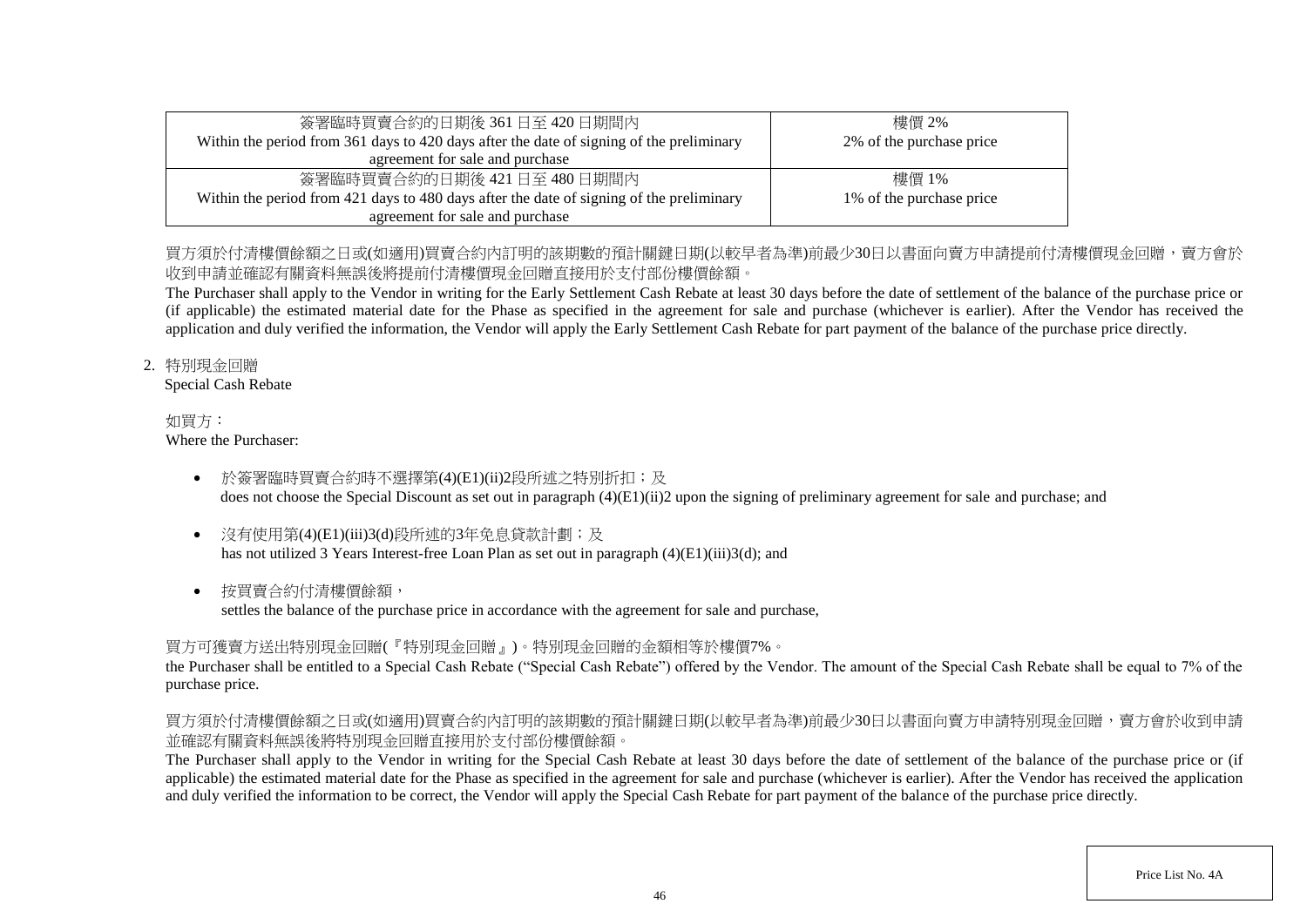3. 貸款優惠 Loan Benefit

#### 買方可向賣方的指定財務機構申請以下其中一項貸款優惠:

The Purchaser may apply for ONLY ONE of the following loan benefits from the Vendor's designated financing company:

#### (a) 備用第一按揭貸款

#### Standby First Mortgage Loan

備用第一按揭貸款的最高金額為淨樓價的80%或(如買方屬特選客戶)90%,惟貸款金額不可超過應繳付之樓價餘額。詳情請參閱附錄2(a) 。

The maximum Standby First Mortgage Loan amount shall be 80% or (if the Purchaser is a designated customer) 90% of the net purchase price, provided that the loan amount shall not exceed the balance of purchase price payable. Please see Annex 2(a) for details.

上文『特選客戶』一詞指(i)個人名義買方;及(ii)至少一位買方或其擔保人為香港相關專業機構註冊之建築師、會計師、測量師、獸醫、牙醫、醫生、註冊 護士、精算師、律師、特許金融分析師、民航機師、香港醫院管理局之僱員(其薪金為醫院管理局一般職系薪級表34(33A)點或以上)或香港特別行政區政府 之公務員(其薪金為公務員總薪級表34(33A)點或以上) (統稱為『指定專業人士』)。指定財務機構保留對『特選客戶』及『指定專業人士』定義的最終解釋 權。

The term "designated customer" above means (i) the Purchaser(s) who is/are individual(s); and (ii) at least one of the Purchaser(s) or his/her guarantor(s) is/are registered with the relevant professional bodies in Hong Kong as architect, accountant, surveyor, veterinarian, dentist, doctor, registered nurse, actuary, lawyer, Chartered Financial Analyst, airline pilot, staff of Hospital Authority of Hong Kong (with salary at Hospital Authority General Pay Scale Point 34 (33A) or above) or civil servants of the government of HKSAR (with salary at Civil Services Master Pay Scale Point 34 (33A) or above) (collectively "designated professional person"). The designated financing company reserves the right of final interpretation of the definitions of "designated customer" and "designated professional person".

(b) 備用第二按揭貸款

#### Standby Second Mortgage Loan

備用第二按揭貸款的最高金額為淨樓價的30%,惟第一按揭貸款(由第一按揭銀行提供)及備用第二按揭貸款總金額不可超過淨樓價的80%,或應繳付之樓 價餘額,以較低者為準。詳情請參閱附錄2(b) 。

The maximum Standby Second Mortgage Loan amount shall be 30% of the net purchase price, provided that the total amount of first mortgage loan (offered by the first mortgagee bank) and the Standby Second Mortgage Loan shall not exceed 80% of the net purchase price, or the balance of purchase price payable, whichever is lower. Please see Annex 2(b) for details.

#### (c) Regency 120 Plus(只適用於個人名義買方)

Regency 120 Plus (applicable only to the Purchaser(s) who is/are individual(s))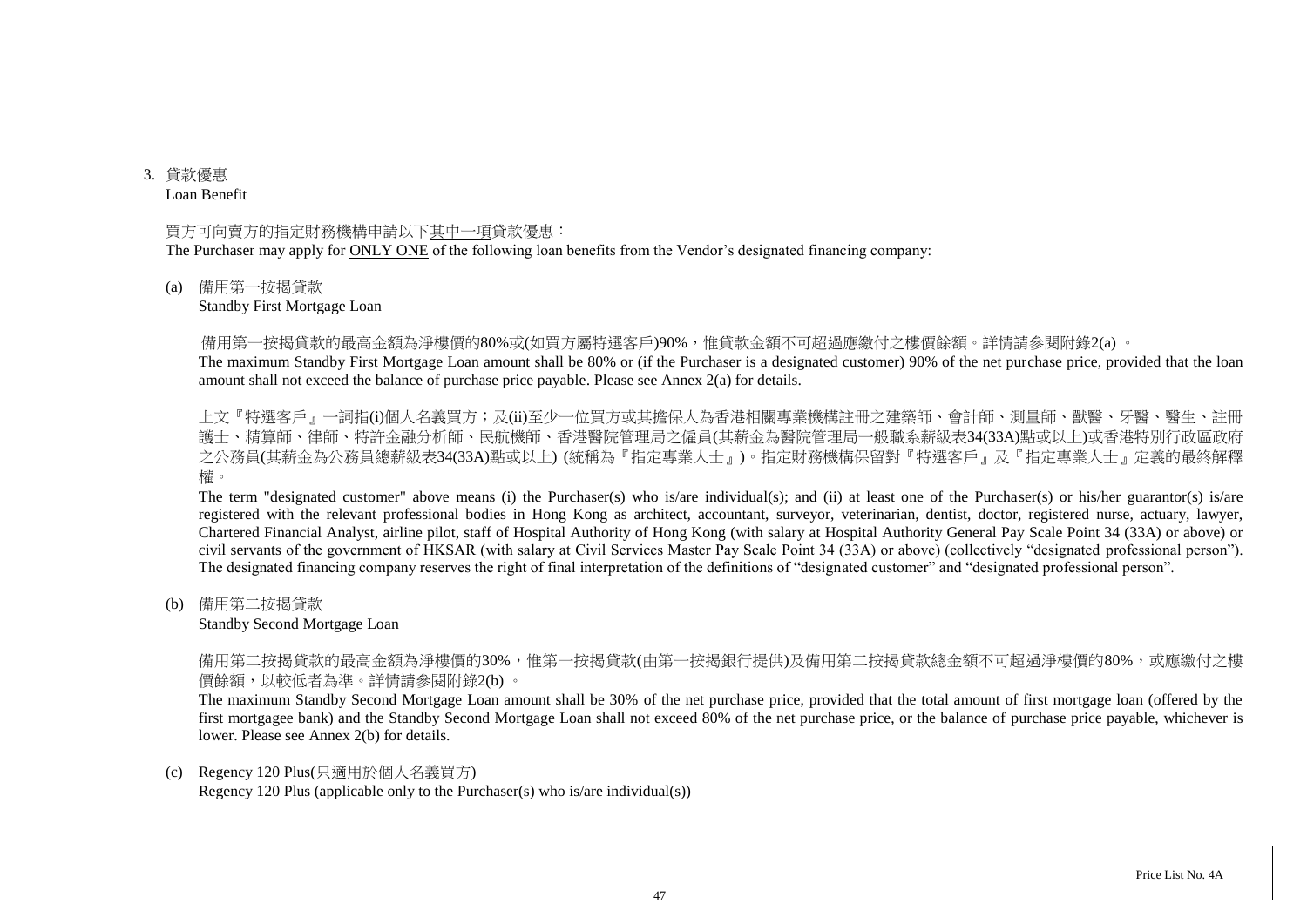Regency 120 Plus 的最高貸款金額為樓價 120%。詳情請參閱附錄 2(c) 。

The maximum loan amount of Regency 120 Plus shall be 120% of the purchase price. Please see Annex 2(c) for details.

### (d) 3年免息貸款計劃(只適用於個人名義買方)

3 Years Interest-free Loan Plan (applicable only to the Purchaser(s) who is/are individual(s))

## 如買方於簽署臨時買賣合約時不選擇第(4)(E1)(ii)2段所述之特別折扣,則買方可申請3年免息貸款計劃。3年免息貸款計劃的最高貸款金額為淨樓價的80%, 惟貸款金額不可超過應繳付之樓價餘額。如買方使用3年免息貸款計劃,買方將不會享有第(4)(E1)(iii)2段所述的特別現金回贈。**如買方符合相關要求,將** 獲**(i)**豁免貸款利息及**/**或**(ii)**提前償還現金回贈。相關要求及詳情請參閱附錄2(d) 。

If the Purchaser does not choose the Special Discount as set out in paragraph (4)(E1)(ii)2 upon the signing of preliminary agreement for sale and purchase, then the Purchaser may apply for 3 Years Interest-free Loan Plan. The maximum loan amount of 3 Years Interest-free Loan Plan shall be 80% of the net purchase price, provided that the loan amount shall not exceed the balance of purchase price payable. If the Purchaser has utilized the 3 Years Interest-free Loan Plan, then the Purchaser shall not be entitled to the Special Cash Rebate as set out in paragraph  $(4)(E1)(iii)2$ . **If the Purchaser complies with the relevant requirements, (i) the interest on loan will be waived and/or (ii) the Purchaser shall be entitled to the Early Repayment Cash Rebate.** Please see Annex 2(d) for the relevant requirements and details.

上文『淨樓價』一詞指扣除第(4)(E1)(iii)1段所述的提前付清樓價現金回贈(如有) 及第(4)(E1)(iii)2段所述的特別現金回贈(如有)後的住宅物業之樓價。 The term "net purchase price" above means the amount of the purchase price of the residential property after deducting the Early Settlement Cash Rebate (if any) as set out in paragraph  $(4)(E1)(iii)1$  and the Special Cash Rebate (if any) as set out in paragraph  $(4)(E1)(iii)2$ .

### 4. 首 3 年保修優惠

First 3 Years Warranty Offer

在不影響買方於買賣合約下之權利的前提下,凡住宅物業(但不包括住宅物業的花園內的園景及盆栽(如有))有欠妥之處(正常損耗除外),而該欠妥之處並非由任 何人之行為或疏忽造成,買方可於該期數的滿意紙或轉讓同意書發出日(以較早者計)起計 3 年内向賣方發出書面通知,賣方須在收到書面通知後在合理地切實 可行的範圍內盡快自費作出修補。首 3 年保修優惠受其他條款及細則約束。

Without affecting the Purchaser's rights under the agreement for sale and purchase, the Vendor shall at its own cost and as soon as reasonably practicable after receipt of a written notice served by the Purchaser within 3 years from the date of issuance of the certificate of compliance or consent to assign in respect of the Phase (whichever is earlier) rectify any defects (fair wear and tear excepted) to the residential property (excluding the landscape area and potted plants in the garden of the residential property (if any)) caused otherwise than by the act or neglect of any person. The First 3 Years Warranty Offer is subject to other terms and conditions.

### 5. 住戶停車位優惠

Offer of Residential Car Parking Space(s)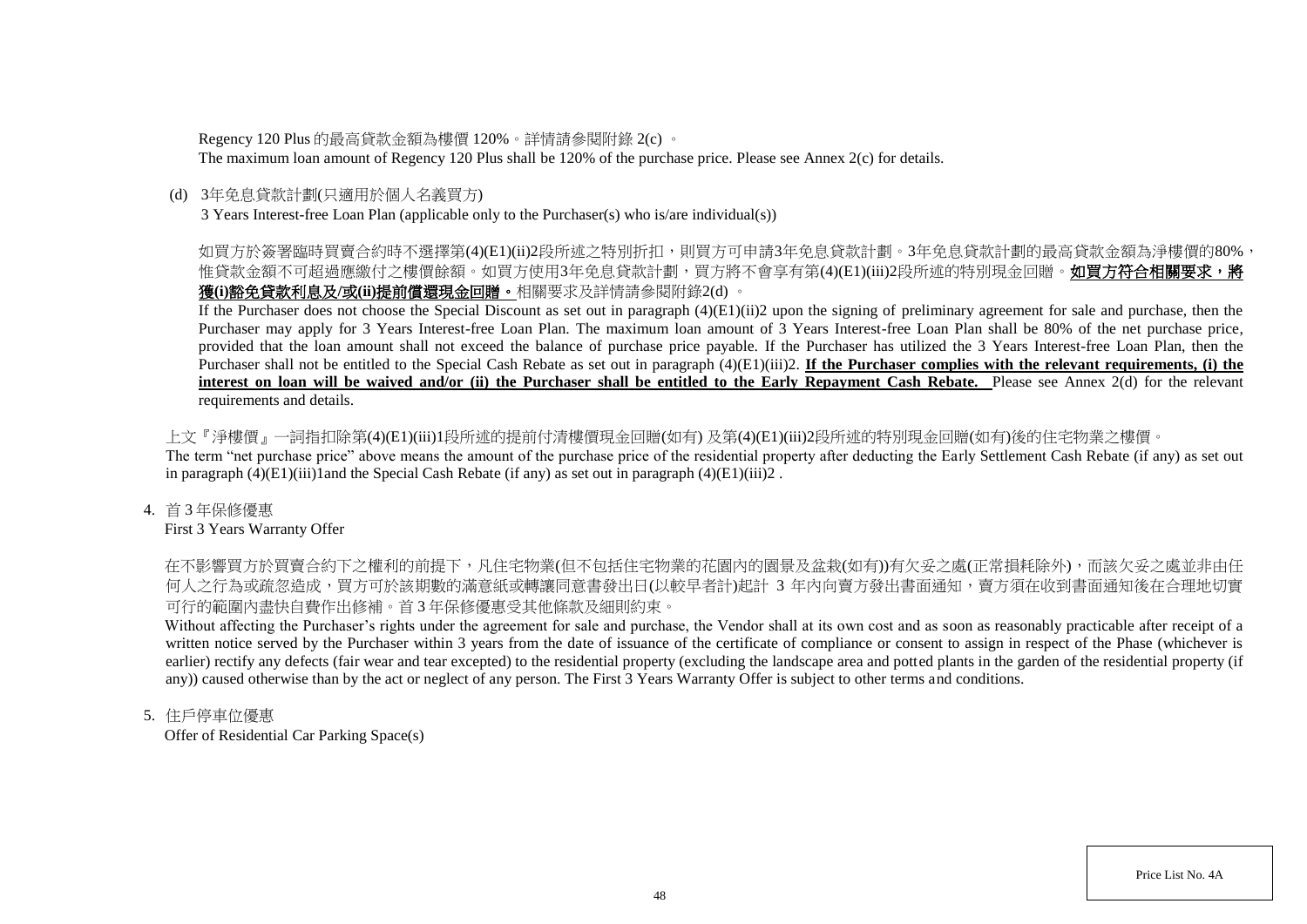(a) 選購於價單上設有符號"#"之住宅物業之買方,可享有認購該期數或其他地政總署署長屆時已發出預售樓花同意書或轉讓同意書的期數內的一個住戶停車 位的權利。買方可根據賣方日後公佈的住戶停車位之銷售安排所規定的時限及方法行使其認購住戶停車位的權利。賣方不作出任何陳述、承諾或保證買方 會獲認購與住宅物業相同期數內的住戶停車位。

The Purchaser of a residential property that is marked with a "#" in the price list is entitled to have an option to purchase one residential car parking space in the Phase or other Phase(s) in respect of which presale consent(s) or consent(s) to assign has/have been issued by the Director of Lands. The Purchaser can exercise his/her/its option to purchase a residential car parking space in accordance with time limit and manner as prescribed by the sales arrangement of the residential car parking spaces to be announced by the Vendor. The Vendor makes no representation, warranty or guarantee that the Purchaser will be offered a residential car parking space within the same Phase as the residential property.

- (b) 如買方不根據賣方日後公佈的住戶停車位之銷售安排行使其認購住戶停車位的權利,其認購住戶停車位的權利將會自動失效,買方不會為此獲得任何補償。 If the Purchaser does not exercise the option to purchase a residential car parking space in accordance with time limit and manner prescribed by the sales arrangement of the residential car parking spaces to be announced by the Vendor, the option to purchase a residential car parking space shall lapse automatically and the Purchaser shall not be entitled to any compensation therefor.
- (c) 住戶停車位的售價及銷售安排詳情將由賣方全權及絕對酌情決定,並容後公佈。

The price and sales arrangement details of residential car parking spaces will be determined by the Vendor at its sole and absolute discretion and will be announced later.

(d) 住戶停車位優惠受其他條款及細則(包括但不限於土地批出的條款及細則) 約束。 Offer of Residential Car Parking Space(s) is subject to other terms and conditions (including but not limited to terms and conditions of land grant).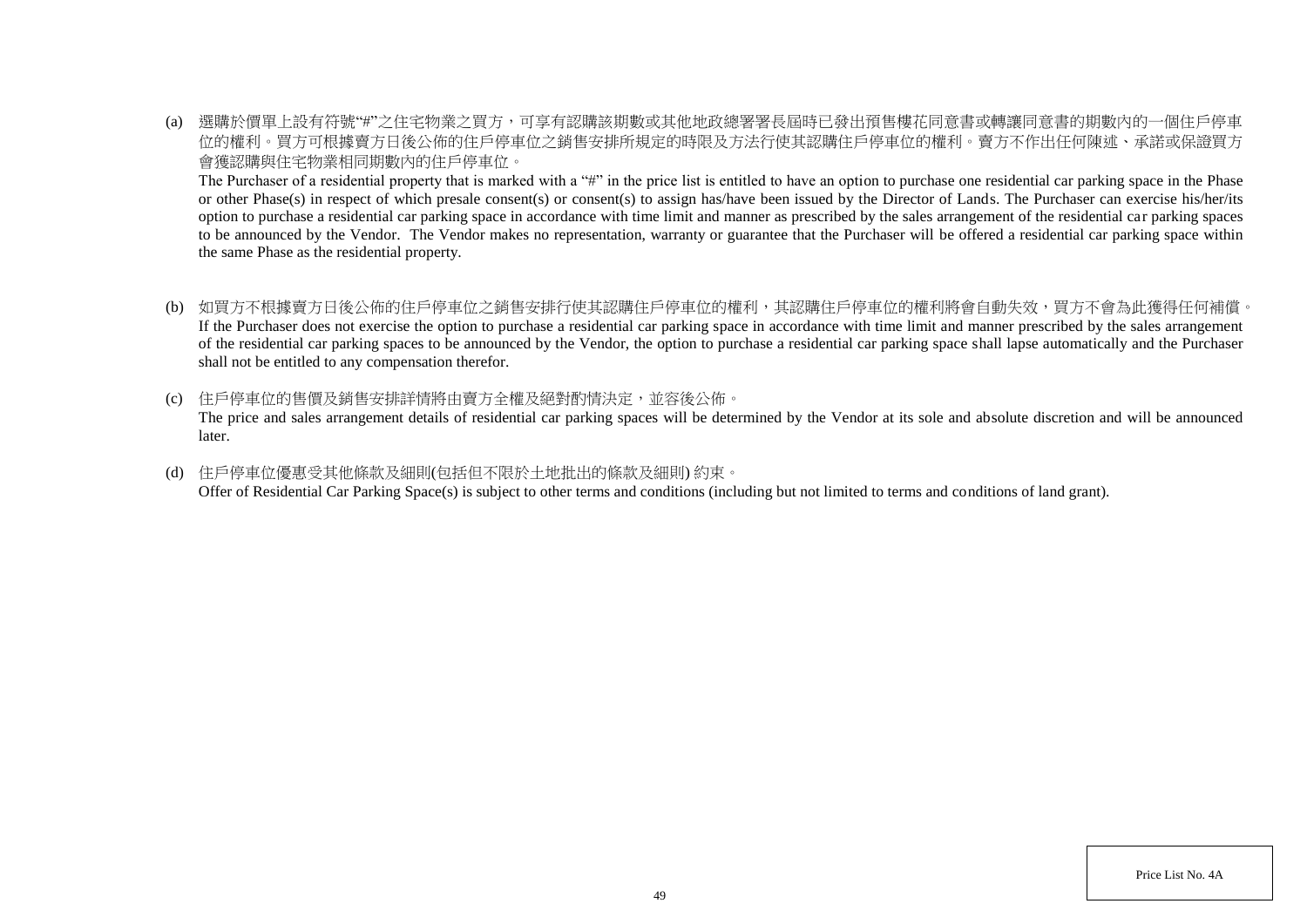- (4)(F1) AVD and BSD 靈活付款計劃 AVD and BSD Flexible Payment Plan
	- (i) 支付條款 The Terms of Payment

買方於簽署臨時買賣合約時須繳付相等於樓價 5%之金額作為臨時訂金,其中港幣\$100,000 作爲部分臨時訂金必須以銀行本票支付,臨時訂金的餘額可以支票及/ 或銀行本票支付,本票及支票抬頭請寫『胡關李羅律師行』。

Upon signing of the preliminary agreement for sale and purchase, the Purchaser shall pay the preliminary deposit which is equivalent to 5% of the purchase price. HK\$100,000 being part of the preliminary deposit must be paid by cashier order(s) and the balance of the preliminary deposit may be paid by cheque(s) and/or cashier order(s). The cashier order(s) and cheque(s) should be made payable to "Woo Kwan Lee & Lo".

1. 臨時訂金即樓價 5% (『臨時訂金』)於簽署臨時買賣合約時繳付,買方須於簽署臨時買賣合約的日期後 5 個工作日內簽署買賣合約。

A preliminary deposit equivalent to 5% of the purchase price ("preliminary deposit") shall be paid upon signing of the preliminary agreement for sale and purchase. The agreement for sale and purchase shall be signed by the Purchaser within 5 working days after the date of signing of the preliminary agreement for sale and purchase.

2. 加付訂金即樓價 5%於簽署臨時買賣合約的日期後 90 日内,或於賣方就其有能力將該期數中的指明物業有效地轉讓予買方一事向買方發出通知的日期後的 14 日內繳付,以較早者為準。

A further deposit equivalent to 5% of the purchase price shall be paid within 90 days after the date of signing of the preliminary agreement for sale and purchase, or within 14 days after the date of the notification to the Purchaser that the Vendor is in a position validly to assign the specified residential property in the Phase to the Purchaser, whichever is earlier.

3. 樓價 5%於簽署臨時買賣合約的日期後 360 日内,或於賣方就其有能力將該期數中的指明物業有效地轉讓予買方一事向買方發出通知的日期後的 14 日內繳付, 以較早者為準。

5% of the purchase price shall be paid within 360 days after the date of signing of the preliminary agreement for sale and purchase, or within 14 days after the date of the notification to the Purchaser that the Vendor is in a position validly to assign the specified residential property in the Phase to the Purchaser, whichever is earlier.

4. 樓價 85%(樓價餘額)於賣方就其有能力將該期數中的指明物業有效地轉讓予買方一事向買方發出通知的日期後的 14 日內繳付。

85% of the purchase price (balance of purchase price) shall be paid within 14 days after the date of the notification to the Purchaser that the Vendor is in a position validly to assign the specified residential property in the Phase to the Purchaser.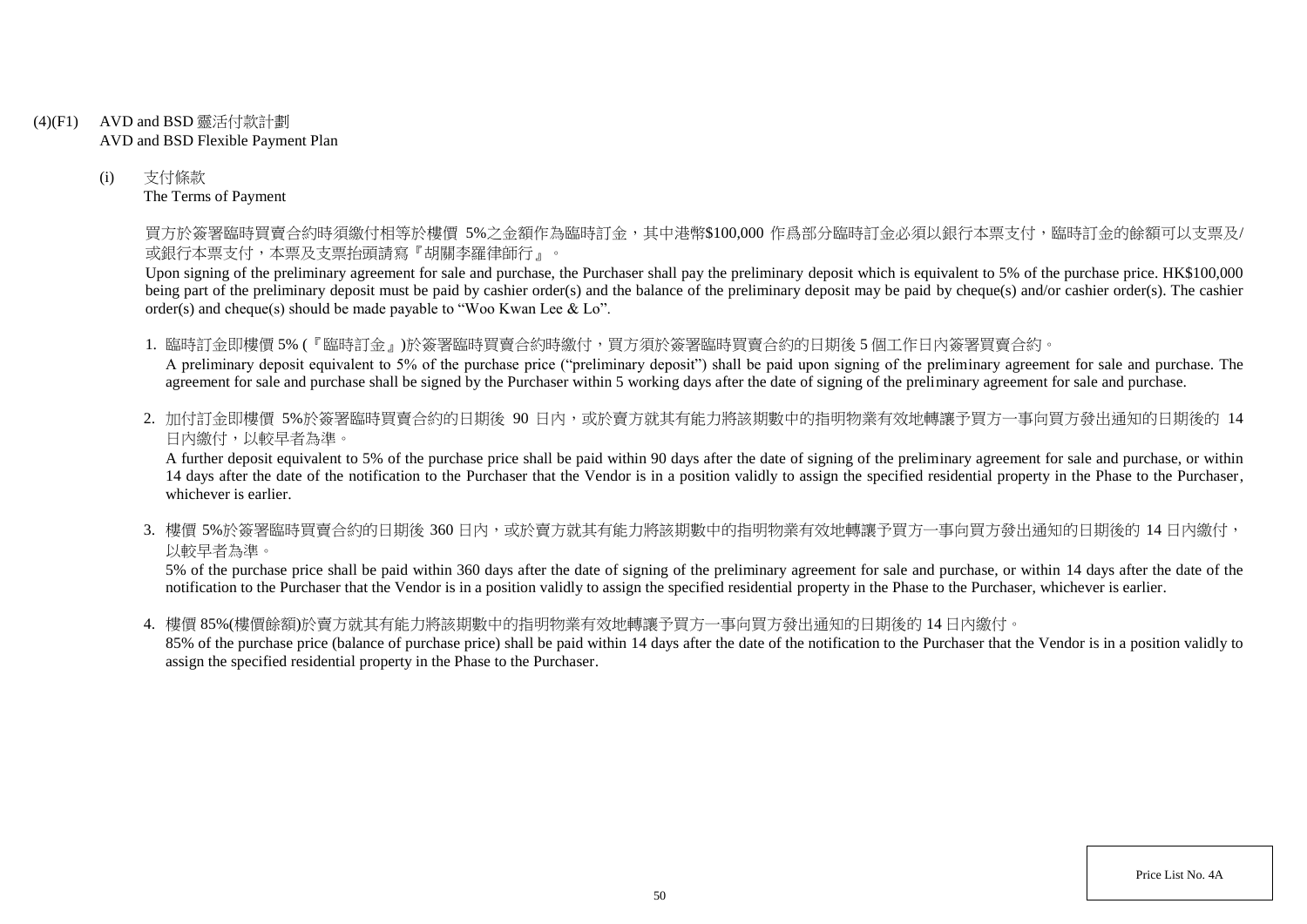(ii) 售價獲得折扣的基礎

The basis on which any discount on the price is available

### 1. 新地會會員售價折扣優惠

Price Discount Offer for SHKP Club Member

凡於2018年6月30日或之前簽署臨時買賣合約,如買方為新地會會員 (即在簽署臨時買賣合約當日或之前,最少一位個人買方 (如買方是以個人名義) 或最少一位 買方之董事 (如買方是以公司名義) 須為新地會會員),買方可獲1%售價折扣優惠。

Where the preliminary agreement for sale and purchase is signed on or before 30 June 2018, if the Purchaser is a SHKP Club member (i.e. at least one individual Purchaser (if the Purchaser is an individual(s)) or at least one director of the Purchaser (if the Purchaser is a corporation) is a SHKP Club member on or before the date of signing the preliminary agreement for sale and purchase), the Purchaser will be offered 1% discount on the price.

## (iii) 可就購買該期數中的指明住宅物業而連帶獲得的任何贈品、財務優惠或利益

Any gift, or any financial advantage or benefit, to be made available in connection with the purchase of a specified residential property in the Phase

1. 印花稅優惠 Stamp Duty Offer(s)

買方可獲下述印花稅優惠:

The Purchaser will be offered the following Stamp Duty Offer(s):

(a) 印花稅現金回贈

Stamp Duty Cash Rebate

買方在按買賣合約付清樓價餘額的情況下,可獲賣方提供印花稅現金回贈。印花稅現金回贈的金額相等於就買賣合約應付的從價印花稅的70%及(如有)買 家印花稅的70%的總和,上限為樓價的21%。詳情請參閱附錄1(a)。

Subject to settlement of the balance of the purchase price in accordance with the agreement for sale and purchase, the Purchaser shall be entitled to a Stamp Duty Cash Rebate offered by the Vendor. The amount of the Stamp Duty Cash Rebate shall be equal to the sum of 70% of the ad valorem stamp duty and (if any) 70% of the buyer's stamp duty chargeable on the agreement for sale and purchase, subject to a cap of 21% of the purchase price. Please see Annex 1(a) for details.

## (b) 過渡性貸款(只適用於買方為個人或香港註冊成立的有限公司及其所有股東及董事均為個人)

Transitional Loan (only applicable to the Purchaser who is individual or limited company incorporated in Hong Kong with all its shareholder(s) and director(s) being individual(s))

買方可向賣方的指定財務機構申請過渡性貸款或(如買方沒有使用過渡性貸款)可獲港幣\$5,000現金回贈,過渡性貸款的最高金額相等於就買賣合約應付的 從價印花稅的70%及(如有)買家印花稅的70%的總和,上限為樓價的15%。詳情請參閱附錄1(b)。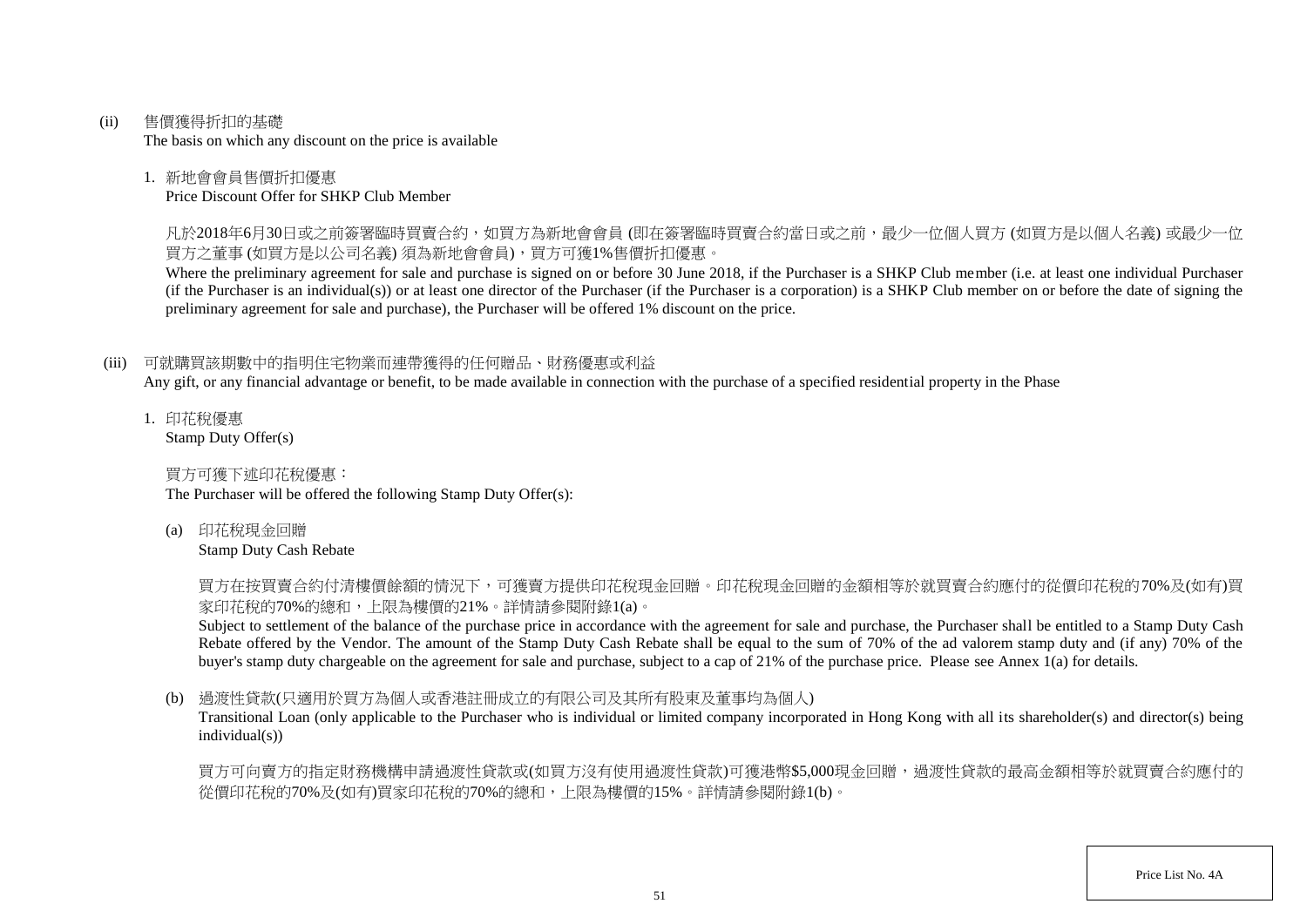The Purchaser may apply for a Transitional Loan from the Vendor's designated financing company or (if the Purchaser has not utilized the Transitional Loan) shall be entitled to a HK\$5,000 Cash Rebate. The maximum Transitional Loan amount shall be equal to the sum of 70% of the ad valorem stamp duty and (if any) 70% of the buyer's stamp duty chargeable on the agreement for sale and purchase, subject to a cap of 15% of the purchase price. Please see Annex 1(b) for details.

### 2. 提前付清樓價現金回贈

### Early Settlement Cash Rebate

如買方於以下列表指明的期間内付清樓價餘額(早於買賣合約訂明的付款限期日),可根據以下列表獲賣方送出提前付清樓價現金回贈(『提前付清樓價現金回 贈』)。付清樓價日期以賣方代表律師收到所有樓價款項日期為進。如訂明的期限的最後一日不是工作日(按《一手住宅物業銷售條例》第2(1)條所定義),則該 日定為下一個工作日。

Where the Purchaser settles the balance of the purchase price within the period(s) specified in the table below (which is earlier than the due date of payment specified in the agreement for sale and purchase), the Purchaser shall be entitled to an Early Settlement Cash Rebate ("Early Settlement Cash Rebate") offered by the Vendor according to the table below. The date of settlement of the purchase price shall be the date on which all the purchase price is received by the Vendor's solicitors. If the last day of the period is not a working day (as defined in section 2(1) of the Residential Properties (First-hand Sales) Ordinance), the said day shall fall on the next working day.

### 提前付清樓價現金回贈列表

#### Early Settlement Cash Rebate Table

| 付清樓價餘額日期                                                                                     | 提前付清樓價現金回贈金額                        |
|----------------------------------------------------------------------------------------------|-------------------------------------|
| Date of settlement of the balance of the purchase price                                      | Early Settlement Cash Rebate amount |
| 簽署臨時買賣合約的日期後 480日內                                                                           | 樓價 1%                               |
| Within 480 days after the date of signing of the preliminary agreement for sale and purchase | 1\% of the purchase price           |

買方須於付清樓價餘額之日或(如適用)買賣合約内訂明的該期數的預計關鍵日期(以較早者為準)前最少30日以書面向賣方申請提前付清樓價現金回贈,賣方會於 收到申請並確認有關資料無誤後將提前付清樓價現金回贈直接用於支付部份樓價餘額。

The Purchaser shall apply to the Vendor in writing for the Early Settlement Cash Rebate at least 30 days before the date of settlement of the balance of the purchase price or (if applicable) the estimated material date for the Phase as specified in the agreement for sale and purchase (whichever is earlier). After the Vendor has received the application and duly verified the information, the Vendor will apply the Early Settlement Cash Rebate for part payment of the balance of the purchase price directly.

#### 3. 貸款優惠

Loan Benefit

## 買方可向賣方的指定財務機構申請以下其中一項貸款優惠:

The Purchaser may apply for ONLY ONE of the following loan benefits from the Vendor's designated financing company:

(a) 備用第一按揭貸款 Standby First Mortgage Loan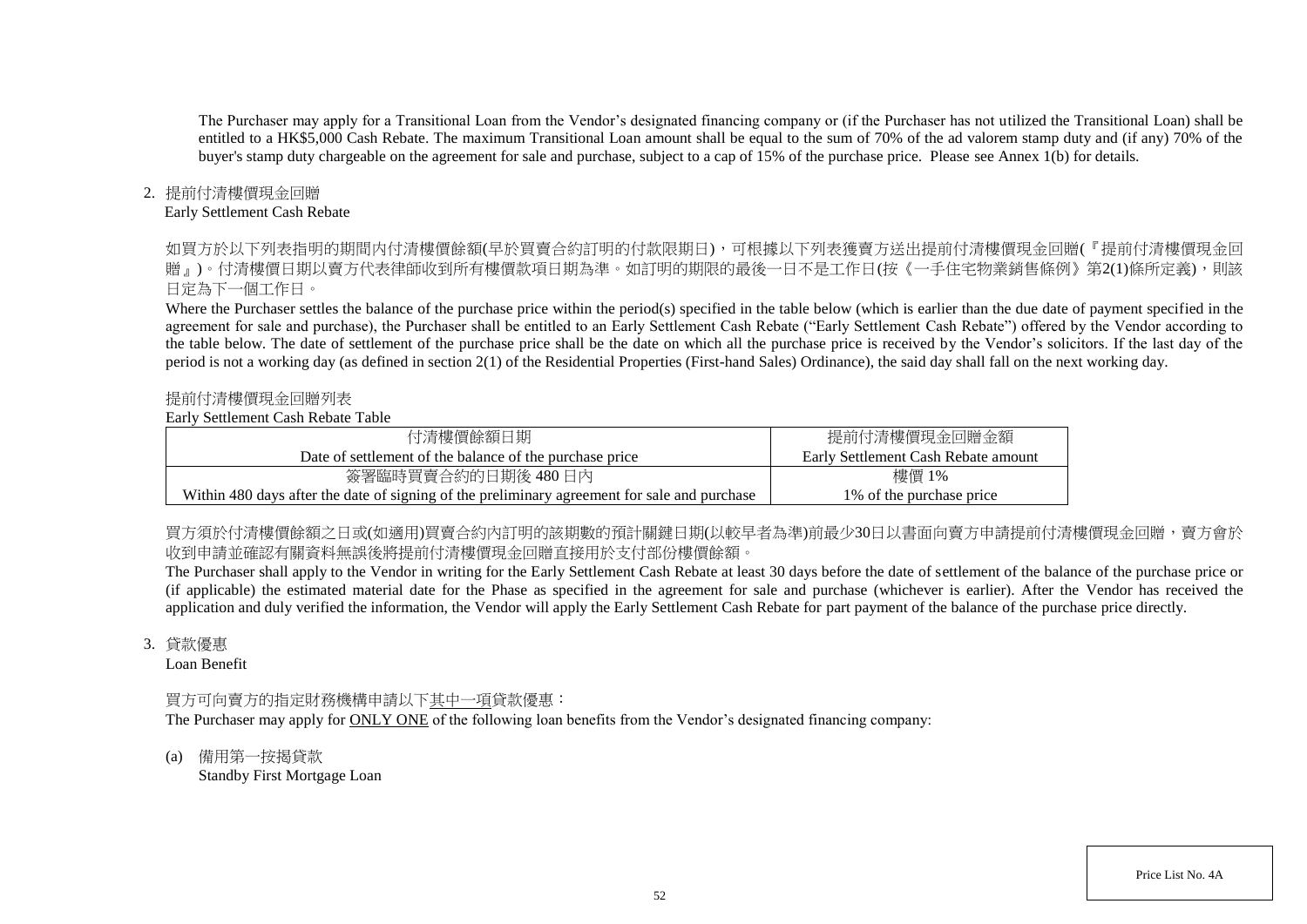備用第一按揭貸款的最高金額為淨樓價的80%,惟貸款金額不可超過應繳付之樓價餘額。詳情請參閱附錄2(a) 。

The maximum Standby First Mortgage Loan amount shall be 80% of the net purchase price, provided that the loan amount shall not exceed the balance of purchase price payable. Please see Annex 2(a) for details.

### (b) 備用第二按揭貸款

Standby Second Mortgage Loan

備用第二按揭貸款的最高金額為淨樓價的30%,惟第一按揭貸款(由第一按揭銀行提供)及備用第二按揭貸款總金額不可超過淨樓價的80%,或應繳付之樓 價餘額,以較低者為準。詳情請參閱附錄2(b) 。

The maximum Standby Second Mortgage Loan amount shall be 30% of the net purchase price, provided that the total amount of first mortgage loan (offered by the first mortgagee bank) and the Standby Second Mortgage Loan shall not exceed 80% of the net purchase price, or the balance of purchase price payable, whichever is lower. Please see Annex 2(b) for details.

上文『淨樓價』一詞指扣除第(4)(F1)(iii)1(a)段所述的印花稅現金回贈、第(4)(F1)(iii)1(b)段所述的港幣\$5,000現金回贈(如有)及第(4)(F1)(iii)2段所述的提前付清樓 價現金回贈(如有)後的住宅物業之樓價。

The term "net purchase price" above means the amount of the purchase price of the residential property after deducting the Stamp Duty Cash Rebate as set out in paragraph  $(4)(F1)(iii)1(a)$ , the HK\$5,000 Cash Rebate (if any) as set out in paragraph  $(4)(F1)(iii)1(b)$  and the Early Settlement Cash Rebate (if any) as set out in paragraph  $(4)(F1)(iii)2$ .

### 4. 首 3 年保修優惠

First 3 Years Warranty Offer

在不影響買方於買賣合約下之權利的前提下,凡住宅物業(但不包括住宅物業的花園內的園景及盆栽(如有))有欠妥之處(正常損耗除外),而該欠妥之處並非由任 何人之行為或疏忽造成,買方可於該期數的滿意紙或轉讓同意書發出日(以較早者計)起計 3 年内向賣方發出書面通知,賣方須在收到書面通知後在合理地切實 可行的範圍內盡快自費作出修補。首 3 年保修優惠受其他條款及細則約束。

Without affecting the Purchaser's rights under the agreement for sale and purchase, the Vendor shall at its own cost and as soon as reasonably practicable after receipt of a written notice served by the Purchaser within 3 years from the date of issuance of the certificate of compliance or consent to assign in respect of the Phase (whichever is earlier) rectify any defects (fair wear and tear excepted) to the residential property (excluding the landscape area and potted plants in the garden of the residential property (if any)) caused otherwise than by the act or neglect of any person. The First 3 Years Warranty Offer is subject to other terms and conditions.

## 5. 住戶停車位優惠

Offer of Residential Car Parking Space(s)

(a) 選購於價單上設有符號"#"之住宅物業之買方,可享有認購該期數或其他地政總署署長屆時已發出預售樓花同意書或轉讓同意書的期數內的一個住戶停車 位的權利。買方可根據賣方日後公佈的住戶停車位之銷售安排所規定的時限及方法行使其認購住戶停車位的權利。賣方不作出任何陳述、承諾或保證買方 會獲認購與住宅物業相同期數內的住戶停車位。

The Purchaser of a residential property that is marked with a "#" in the price list is entitled to have an option to purchase one residential car parking space in the Phase or other Phase(s) in respect of which presale consent(s) or consent(s) to assign has/have been issued by the Director of Lands. The Purchaser can exercise his/her/its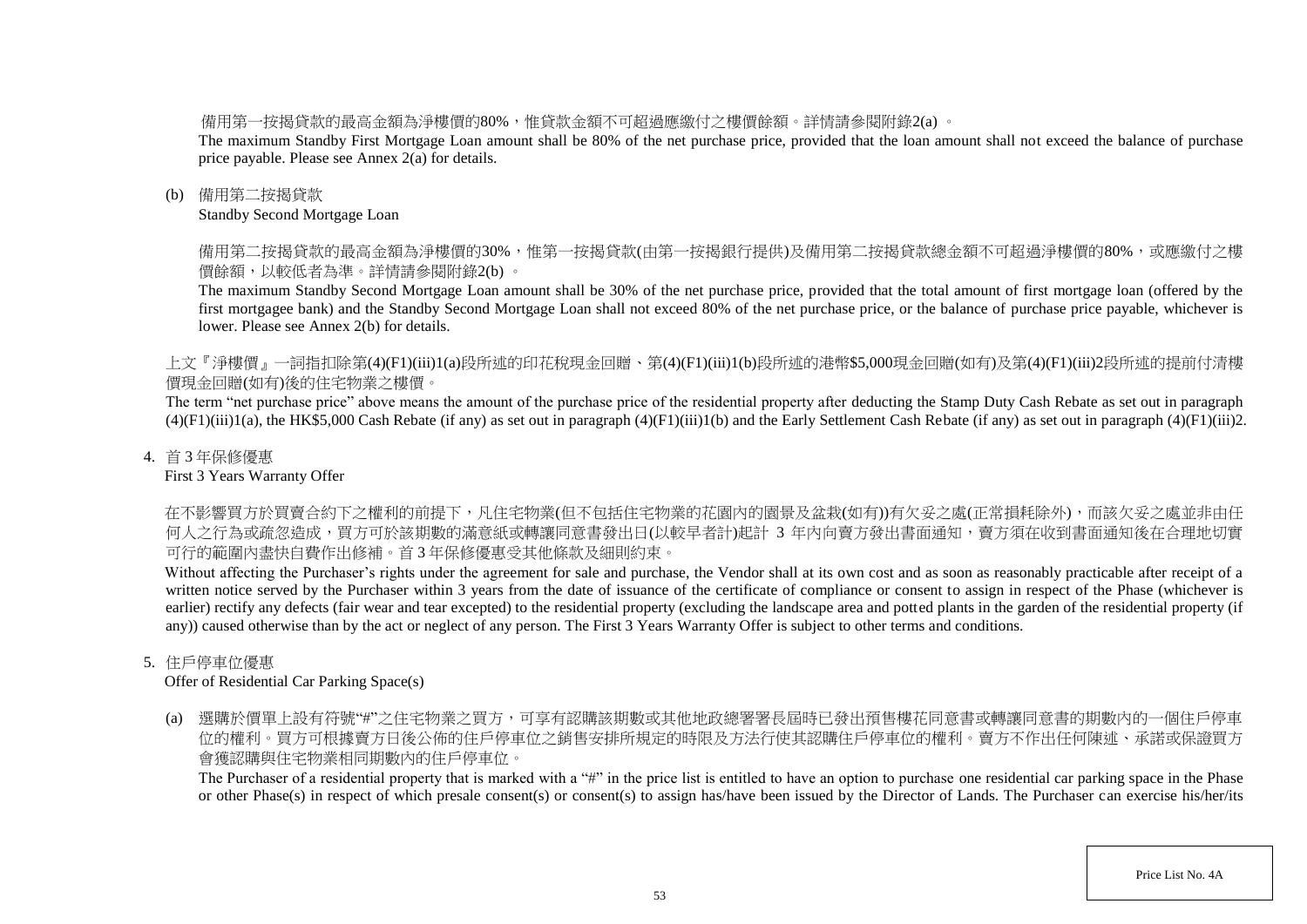option to purchase a residential car parking space in accordance with time limit and manner as prescribed by the sales arrangement of the residential car parking spaces to be announced by the Vendor. The Vendor makes no representation, warranty or guarantee that the Purchaser will be offered a residential car parking space within the same Phase as the residential property.

- (b) 如買方不根據賣方日後公佈的住戶停車位之銷售安排行使其認購住戶停車位的權利,其認購住戶停車位的權利將會自動失效,買方不會為此獲得任何補償。 If the Purchaser does not exercise the option to purchase a residential car parking space in accordance with time limit and manner prescribed by the sales arrangement of the residential car parking spaces to be announced by the Vendor, the option to purchase a residential car parking space shall lapse automatically and the Purchaser shall not be entitled to any compensation therefor.
- (c) 住戶停車位的售價及銷售安排詳情將由賣方全權及絕對酌情決定,並容後公佈。 The price and sales arrangement details of residential car parking spaces will be determined by the Vendor at its sole and absolute discretion and will be announced later.
- (d) 住戶停車位優惠受其他條款及細則(包括但不限於土地批出的條款及細則) 約束。

Offer of Residential Car Parking Space(s) is subject to other terms and conditions (including but not limited to terms and conditions of land grant).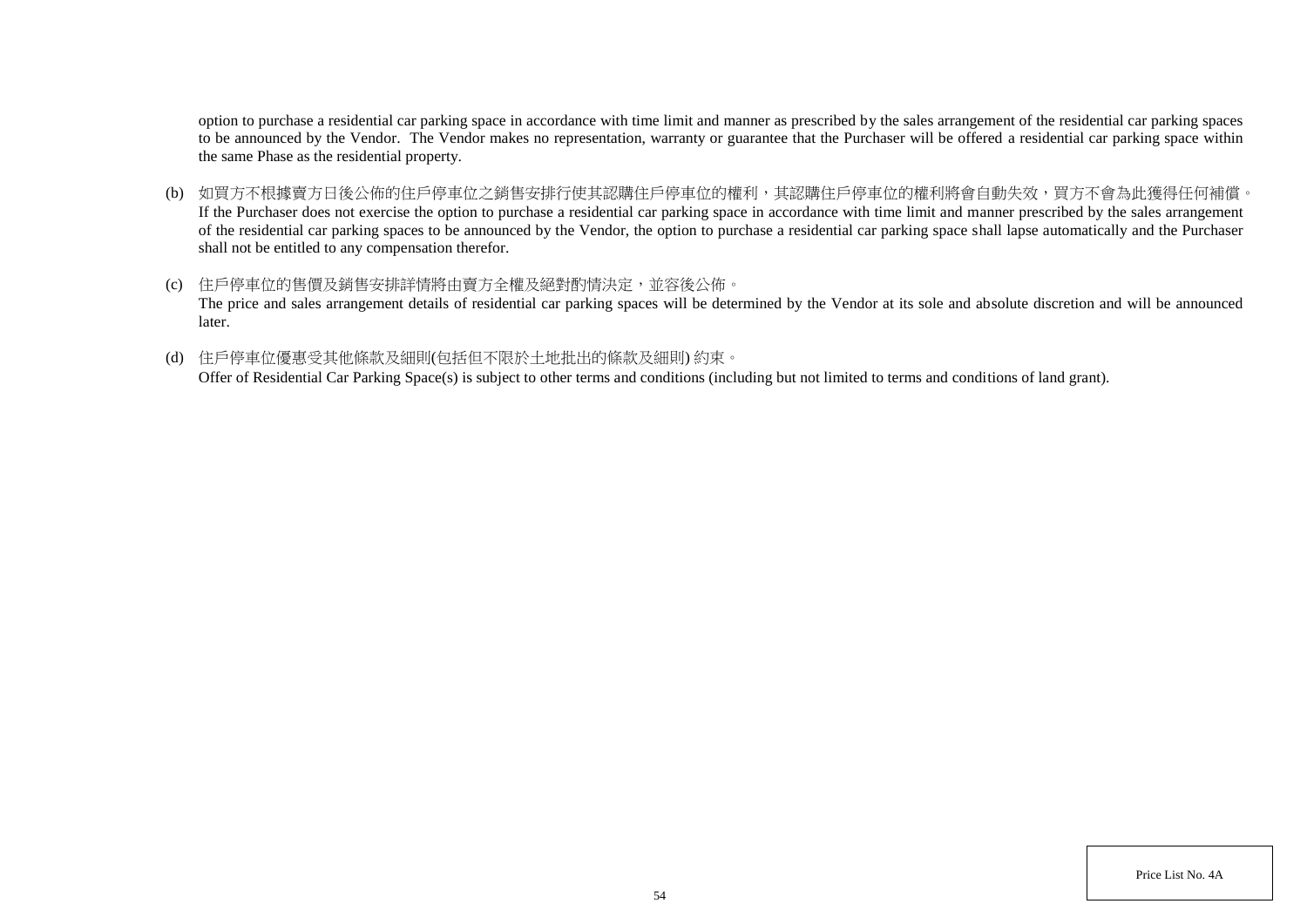- (4)(iv) 誰人負責支付買賣該期數中的指明住宅物業的有關律師費及印花稅 Who is liable to pay the solicitors' fees and stamp duty in connection with the sale and purchase of a specified residential property in the Phase
	- 1. 如買方選用賣方指定之代表律師作為買方之代表律師處理其買賣合約及轉讓契,買方原須支付買賣合約及轉讓契兩項法律文件之律師費用(不包括雜費, 雜費須由買方支付)將獲豁免。

If the Purchaser appoints the Vendor's solicitors to act on his/her behalf in the agreement for sale and purchase and the assignment in relation to the purchase, the legal cost (excluding disbursements, which shall be paid by the Purchaser) of the agreement for sale and purchase and the assignment to be borne by the Purchaser shall be waived.

- 2. 如買方選擇另聘代表律師為買方之代表律師處理其買賣合約及轉讓契,買賣雙方須各自負責有關買賣合約及轉讓契兩項法律文件之律師費用。 If the Purchaser chooses to instruct his/her/its own solicitors to act for him/her/it in relation to the agreement for sale and purchase and the assignment, each of the Vendor and the Purchaser shall pay his/her/its own solicitors' legal fees in respect of the agreement for sale and purchase and the assignment.
- 3. 買方須支付一概有關臨時買賣合約、買賣合約及轉讓契之印花稅(包括但不限於任何買方提名書或轉售的印花稅、任何從價印花稅、額外印花稅、買家印 花稅及任何與過期繳付任何印花稅有關的罰款、利息及附加費用)。

All stamp duty on the preliminary agreement for sale and purchase, the agreement for sale and purchase and the assignment (including without limitation any stamp duty on any nomination or sub-sale, any ad valorem stamp duty, special stamp duty, buyer's stamp duty and any penalty, interest and surcharge, etc. for late payment of any stamp duty) shall be borne by the Purchaser.

### (4)(v) 買方須為就買賣該期數中的指明住宅物業簽立任何文件而支付的費用

Any charges that are payable by a Purchaser for execution of any document in relation to the sale and purchase of a specified residential property in the Phase.

製作、登記及完成公契及管理協議、副公契(如有)及管理協議及分副公契(如有)(統稱『公契』)之費用及附於公契之圖則費用的適當分攤、所購物業的業權契據 及文件認證副本之費用、所購物業的買賣合約及轉讓契之圖則費、為申請豁免買家印花稅及/或從價印花稅較高稅率而須作出的任何法定聲明的費用、所購住宅 的按揭(如有)之法律及其他費用及代墊付費用及其他有關所購物業的買賣的文件的所有法律及其他實際支出,均由買方負責。

The Purchaser shall bear and pay a due proportion of the costs for the preparation, registration and completion of the Deed of Mutual Covenant and Management Agreement and the Sub-Deed of Mutual Covenant and Management Agreement (if any) and the Sub-Sub-Deed of Mutual Covenant (if any) (collectively the "DMC") and the plans attached to the DMC, all costs for preparing certified copies of title deeds and documents of the property purchased, all plan fees for plans to be annexed to the agreement for sale and purchase and the assignment of the property purchased, the costs of any statutory declaration required for application for exemption of buyer's stamp duty and/or higher rates of ad valorem stamp duty, all legal and other costs and disbursements in respect of any mortgage (if any) in respect of the property purchased and all legal costs and charges of any other documents relating to the sale and purchase of the property purchased.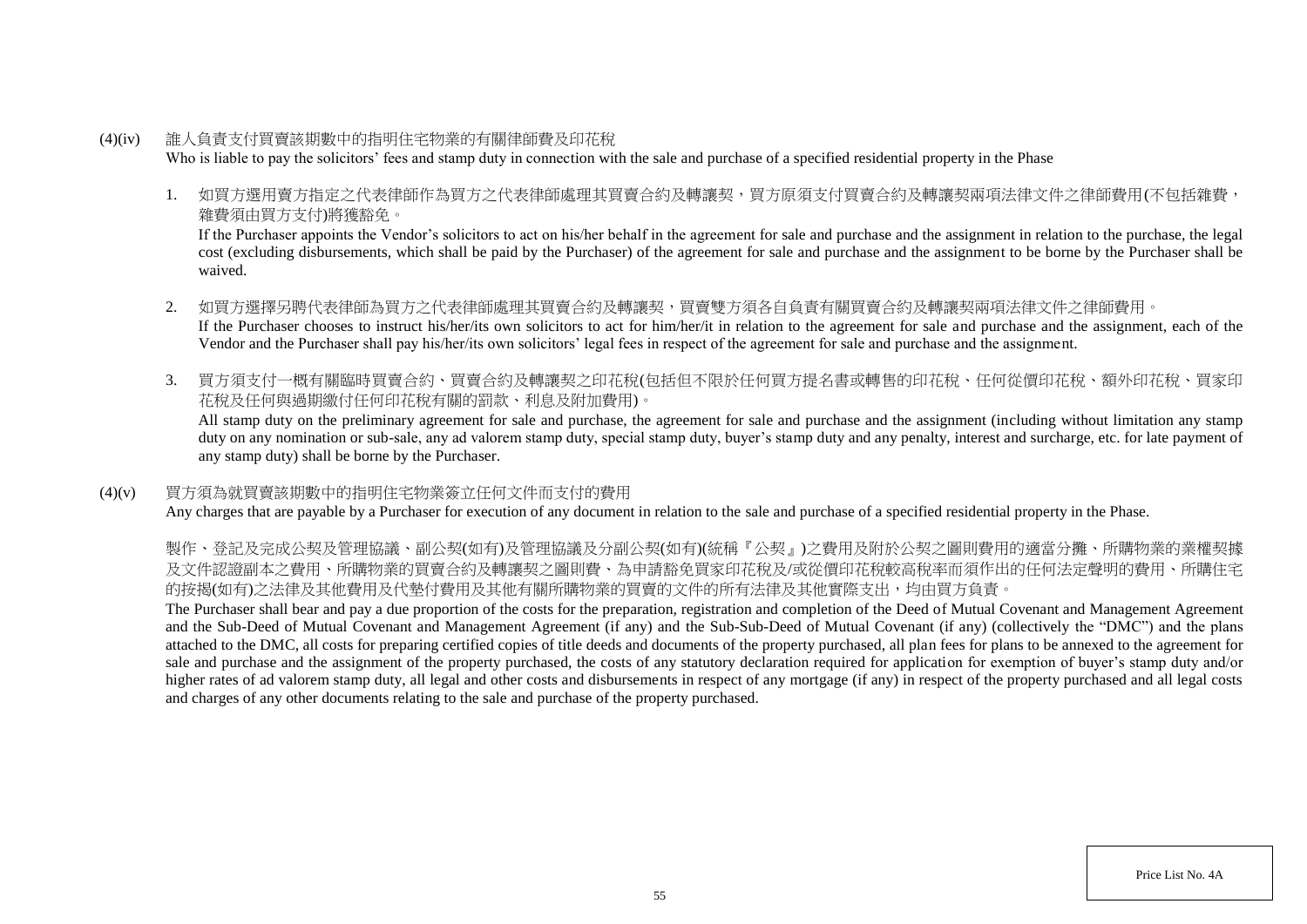# 備註:

Notes:

- 1. 根據香港金融管理局指引,銀行於計算按揭貸款成數時,必須先從樓價中扣除所有提供予買方就購買住宅物業而連帶獲得的全部現金回贈或其他形式的金錢獎賞或 優惠 (如有);而有關還款能力之要求(包括但不限於供款與入息比率之上限)將按個別銀行及香港金融管理局不時公佈之指引而變更。詳情請向有關銀行查詢。 According to Hong Kong Monetary Authority guidelines, the value of all cash rebates or other forms of monetary incentives or benefits (if any) made to the Purchaser in connection with the purchase of a residential property will be deducted from the purchase price when calculating the loan-to-value ratio by the bank; and the relevant repayment ability requirement (including but not limited to the cap of debt servicing ratio) may vary according to the banks themselves and the guidelines announced from time to time by Hong Kong Monetary Authority. For details, please enquire with the banks.
- 2. 所有就購買該期數中的指明住宅物業而連帶獲得的任何折扣、贈品、財務優惠或利益均只提供予臨時買賣合約中訂明的一手買方及不可轉讓。賣方有絕對酌情權決 定買方是否符合資格可獲得該等折扣、贈品、財務優惠或利益。賣方亦保留解釋該等折扣、贈品、財務優惠或利益的相關條款的權利。如有任何爭議,賣方之決定 為最終並對買方有約束力。

All of the discount, gift, financial advantage or benefit to be made available in connection with the purchase of a specified residential property in the Phase are offered to firsthand Purchaser as specified in the preliminary agreement for sale and purchase only and shall not be transferable. The Vendor has absolute discretion in deciding whether a Purchaser is entitled to those discount, gift, financial advantage or benefit. The Vendor also reserves the right to interpret the relevant terms and conditions of those discount, gift, financial advantage or benefit. In case of dispute, the Vendor's decision shall be final and binding on the Purchasers.

3. 如買方希望更改付款計劃或更改任何已選擇之折扣、贈品、財務優惠或利益而須更新成交記錄冊內的記錄,可於不早於簽署臨時買賣合約後30日但不遲於付清樓價 餘額之日或(如適用)買賣合約內訂明的該期數的預計關鍵日期 (以較早者為準)前30日向賣方提出申請,並須向賣方繳付手續費\$5,000及承擔有關律師費用及雜費(如 有)。對前述更改之申請及申請條件的批准與否,視乎有關付款計劃、折扣、贈品、財務優惠或利益的有效性和賣方的最終決定。

If the Purchaser wishes to change the payment plan or change any of the selected discount(s), gift(s), financial advantage(s) or benefit(s) which requires update to the entry(ies) in the Register of Transactions , the Purchaser can apply to the Vendor for such change not earlier than 30 days after the date of signing of the preliminary agreement for sale and purchase but not later than 30 days before the date of settlement of the balance of the purchase price or (if applicable) the estimated material date for the Phase as specified in the agreement for sale and purchase (whichever is earlier), and pay a handling fee of \$5,000 to the Vendor and bear all related solicitor's costs and disbursements (if any). The approval or disapproval of the aforesaid application for change and the application conditions are subject to the availability of the relevant payment plan(s), discount(s), gift(s), financial advantage(s) or benefit(s) and the final decision of the Vendor.

4. 所有由賣方將提供用以支付樓價餘額部份的現金回贈(以向上捨入方式換算至整數),在符合提供現金回贈的相關先決條件的情況下,賣方保留權利以其他方法及形 式將現金回贈支付予買方。

For all cash rebate(s) (rounded up to the nearest integer) that will be offered by the Vendor for part payment of the balance of purchase price, subject to the relevant prerequisite for provision the cash rebate(s) being satisfied, the Vendor reserves the right to pay the cash rebate(s) to the Purchaser by other method(s) and in other manner.

5. 賣方的指定財務機構沒有亦將不會委任任何人士(第三方)處理就向任何擬借款人或任何指明類別的擬借款人批出貸款,無論是促致、洽商、取得或申請貸款,或是 擔保或保證該筆貸款的償還或有關事宜。

The Vendor's designated financing company has not and will not appoint any person (third party) for or in relation to granting a loan to any intending borrower or any specified class of intending borrower, whether as to the procuring, negotiation, obtaining, application, guaranteeing or securing the repayment of such a loan.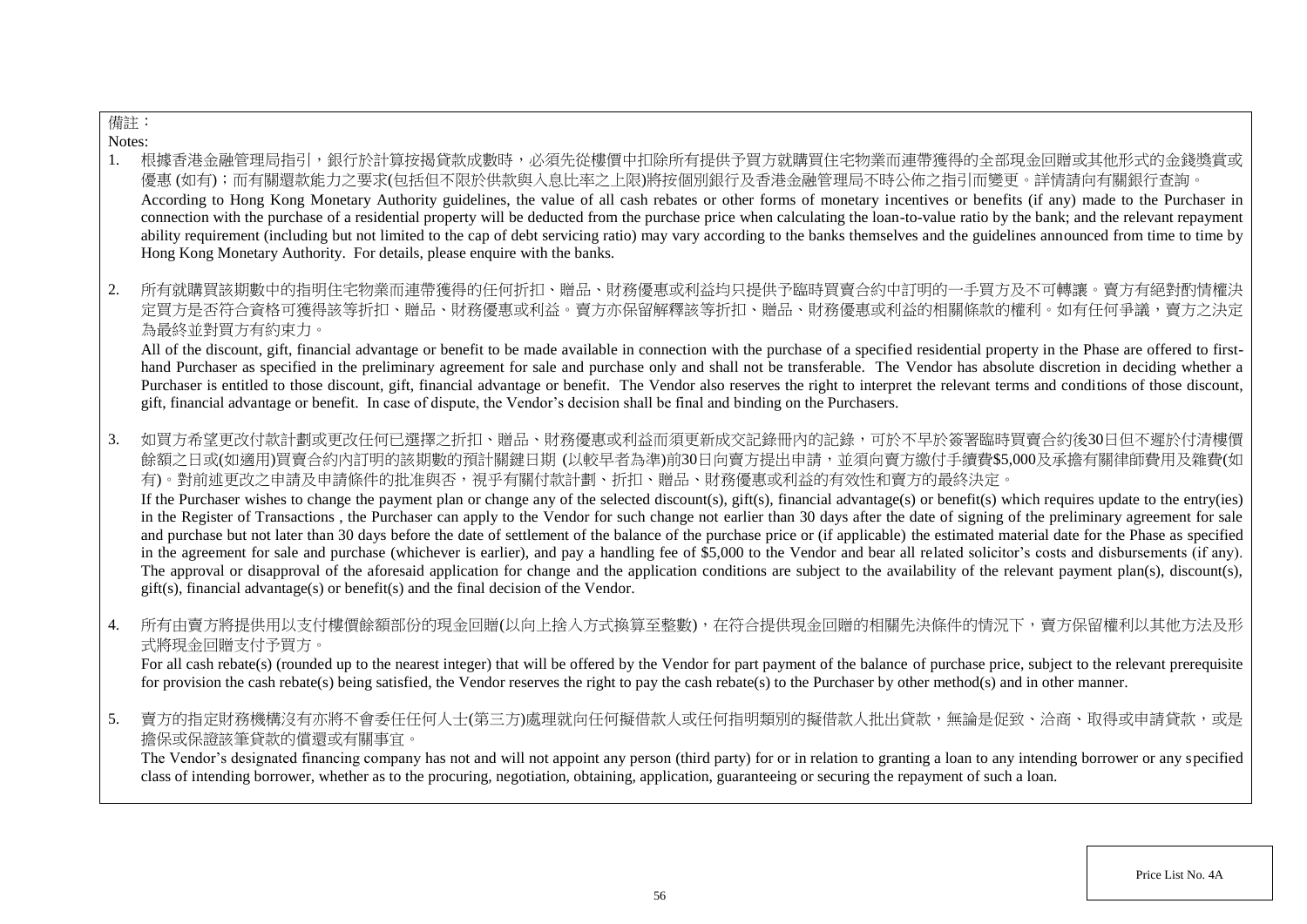6. 由賣方之指定財務機構提供的任何貸款,其最高貸款金額、息率及條款僅供參考,買方實際可獲得的貸款金額、息率及條款須視乎指定財務機構的獨立批核結果而 定,而且可能受法例及政府、香港金融管理局、銀行及相關監管機構不時發出之指引、公布、備忘等(不論是否對指定財務機構有約束力)影響。 The maximum loan amount, interest rate and terms of any loan to be offered by the Vendor's designated financing company are for reference only. The actual loan amount, interest rate and terms to be offered to the Purchaser shall be subject to the independent approval of the designated financing company, and may be affected by the laws and the guidelines, announcement, memorandum, etc. (whether the same is binding on the designated financing company) issued by the Government, Hong Kong Monetary Authority, banks and relevant regulatory authorities from time to time.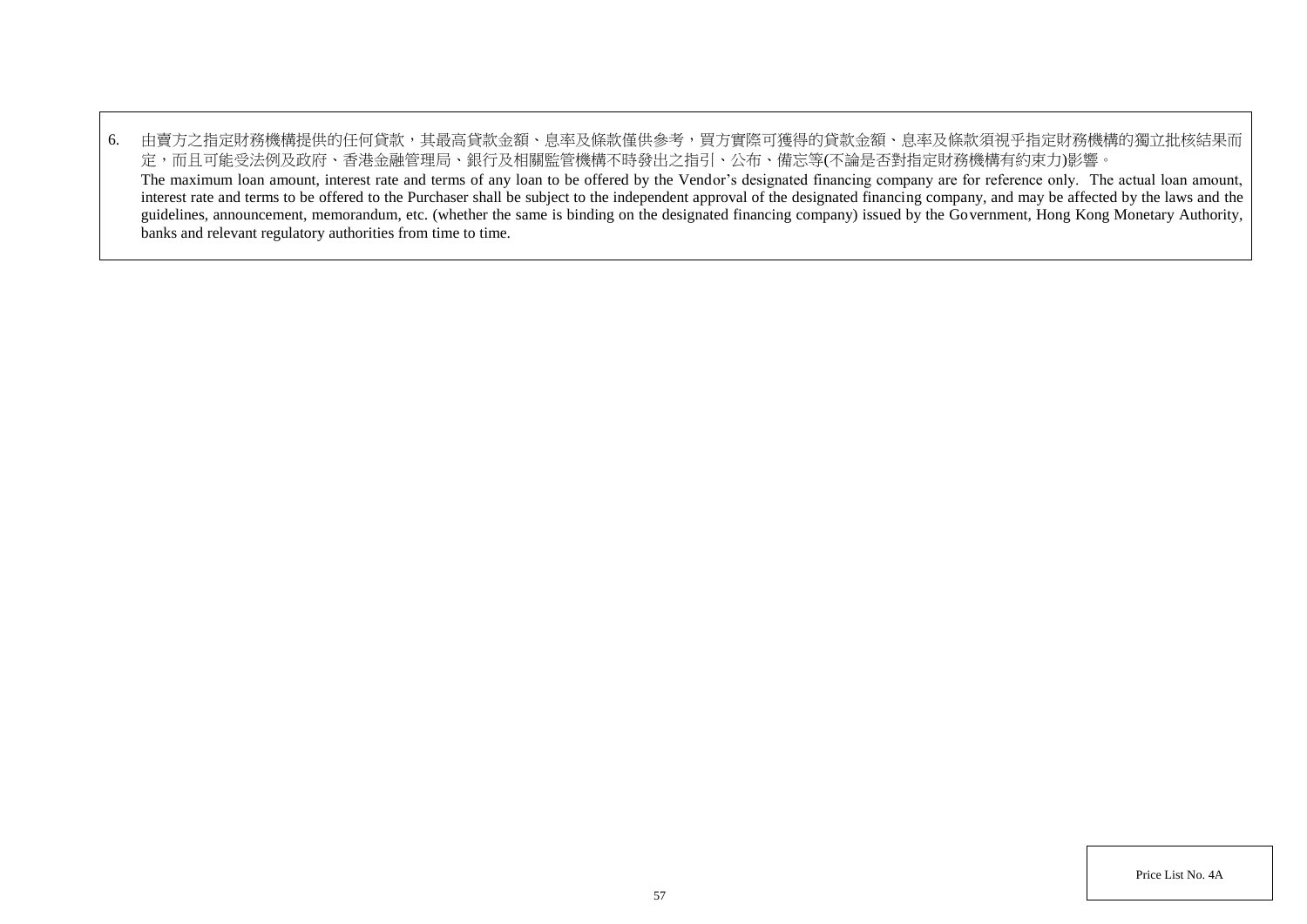附錄 1(a) 印花稅現金回贈

Annex 1(a) Stamp Duty Cash Rebate

(I) 買方須於付清樓價餘額之日或(如適用)買賣合約內訂明的該期數的預計關鍵日期(以較早者為準)前最少30日以書面(連同就買賣合約應付的所有印花稅的正式繳付收 據及(如賣方要求)賣方代表律師樓的相關收據)向賣方申請印花稅現金回贈,賣方會於收到申請並確認有關資料無誤後將印花稅現金回贈直接用於支付部份樓價餘 額。

The Purchaser shall apply to the Vendor in writing (accompanied with the official receipt(s) for payment of all stamp duty payable on the agreement for sale and purchase and (if the Vendor requests) the relevant receipt(s) of the Vendor's solicitors) for the Stamp Duty Cash Rebate at least 30 days before the date of settlement of the balance of the purchase price or (if applicable) the estimated material date for the Phase as specified in the agreement for sale and purchase (whichever is earlier). After the Vendor has received the application and duly verified the information, the Vendor will apply the Stamp Duty Cash Rebate for part payment of the balance of the purchase price directly.

(II) 如買方已從賣方的指定財務機構(『指定財務機構』)獲得過渡性貸款(詳情請參閱附錄1(b)),則印花稅現金回贈會首先支付予指定財務機構用作償還過渡性貸款的 未償還欠款,餘款(如有)才會用於支付部份樓價餘額。

If the Purchaser has obtained the Transitional Loan from the Vendor's designated financing company ("designated financing company") (please see Annex 1(b) for details), then the Stamp Duty Cash Rebate will first be paid to the designated financing company for repayment of any amount outstanding under the Transitional Loan and the balance (if any) will be applied for part payment of the balance of the purchase price.

(III) 在賣方支付印花稅現金回贈金額後,(如適用)即使實際就買賣合約應繳付的相關印花稅金額大於計算印花稅現金回贈所依據的金額,賣方亦無須再向買方支付任何 其他或額外印花稅現金回贈。若有爭議,賣方有權決定印花稅現金回贈的金額,有關決定為最終決定並對買方具有約束力。 After the Vendor has paid the amount of the Stamp Duty Cash Rebate, (if applicable) if the amount of the relevant stamp duty actually payable on the agreement for sale and purchase exceeds the amount based on which the Stamp Duty Cash Rebate is calculated, the Vendor is not required to pay any other or additional Stamp Duty Cash Rebate to the Purchaser. In case of dispute, the Vendor has the right to determine the amount of the Stamp Duty Cash Rebate, and such determination shall be final and binding on the Purchaser.

(IV) 印花稅現金回贈受其他條款及細則約束。

The Stamp Duty Cash Rebate is subject to other terms and conditions.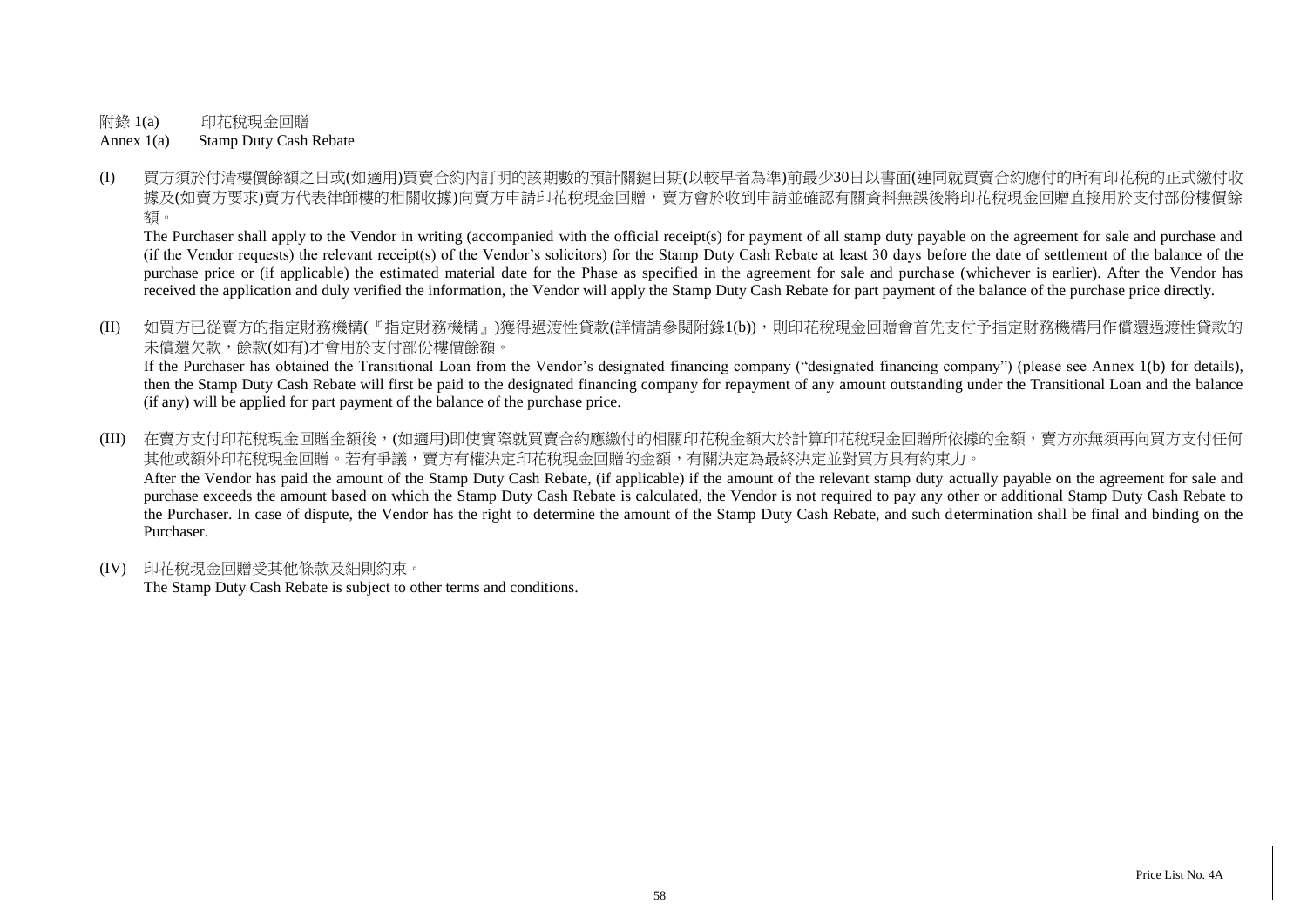### 附錄 1(b) 過渡性貸款(只適用於買方為個人或香港註冊成立的有限公司及其所有股東及董事均為個人)

Annex 1(b) Transitional Loan (only applicable to the Purchaser who is individual or limited company incorporated in Hong Kong with all its shareholder(s) and director(s) being individual(s))

## 買方可向賣方的指定財務機構(『指定財務機構』)申請過渡性貸款(『過渡性貸款』),主要條款如下:

The Purchaser can apply to the Vendor's designated financing company ("designated financing company") for a Transitional Loan ("Transitional Loan"). Key terms are as follows:

- (I) 買方須於簽署臨時買賣合約時同時申請過渡性貸款。 The Purchaser shall make the application for the Transitional Loan at the same time as the signing of the preliminary agreement for sale and purchase.
- (II) 過渡性貸款的到期日為按買賣合約付清樓價餘額的日期。 The maturity date of the Transitional Loan is the date of settlement of the balance of the purchase price in accordance with the agreement for sale and purchase.

## (III) 利率為5%p.a.。如買方在到期日或之前準時還清過渡性貸款,將獲豁免貸款利息。 Interest rate shall be 5%p.a.. **If the Purchaser shall duly repay the Transitional Loan on or before the maturity date, interest on the Transitional Loan will be waived.**

(IV) 所有過渡性貸款的法律文件須由賣方代表律師準備,並於賣方代表律師的辦事處簽署。買方無須支付任何申請貸款的手續費或法律費用。如買方就過渡性貸款另 行自聘律師作為其代表律師,買方須負責其代表律師有關費用及雜費。

All legal documents of the Transitional Loan shall be prepared by the Vendor's solicitors and signed at the office of the Vendor's solicitors. The Purchaser will not be charged any handling fee or legal fee for processing the loan application. If the Purchaser shall instruct his/her/its own solicitors to act for him/her/it for the Transitional Loan, the Purchaser shall bear his/her/its own solicitors' relevant costs and disbursements.

(V) 在簽署買賣合約之時,買方須向賣方代表律師存放一筆款項,以使賣方代表律師安排在印花稅條例訂明的時限內讓印花稅署署長為買賣合約及(如印花稅條例要求) 臨時買賣合約加蓋印花。該筆款項金額相等於買賣合約(包括加蓋買賣合約副本的定額費用)及(如印花稅條例要求)臨時買賣合約的從價印花稅及(如適用)買家印花 稅的總額,減過渡性貸款的金額。

Upon signing of the agreement for sale and purchase, the Purchaser shall deposit with the Vendor's solicitors a fund for the Vendor's solicitors to arrange for the agreement for sale and purchase and (where required by the Stamp Duty Ordinance) the preliminary agreement for sale and purchase to be stamped by the Collector of Stamp Revenue within the time limit prescribed by the Stamp Duty Ordinance. The amount of the fund is equal to the total amount of ad valorem stamp duty on the agreement for sale and purchase (including the fixed fee for stamping a counterpart of the agreement for sale and purchase) and (where required by the Stamp Duty Ordinance) the preliminary agreement for sale and purchase and (if applicable) the amount of buyer's stamp duty, less the Transitional Loan amount.

(VI) 買方敬請向指定財務機構查詢有關貸款用途及詳情。貸款批出與否及其條款,指定財務機構有最終決定權。不論貸款獲批與否,買方仍須按買賣合約完成住宅物 業的交易及繳付住宅物業的樓價全數。

The Purchaser is advised to enquire with the designated financing company about the purpose and details of the loan. The approval or disapproval of the loan and the terms thereof are subject to the final decision of the designated financing company. Irrespective of whether the loan is approved or not, the Purchaser shall complete the purchase of the residential property and shall pay the full purchase price of the residential property in accordance with the agreement for sale and purchase.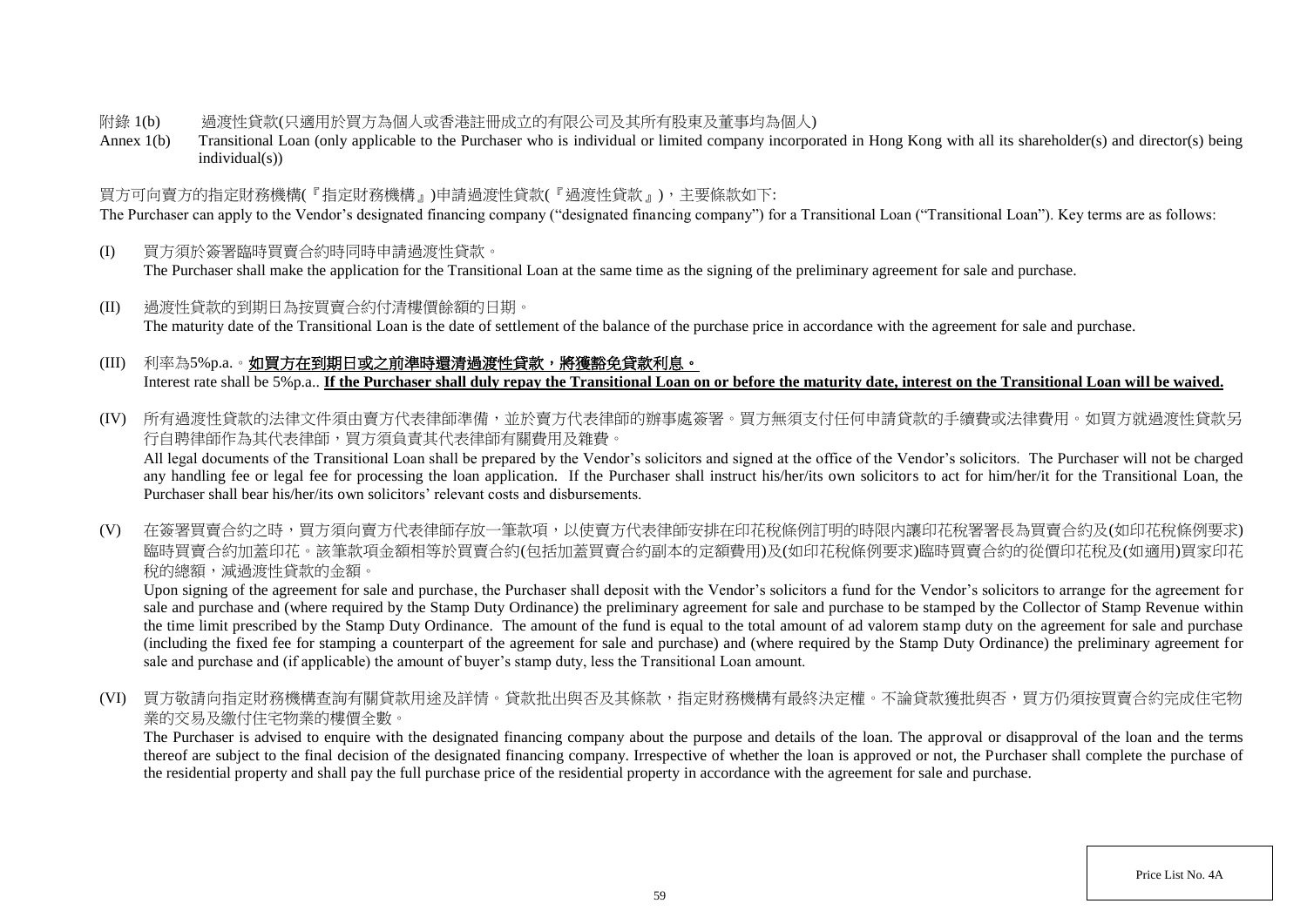(VII) 此貸款受其他條款及細則約束。

This loan is subject to other terms and conditions.

#### (VIII) 賣方無給予或視之為已給予任何就過渡性貸款之批核的陳述或保證。

No representation or warranty is given or shall be deemed to have been given by the Vendor as to the approval of the Transitional Loan.

1. 如買方享有印花稅現金回贈但沒有使用過渡性貸款,在買方按買賣合約付清樓價餘額的情況下,可就每個住宅物業獲港幣\$5,000現金回贈(『港幣\$5,000現金回 贈』)。

If the Purchaser is entitled to the Stamp Duty Cash Rebate but has not utilized the Transitional Loan, subject to settlement of the balance of the purchase price in accordance with the agreement for sale and purchase, a cash rebate of HK\$5,000 for each residential property ("HK\$5,000 Cash Rebate") would be offered to the Purchaser.

2. 買方須於付清樓價餘額之日或(如適用)買賣合約內訂明的該期數的預計關鍵日期(以較早者為準)前最少30日,以書面向賣方申請港幣\$5,000現金回贈,賣方會於收 到申請並確認有關資料無誤後將港幣\$5,000現金回贈直接用於支付部份樓價餘額。

The Purchaser shall apply to the Vendor in writing for the HK\$5,000 Cash Rebate at least 30 days before the date of settlement of balance of purchase price or (if applicable) the estimated material date for the Phase as specified in the agreement for sale and purchase (whichever is earlier). After the Vendor has received the application and duly verified the information to be correct, the Vendor will apply the HK\$5,000 Cash Rebate for part payment of the balance of the purchase price directly.

3. 為免疑問,就購買每個住宅物業,買方只可選擇使用過渡性貸款或獲得港幣\$5.000現金回贈的其中一項。買方須為於同一份臨時買賣合約下購買的所有住宅物業選 擇相同之優惠。

For the avoidance of doubt, for each purchase of a residential property, the Purchaser can only choose either to utilize the Transitional Loan or to obtain the HK\$5,000 Cash Rebate. The Purchaser must choose the same offer for all the residential properties purchased under the same preliminary agreement for sale and purchase.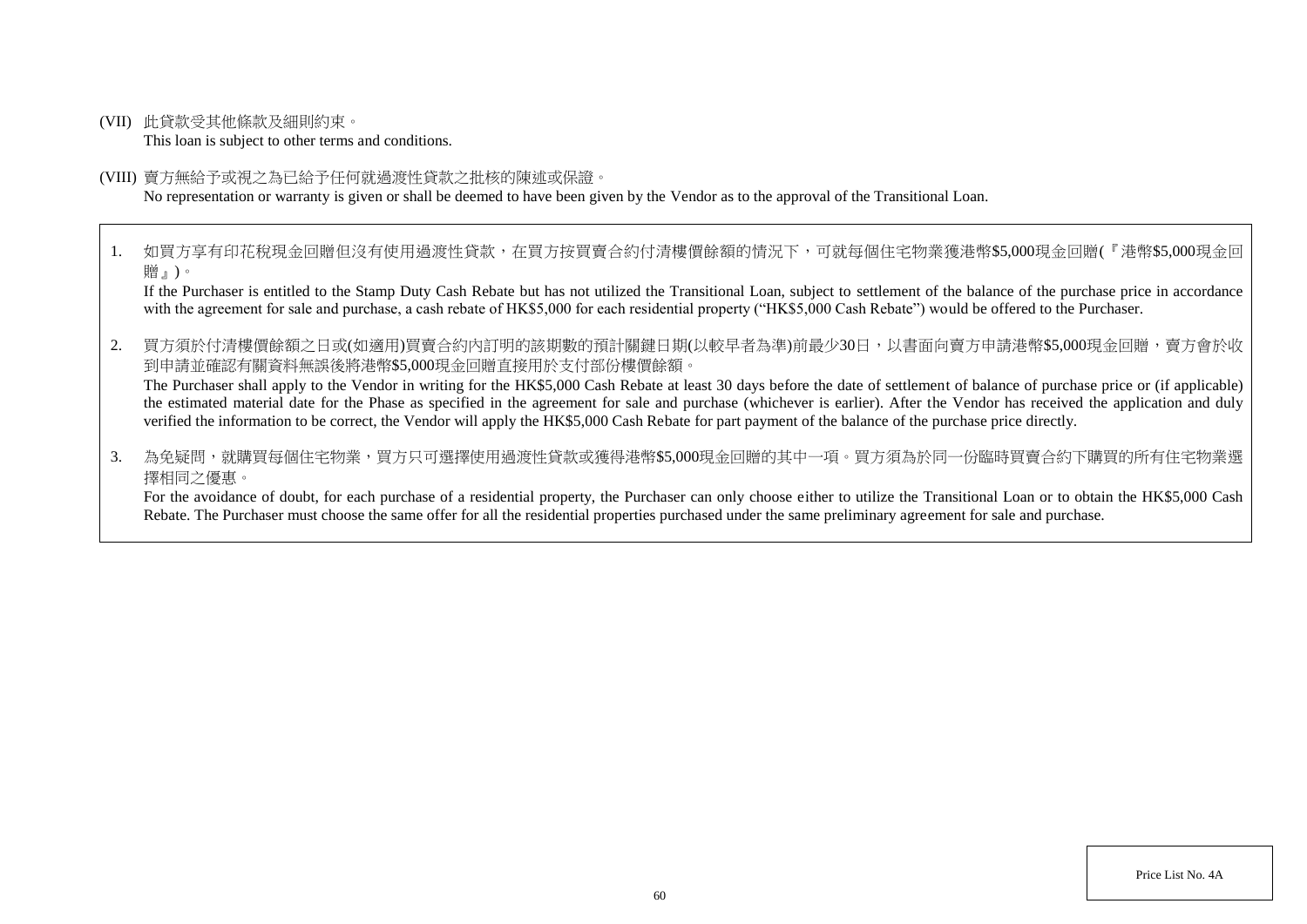## 附錄 2(a) 備用第一按揭貸款

Annex 2(a) Standby First Mortgage Loan

賣方的指定財務機構(『指定財務機構』)提供備用第一按揭貸款 (『第一按揭貸款』) 之主要條款如下: The key terms of a Standby First Mortgage Loan ("First Mortgage Loan") offered by the Vendor's designated financing company ("designated financing company") are as follows:

(I) 買方必須於付清樓價餘額之日或(如適用)買賣合約內訂明的該期數的預計關鍵日期(以較早者為準)前最少60日以書面向指定財務機構申請第一按揭貸款。 The Purchaser shall make a written application to the designated financing company for a First Mortgage Loan not less than 60 days before date of settlement of the balance of the purchase price or (if applicable) the estimated material date for the Phase as specified in the agreement for sale and purchase (whichever is earlier).

## (II) (適用於選擇AVD and BSD靈活付款計劃)

(Applicable to AVD and BSD Flexible Payment Plan)

第一按揭貸款的最高金額為有關付款計劃所述之淨樓價的80%,惟貸款金額不可超過應繳付之樓價餘額。指定財務機構會因應買方及其擔保人(如有)的信貸評估, 對貸款金額作出調整。因應不同付款計劃的支付條款,如買方意欲申請最高貸款金額,可能須提前支付樓價餘額。

The maximum First Mortgage Loan amount shall be 80% of the net purchase price as mentioned in the relevant payment plan, provided that the loan amount shall not exceed the balance of purchase price payable. The designated financing company will adjust the loan amount in accordance with the credit assessment of the Purchaser and his/her/its guarantor (if any). Depending on the different terms of payment of the payment plans, the Purchaser intending to apply for the maximum loan amount may have to early settle the balance of purchase price.

(適用於選擇現金付款計劃、現金Plus付款計劃、靈活Easy付款計劃、靈活付款計劃及卓越靈活付款計劃) (Applicable to Cash Payment Plan, Cash Plus Payment Plan, Flexible Easy Payment Plan, Flexible Payment Plan and Premier Flexible Payment Plan)

第一按揭貸款的最高金額為有關付款計劃所述之淨樓價的80%或(如買方屬特選客戶)90%,惟貸款金額不可超過應繳付之樓價餘額。指定財務機構會因應買方及其 擔保人(如有)的信貸評估,對貸款金額作出調整。因應不同付款計劃的支付條款,如買方意欲申請最高貸款金額,可能須提前支付樓價餘額。

The maximum First Mortgage Loan amount shall be 80% or (if the Purchaser is/are designated customer(s)) 90% of the net purchase price as mentioned in the relevant payment plan, provided that the loan amount shall not exceed the balance of purchase price payable. The designated financing company will adjust the loan amount in accordance with the credit assessment of the Purchaser and his/her/its guarantor (if any). Depending on the different terms of payment of the payment plans, the Purchaser intending to apply for the maximum loan amount may have to early settle the balance of purchase price.

上文『特選客戶』一詞指(i)個人名義買方;及(ii)至少一位買方或其擔保人為香港相關專業機構註冊之建築師、會計師、測量師、獸醫、牙醫、醫生、註冊護士、 精算師、律師、特許金融分析師、民航機師、香港醫院管理局之僱員(其薪金為醫院管理局一般職系薪級表34(33A)點或以上)或香港特別行政區政府之公務員(其薪 金為公務員總薪級表34(33A)點或以上) (統稱為『指定專業人士』)。指定財務機構保留對『特選客戶』及『指定專業人士』定義的最終解釋權。

The term "designated customer" above means (i) the Purchaser(s) who is/are individual(s); and (ii) at least one of the Purchaser(s) or his/her guarantor(s) is/are registered with the relevant professional bodies in Hong Kong as architect, accountant, surveyor, veterinarian, dentist, doctor, registered nurse, actuary, lawyer, Chartered Financial Analyst, airline pilot, staff of Hospital Authority of Hong Kong (with salary at Hospital Authority General Pay Scale Point 34 (33A) or above) or civil servants of the government of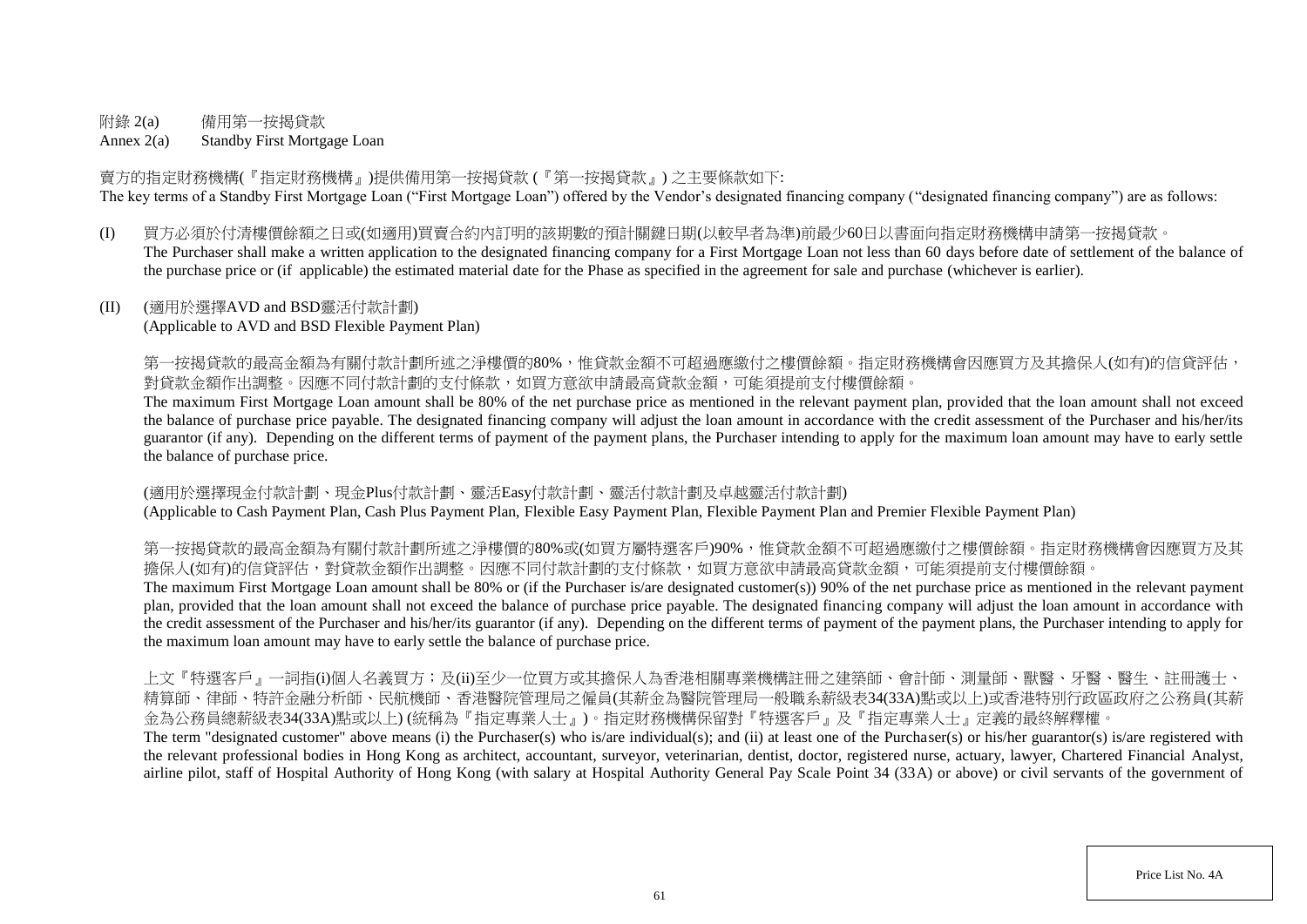HKSAR (with salary at Civil Services Master Pay Scale Point 34 (33A) or above) (collectively "designated professional person"). The designated financing company reserves the right of final interpretation of the definitions of "designated customer" and "designated professional person".

- (III) 第一按揭貸款以該住宅物業之第一法定按揭作抵押。 The First Mortgage Loan shall be secured by a first legal mortgage over the residential property.
- (IV) 該住宅物業只可供買方自住。 The residential property shall only be self-occupied by the Purchaser.
- (V) 第一按揭貸款年期最長為25年。 The maximum tenor of First Mortgage Loan shall be 25 years.
- (VI) 首24個月之按揭利率為香港上海匯豐銀行有限公司不時報價之港元最優惠利率(『港元最優惠利率』)減2.85% p.a.,其後之按揭利率為港元最優惠利率,利率浮動。 最終利率以指定財務機構審批結果而定。

Interest rate for the first 24 months shall be Hong Kong Dollar Best Lending Rate quoted from time to time by The Hongkong and Shanghai Banking Corporation Limited ("Hong Kong Dollar Best Lending Rate") minus 2.85% p.a., thereafter at Hong Kong Dollar Best Lending Rate, subject to fluctuation. The final interest rate will be subject to approval by the designated financing company.

(VII) 買方須以按月分期償還第一按揭貸款。

The Purchaser shall repay the First Mortgage Loan by monthly instalments.

(VIII) 買方及其擔保人(如有)須提供足夠文件證明其還款能力(如買方屬特選客戶,只考慮指定專業人士的還款能力),包括但不限於在指定財務機構要求下提供信貸報告、 稅單、其他收入證明及/或銀行紀錄。指定財務機構會對買方及其擔保人(如有)進行信貸審查及評估。 The Purchaser and his/her/its guarantor (if any) shall provide sufficient documents to prove his/her/its repayment ability (if the Purchaser is a designated customer, only the

repayment ability of the designated professional person(s) will be considered), including without limitation the provision of credit report, Tax Demand Note, other income proof and/or banking record upon request from the designated financing company. The designated financing company will conduct credit check and assessment on the Purchaser and his/her/its guarantor (if any).

(IX) 第一按揭貸款申請須由指定財務機構獨立審批。

The First Mortgage Loan shall be approved by the designated financing company independently.

- (X) 買方須就申請第一按揭貸款支付港幣\$5,000不可退還的申請手續費。 The Purchaser shall pay HK\$5,000 being the non-refundable application fee for the First Mortgage Loan.
- (XI) 所有第一按揭貸款法律文件須由賣方代表律師辦理,並由買方負責有關律師費用及雜費。買方可選擇另行自聘律師作為買方代表律師,在此情況下,買方亦須負 責其代表律師有關第一按揭貸款的律師費用及雜費。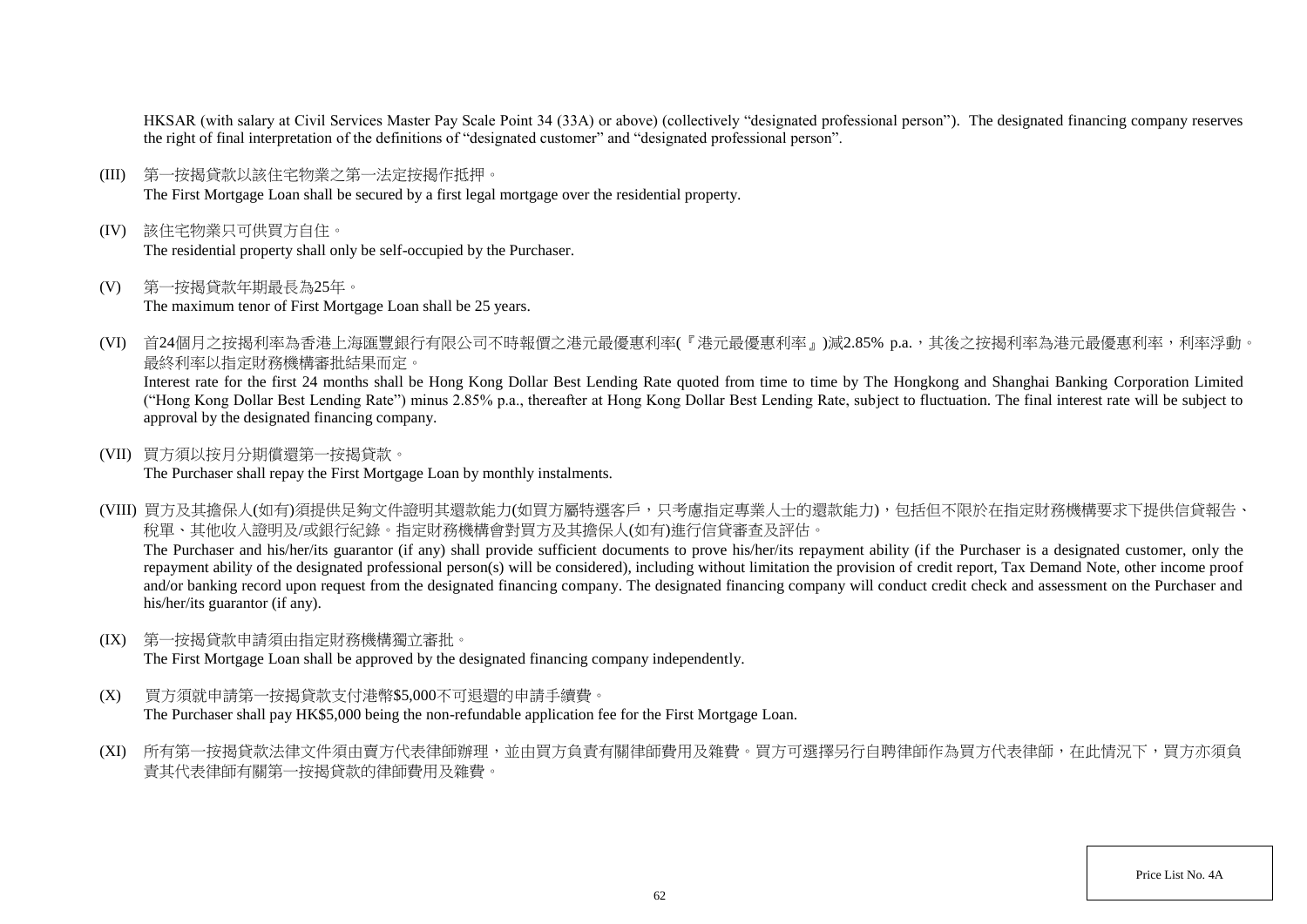All legal documents of First Mortgage Loan shall be handled by the Vendor's solicitors and all the costs and disbursements relating thereto shall be borne by the Purchaser. The Purchaser can choose to instruct his/her/its own solicitors to act for him/her/it, and in such event, the Purchaser shall also bear his/her/its own solicitors' costs and disbursements relating to the First Mortgage Loan.

(XII) 買方敬請向指定財務機構查詢有關第一按揭貸款用途及詳情。第一按揭貸款批出與否、批出貸款金額及其條款,指定財務機構有最終決定權。不論審批結果如何, 買方仍須按買賣合約完成住宅物業的交易及繳付住宅物業的樓價全數。

The Purchaser is advised to enquire with the designated financing company about the purpose and the details of the First Mortgage Loan. The approval, disapproval or the approved loan amount of the First Mortgage Loan and the terms thereof are subject to the final decision of the designated financing company. Irrespective of the assessment result, the Purchaser shall complete the purchase of the residential property and shall pay the full purchase price of the residential property in accordance with the agreement for sale and purchase.

### (XIII) 第一按揭貸款受其他條款及細則約束。

The First Mortgage Loan is subject to other terms and conditions.

### (XIV) 賣方無給予或視之為已給予任何就第一按揭貸款之安排及批核的陳述或保證。

No representation or warranty is given or shall be deemed to have been given by the Vendor as to the arrangement and the approval of the First Mortgage Loan.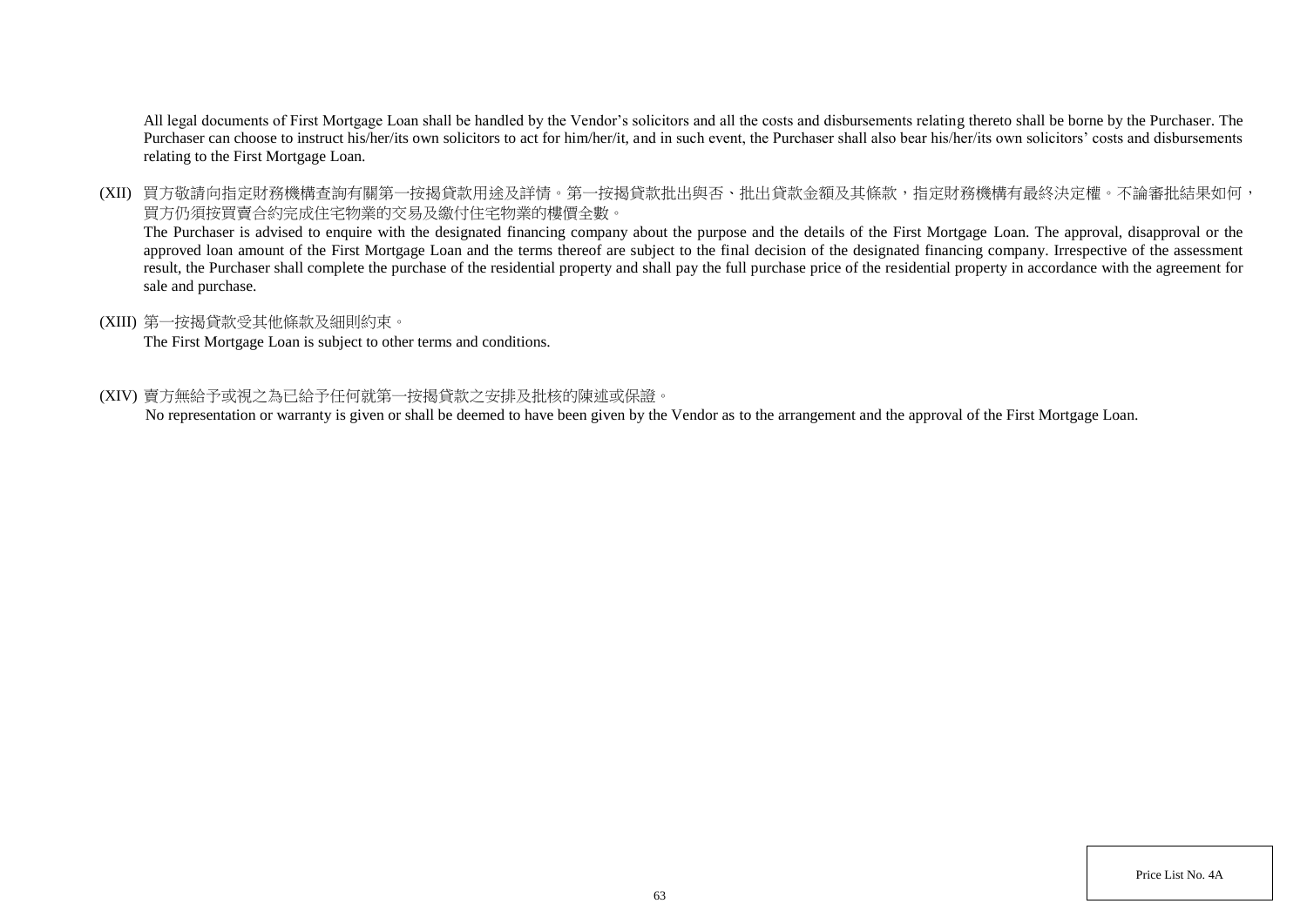附錄 2(b) 備用第二按揭貸款

Annex 2(b) Standby Second Mortgage Loan

賣方的指定財務機構(『指定財務機構』)提供備用第二按揭貸款 (『第二按揭貸款』) 之主要條款如下:

The key terms of a Standby Second Mortgage Loan ("Second Mortgage Loan") offered by the Vendor's designated financing company ("designated financing company") are as follows:

- (I) 買方必須於付清樓價餘額之日或(如適用)買賣合約內訂明的該期數的預計關鍵日期(以較早者為準)前最少60日以書面向指定財務機構申請第二按揭貸款。 The Purchaser shall make a written application to the designated financing company for a Second Mortgage Loan not less than 60 days before the date of settlement of the balance of the purchase price or (if applicable) the estimated material date for the Phase as specified in the agreement for sale and purchase (whichever is earlier).
- (II) 第二按揭貸款的最高金額為有關付款計劃所述之淨樓價的30%,惟第一按揭貸款(由第一按揭銀行提供)及第二按揭貸款總金額不可超過淨樓價的80%,或應繳付之 樓價餘額,以較低者為準。指定財務機構會因應買方及其擔保人(如有)的信貸評估,對貸款金額作出調整。 The maximum Second Mortgage Loan amount shall be 30% of the net purchase price as mentioned in the relevant payment plan, provided that the total amount of first

mortgage loan (offered by the first mortgagee bank) and the Second Mortgage Loan shall not exceed 80% of the net purchase price, or the balance of purchase price payable, whichever is lower. The designated financing company will adjust the loan amount in accordance with the credit assessment of the Purchaser and his/her/its guarantor (if any).

(III) 第二按揭貸款以該住宅物業之法定按揭作抵押。

The Second Mortgage Loan shall be secured by a legal mortgage over the residential property.

(IV) 該住宅物業只可供買方自住。

The residential property shall only be self-occupied by the Purchaser.

- (V) 第二按揭貸款年期最長為25年,或第一按揭貸款(由第一按揭銀行提供)之年期,以較短者為準。 The maximum tenor of Second Mortgage Loan shall be 25 years or the tenor of first mortgage loan (offered by the first mortgagee bank), whichever is shorter.
- (VI) 首24個月之按揭利率為:

Interest rate for the first 24 months shall be:

- (如第二按揭貸款的金額不超過淨樓價的25%)香港上海匯豐銀行有限公司不時報價之港元最優惠利率(『港元最優惠利率』)減2.85% p.a.;或 (If the amount of the Second Mortgage Loan does not exceed 25% of the net purchase price) Hong Kong Dollar Best Lending Rate quoted from time to time by The Hongkong and Shanghai Banking Corporation Limited ("Hong Kong Dollar Best Lending Rate") minus 2.85% p.a.; or
- (如第二按揭貸款的金額超過淨樓價的25%,但不超過淨樓價的30%)港元最優惠利率減2.35% p.a., (If the amount of the Second Mortgage Loan exceeds 25% of the net purchase price, but does not exceed 30% of the net purchase price) Hong Kong Dollar Best Lending Rate minus 2.35% p.a.,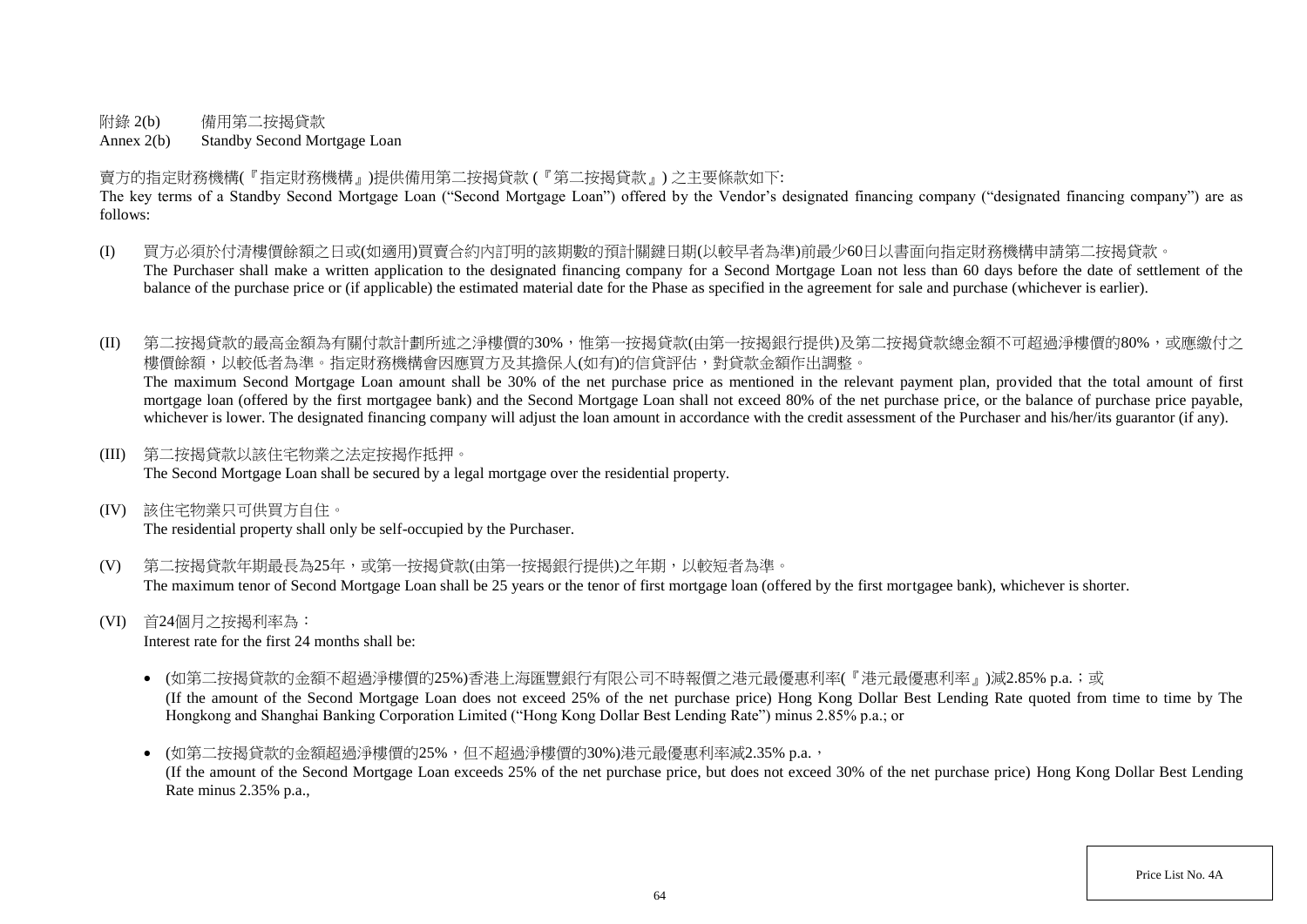## 其後之按揭利率為港元最優惠利率,利率浮動。最終利率以指定財務機構審批結果而定。

thereafter at Hong Kong Dollar Best Lending Rate, subject to fluctuation. The final interest rate will be subject to approval by the designated financing company.

(VII) 買方須以按月分期償還第二按揭貸款。

The Purchaser shall repay the Second Mortgage Loan by monthly instalments.

(VIII) 買方及其擔保人(如有)須提供足夠文件證明其還款能力,包括但不限於在指定財務機構要求下提供信貸報告、稅單、其他收入證明及/或銀行紀錄。指定財務機構 會對買方及其擔保人(如有)進行信貸審查及評估。

The Purchaser and his/her/its guarantor (if any) shall provide sufficient documents to prove his/her/its repayment ability, including without limitation the provision of credit report, Tax Demand Note, other income proof and/or banking record upon request from the designated financing company. The designated financing company will conduct credit check and assessment on the Purchaser and his/her/its guarantor (if any).

(IX) 第一按揭銀行須為指定財務機構所指定及轉介之銀行,買方並且須首先得到該銀行同意辦理第二按揭貸款。 The first mortgagee bank shall be nominated and referred by the designated financing company and the Purchaser shall obtain prior consent from the first mortgagee bank to apply for the Second Mortgage Loan.

- (X) 第一按揭貸款(由第一按揭銀行提供)及第二按揭貸款須由有關承按機構獨立審批。 The first mortgage loan (offered by the first mortgagee bank) and the Second Mortgage Loan shall be approved by the relevant mortgagees independently.
- (XI) 所有第二按揭貸款法律文件須由賣方代表律師辦理,並由買方負責有關律師費用及雜費。買方可選擇另行自聘律師作為買方代表律師,在此情況下,買方亦須負 責其代表律師有關第二按揭貸款的律師費用及雜費。

All legal documents of the Second Mortgage Loan shall be handled by the Vendor's solicitors and all the costs and disbursements relating thereto shall be borne by the Purchaser. The Purchaser can choose to instruct his/her/its own solicitors to act for him/her/it, and in such event, the Purchaser shall also bear his/her/its own solicitors' costs and disbursements relating to the Second Mortgage Loan.

- (XII) 買方須就申請第二按揭貸款支付港幣\$5,000不可退還的申請手續費。 The Purchaser shall pay HK\$5,000 being the non-refundable application fee for the Second Mortgage Loan.
- (XIII) 買方敬請向指定財務機構查詢有關第二按揭貸款用途及詳情。第二按揭貸款批出與否、批出貸款金額及其條款,指定財務機構有最終決定權。不論審批結果如何 ,買方仍須按買賣合約完成住宅物業的交易及繳付住宅物業的樓價全數。

The Purchaser is advised to enquire with the designated financing company about the purpose and the details of the Second Mortgage Loan. The approval, disapproval or the approved loan amount of the Second Mortgage Loan and the terms thereof are subject to the final decision of the designated financing company. Irrespective of the assessment result, the Purchaser shall complete the purchase of the residential property and shall pay the full purchase price of the residential property in accordance with the agreement for sale and purchase.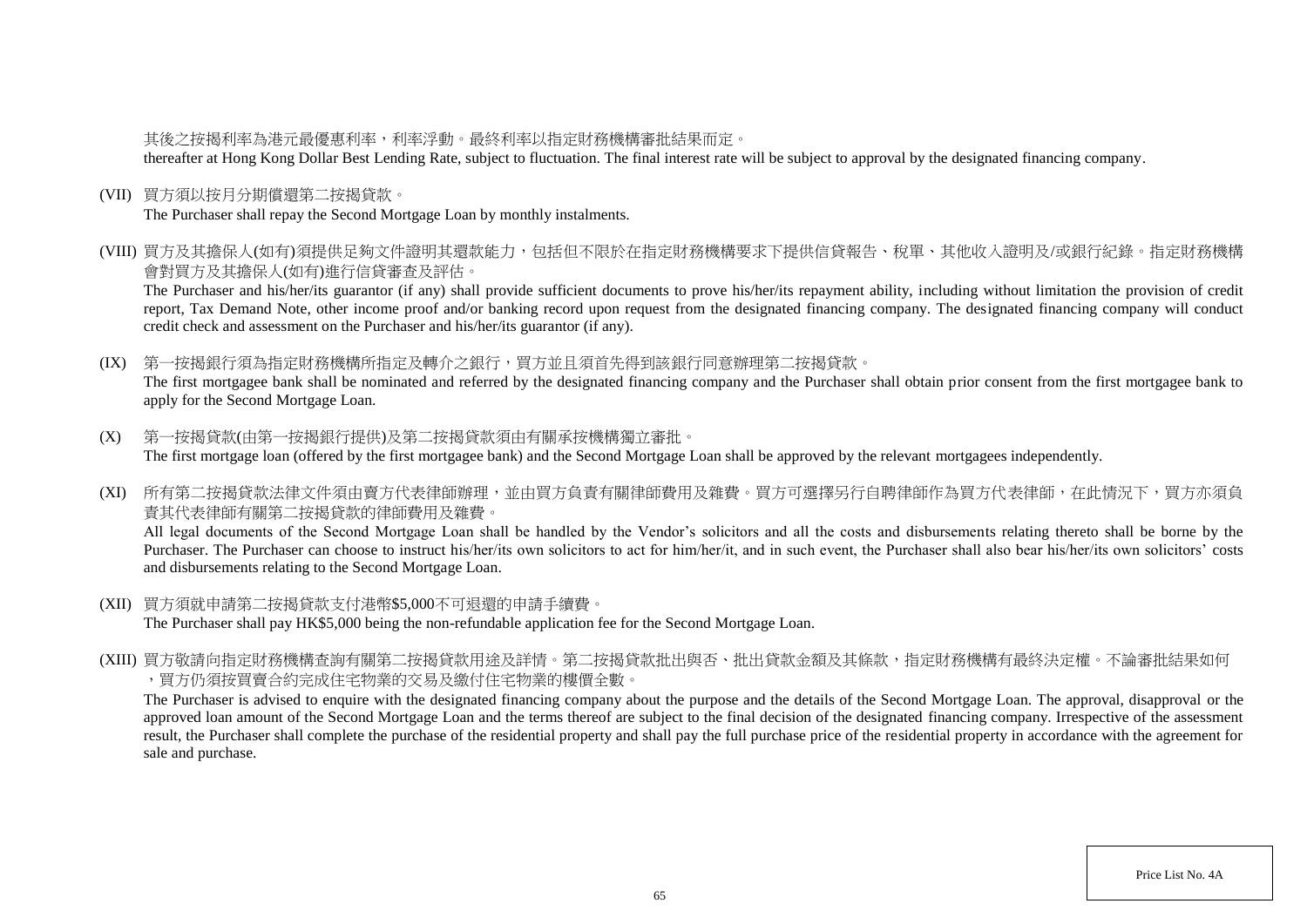(XIV) 此第二按揭貸款受其他條款及細則約束。

This Second Mortgage Loan is subject to other terms and conditions.

(XV) 賣方無給予或視之為已給予任何就第二按揭貸款之安排及批核的陳述或保證。

No representation or warranty is given or shall be deemed to have been given by the Vendor as to the arrangement and the approval of the Second Mortgage Loan.

## 備註:銀行會根據香港金融管理局的指引,將第二按揭貸款的條款納入銀行的按揭審批考慮。詳情請向有關銀行查詢。

Note: The bank will, in the course of approving any mortgage, take into account the terms and conditions of the Second Mortgage Loan in accordance with Hong Kong Monetary Authority guidelines. For details, please enquire with the banks.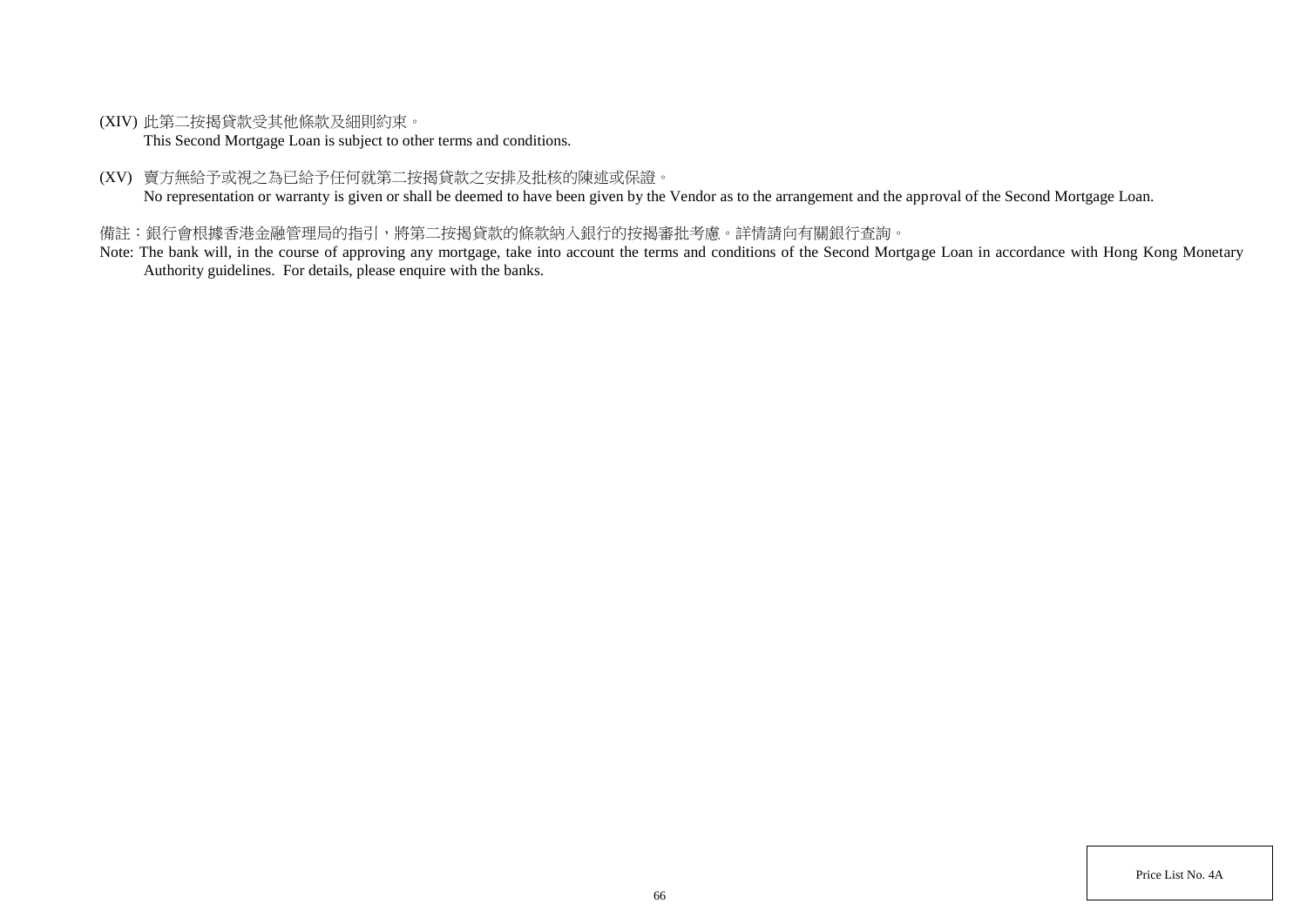附錄 2(c) Regency 120 Plus (只適用於個人名義買方)

Annex  $2(c)$  Regency 120 Plus (applicable only to the Purchaser(s) who is/are individual(s))

買方可向賣方的指定財務機構(『指定財務機構』)申請Regency 120 Plus (『樓價貸款』),主要條款如下: The Purchaser can apply to the Vendor's designated financing company ("designated financing company") for the Regency 120 Plus ("Payment Financing"). Key terms are as follows:

- (I) 買方必須於付清樓價餘額之日或(如適用)買賣合約內訂明的該期數的預計關鍵日期(以較早者為準)前最少60日以書面向指定財務機構申請樓價貸款。 The Purchaser shall make a written application to the designated financing company for a Payment Financing not less than 60 days before date of settlement of the balance of the purchase price or (if applicable) the estimated material date for the Phase as specified in the agreement for sale and purchase (whichever is earlier).
- (II) 樓價貸款必須以該住宅物業之第一法定按揭及一個香港住宅物業(『現有物業』)之第一法定按揭作為抵押。以下為現有物業的基本要求: The Payment Financing shall be secured by a first legal mortgage over the residential property and a first legal mortgage over a Hong Kong residential property ("Existing Property"). The following are the basic requirements of the Existing Property:
	- 現有物業的業主(或其中一位業主)必須為買方(或買方其中一位)或買方的近親(即配偶、父母、子女、兄弟、姊妹、祖父母、外祖父母、孫、孫女、外孫或外孫 女)或買方其中一位的近親;及

The registered owner of the Existing Property (or any one of the registered owners) must be the Purchaser (or any one of the Purchasers) or a close relative (i.e. spouse, parents, children, brothers, sisters, grandparents or grandchildren) of the Purchaser or a close relative of any one of the Purchasers; and

- 現有物業的業權良好;及 The title to the Existing Property is good; and
- 現有物業沒有銀行按揭以外的其他按揭或產權負擔;及 The Existing Property is not subject to any mortgage or incumbrance other than bank mortgage; and
- 現有物業不屬於村屋、1980年前發出入伙紙的單幢式住宅物業、有轉讓限制的物業或非屋苑式的離島物業等;及 The Existing Property is not a village-type house, residential property in a single block with an Occupation Permit issued before 1980, property which is subject to alienation restrictions and non-estate-type property situated on the outlying islands, etc.; and
- 現有物業的價值必須符合以下要求:

The value of the Existing Property must satisfy the following requirement: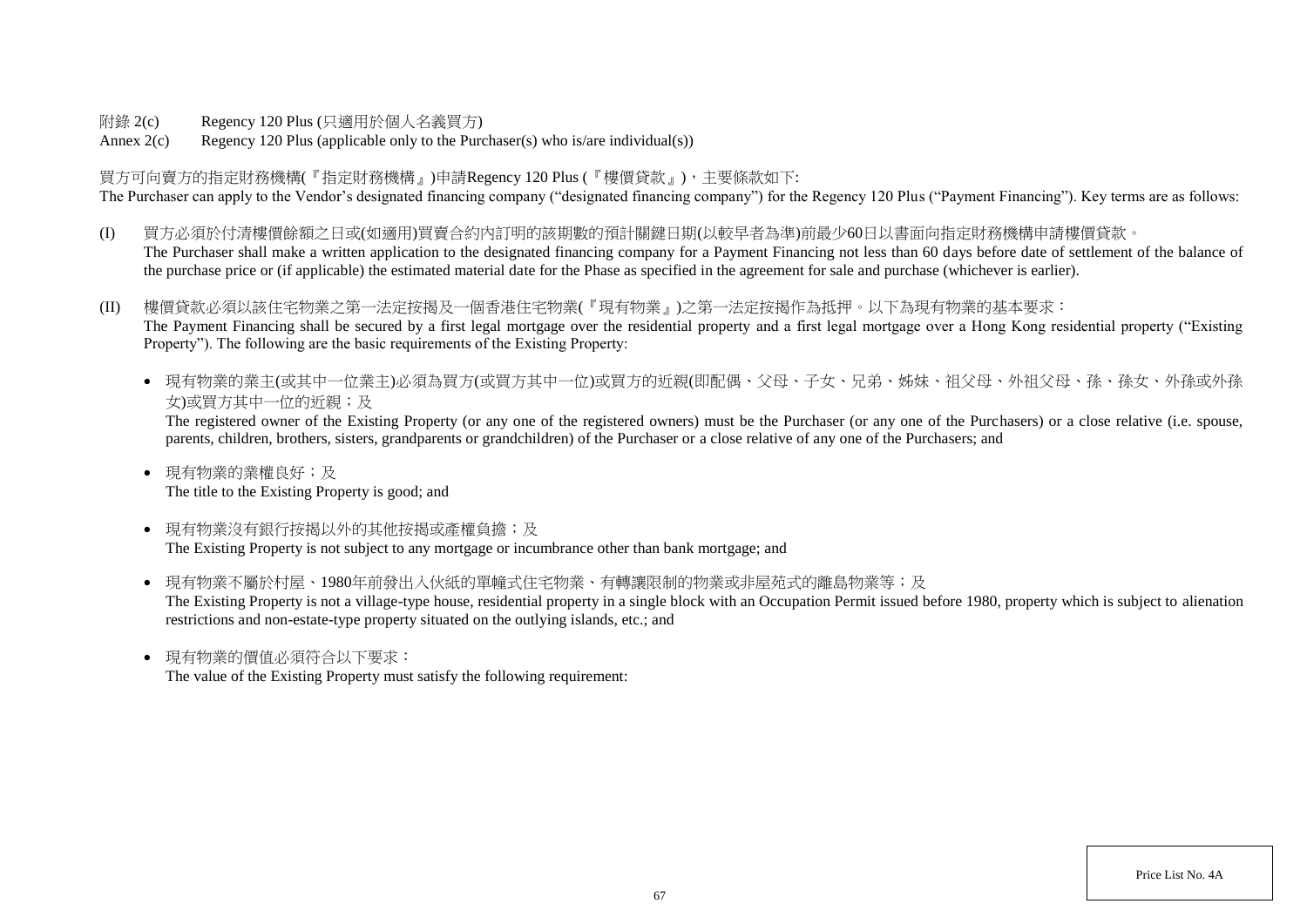| 於申請Regency 120 Plus時,現有物業的按揭                    | 指定財務機構估算現有物業的價值                                                                                                         |
|-------------------------------------------------|-------------------------------------------------------------------------------------------------------------------------|
| 情況:                                             | The designated financing company's valuation of the Existing Property                                                   |
| The mortgage status of the Existing Property at |                                                                                                                         |
| the time of application for Regency 120 Plus:   |                                                                                                                         |
| 沒有任何按揭                                          | 不低於住宅物業之樓價的30%(或總樓價的30%,如購買兩個或以上住宅物業)                                                                                   |
| does not have any mortgage                      | not less than 30% of the purchase price (or 30% of the total purchase price, if two or above residential properties are |
|                                                 | purchased) of the residential property.                                                                                 |
|                                                 |                                                                                                                         |
| 有銀行按揭                                           | 不低於住宅物業之樓價的60% (或總樓價的60%, 如購買兩個或以上住宅物業)                                                                                 |
| mortgaged to a bank                             | not less than 60% of the purchase price (or 60% of the total purchase price, if two or above residential properties are |
|                                                 | purchased) of the residential property.                                                                                 |
|                                                 |                                                                                                                         |

## 儘管符合上述要求,指定財務機構保留權利不接受現有物業作為抵押品。

Notwithstanding meeting the above requirements, the designated financing company reserves the right not to accept the Existing Property as security.

# (III) 樓價貸款的最高金額為:

The maximum amount of Payment Financing shall be:

| 於申請Regency 120 Plus時,現有物業的按揭                    | 樓價貸款的最高金額                                                                                                           |
|-------------------------------------------------|---------------------------------------------------------------------------------------------------------------------|
| 情況:                                             | The maximum amount of the Payment Financing                                                                         |
| The mortgage status of the Existing Property at |                                                                                                                     |
| the time of application for Regency 120 Plus:   |                                                                                                                     |
| 沒有任何按揭                                          | (如現有物業的估算價值為樓價30%或以上,但少於樓價40%)樓價的75%扣除所有賣方將提供用以支付樓<br>٠                                                             |
| does not have any mortgage                      | 價餘額部份的現金回贈(如有)後的金額,惟貸款金額不可超過應繳付之樓價餘額;或                                                                              |
|                                                 | (if the valuation of the Existing Property is 30% of the purchase price or above, but less than 40% of the purchase |
|                                                 | price) 75% of the purchase price less all cash rebate(s) (if any) that will be offered by the Vendor for part       |
|                                                 | payment of the balance of purchase price, provided that the loan amount shall not exceed the balance of purchase    |
|                                                 | price payable; or                                                                                                   |
|                                                 |                                                                                                                     |
|                                                 | (如現有物業的估算價值為樓價40%或以上,但少於樓價50%)樓價的85%扣除所有賣方將提供用以支付樓                                                                  |
|                                                 | 價餘額部份的現金回贈(如有)後的金額,惟貸款金額不可超過應繳付之樓價餘額;或                                                                              |
|                                                 | (if the valuation of the Existing Property is 40% of the purchase price or above, but less than 50% of the purchase |
|                                                 | price) 85% of the purchase price less all cash rebate(s) (if any) that will be offered by the Vendor for part       |
|                                                 | payment of the balance of purchase price, provided that the loan amount shall not exceed the balance of purchase    |
|                                                 | price payable; or                                                                                                   |
|                                                 |                                                                                                                     |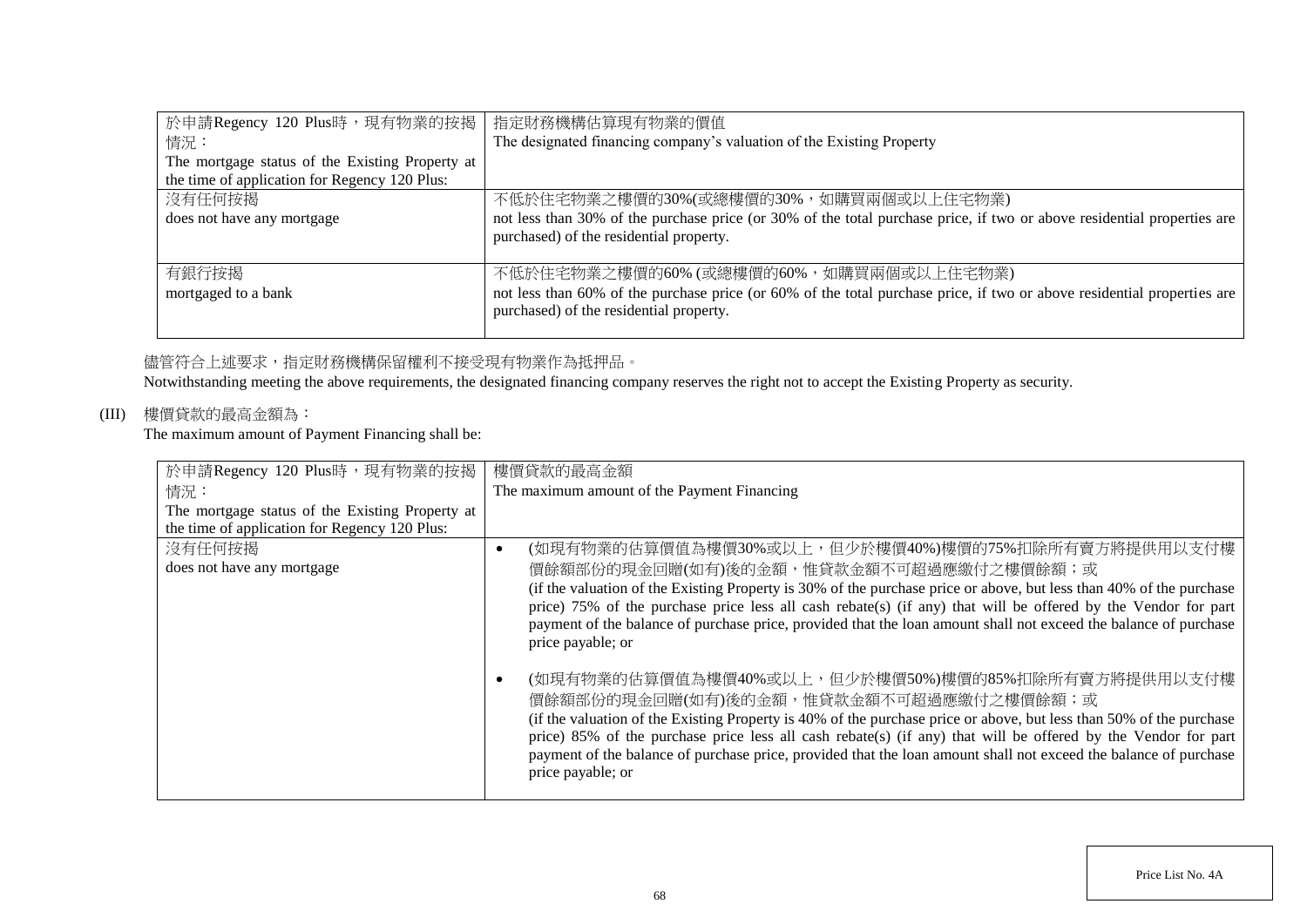|                     | (如現有物業的估算價值為樓價50%或以上)樓價的95%扣除所有賣方將提供用以支付樓價餘額部份的現<br>金回贈(如有)後的金額,惟貸款金額不可超過應繳付之樓價餘額。<br>(if the valuation of the Existing Property is 50% of the purchase price or above) 95% of the purchase price less<br>all cash rebate(s) (if any) that will be offered by the Vendor for part payment of the balance of purchase price,<br>provided that the loan amount shall not exceed the balance of purchase price payable. |
|---------------------|----------------------------------------------------------------------------------------------------------------------------------------------------------------------------------------------------------------------------------------------------------------------------------------------------------------------------------------------------------------------------------------------------------------------|
| 有銀行按揭               | (如現有物業的估算價值為樓價60%或以上,但少於樓價70%)樓價的100%;或                                                                                                                                                                                                                                                                                                                                                                              |
| mortgaged to a bank | (if the valuation of the Existing Property is 60% of the purchase price or above, but less than 70% of the purchase<br>price) 100% of the purchase price; or                                                                                                                                                                                                                                                         |
|                     | (如現有物業的估算價值為樓價70%或以上,但少於樓價80%)樓價的110%;或                                                                                                                                                                                                                                                                                                                                                                              |
|                     | (if the valuation of the Existing Property is 70% of the purchase price or above, but less than 80% of the purchase<br>price) 110% of the purchase price; or                                                                                                                                                                                                                                                         |
|                     | (如現有物業的估算價值為樓價80%或以上)樓價的120%。<br>(if the valuation of the Existing Property is 80% of the purchase price or above)120% of the purchase price.                                                                                                                                                                                                                                                                        |

因應不同付款計劃的支付條款,如買方意欲申請最高貸款金額,可能須提前支付樓價餘額。指定財務機構會因應買方及其擔保人(如有)的信貸評估結果,對貸款金 額作出調整。

Depending on the different terms of payment of the payment plans, the Purchaser intending to apply for the maximum loan amount may have to early settle the balance of purchase price. The designated financing company will adjust the loan amount in accordance with the credit assessment of the Purchaser and his/her/its guarantor (if any).

(IV) 該住宅物業只可供買方自住。

The residential property shall only be self-occupied by the Purchaser.

(V) 買方毋須提供收入證明,但須提供其他指定財務機構所需文件,包括但不限於在指定財務機構要求下提供信貸報告、還款紀錄及/或銀行紀錄。指定財務機構會對 買方及其擔保人(如有)進行信貸審查。

The Purchaser is not required to provide income proof, but is required to provide other necessary documents upon request from the designated financing company, including without limitation, credit report, repayment record and/or banking record. The designated financing company will conduct credit check on the Purchaser and his/her guarantor (if any).

(VI) 買方須提供於到期還款資金安排,並提供相關文件證明。

The Purchaser is required to provide the funding arrangement for repayment on maturity and provide the relevant documents.

(VII) 樓價貸款申請須由指定財務機構獨立審批。

The Payment Financing shall be approved by the designated financing company independently.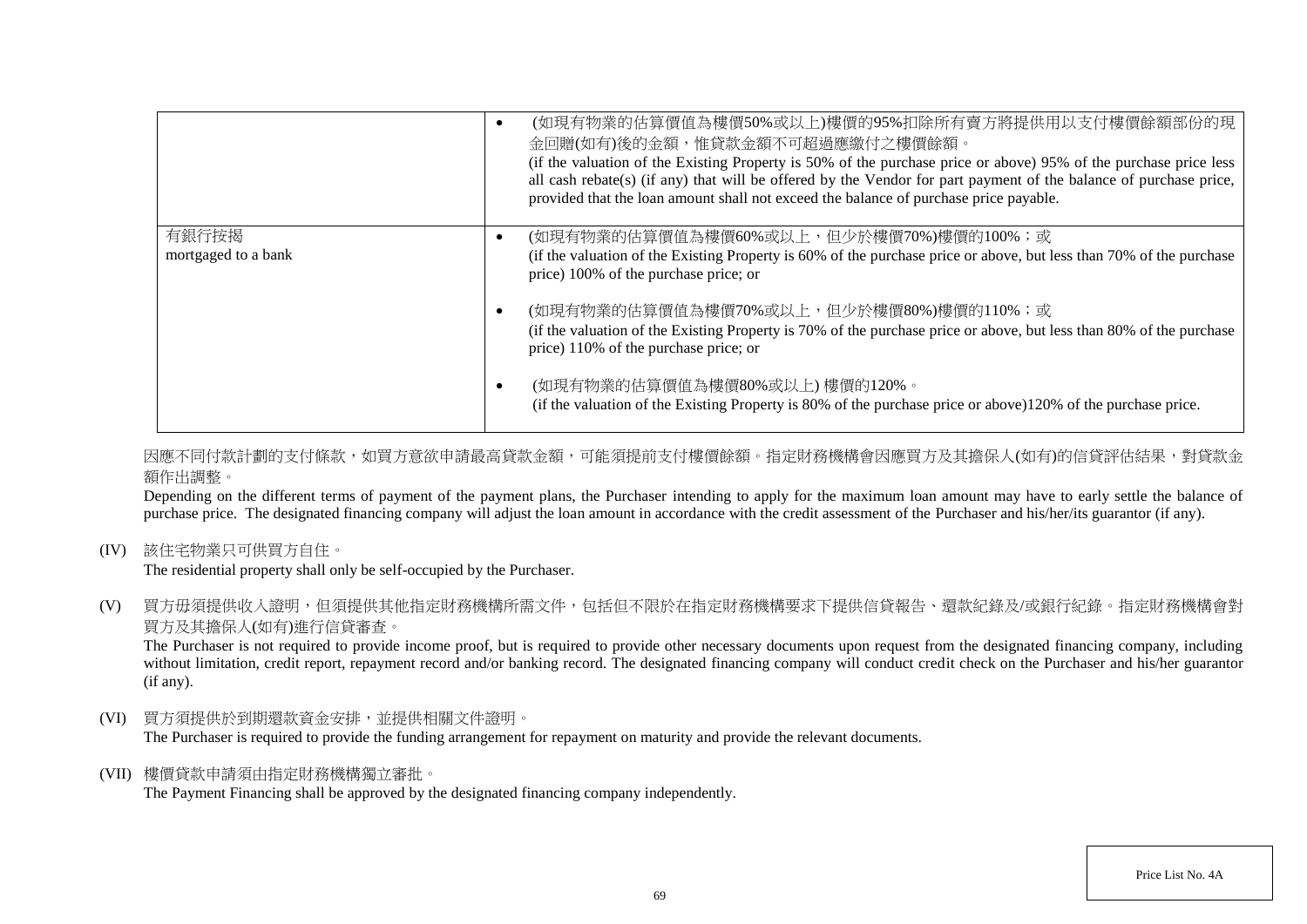(VIII) 樓價貸款必須一次過全部提取,並只可首先用於繳付樓價餘額(『貸款A部份』)及(如適用)然後用於償還現有物業的按揭貸款(『貸款B部份』)。如樓價貸款不足以 償清現有物業的按揭貸款,現有物業的業主須自行安排資金以償清現有物業的按揭貸款。

The Payment Financing shall be fully drawn in one lump sum and shall only be applied for firstly payment of the balance of purchase price ("Tranche A") and (if applicable) secondly repayment of the mortgage loan of the Existing Property ("Tranche B"). If the mortgage loan of the Existing Property cannot fully repaid by the Payment Financing, the registered owner of the Existing Property shall arrange his/her own funds to fully repay the mortgage loan of the Existing Property.

(IX) 樓價貸款的年期最長為 2 年。

The maximum tenor of the Payment Financing shall be 2 years.

- (X) 利率為2.15% p.a.。最終利率以指定財務機構審批結果而定。 Interest rate shall be 2.15%p.a.. The final interest rate will be subject to approval by the designated financing company.
- (XI) 買方須以以下方式償還樓價貸款:

The Purchaser shall repay the Payment Financing in the following manner:

- (i) 每月供款相當於樓價0.5%,先用於支付利息,餘款用於償還樓價貸款的貸款A部份;及 monthly installment amount equivalent to 0.5% of the purchase price shall be paid for interest firstly, and the balance shall be applied for repayment of the Tranche A of the Payment Financing; and
- (ii) 於到期日,全數償還樓價貸款餘款及利息。 fully repay the balance of the Payment Financing and interest on the maturity date.
- (XII) 買方可向指定財務機構申請附錄2(e)所述的延續貸款 (『延續貸款』),於樓價貸款到期日用以償還樓價貸款的貸款A部份。延續貸款的最高金額為: The Purchaser may apply to the designated financing company for the Extended Loan ("Extended Loan") as set out in Annex 2(e) for repayment of the Tranche A of the Payment Financing upon the maturity date of the Payment Financing. The maximum amount of the Extended Loan shall be:

| 於申請Regency 120 Plus時,現有物業的按揭情                       | 延續貸款的最高金額                                                                                                          |
|-----------------------------------------------------|--------------------------------------------------------------------------------------------------------------------|
| 一況:                                                 | The maximum amount of the Extended Loan                                                                            |
| The mortgage status of the Existing Property at the |                                                                                                                    |
| time of application for Regency 120 Plus:           |                                                                                                                    |
| 沒有任何按揭                                              | 樓價貸款的到期日須償還的樓價貸款的貸款A部份的餘款減去樓價的10%。                                                                                 |
| does not have any mortgage                          | the balance of the Tranche A of the Payment Financing repayable on maturity date of the Payment Financing less 10% |
|                                                     | of the purchase price.                                                                                             |
| 有銀行按揭                                               | 樓價貸款的到期日須償還的樓價貸款的貸款A部份的餘款。                                                                                         |
| mortgaged to a bank                                 | the balance of the Tranche A of the Payment Financing repayable on maturity date of the Payment Financing.         |
|                                                     |                                                                                                                    |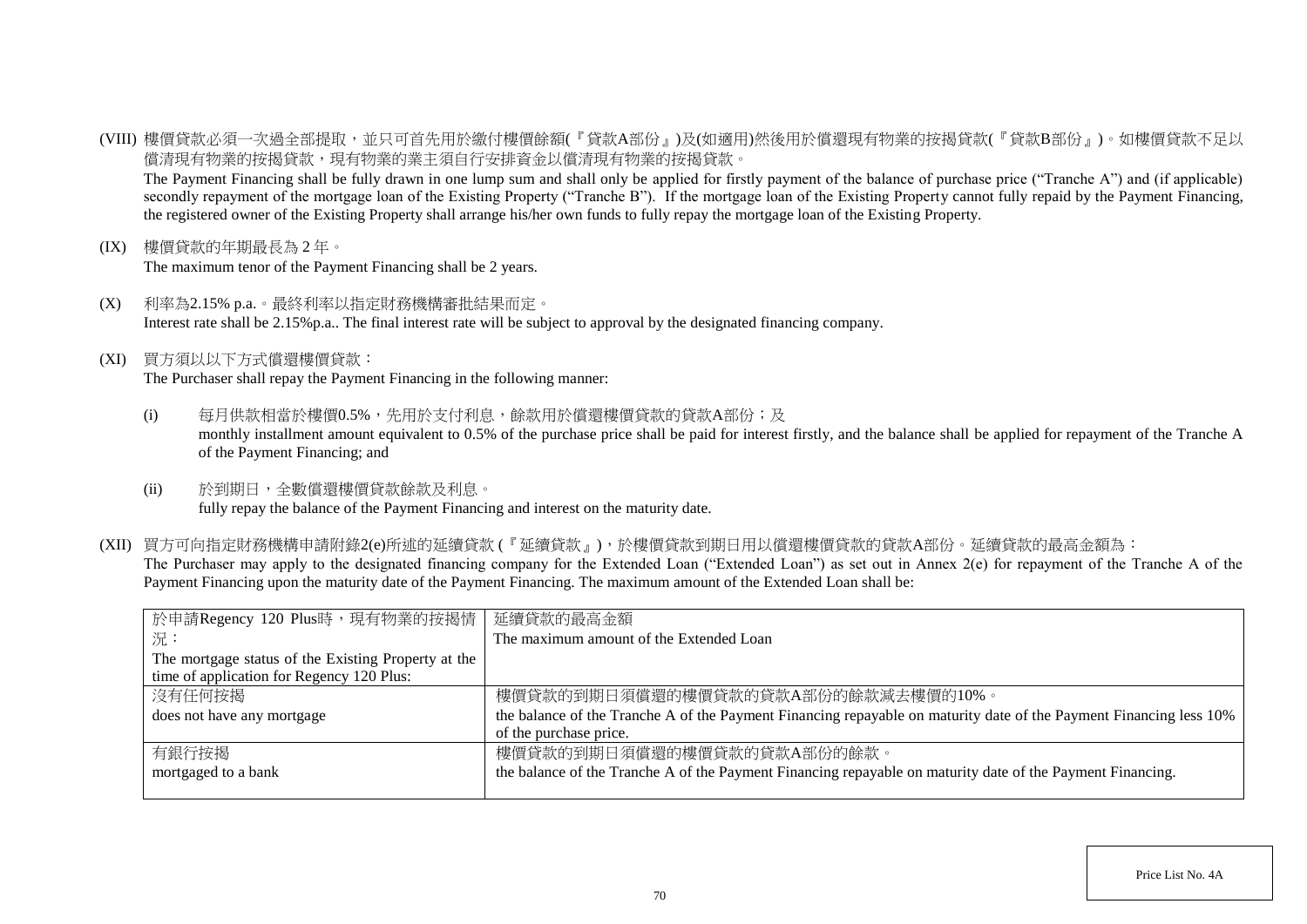## 指定財務機構會因應買方及其擔保人(如有)的信貸評估結果,對貸款金額作出調整。詳情請參閱附錄 2(d)。

The designated financing company will adjust the loan amount in accordance with the credit assessment of the Purchaser and his/her guarantor (if any). Please see Annex 2(d) for details.

(XIII) 所有樓價貸款的法律文件須由賣方代表律師準備,並於賣方代表律師的辦事處簽署。買方無須支付任何申請貸款的手續費或法律費用(惟買方須自行支付為證明其 現有物業良好業權之補契費用(如有))。如買方就樓價貸款另行自聘律師作為其代表律師,買方須負責其代表律師有關費用及雜費。如現有物業有按揭,買方須自 行聘請律師辦理解除按揭手續並支付相關律師費用及雜費。

All legal documents of the Payment Financing shall be prepared by the Vendor's solicitors and signed at the office of the Vendor's solicitors. The Purchaser will not be charged any handling fee or legal fee for processing the loan application (except that the expenses for obtaining any missing title deeds (if any) in order to prove good title of the Existing Property shall be borne by the Purchaser). If the Purchaser shall instruct his/her own solicitors to act for him/her for the Payment Financing, the Purchaser shall bear his/her own solicitors' relevant costs and disbursements. If the Existing Property is mortgaged, the Purchaser shall instruct his/her own solicitors to handle the release of the mortgage and bear his/her own solicitors' relevant costs and disbursements.

(XIV) 買方敬請向指定財務機構查詢有關貸款用途及詳情。貸款批出與否、批出貸款金額及其條款,指定財務機構有最終決定權。不論審批結果如何,買方仍須按買賣 合約完成住宅物業的交易及繳付住宅物業的樓價全數。

The Purchaser is advised to enquire with the designated financing company about the purpose and details of the loan. The approval, disapproval or the approved loan amount of the loan and the terms thereof are subject to the final decision of the designated financing company. Irrespective of the assessment result, the Purchaser shall complete the purchase of the residential property and shall pay the full purchase price of the residential property in accordance with the agreement for sale and purchase.

(XV) 此貸款受其他條款及細則約束。

This loan is subject to other terms and conditions.

(XVI) 賣方均無給予或視之為已給予任何就樓價貸款之批核的陳述或保證。

No representation or warranty is given or shall be deemed to have been given by the Vendor as to the approval of the Payment Financing.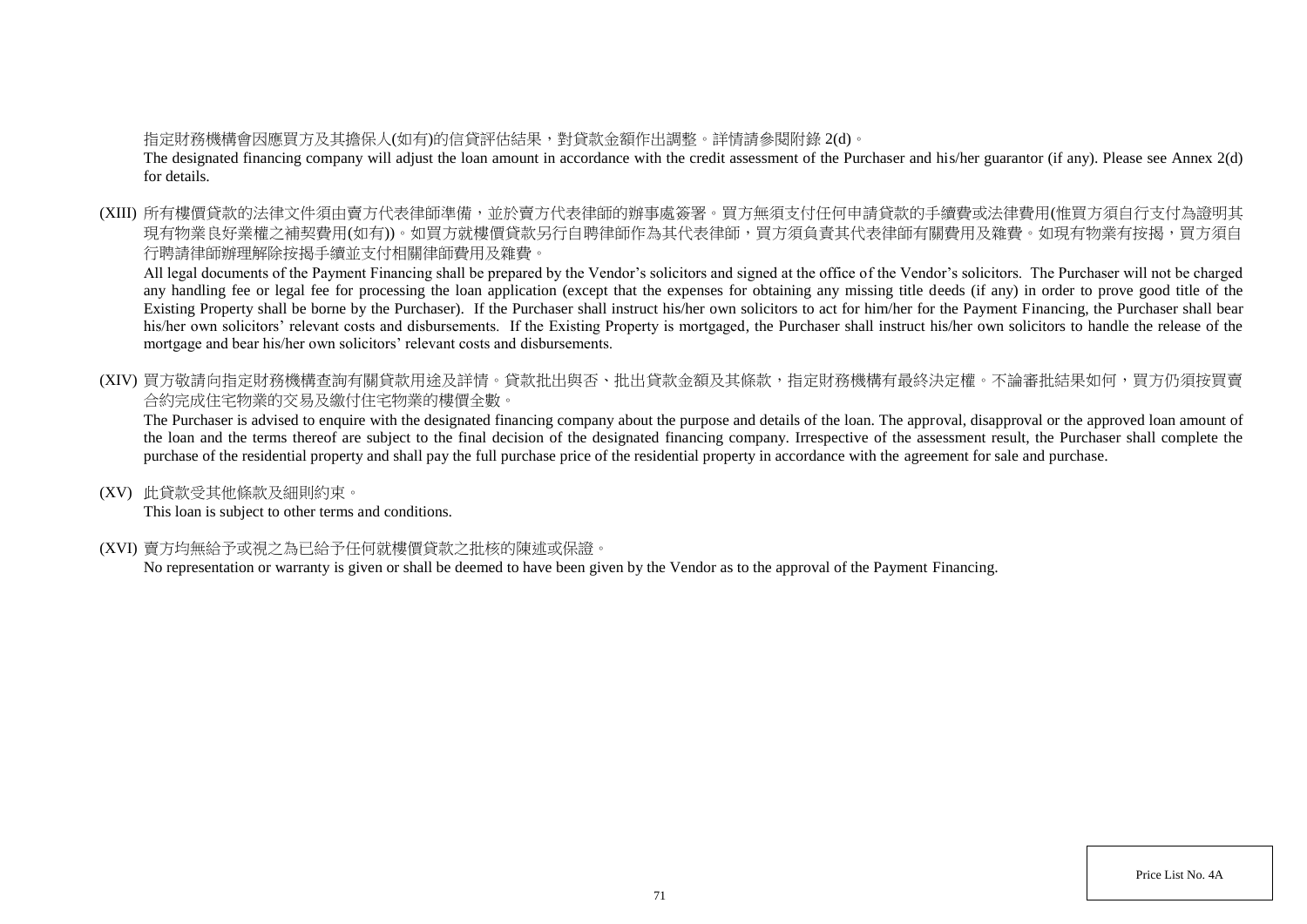### 附錄 2(d) 3 年免息貸款計劃 (只適用於個人名義買方)

Annex 2(d) 3 Years Interest-free Loan Plan (applicable only to the Purchaser(s) who is/are individual(s))

## 買方可向賣方的指定財務機構(『指定財務機構』)申請3年免息貸款計劃 (『特別貸款』),主要條款如下:

The Purchaser can apply to the Vendor's designated financing company ("designated financing company") for 3 Years Interest-free Loan Plan ("Special Loan"). Key terms are as follows:

- (I) 買方必須於付清樓價餘額之日或(如適用)買賣合約內訂明的該期數的預計關鍵日期(以較早者為準)前最少60日以書面向指定財務機構申請特別貸款。 The Purchaser shall make a written application to the designated financing company for the Special Loan not less than 60 days before date of settlement of the balance of the purchase price or (if applicable) the estimated material date for the Phase as specified in the agreement for sale and purchase (whichever is earlier).
- (II) 特別貸款必須以該住宅物業之第一法定按揭作為抵押。 The Special Loan shall be secured by a first legal mortgage over the residential property.
- (III) 該住宅物業供買方自住。 The residential property shall be self-occupied by the Purchaser.
- (VI) 擔保人(如有)必須為買方(或買方其中一位)或買方的指定親屬(即配偶、父母、子女、兄弟或姊妹)或買方其中一位的指定親屬或指定財務機構所接受的其他人士。 The guarantor (if any) must be the Purchaser (or any one of the Purchasers) or a designated relative (i.e. spouse, parents, children, brothers or sisters) of the Purchaser or a designated relative of any one of the Purchasers, or other person accepted by the designated financing company.
- (V) 特別貸款的最高金額為有關付款計劃所述之最高金額。如特別貸款金額為以下列表指明的金額,買方可根據以下列表獲賣方送出特別貸款現金回贈(『特別貸款 現金回贈』)。

The maximum amount of Special Loan shall be the maximum amount as mentioned in the relevant payment plan. If the amount of the Special Loan is equal to the amount specified in the table below, the Purchaser shall be entitled to a Special Loan Cash Rebate ("Special Loan Cash Rebate") offered by the Vendor according to the table below.

| 特別貸款金額                                                                                      | 特別貸款現金回贈金額                      |
|---------------------------------------------------------------------------------------------|---------------------------------|
| The Amount of Special Loan                                                                  | Special Loan Cash Rebate amount |
| 高於淨樓價的70%但不高於淨樓價的75%                                                                        | 樓價1%                            |
| Higher than 70% of the net purchase price but not higher than 75% of the net purchase price | 1\% of the purchase price       |
| 不高於淨樓價的70%                                                                                  | 樓價1.5%                          |
| Not higher than 70% of the net purchase price                                               | 1.5% of the purchase price      |

賣方會於提取特別貸款日後120日內,將特別貸款現金回贈直接存入償還特別貸款的自動轉帳戶口。

The Vendor will directly deposit the Special Loan Cash Rebate to the autopay account of repayment for the Special Loan within 120 days from the drawdown date of the Special Loan.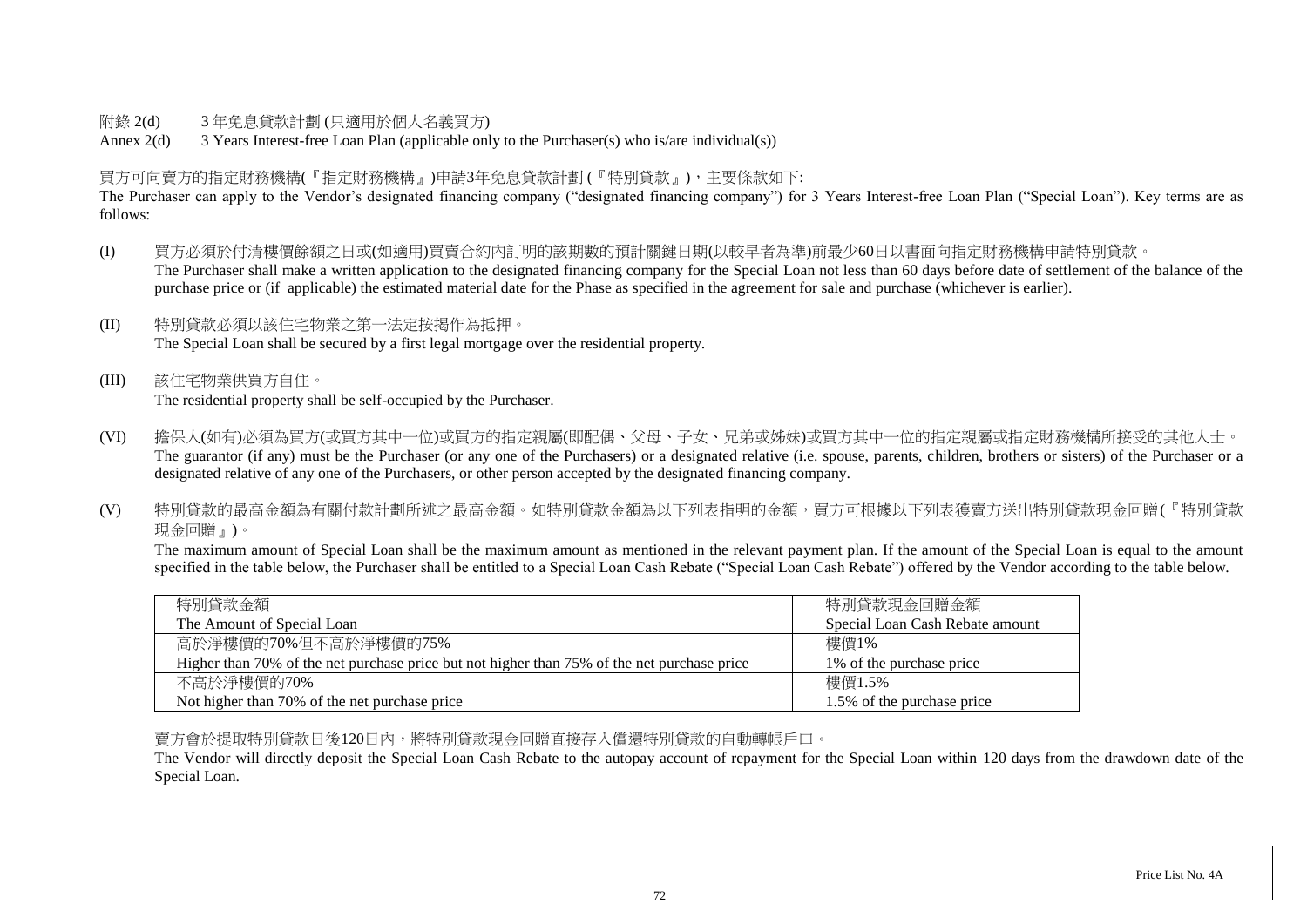(VI) 買方及其擔保人(如有)須提供足夠文件(包括但不限於工作證明、金融資產證明及資金來源證明)證明買方及(如有)其擔保人的金融資產價值 (見以下備註)不少於樓 價的30%,及其他指定財務機構所需文件,包括但不限於在指定財務機構要求下提供信貸報告及/或銀行紀錄。指定財務機構會對買方及其擔保人(如有)進行信貸 審查及評估,及會因應買方及其擔保人(如有)的信貸審查及評估結果,對貸款金額作出調整。

The Purchaser and his/her guarantor (if any) shall provide sufficient documents (including without limitation, proof of employment, proof of financial assets and proof of source of funds) to prove that the financial assets value (see note below) of the Purchaser and (if any) his/her guarantor(s) shall be at least 30% of the purchase price, and other necessary documents upon request from the designated financing company, including without limitation, credit report and/or banking record. The designated financing company will conduct credit check and assessment on the Purchaser and his/her guarantor (if any), and adjust the loan amount in accordance with the result of credit check and assessment of the Purchaser and his/her guarantor (if any).

- 備註: 『金融資產價值』指在申請特別貸款前 2 個月及簽署臨時買賣合約日前 2 個月的平均金融資產價值,及只計算以下類別金融資產(按個別金融資產情況, 指定財務機構可能會調整其計算價值),不包括已抵押或用作支持任何信貸安排的金融資產:
- Note: "The financial assets value" refers to the average financial assets value of the previous 2 months before the application of the Special Loan and the previous 2 months before the date of signing of the preliminary agreement for sale and purchase, and only counts in the following types of financial assets (subject to the status of each financial assets, the designated financing company may adjust the calculated value), excluding the financial assets which have been pledged or applied to support any credit facility:
	- 存放於香港特牌銀行的港幣及外幣存款、債券及單位信託基金;及 Hong Kong dollar and foreign currency deposit, bond and unit trust placed in Hong Kong licensed banks; and
	- 於香港交易所買賣之證券。 Securities which are traded on Hong Kong Exchange.

儘管符合上述要求,指定財務機構保留權利(i)不接受全部或部份有關金融資產;及(ii)要求買方及(如有)其擔保人提供更多的金融資產證明及資金來源證明。 Notwithstanding satisfaction of the above requirements, the designated financing company reserves the right (i) not to accept all or a part of the relevant financial assets; and (ii) request the Purchaser and (if any) his/her guarantor(s) to provide more proof of financial assets and proof of source of funds.

(VII) 買方須提供於到期還款資金安排,並提供相關文件證明。

The Purchaser is required to provide the funding arrangement for repayment on maturity and provide the relevant documents.

(VIII) 特別貸款申請須由指定財務機構獨立審批。

The Special Loan shall be approved by the designated financing company independently.

- (IX) 特別貸款必須一次過全部提取,並只可用於繳付樓價餘額。 The Special Loan shall be fully drawn in one lump sum and shall only be applied for payment of the balance of purchase price.
- (X) 特別貸款的年期最長為3年。

The maximum tenor of the Special Loan shall be 3 years.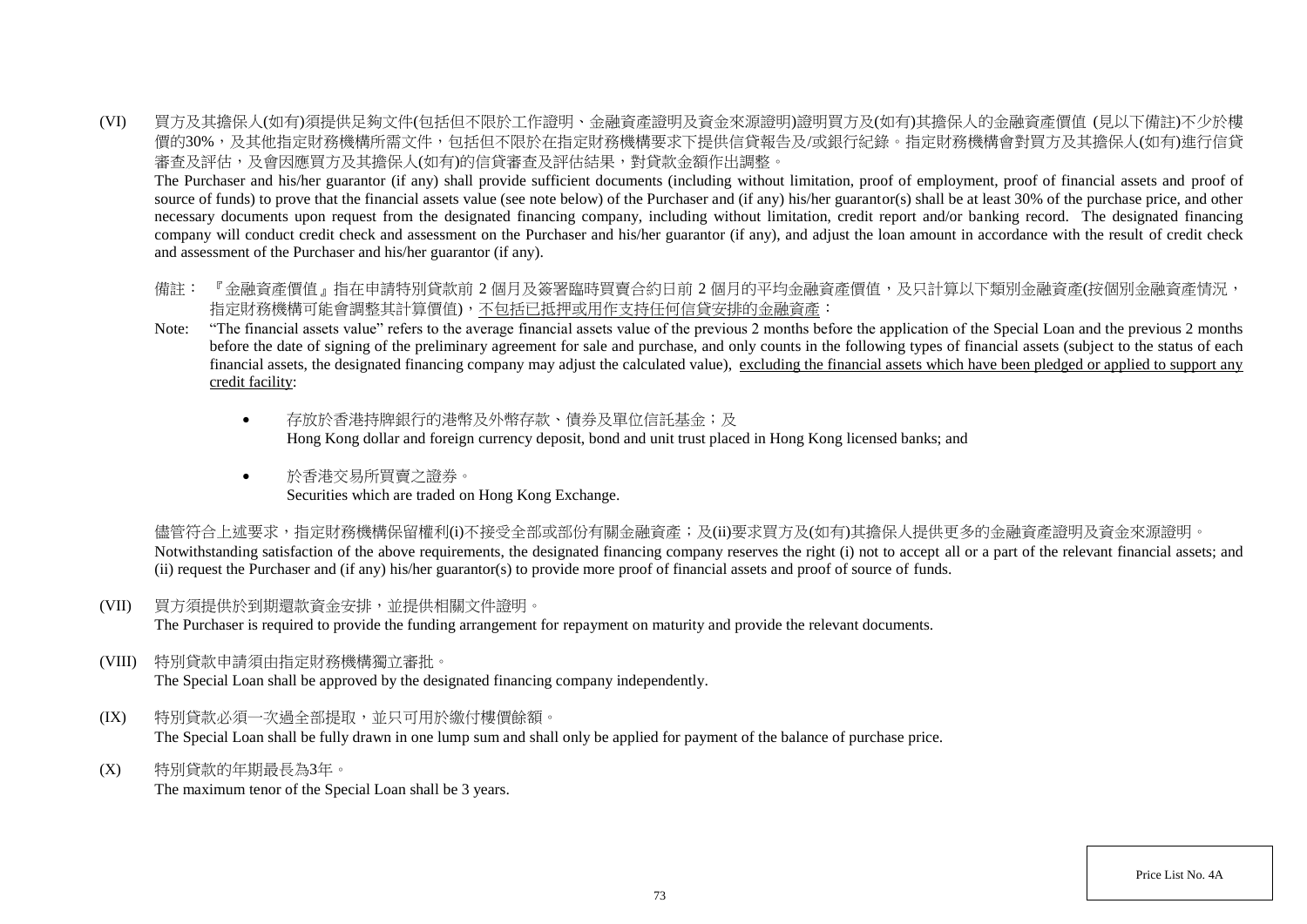(XI) 利率以香港上海匯豐銀行有限公司不時報價之港元最優惠利率計算,利率浮動,最終利率以指定財務機構審批結果而定。在買方遵守第**(III)**段所述的要求的前提 下,如買方按第(XII)段所述的方式準時償還特別貸款或提前全數償還特別貸款餘款而且已準時償還之前的每期供款,將獲豁免貸款利息。

Interest rate shall be Hong Kong Dollar Best Lending Rate quoted from time to time by The Hongkong and Shanghai Banking Corporation Limited, subject to fluctuation. The final interest rate will be subject to approval by the designated financing company. **Subject to the Purchaser complying with the requirement as mentioned in paragraph (III), if the Purchaser duly repays the Special Loan according to the manner as mentioned in paragraph (XII) or early fully repays the balance of the Special Loan and having paid each prior instalment on time, then interest on the Special Loan will be waived.**

- (XII) 買方須以以下方式償還特別貸款: The Purchaser shall repay the Special Loan in the following manner:
	- (i) 每月償還相當於樓價0.5%的本金金額;及 monthly repay the principal of an amount equivalent to 0.5% of the purchase price; and
	- (ii) 於到期日,全數償還特別貸款餘款及(如有)利息。 fully repay the balance of the Special Loan and (if any) interest on the maturity date.
- (XIII) 買方可向指定財務機構申請附錄 2(e)所述的延續貸款,於特別貸款到期日用以償還特別貸款。延續貸款的最高金額為特別貸款的到期日須償還的餘款減去樓價的 10%。指定財務機構會因應買方及其擔保人(如有)的信貸評估結果,對貸款金額作出調整。詳情請參閱附錄 2(e)。 The Purchaser may apply to the designated financing company for the Extended Loan as set out in Annex 2(e) for repayment of the Special Loan upon the maturity date of the Special Loan. The maximum amount of the Extended Loan shall be the balance of the Special Loan repayable on the maturity date of the Special Loan less 10% of the purchase price. The designated financing company will adjust the loan amount in accordance with the credit assessment of the Purchaser and his/her guarantor (if any). Please see Annex 2(e) for details.
- (XIV) 如買方提前全數償還特別貸款餘款,而且準時償還每期供款,買方可獲賣方送出以下列表指明的提前償還現金回贈(『提前償還現金回贈』)。 If the Purchaser early and fully repays the balance of the Special Loan and repays each instalment on time, the Purchaser shall be entitled to the Early Repayment Cash Rebate ("Early Repayment Cash Rebate") offered by the Vendor according to the table below.

| 全數償還特別貸款餘款日期                               | 提前償還現金回贈金額                         |
|--------------------------------------------|------------------------------------|
| Date of Full Repayment of the Special Loan | Early Repayment Cash Rebate amount |
| 首 12 個月內                                   | 樓價 3%                              |
| Within the first 12 months                 | 3% of the purchase price           |
| 第13至24個月內                                  | 樓價 1.5%                            |
| Within the 13th to 24th month              | 1.5% of the purchase price         |

## 賣方會將提前償還現金回贈直接用於償還特別貸款餘款。

The Early Repayment Cash Rebate will be applied by the Vendor for settlement of the balance of the Special Loan directly.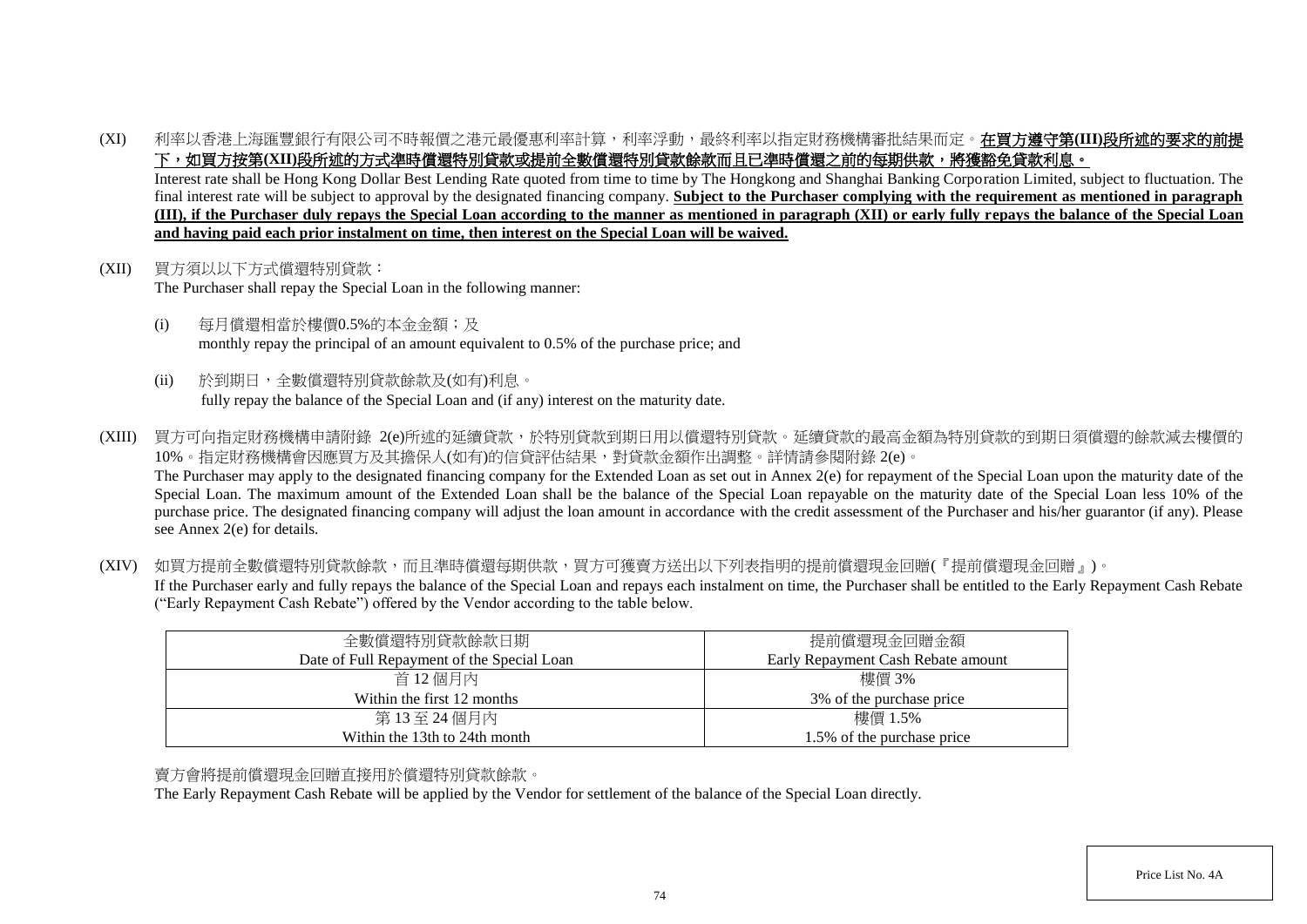(XV) 所有特別貸款的法律文件須由賣方代表律師辦理,並由買方負責有關律師費用及雜費。買方可選擇另行自聘律師作為買方代表律師,在此情況下,買方亦須負責 其代表律師有關特別貸款的律師費用及雜費。

All legal documents of the Special Loan shall be handled by the Vendor's solicitors and all the costs and disbursements relating thereto shall be borne by the Purchaser. The Purchaser can choose to instruct his/her own solicitors to act for him/her, and in such event, the Purchaser shall also bear his/her own solicitors' costs and disbursements relating to the Special Loan.

- (XVI) 買方須就申請特別貸款支付港幣\$10,000不可退還的申請手續費。 The Purchaser shall pay HK\$10,000 being the non-refundable application fee for the Special Loan.
- (XVII) 買方敬請向指定財務機構查詢有關貸款用途及詳情。貸款批出與否、批出貸款金額及其條款,指定財務機構有最終決定權。不論審批結果如何,買方仍須按買賣 合約完成住宅物業的交易及繳付住宅物業的樓價全數。

The Purchaser is advised to enquire with the designated financing company about the purpose and details of the loan. The approval, disapproval or the approved loan amount of the loan and the terms thereof are subject to the final decision of the designated financing company. Irrespective of the assessment result, the Purchaser shall complete the purchase of the residential property and shall pay the full purchase price of the residential property in accordance with the agreement for sale and purchase.

(XVIII) 此貸款受其他條款及細則約束。

This loan is subject to other terms and conditions.

(XIX) 賣方無給予或視之為已給予任何就特別貸款之安排及批核的陳述或保證。

No representation or warranty is given or shall be deemed to have been given by the Vendor as to the arrangement and the approval of the Special Loan.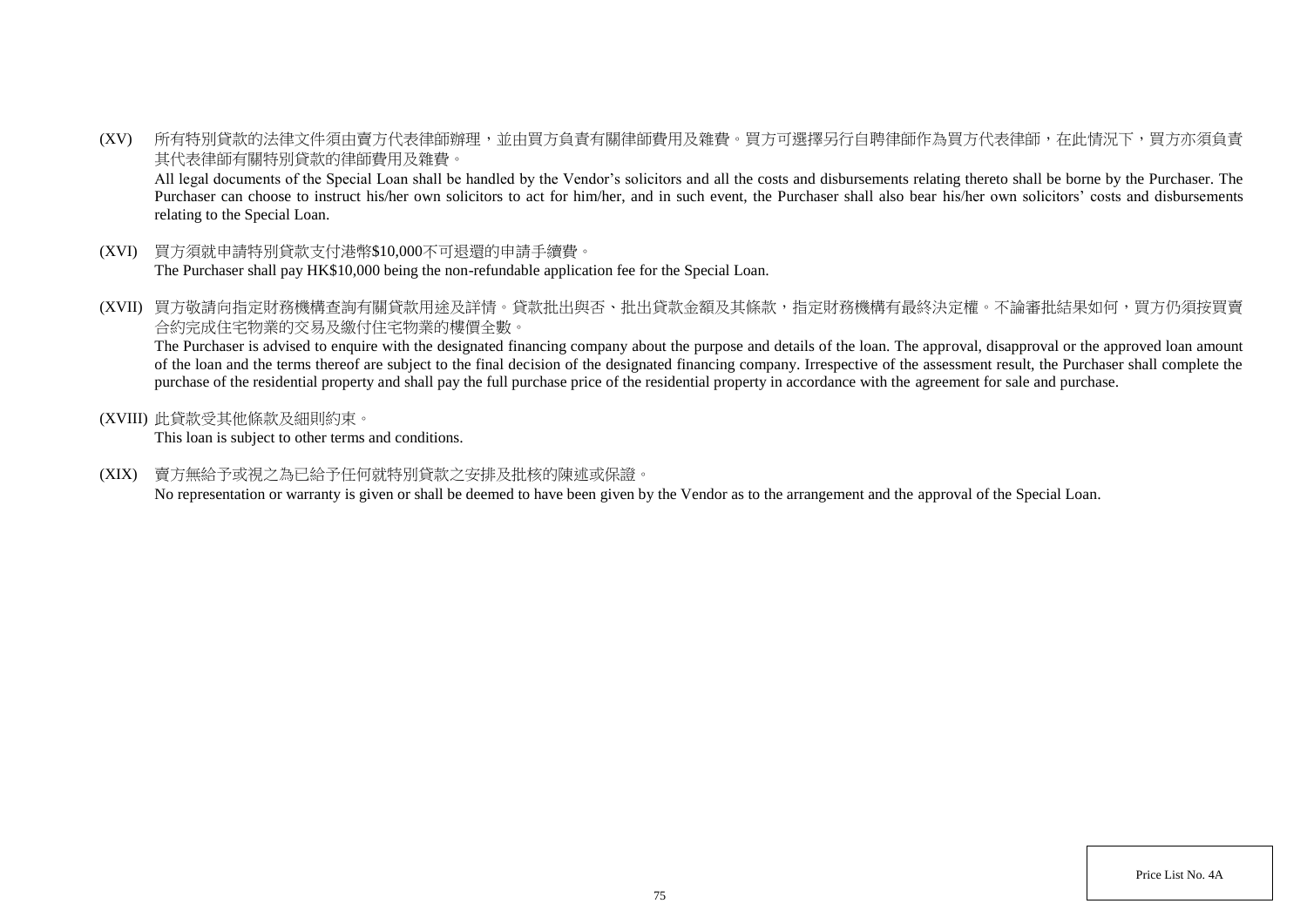- 附錄 2(e) 延續貸款 (只適用於個人名義買方)
- Annex 2(e) Extended Loan (applicable only to the Purchaser(s) who is/are individual(s))
- (I) 買方必須於有關貸款(指附錄 2(c)所述之 Regency 120 Plus 或附錄 2(d)所述之 3 年免息貸款計劃)的到期日前最少 60 日以書面方式向指定財務機構申請延續貸款 (『延續貸款』)。

The Purchaser shall make a written application to the designated financing company for the Extended Loan "Extended Loan") not less than 60 days before the maturity date of the relevant loan (refer to Regency 120 Plus as set out in Annex 2(c) or the 3 Years Interest-free Loan Plan as set out in Annex 2(d)).

- (II) 延續貸款的最高金額請參閱有關貸款的附錄。 The maximum amount of the Extended Loan shall be as mentioned in the Annex of the relevant loan.
- (III) 延續貸款必須以有關貸款申請時所要求的第一法定按揭作為抵押。 The Extended Loan shall be secured by the first legal mortgage(s) as per the requirement at the time of application for the relevant loan.
- (IV) 該住宅物業只可供買方自住。 The residential property shall only be self-occupied by the Purchaser.
- (V) 買方及其擔保人(如有)須提供足夠文件證明其還款能力,包括但不限於在指定財務機構要求下提供信貸報告、稅單、其他收入證明及/或銀行紀錄。指定財務機構 會對買方及其擔保人(如有)進行信貸審查及評估。

The Purchaser and his/her guarantor (if any) shall provide sufficient documents to prove his/her repayment ability, including without limitation the provision of credit report, Tax Demand Note, other income proof and/or banking record upon request from the designated financing company. The designated financing company will conduct credit check and assessment on the Purchaser and his/her guarantor (if any).

(VI) 延續貸款申請須由指定財務機構獨立審批。

The Extended Loan shall be approved by the designated financing company independently.

- (VII) 延續貸款必須一次過全部提取,並只可用於償還有關貸款餘款。 The Extended Loan shall be fully drawn in one lump sum and shall only be applied for repayment of the balance of the relevant loan.
- (VIII) 延續貸款年期最長為 20 年。

The maximum tenor of the Extended Loan shall be 20 years.

(IX) 利率為香港上海匯豐銀行有限公司不時報價之港元最優惠利率,利率浮動。最終利率以指定財務機構審批結果而定。

Interest rate shall be Hong Kong Dollar Best Lending Rate quoted from time to time by The Hongkong and Shanghai Banking Corporation Limited, subject to fluctuation. The final interest rate will be subject to approval by the designated financing company.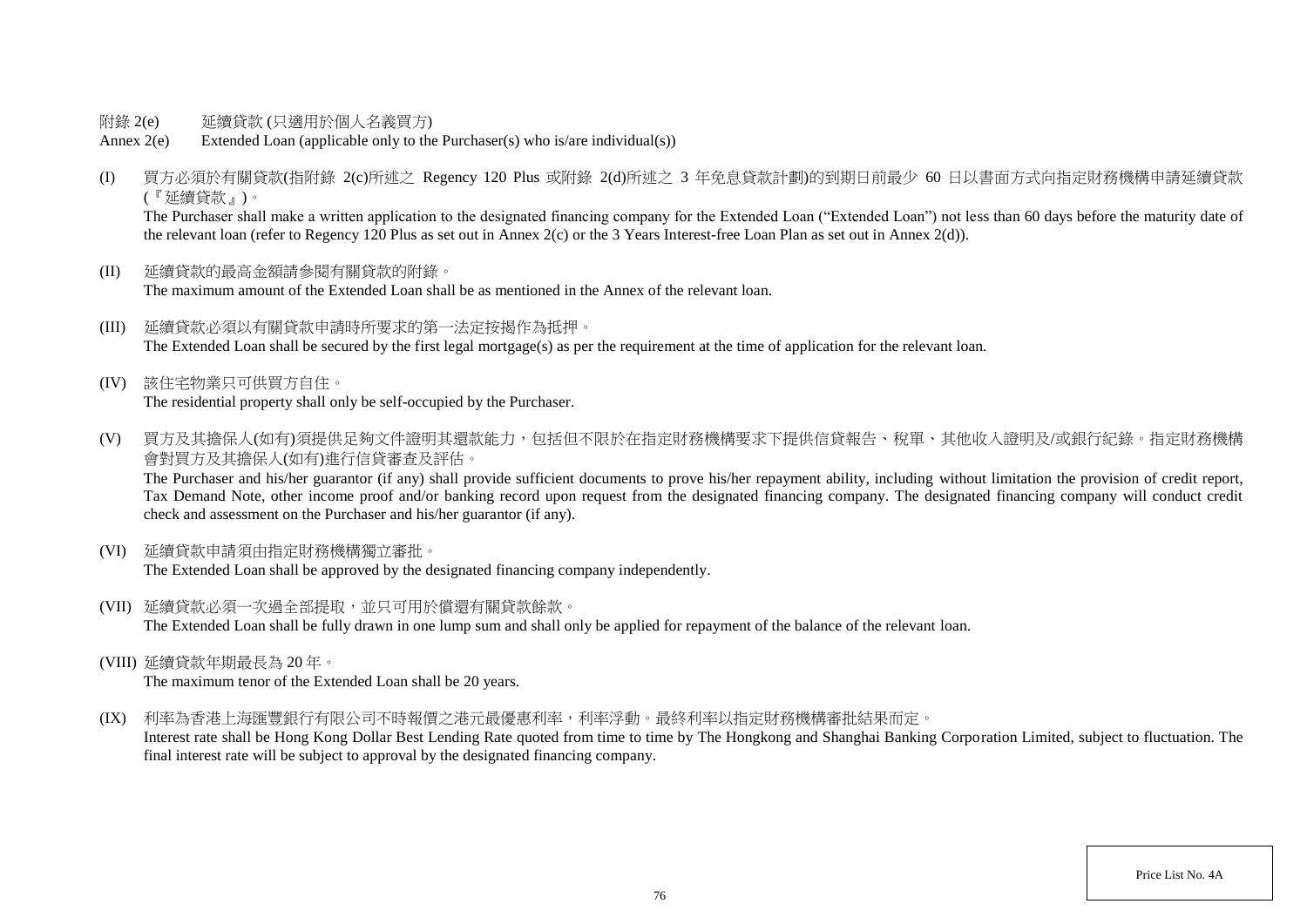(X) 買方須以按月分期償還延續貸款。

The Purchaser shall repay the Extended Loan by monthly instalments.

(XI) 所有延續貸款的法律文件須由賣方代表律師辦理,並由買方負責有關律師費用及雜費。買方可選擇另行自聘律師作為買方代表律師,在此情況下,買方亦須負責 其代表律師有關延續貸款的律師費用及雜費。

All legal documents of the Extended Loan shall be handled by the Vendor's solicitors and all the costs and disbursements relating thereto shall be borne by the Purchaser. The Purchaser can choose to instruct his/her own solicitors to act for him/her, and in such event, the Purchaser shall also bear his/her own solicitors' costs and disbursements relating to the Extended Loan.

- (XII) 買方須就申請延續貸款支付港幣\$5,000不可退還的申請手續費。 The Purchaser shall pay HK\$5,000 being the non-refundable application fee for the Extended Loan.
- (XIII) 買方敬請向指定財務機構查詢有關延續貸款用途及詳情。延續貸款批出與否、批出貸款金額及其條款,指定財務機構有最終決定權。 The Purchaser is advised to enquire with the designated financing company about the purpose and the details of the Extended Loan. The approval, disapproval or the approved loan amount of the Extended Loan and the terms thereof are subject to the final decision of the designated financing company.
- (XIV) 延續貸款受其他條款及細則約束。

The Extended Loan is subject to other terms and conditions.

(XV) 賣方無給予或視之為已給予任何就延續貸款之安排及批核的陳述或保證。

No representation or warranty is given or shall be deemed to have been given by the Vendor as to the arrangement and the approval of the Extended Loan.